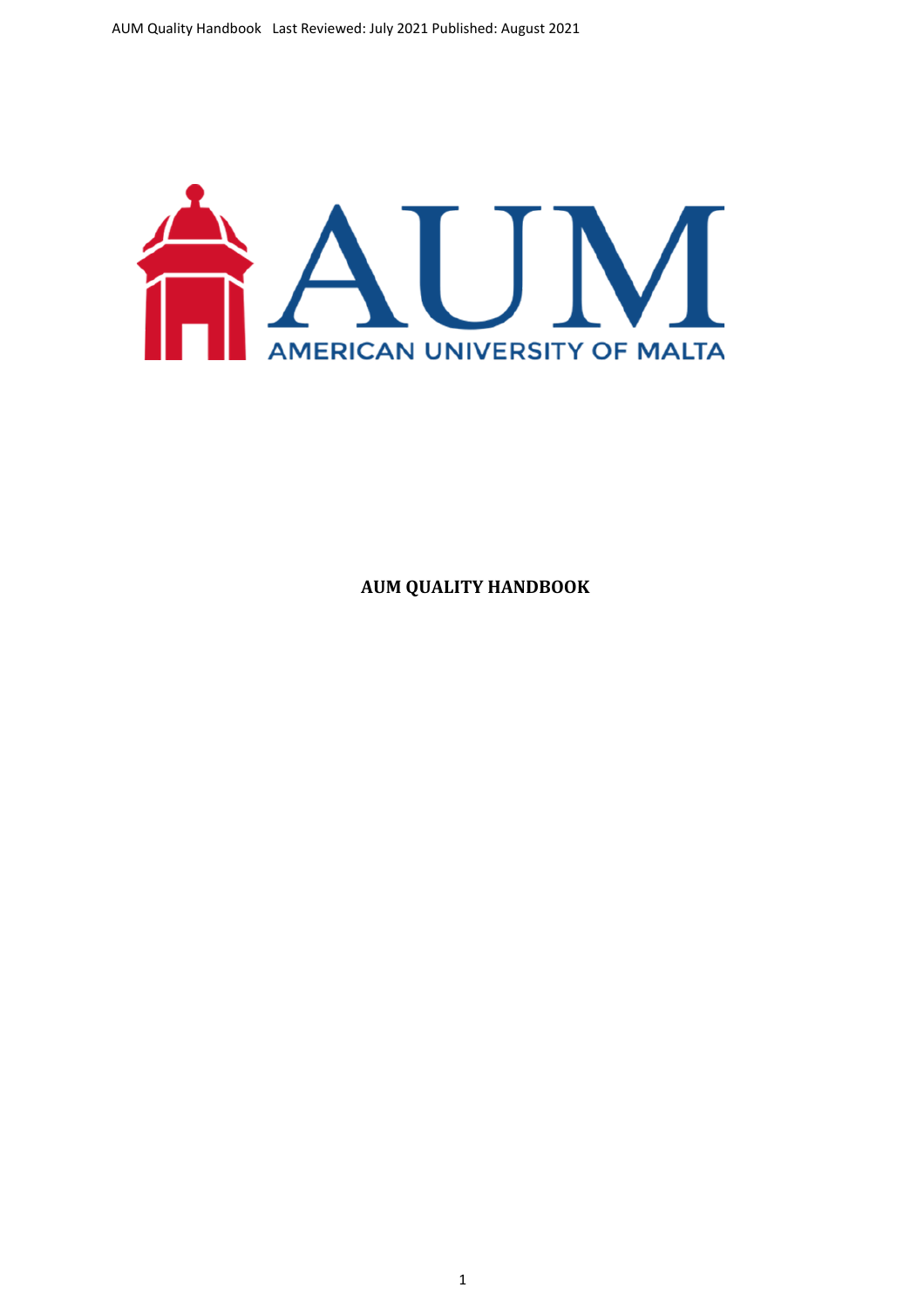# **Review history**

| <b>Version</b><br>$\mathbf{n}\mathbf{o}$ | date           | <b>Revision</b><br>description   | Done by                                   | <b>Checked by</b>                       | <b>Approved</b><br>by                     |
|------------------------------------------|----------------|----------------------------------|-------------------------------------------|-----------------------------------------|-------------------------------------------|
| V 01                                     | August<br>2018 | Quality<br>Handbook<br>developed | QA Manager                                | Provost,<br>CEO,<br>Department<br>Heads | Academic<br>and<br>University<br>Councils |
| V <sub>02</sub>                          | August<br>2019 | Updated                          | QA Manager                                | Provost,<br>CEO,<br>Department<br>Heads | Academic<br>and<br>University<br>Councils |
| V <sub>03</sub>                          | August<br>2020 | Updated                          | QA Manager                                | Provost,<br>CEO,<br>Department<br>Heads | Academic<br>and<br>University<br>Councils |
| V 04                                     | August<br>2021 | Updated                          | QA Manager,<br>Dr.Gulnara<br>Sarsenbayeva | Provost,<br>CEO,<br>Department<br>Heads | Academic<br>and<br>University<br>Councils |

Quality Assurance Department American University of Malta Email: [Gulnara.Sarsenbayeva@aum.edu.mt](mailto:Gulnara.Sarsenbayeva@aum.edu.mt) Web: [aum.edu.mt](http://aum.edu.mt/) Triq Dom Mintoff Bormla, BML 1013, Malta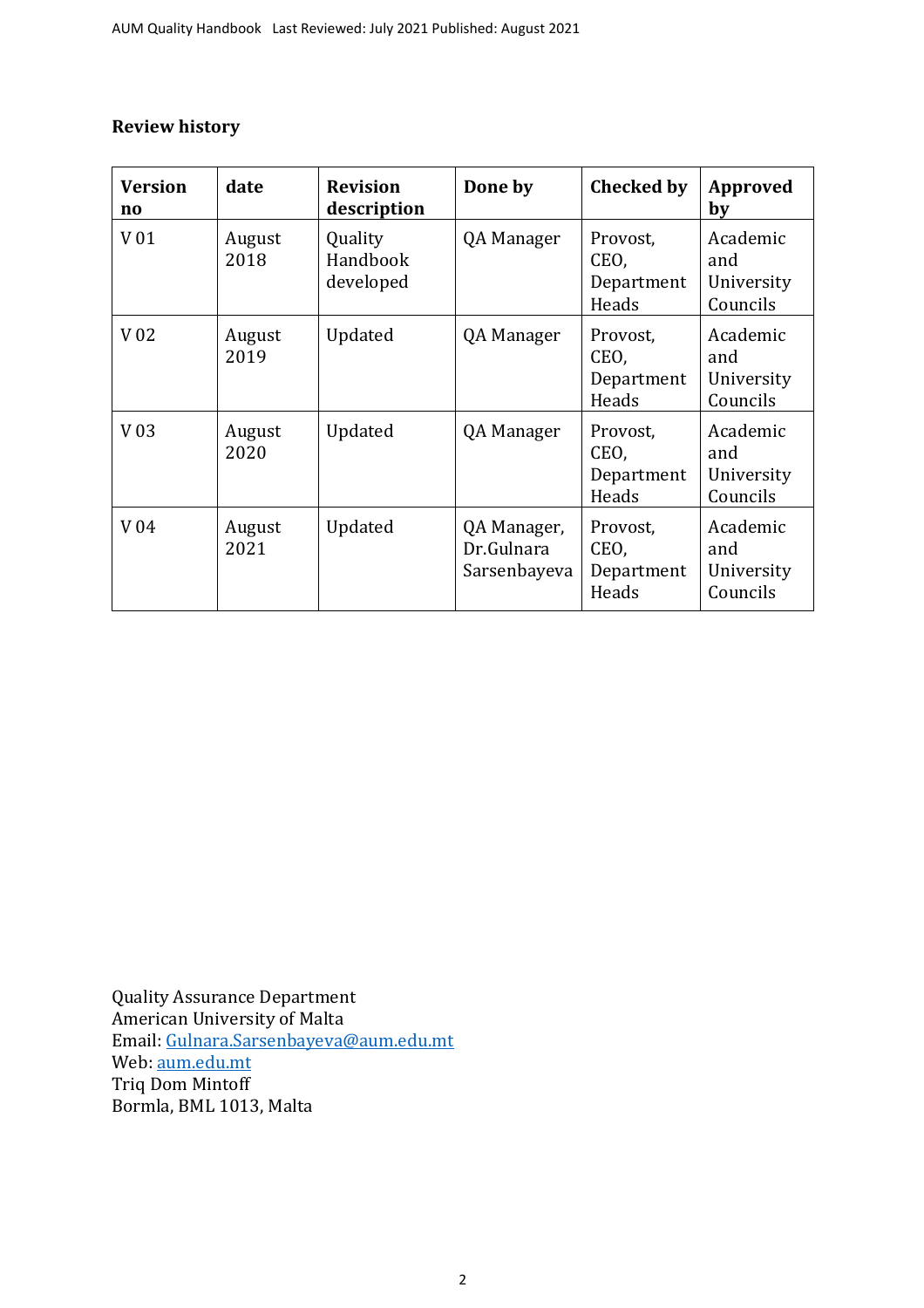

# **Approval Proforma**

| Name of the<br><b>Board</b> | <b>Authorized to</b><br>sign | Name of the<br>document/ | Approval<br><b>Date</b> | <b>Signatures</b> |
|-----------------------------|------------------------------|--------------------------|-------------------------|-------------------|
|                             |                              | decision                 |                         |                   |
| Board of                    | Chair                        | <b>AUM</b> Internal      | August 16,              |                   |
| Trustees                    |                              | <b>Quality Review</b>    | 2021                    |                   |
| University                  | Chair, CEO                   | <b>AUM</b> Internal      | August 16,              |                   |
| Council                     |                              | <b>Quality Review</b>    | 2021                    |                   |
| Academic                    | Chair, Provost               | <b>AUM</b> Internal      | August 16,              |                   |
| Council                     |                              | <b>Quality Review</b>    | 2021                    |                   |

Distribution of signed form:

| <b>Names of departments</b> | <b>Authorized to sign</b> | date |
|-----------------------------|---------------------------|------|
| <b>College of Business</b>  |                           |      |
| College of Data Science and |                           |      |
| Engineering                 |                           |      |
| <b>HR</b>                   |                           |      |
| Library                     |                           |      |
| Administrative and          |                           |      |
| Financial department        |                           |      |
| Admissions                  |                           |      |
| <b>Academic Affairs</b>     |                           |      |
| <b>Student Affairs</b>      |                           |      |
| <b>QA Department</b>        |                           |      |
| <b>IT Department</b>        |                           |      |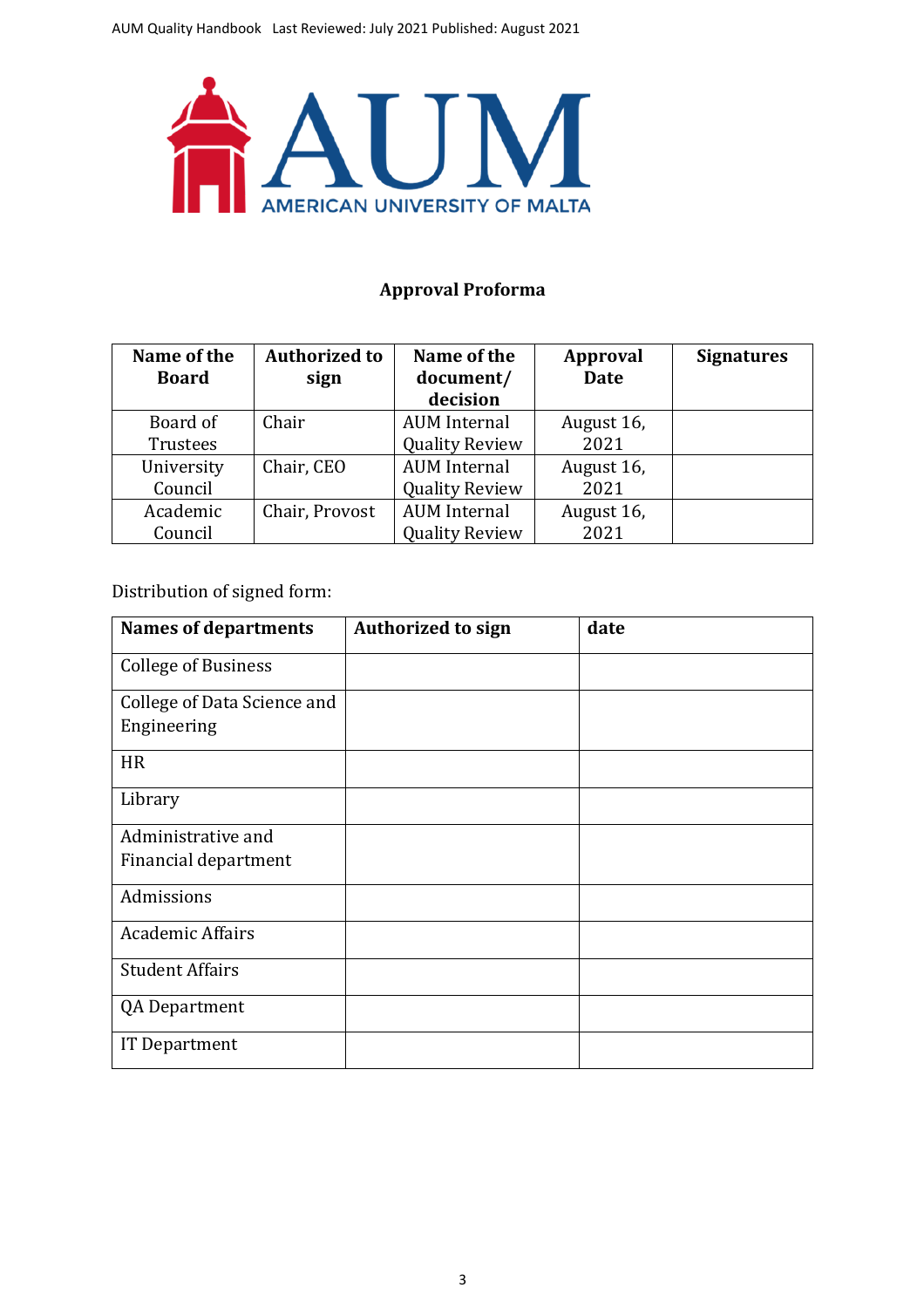# **CONTENTS**

# **INTRODUCTION**

**PART 1: PROGRAMME , COURSE DEVELOPMENTS**

# **1. OVERVIEW AND PURPOSE**

1.1 INTRODUCTION

1.2 REVIEW PROCEDURE

1.3 AMENDMENTS TO EXISITNG PROVISIONS

1.4 PROGRAMME APPROVAL

1.5 EXIT COURSE APPROVAL

1.6 PROFESSIONAL AND REGULATORY BODY VISITS

# **2. PROGRAMME REVIEW**

2.1 PROGRAMME REVIEW PROCEDURE 2.2 GUIDANCE TO PROGRAMME REVIEW 2.2.1 APPROVAL OF PROGRMME TITLE 2.2.2 PLANNING AND SCHEDULING REVIEW EVENT 2.2.3 REVIEW PANELS 2.2.4 OBSERVERS 2.2.5 DOCUMENTATION SCRUTINY AND APPROVAL 2.2.6 ONLINE LEARNING AND BLENDED DELIVERY 2.2.7 OUTCOMES OF REVIEW EVENT 2.2.8 COLLEGE RESPONSE TO OUTCOMES OF REVIEW EVENT 2.2.9 REVIEW REPORT 2.2.10 EVALUATION OF THE PROCESS 2.3 DOCUMENTATION REQUIREMNTS FOR PROGRAMMES REVIEW 2.3.1 STRUCTURE OF REVIEW DOCUMENTATION 2.3.2 PRODUCTION OF REVIEW DOCUMENTATION 2.3.3 CONTENT OF VOLUME 1: OVERVIEW AND RESOURCE DOCUMENT 2.3.4 CONTENT OF VOLUME 2: COURSE DESCRIPTOR 2.3.5 CONTENT OF VOLUME 3: PROGRAMME DESCRIPTORS 2.3.6 PREPARATION OF SUMMARY CURRICULUM VITAE (TEACHING STAFF)

# **3. AMENDMENTS TO EXISTING PROGRAMMES**

3.1 CURRICCLUM DEVELOPMENT COMMITTEE (CDC) APPROVAL PROCEDURE 3.2 COLLEGE LEVEL APPROVAL PROCEDURE

# **4. PROGRAMME APPROVAL PROCEDURE**

# **5. EXIT AWARD COURSE APPROVAL PROCEDURE**

5.1 EXIT AWARD COURSE APPROVAL PROCEDURE 5.2 THIRD PARTY COLLABORATION

5.3 QUALITY ASSURANCE OF PROGRAMMES DELIVERED AS EXIT AWARDS

**6. AMENDMENTS TO EXISTING PROGRAMMES AND EXIT COURSES**

6.1 COLLEGE LEVEL APPROVAL PROCEDURE

**7. PROFESSIONAL AND REGULATORY (PRB) BODY VISITS**

**8. PROCEDURE FOR CESSATION OF PROGRAMME**

**9. MARKETING AND RESEARCH FOR NEW PROGRAMMES**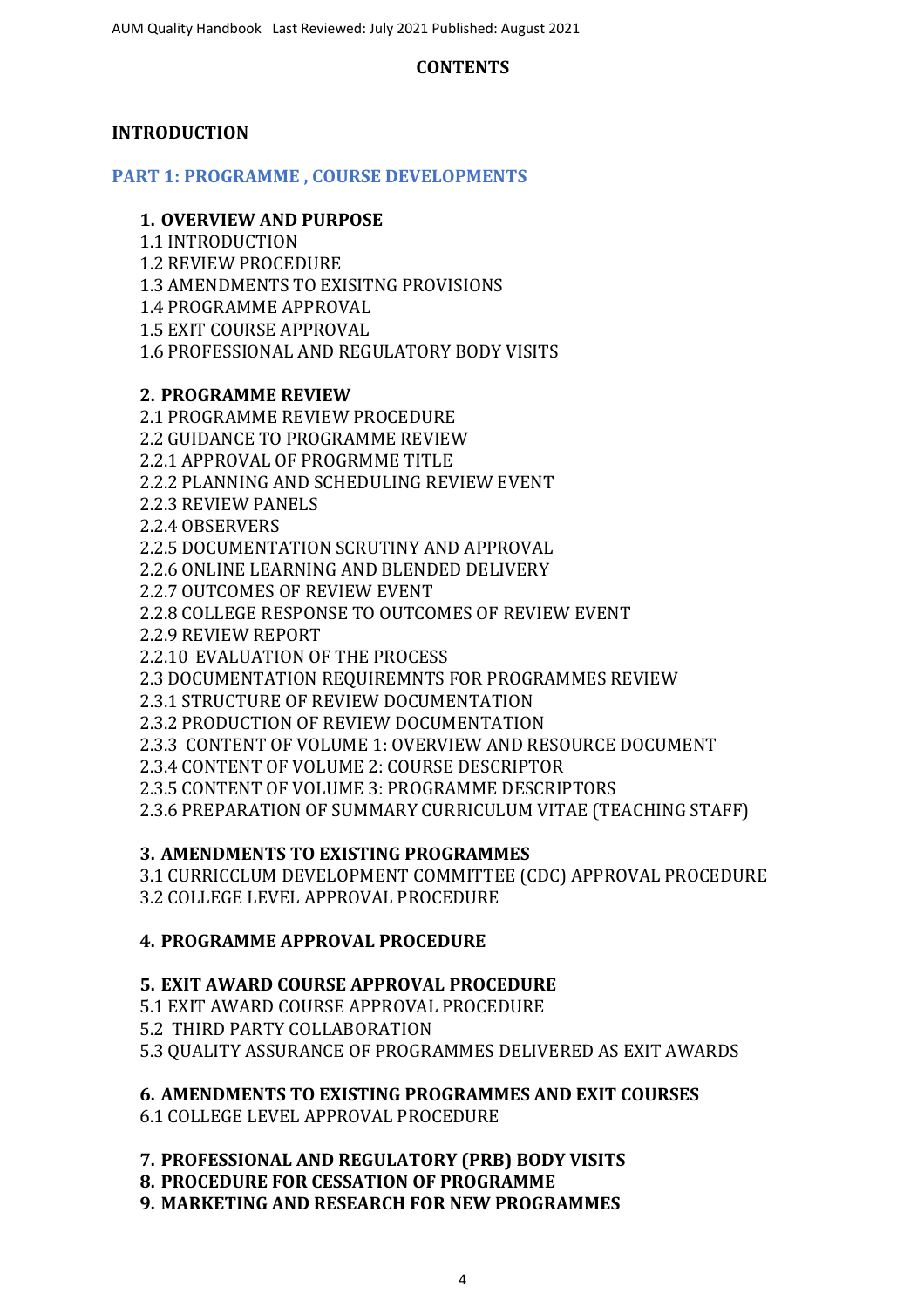### **PART 2. ANNUAL REVIEW PROCESS**

- **1. OVERVIEW AND PURPOSE**
- **2. ANNUAL REVIEW PROCEDURE**
- **3. QUESTIONNAIRES – GUIDANCE**
	- 3.1 STUDENT PROGRAMME EVALUATION AND STUDENT EXPERIENCE QUESTIONNAIRES
	- 3.2 FEEDBACK TO STUDENTS ARISING FROM QUESTIONNAIRES
- **4. ANNUAL REVIEW AND REPORT**
	- 4.1 ANNUAL PROGRAMME REVIEW
	- 4.2 ANNUAL PROGRAMME REVIEW
		- 4.2.1 STANDARDPROGRAMME REVIEW
		- 4.2.2 NON-STANDARD PROGRAMME REVIEW
		- 4.2.3 CREDIT RATED SHORT COURSES
	- 4.3 ANNUAL PROGRAMME REVIEW REPORT GUIDANCE
	- 4.4 ANNUAL PROGRAMME REVIEW REPORT -GUIDANCE
	- 4.5 ANNUAL COLLEGE REVIEW REPORT GUIDANCE
	- 4.6 DEAN'S REPORT ON ANNUAL REVIEW REPORT -GUIDANCE
	- 4.7 SUPPORT DEPARTMENT'S REVIEW AND IMPROVEMENT OF THE STUDENT
	- EXPERIENCE -GUIDANCE

2*.1 APPENDIX TO STUDENT EXPERIENCE* 

# **PART 3. INTERNAL REVIEW: GUIDELINES AND PROCEDURES**

- **1. OVERVIEW AND PURPOSE**
- **2. INTERNAL REVIEW PROCEDURE**
- **3. GUIDANCE**

3.1 PLANNING AND SCEDULING INTERNAL REVIEW EVENT 3.2 REVIEW PANELS 3.3 PROGRAMME DOCUMENTATION AND APPROVAL 3.4 PRODUCTION OF REVIEW DOCUMENTATION 3.5 OUTCOMES OF INTERNAL REVIEW 3.6 COLLEGE RESPONSE TO INTERNAL REVIEW OUTCOMES 3.7 REVIEW REPORT

3.8 EVALUATION OF PROCESS

# **4. DOCUMENTATION REQUIREMNTS**

4.1 STRUCTURE AND CONTENT OF INTERNAL REVIEW DOCUMENTATION 4.2 ANALYTICAL ACCOUNT

4.3 PROGRAMME PORTFOLIO -SUBMISSION FOR RE-APPROVAL

4.4 SUPPLEMENTARY DOCUMENTATION

4.5 PRODUCTION OF REVIEW DOCUMENTATION

# **5. INTERIM REVIEW**

# **PART 4. EXTERNAL REVIEWER ARRANGEMENTS**

- 1. OVERVIEW AND PROCEDURES
- 2. EXTERNAL EXAMINING PROCEDURES 2.1 APPROVAL OF EXTERNAL REVIEWERS 2.2 APPROVAL BY ACADEMIC COUNCIL 2.3 ASSESSMENT PROCESS 2.4 EXTERNAL REVIEWER ANNUAL REPORT APPENDIX 4.1 GUIDANCE NOTE ON THE EXTERNAL REVIEWER'S ROLE AND EXPECTATIONS APPENDIX 4.2 GUIDANCE NOTE ON SUMMATIVE OF ASSESSMENT AND EXTERNAL REVIEWER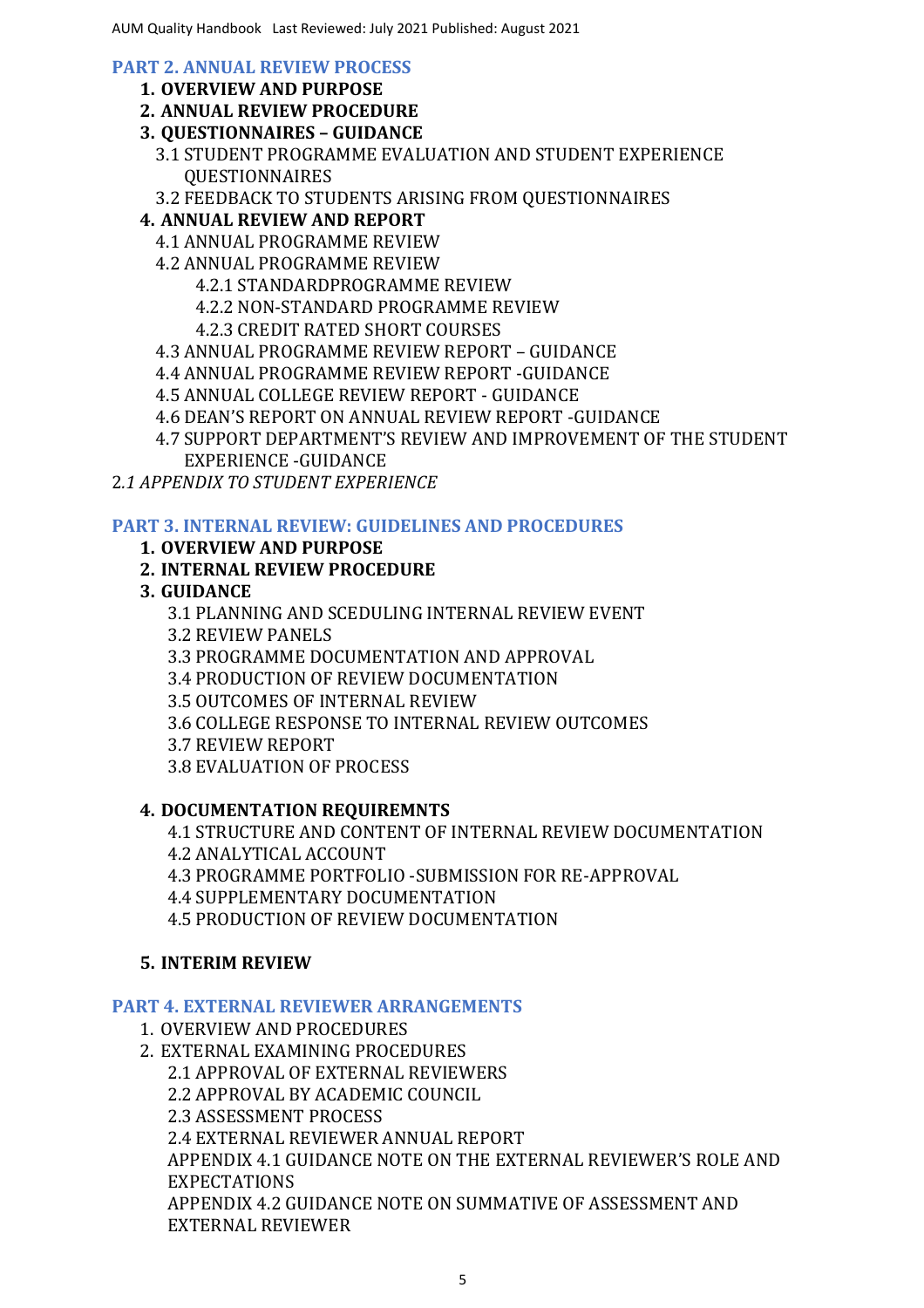# **PART 5. PLACEMENT PROVISION**

- **1. OVERVIEW AND PURPOSE**
- **2. POLICIES AND PROCEDURES**
	- 2.1 PLACEMENT ARRANGEMENTS
	- 2.2 PLACEMENT PROVISION 2.2.1 ACADEMIC AND SUPPORT ISSUES 2.2.2 HEALTH AND SAFETY
		- 2.2.3 PLACEMENT PROVIDERS
- **3. STUDENT RIGHTS AND RESPONSIBILITIES**
- **4. STUDENT SUPPORT AND INFORMATION**

# **5. STAFF DEVELOPMENT**

- 5.1 COLLEGE RESPONSIBILITY
- 5.2 UNIVERSITY RESPONSIBILITY
- **6. DEALING WITH COMPLAINTS**
- **7. MONITORING AND EVALUATION OF PLACEMENT LEARNING OPPORTUNITIES**
	- 7.1 DURING PLACEMENT

7.2 AFTER CONCLOUSION OF PLACEMENT *APPENDIX 5.1 DOCUMENTS TO PLACEMENT APPENDIX 5.2 STUDENT RIGHTS AND RESPONSIBILITIES APPENDIX 5.3 STUDENT SUPPORT AND INFORMATION* BEFORE, DURING AND AFTER THE PLACEMENT

# **PART 6. ACADEMIC COLLABORATION**

# **1. OVERVIEW AND PURPOSE**

1.1 INTRODUCTION

1.2 TYPES OF ACADEMIC COLLABORATION

- 1.3 OVERVIEW OF THE APPROVAL OF ACADEMIC COLLABORATION
- 1.4 ACADEMIC COLLABORATION PROPOSAL PROFORMA
- 1.5 CONTRACT OF COLLABORATION
- 1.6 QUALITY ASSURANCE
- 1.7 THE ROLE OF MODERATOR
- 1.8 THE ROLE OF EXTERNAL REVIEWER

# **2. APPROVAL PROCEDURE: FRANCHISED COURSES**

- 2.1 INTRODUCTION
- 2.2 PREPARATION AND PAPERWORK FOR SUBMISSION TO CURRICULUM COMMITTEE
- 2.3 PLANNING THE APPROVAL EVENT
- 2.4 APPROVAL EVENT
- 2.5 PURPOSE OF THE APPROVAL EVENT
- 2.6 DOCUMENTATION REQUIREMENTS FOR THE APPROVAL EVENT
- 2.7 FORMAT AND LAYOUT OF THE SUPPORTING INFORMATION AND RESOURCES DOCUMENT
- 2.8 EXTERNAL REVIEWER ARRANGEMENTS

# **3. APPROVAL PROCEDURE: VALIDATED COURSES**

- 3.1 INTRODUCTION
- 3.2 PREPARATION AND SUBMISSION OF PAPERWORK TO AC
- 3.3 PLANNING THE REVIEW EVENT
- 3.4 REVIEW EVENT
- 3.5 DOCUMENTATION REQUIREMNTS FOR THE REVIEW EVENT
- **4. APPROVAL PROCEDURE: CREDIT-RATING OF EXTERNAL PROVISION**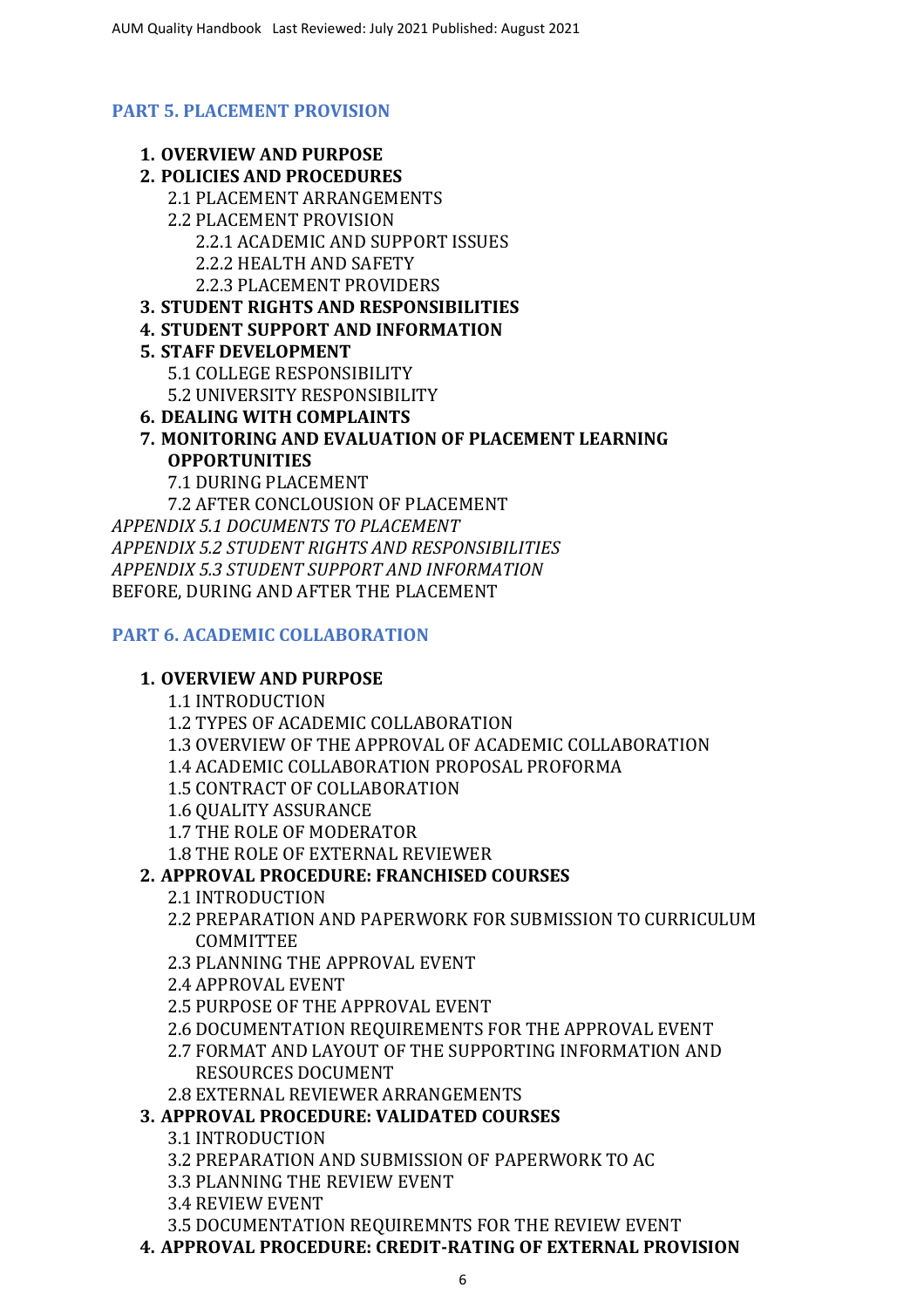- 4.1 INRODUCTION
- 4.2 PREPARATION AND SUBMISSION OF PAPERWORK TO CDC
- 4.3 PLANNING THE APPROVAL EVENT
- 4.4 APPROVAL PROCESS
- 4.5 EXTERNAL REVIEWER ARRANGEMENTS
- **5. APPROVAL PROCEDURE: STUDENT EXCHANGE STUDY PERIOD**
	- 5.1 INTRODUCTION
	- 5.2 APPROVAL PROCESS
	- 5.3 RESPONSIBILITIES OF THE DEAN IN APPROVAL PROCESS
	- 5.4 EXTERNAL REVIEWER ARRANGEMENTS-STUDENT EXCHANGE STUDY PERIOD
	- 5.5 ONGOING MANAGEMENT AND MONITORING
- 5.6 EXCHANGE STUDY PERIOD AGREEMNENT **6. ONGOING MANAGEMENT AND QA**
	- 6.1 OBVERVIEW
		- 6.2 RECRUITMENT AND ADVERTISING
		- 6.3 ADMISSION
		- 6.4 COURSE\PROGRAMME MANAGEMENT
		- 6.5 ASSESSMENT
		- 6.6 STUDENT CONDUCT, APPEALS, COMPLAINTS
		- 6.7 ANNUAL COURSE\PROGRAMMES REVIEW
		- 6.8 STAFFING
- 6.9 FINANCIAL ARRANGEMENTS **7. REVIEW PROCEDURES**
	- - 7.1 OVERVIEW
		- 7.2 NATURE OF THE EVENT
		- 7.3 COMPOSITION OF COLLABORATION REVIEW PANEL 7.4 STRUCTURE AND CONTENT OF REVIEW DOCUMENTATION
		- 7.5 DOCUMENTS TO BE SUPPLIED BY THE UNIVERSITY
		- 7.6 DOCUMENTS TO BE SUPPLIED BY THE PARTNER INSTITUTION OR ORGANIZATION
		- 7.7 UNIVERSITY PARTNER RESPONSE TO REVIEW PANEL REPORT
		- 7.8 CESSATION PROCEDURES
		- 7.9 2+2 ARTICULATION AGREEMENTS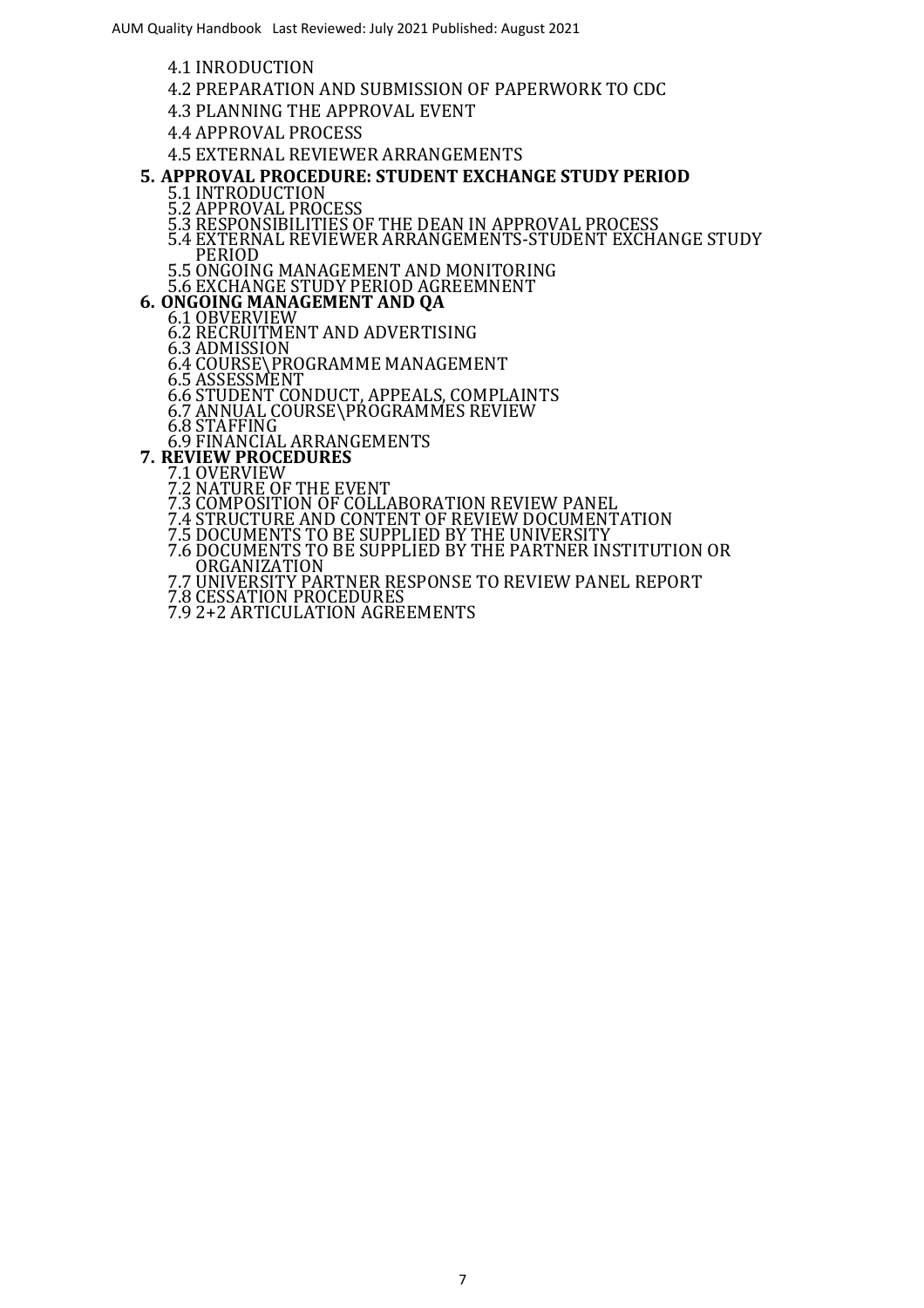# **Introduction**

The *Academic Quality Handbook*, alongside the *AUM [Organizational](http://www.rgu.ac.uk/academicaffairs/quality_assurance/page.cfm?pge=1827) Regulations* and *AUM [Academic](http://www.rgu.ac.uk/academicaffairs/quality_assurance/page.cfm?pge=1826) [Regulations,](http://www.rgu.ac.uk/academicaffairs/quality_assurance/page.cfm?pge=1826)* serves as a key constituent of the University's quality assurance framework, defining and providing detailed operational guidance on the University's quality assurance procedures. The three main components include:

- − **Program/Course Review** a process whereby all new courses/programs are subject to formal consideration and approval prior to implementation.
- − **Annual Review** a process whereby the delivery of all courses/programs and output standards achieved are monitored.
- − **Internal Review** a process conducted on an annual and 5 yearly basis which consists of two major elements i.e., the critical review of the subject and its development and the formal re-approval of the associated course portfolio.

Other sections of the *Academic Quality Handbook* refer to:

- **Academic Collaboration**
- **External Reviewers**
- **Placements**
- **Research Degrees.**

The *Academic Quality Handbook* is subject to regular review, the impetus for which includes:

- − The ongoing desire to enhance the effectiveness and efficiency of the quality assurance procedures.
- − The feedback from externals engaged with the University's internal procedures; and
- − The implications of changes within the external quality assurance environment, in particular, further revisions to sections of the *Malta Further and Higher Education (Licensing, Accreditation and Quality Assurance) Regulations* <https://legislation.mt/eli/sl/607.3/eng> and the devolved responsibility for undertaking a review of all subject provision within a five-year cycle.

Fundamental to the effective operation of all the quality assurance procedures are the University's committees. The most senior of these are the Board of Trustees, University Council and Academic Council, the latter assuming responsibility on behalf of the Board of Trustees for the overall planning, development, and supervision of the academic work of the University. The Committees report upwards to both the University and Academic Councils, several of which have key roles in overseeing the development and implementation of the University's quality assurance framework and in monitoring quality and standards.

The executive authority is for approving/implementing transactional activity associated with the University's quality assurance procedures. The key postholders in this respect are:

- − The President in his role as the Chair of University Council (*Institutional development and Quality)*
- − The Provost in his role as Chair of Academic Council (*Academic Development and Quality)*
- − Deans of Colleges in their roles as Heads of Colleges and members of the Academic Committees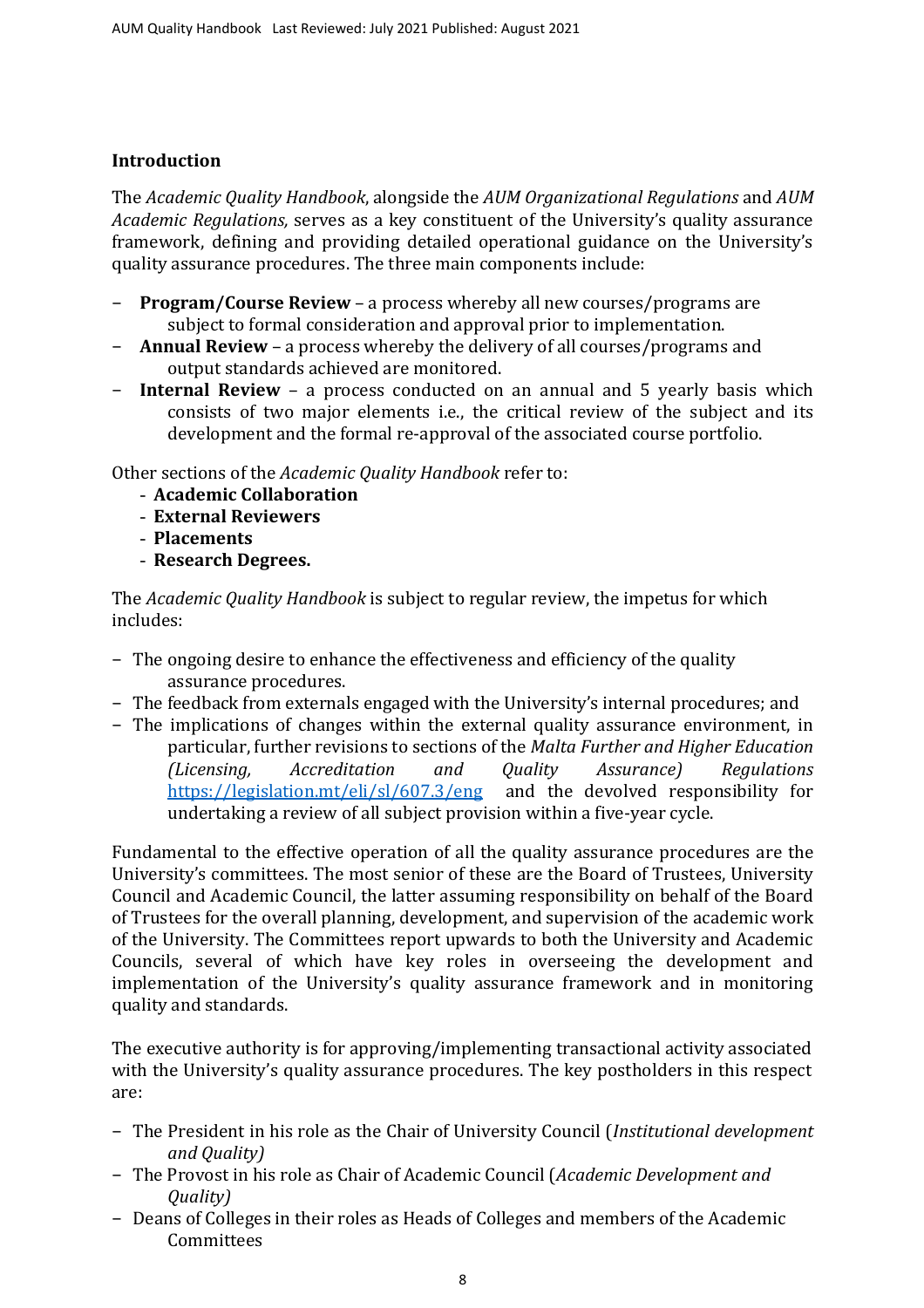Further details of executive roles and responsibilities are available from the University's *AUM [Organizational](http://www.rgu.ac.uk/governance/management/page.cfm?pge=38979) Chart.*

Operational support to the Colleges of the University is provided by the academic and non-academic units, including the *Registrar, QA Department, Student Affairs Department, Admissions, Marketing, Student Affairs, HR and others*.

The University's focus for quality improvement is the holistic student experience, and effective engagement with students is integral to the University's approach to the assurance and improvement of the quality of teaching and learning. This student engagement includes, *inter alia*:

- − Engagement and collaboration with the Student Union
- − Student Programme Evaluation Questionnaires and Student Experience Questionnaires
- − Staff/student liaison arrangements at Study Programme level
- − Student representation on Internal Review Panels
- − Student representation on all the University's committees
- − Annual meetings of the Provost and Deans with Students/or Representatives

The University's *[Quality Assurance system](http://www.rgu.ac.uk/academicaffairs/quality_enhancement/page.cfm?pge=34553)* is the key mechanism for monitoring progress towards the University's improvement priorities. The system described in this Handbook is reviewed each year through a combined top-down and bottom-up approach. The University sets its key improvement priorities and Colleges, and Departments reflect on these in formulating their own improvement priorities.

# **PART 1: PROGRAMME, COURSE DEVELOPMENTS**

# **1. OVERVIEW AND PURPOSE**

# **1.1Introduction**

All the University's course provision is designed using the *Malta Qualifications Framework (MQF)*, which means its awards are described in terms of MQF levels and MQF credits. A full description of the MQF may be found at its website https:// www.mfhea.mt and at AUM website and its application to the University's awards is prescribed in *[Academic Regulation Part 1: Programmes](http://www.rgu.ac.uk/academicaffairs/quality_assurance/page.cfm?pge=1826)*

The University defines a *programme* as the approved curriculum followed by an individual student that leads to named award and/or the achievement of academic credit.

This Section of the *Academic Quality Handbook* provides details of the Review Procedure, whether this is for the purpose of approving new provision or substantial amendments to existing provision and offers guidance on each of the stages of the Procedure and other issues to consider during the process.

In addition, it also provides the procedures to be followed to approve and amend Programmes/courses and credit-rated exit courses.

As part of the review and administration of programs, the University requires several elements of core documentation.

# **1.2 Review Procedure**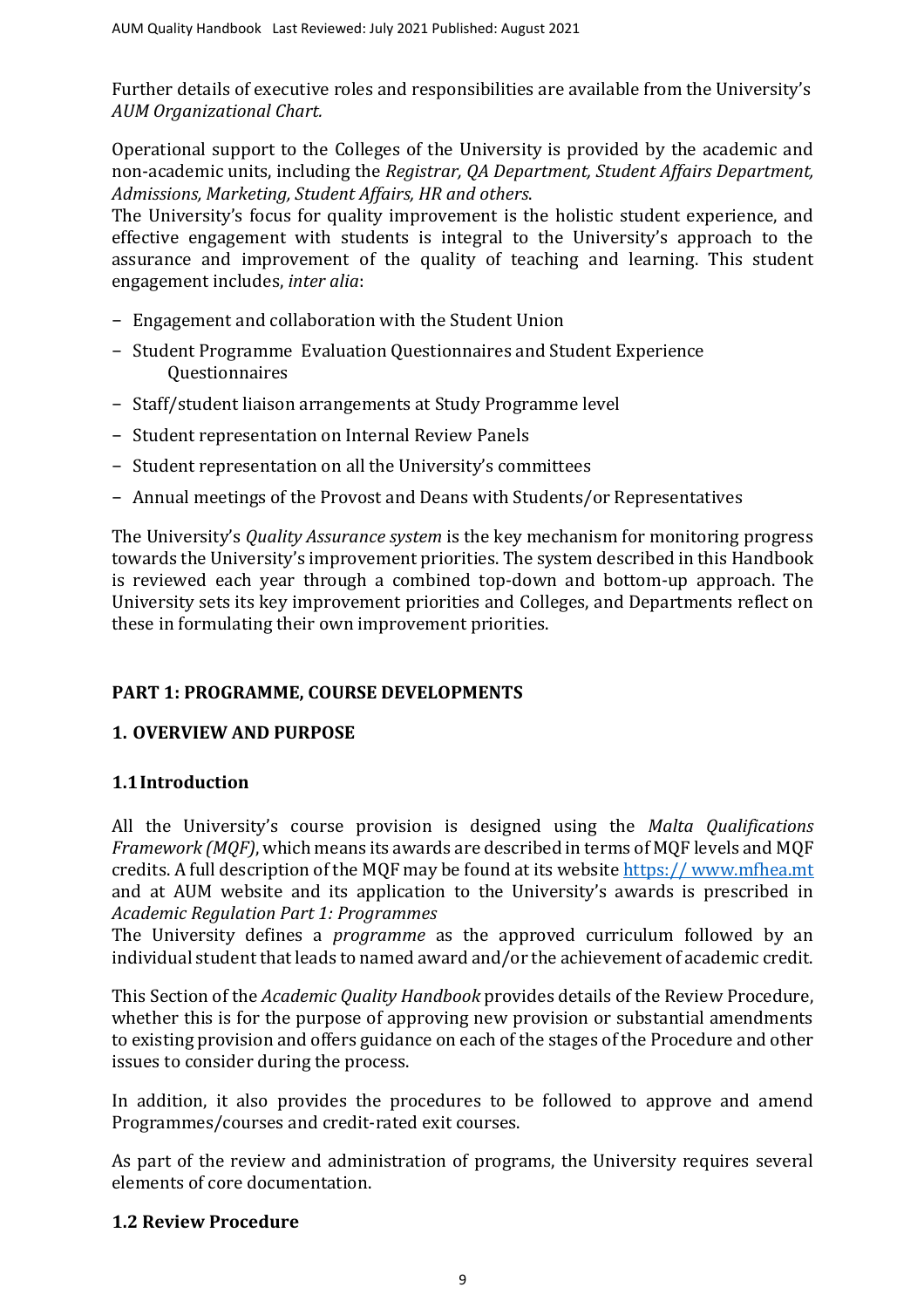The approval of new study programs, or of substantial amendments to existing courses or programs, involves two stages. Before the Review Procedure is initiated for a new study program, the proposal requires to be discussed by the *Curriculum Development Committee (CDC).* Thereafter, review is the process through which the University assures itself of the quality and standards of its study program provision prior to implementation and delivery or discusses substantial changes to existing study program provision, where this affects more than 25% of an individual award's MQF credit.

The *QA Review Panel* is asked to examine the standards and quality of the proposed course both in an academic sense, and in the context of external employer requirements and with this in mind to consider, in particular:

- − The rationale and demand for the Study Programme
- − Admission requirements and projected intake
- − Study Programme aims and outcomes
- − Structure and content of the Study Programme
- − Teaching and learning strategies
- − Assessment arrangements and methodologies
- − Support for the study program in respect of staffing, staff development, research and scholarly activity, physical environment, and library provision
- − Organization and Management

Key aspects of the Review Procedure include:

- − The completion of a *Planning Sheet* for the review event *(Appendix 1)*
- − The preparation of documentation for the event, drafted in accordance with the University's requirements, e.g., *Detailed Course Descriptors*, *Programme Descriptors, ECTS,* etc.
- − Authorization, by the *Dean,* for the release of the documentation for discussion at *Curriculum Development Committee* and *Academic Council* respectively with documentation of approval and decision to be eligible to submit for evaluation and accreditation of Professional and Regulatory Body (PRB)
- − The *Quality Assurance Panel* reviews prior to commencement of delivery of the study program to Professional and Regulatory Body (PRB)

# **1.3Amendments to Existing Provision**

Approval for changes to existing study programs is undertaken at two levels:

- a) The *Curriculum Development Committee (CDC)* is required to discuss amendments to existing study programs if these amendments involve any or all the following:
	- o changes to an existing study program title
	- $\circ$  additions/changes to mode(s) of delivery
	- o changes to named exit awards
	- o proposals for re-developments to the study program curriculum affecting more than 25% of an award's MQF credit value (e.*g., learning outcomes, Programme content*).
	- o Study program cessations
- b) Deans of Colleges have devolved authority to approve amendments affecting less than or equal to 25% of an award's MQF credit value. Study Program Management Teams are required to consider study program changes prior to submitting these to the Academic Council. Thereafter, executive action by *the Dean*, is taken to approve changes and these changes are reported to the *Quality Assurance Panel.* Changes proposed might include: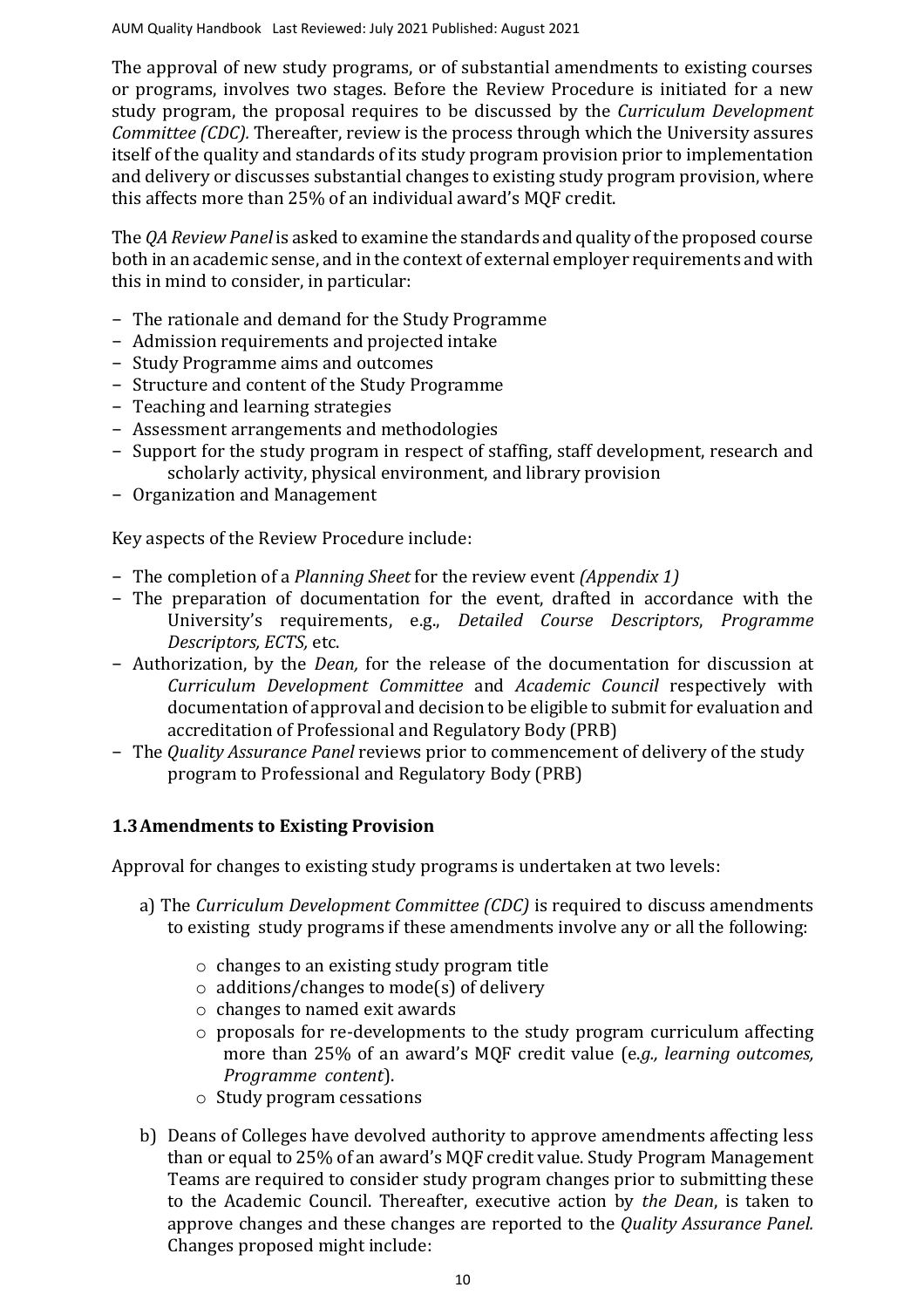- o changes affecting assessment (i*.e., Programme assessment plan, assessment weightings*)
- o changes affecting progression
- o inclusion of new and/or revised Programmes/courses (i.e., *Programme /course titles, MQF level/credit*)
- o replacement of Programmes with other existing Programmes/courses
- $\circ$  alteration to the timing of delivery of existing Programmes/courses

# **1.4Course Approval**

Courses may be used in the following ways:

- − as constituent units of credit-rated award-bearing courses and programs.
- − as credit-rated non-award-bearing short courses typically offered as **Professional Development (PD)** provision or fulfilling the University's commitment to the lifelong learning agenda.
- − as credit-rated non-award-bearing short courses offered in collaboration with a third party.

Programmes/Courses delivered as part of a credit-rated award-bearing course or program can only be credit-rated with MQF 30\60 ECTS at the appropriately defined level, or multiples thereof, unless otherwise required by a professional or regulatory body. Programmes offered as credit-rated award-bearing courses can be credit-rated with MQF 30 or 60 ECTS at the appropriately defined level.

Unless Programmes are approved during a review event, new and amended Programmes/courses require approval by the College. The key aspects of this process include:

- − the preparation of proposed changes by the Study Programme Leader and consideration of these changes by an external subject expert, professional expert from industry and Curriculum Development Committee.
- − review by *QA Panel* and approval by the Academic Council.
- − consultation with the External Reviewers and students if assessments or progression requirements are affected.

# **1.5Exit Award Course Approval**

The procedure for approving courses to be delivered as Exit Award Course is the same as for the approval of new courses. Approval allows credit-rating for future delivery only.

Short courses derived from existing courses that have not been amended are not subject to any further formal approval. Normally, fees are set in accordance with the standard fee set by the Financial Department.

# **1.6 Professional and Regulatory Body Visits**

A significant number of the University's study programmes are affiliated to Professional and Regulatory Body and are therefore subject to accreditation/re-accreditation by the relevant bodies. The organization and management of these visits is included within the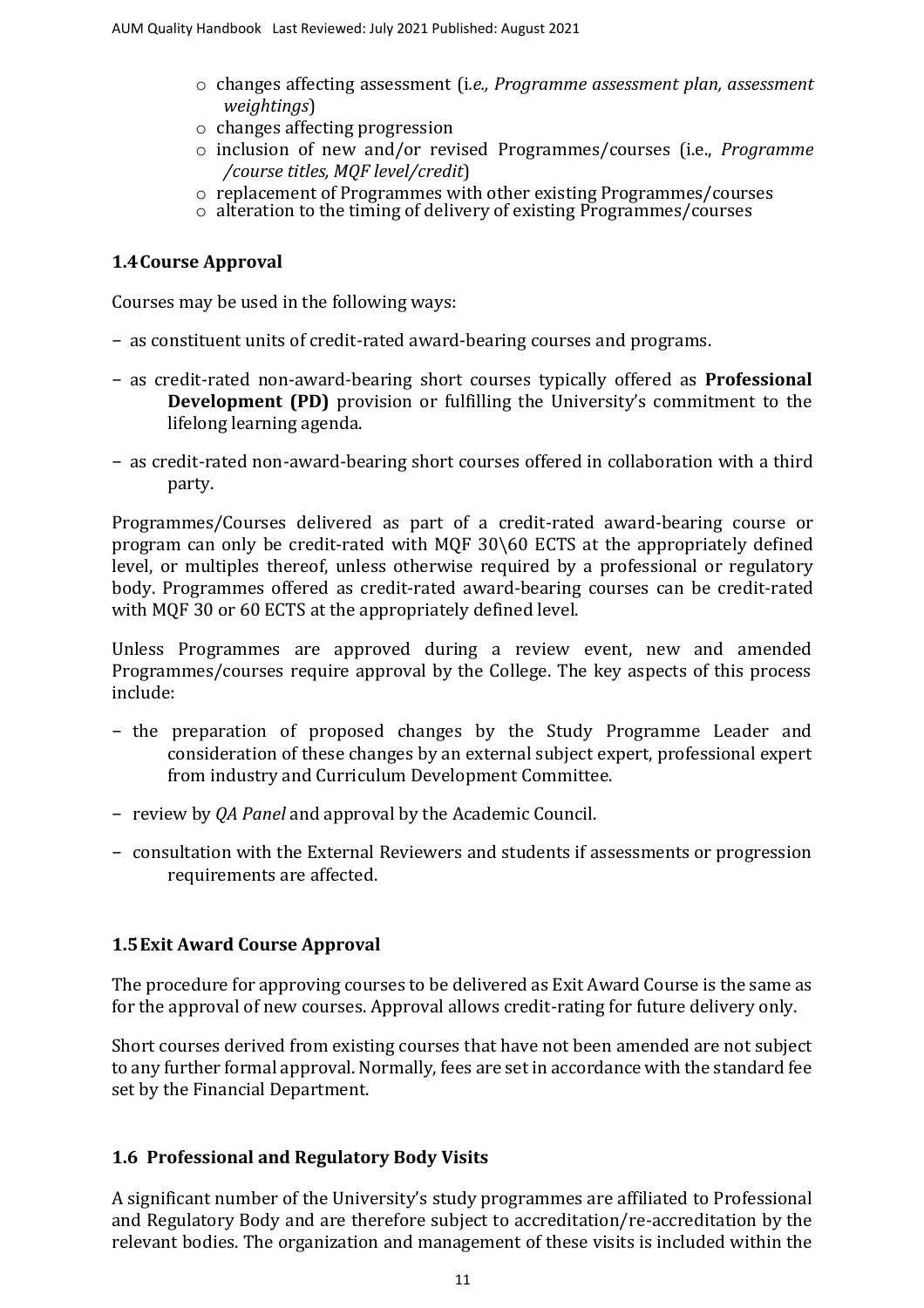University's quality assurance procedures to ensure appropriate oversight and monitoring., the format of Professional and regulatory Body visits is dictated by the individual body.

Key aspects of such visits include:

- the completion of a *Planning Form* for the event *(Appendix 2)*
- the preparation of documentation for the event, drafted in accordance with the University requirements, e.g., *Detailed Course Descriptors*, *Programme Descriptors*
- authorization, by the Dean, for the release of the documentation to the Panel, after appropriate internal scrutiny and approval of the documentation by a Curriculum Development Committee.
- the preparation by the College of a response, as appropriate, to the event outcomes that is subject to the subsequent approval by the Dean prior to issue to the Regulatory Body.

# **2. STUDY PROGRAMME REVIEW 2.1Study Program Review Procedure**

- 1. Study Program Development Leader prepares to the *[Curriculum Development](file:///C:/Users/ola.tina/AppData/Local/Microsoft/Windows/INetCache/Content.Outlook/Forms/Section%201/ADSC%20Course%20Development%20Proposal%20Proforma.pdf)  [Committee](file:///C:/Users/ola.tina/AppData/Local/Microsoft/Windows/INetCache/Content.Outlook/Forms/Section%201/ADSC%20Course%20Development%20Proposal%20Proforma.pdf)* a *[Course Development Proposal Form \(Appendix 3\)](file:///C:/Users/ola.tina/AppData/Local/Microsoft/Windows/INetCache/Content.Outlook/Forms/Section%201/ADSC%20Course%20Development%20Proposal%20Proforma.pdf)* (with reference to *Marketing and Research for New programmes* which is signed by the Dean of College. If proposal is for multi-disciplinary course, signatures of all appropriate Deans are required.
- 2. Dean appoints Study Program Development Leader
- 3. Study Programme Development Leader, in consultation with the Dean, prepares *[Rationale and Composition of Review](file:///C:/Users/ola.tina/AppData/Local/Microsoft/Windows/INetCache/Content.Outlook/Exemplars/Section%201%20-%20Module,%20Course%20and%20Programme%20Developments/PDF/Exemplar%20Validation%20Panel%20Membership.pdf) Panel* and forwards to the Curriculum Development Committee. Review Panel composition approved by the Curriculum Development Committee on recommendation of the Dean.
- 4. *[Course Development Proposal Form](file:///C:/Users/Lenovo/Desktop/AUM/QA%20Folders/Gulnara%20)* considered by the Curriculum Development Committee. Once approved, *[Approval Form](file:///C:/Users/Lenovo/Desktop/AUM/QA%20Folders/Gulnara%20)* is completed, and signed by the Provost. The Academic Council advised to approve accordingly.
- 5. Study Programme Development Leader consults with Dean and co-ordinates preparation of appropriate documentation in liaison with QA Department.
- 6. Dean approves documentation as being of satisfactory standard.
- 7. Study Programme Development Leader passes approved documentation to the Academic Council.
- 8. Academic Affairs checks documents comply with University Regulations and Policies, receives signed QA Approval Form from the Study Programme Development Leader, confirms compliance with Dean by completing Review *Documentation Scrutiny Report,* and attaching the completed *QA Approval Form* as an annex.
- 9. Dean of College authorizes issue of event documentation, and documentation sent to Graphics and Printing by Study Programme Development Leader.
- 10. Review Panel undertakes the event. Preparation of report of Review event coordinated by the QA (Review Panel).
- 11. Study Programme Development Team produces response to conditions and recommendations arising from event *(refer to subsection 2.2.8*). The *Curriculum Development Committee /CDC* considers the outcomes of events.
- 12. Academic Affairs co-ordinates authorization of response by Dean and QA. The Dean issues authorized response to Review Panel members.
- 13. Academic Affairs submits Study Programme materials for study programs delivered in online learning format to QA.
- 14. QA Panel reviews event outcomes and informs the Academic Council accordingly.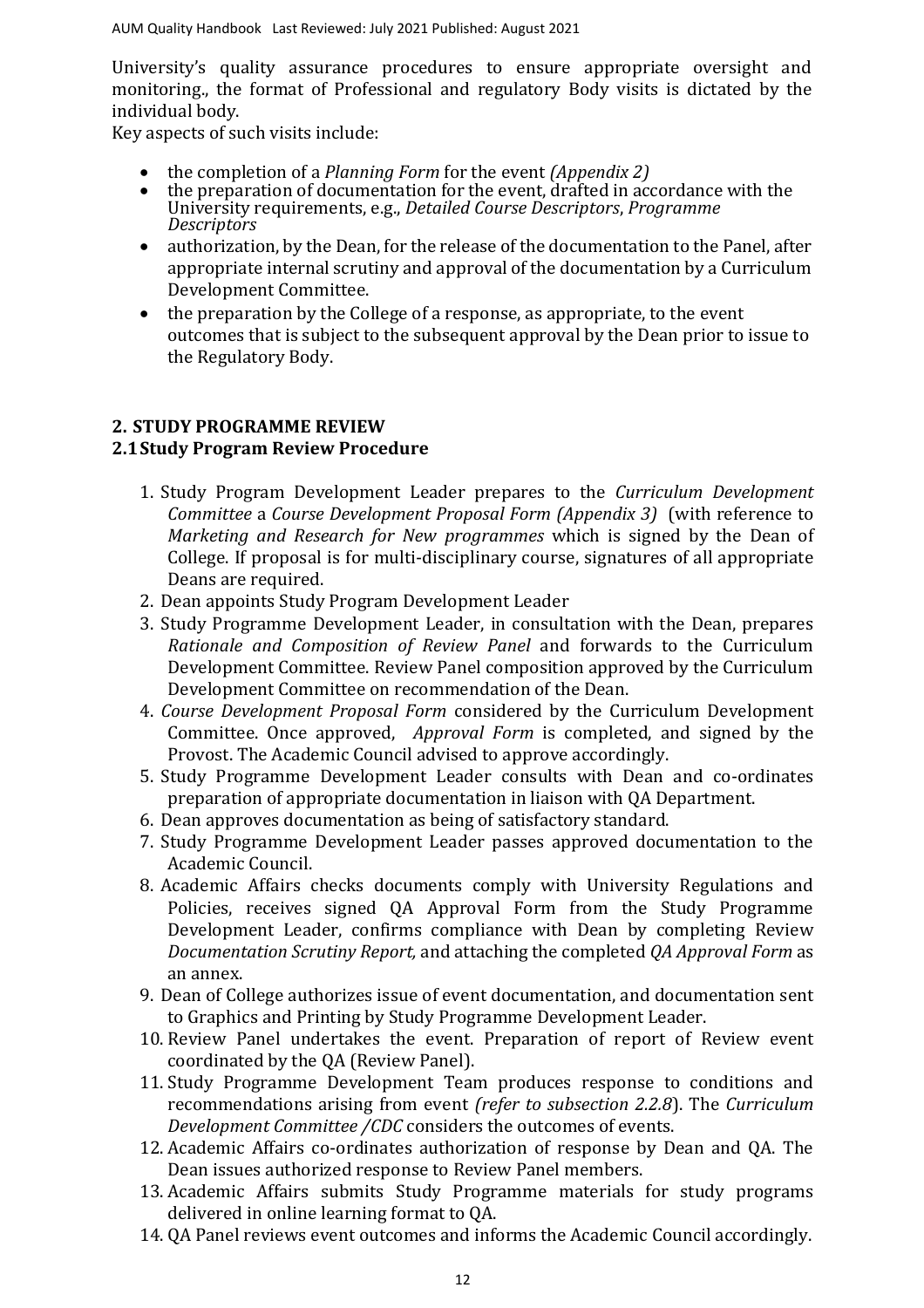# **2.2. Guidance - Study Programme Review Procedure** *2.2.1Approval of Programme Titles*

The title of a course must be simple in form, clearly reflect the course content, and accord with the form generally accepted by higher education institutions and by the relevant professional, and regulatory body. The title may not be changed between periodic Internal Reviews without the prior discussion at the Curriculum Development Committee and approval of the Academic Council, respectively.

Use of 'with' in the title of a course is permitted if at least 25% of the subject content is in that area. The use of 'and' in the title is permitted only if at least 40% of the subject content is in that area.

A new course title will normally not be permitted if its curriculum content is less than 25% different from that of any existing course title.

# **2.2.2 Planning and Scheduling of the Review Event**

The event must normally be at least 12 weeks prior to the anticipated date for commencement of the Study Programme to enable responses and actions arising from a Review event to be addressed prior to delivery. The *Review [Planning Form](file:///C:/Users/ola.tina/AppData/Local/Microsoft/Windows/INetCache/Content.Outlook/Forms/Section%201/Validation%20Planning%20Sheet.pdf)* serves as a framework for the establishment of timescales and deadlines and is used to monitor progress against these targets.

A Review event is normally conducted over one full day though it may be shortened depending on the extent of change involved, e.g., if the changes affect between 25% and 40% of the MQF credit of the existing course. The program for the event is agreed in discussion between the Dean and QA.

A Review event will require, as a minimum, a meeting of the Review Panel with the Dean and Study Programme Development Leader but this will be extended to include the full Study Programme Development Team where a new Study Programme is proposed or where changes affect more than 40% of the MQF credit of an existing course.

# **2.2.3Review Panels**

Panels for Review events comprise a combination of external and internal members appropriate to the nature of the event, including a student, and the membership is derived with the aim of making available as wide a spectrum of external advice and comment as possible. The relevant professional or regulatory body should also be consulted, where appropriate, in respect of program requirements.

Review Panels have a minimum composition as follows:

*Chair:* QA Office representative appointed by the decision of the University Council or an internal member of staff appointed by the Provost, from a central list of nominees submitted by Deans

*One external member:* Who must be an academic with relevant subject experience and who is not from the University.

**Second internal member:** Who must represent the appropriate industry, profession, or commerce.

*Third student member***:** a student representative must be included as the voice from students' body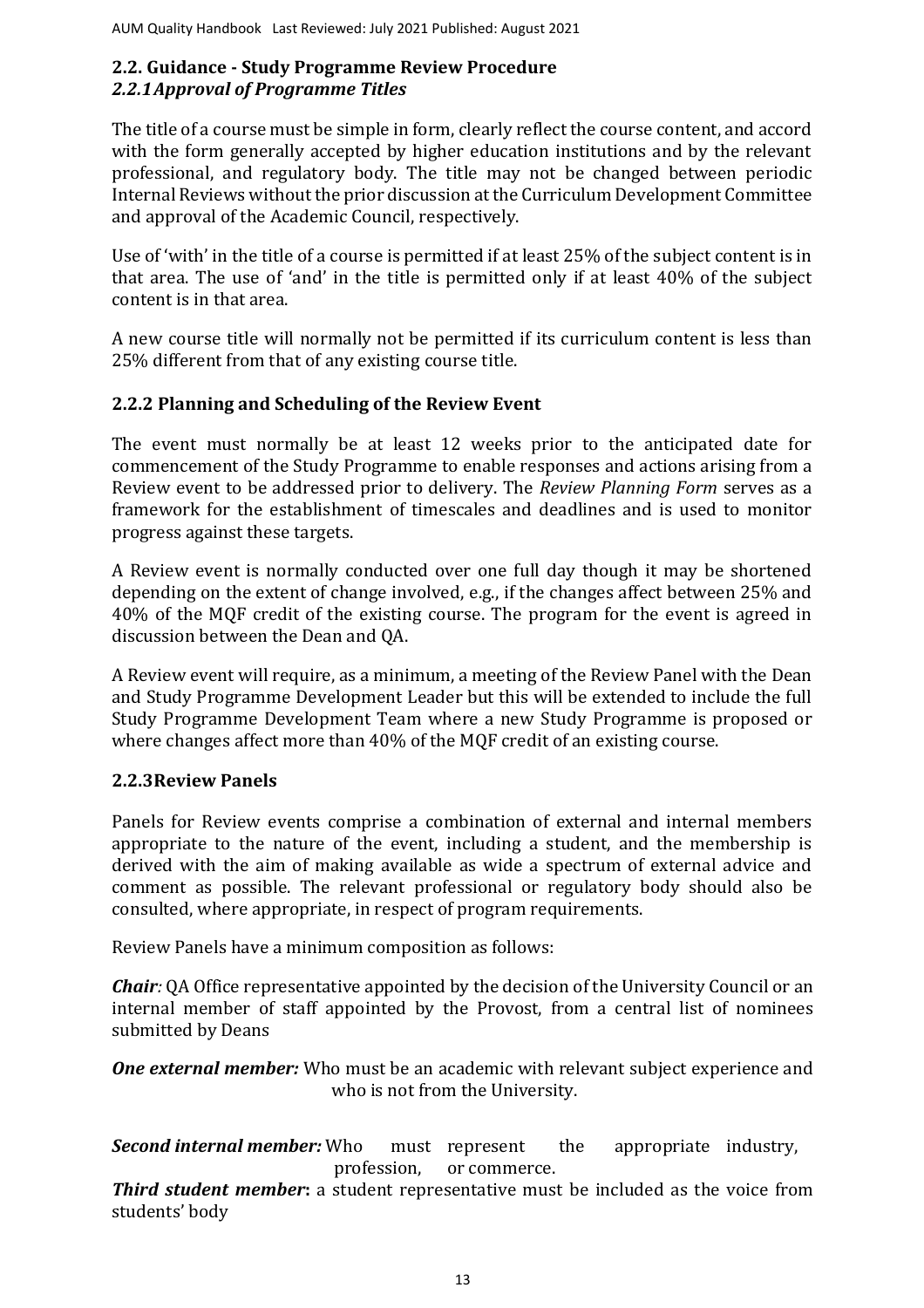For each external member of the Panel there must be a statement indicating previous involvement with the University/Department(s). Where there has been no involvement this should also be stated.

# **2.2.4 Documentation Scrutiny and QA Approval**

A Documentation Scrutineer (*normally the relevant Program Leader*) checks the documentation has been produced according to University Regulations, guidelines and Policies, and completes a *[Review](file:///C:/Users/ola.tina/AppData/Local/Microsoft/Windows/INetCache/Content.Outlook/Forms/Section%201/Validation%20Documentation%20Scrutiny%20Report.pdf) [Documentation Scrutiny](file:///C:/Users/ola.tina/AppData/Local/Microsoft/Windows/INetCache/Content.Outlook/Forms/Section%201/Validation%20Documentation%20Scrutiny%20Report.pdf) Report.*

The Program\Course Leader ensures the Study Programme documentation is passed to Academic Affairs for approval, together with the *QA Approval Form.* As part of the pre-Review approval of the documentation, QA is required to approve the following elements of the documentation:

- − Course Aims (*Detailed Course Descriptor*)
- − Course Learning Outcomes
- − Mapping of Course Learning Outcomes to Study Programme
- − Teaching and Learning Methods and Strategies
- − Course Assessment
- − All *Programme Descriptors*

The Dean authorizes the Review documentation prior to it being issued to the Panel.

# **2.2.5 Online and Blended Delivery**

Academic Affairs is required to submit the style and format of Study Programme materials for any provision being developed in online learning mode or for delivery on the blended mode of delivery. Study Programme Development Teams are required to consult with QA, and to make certain the Department is integrally involved in advising on developments in order that they comply with university standards and guidelines. The College always remains responsible for ensuring the integrity of the academic content of the online /blended learning materials.

# **2.2.6 Outcomes of Review Event**

The Review Panel is asked to:

- − formulate a recommendation for approval of the course subject to regular Internal Review events (*normally every 5 years).*
- − impose conditions where these are necessary for the approval of the study programme.
- − make such other recommendations where appropriate; or
- − recommend that the course not be reviewed.

It is also University practice that when any conditions are attached to the approval of a study programme, the Panel should set a deadline for meeting these conditions. The Panel will also highlight issues for recommendation.

# **2.2.7 College Response to Outcomes of Review Event**

Following the review event, the College is required to produce a response to any conditions and recommendations, which must be discussed with the Dean and QA before issue to Panel members. Once the Panel confirms acceptance of the response the Study Programme can commence delivery.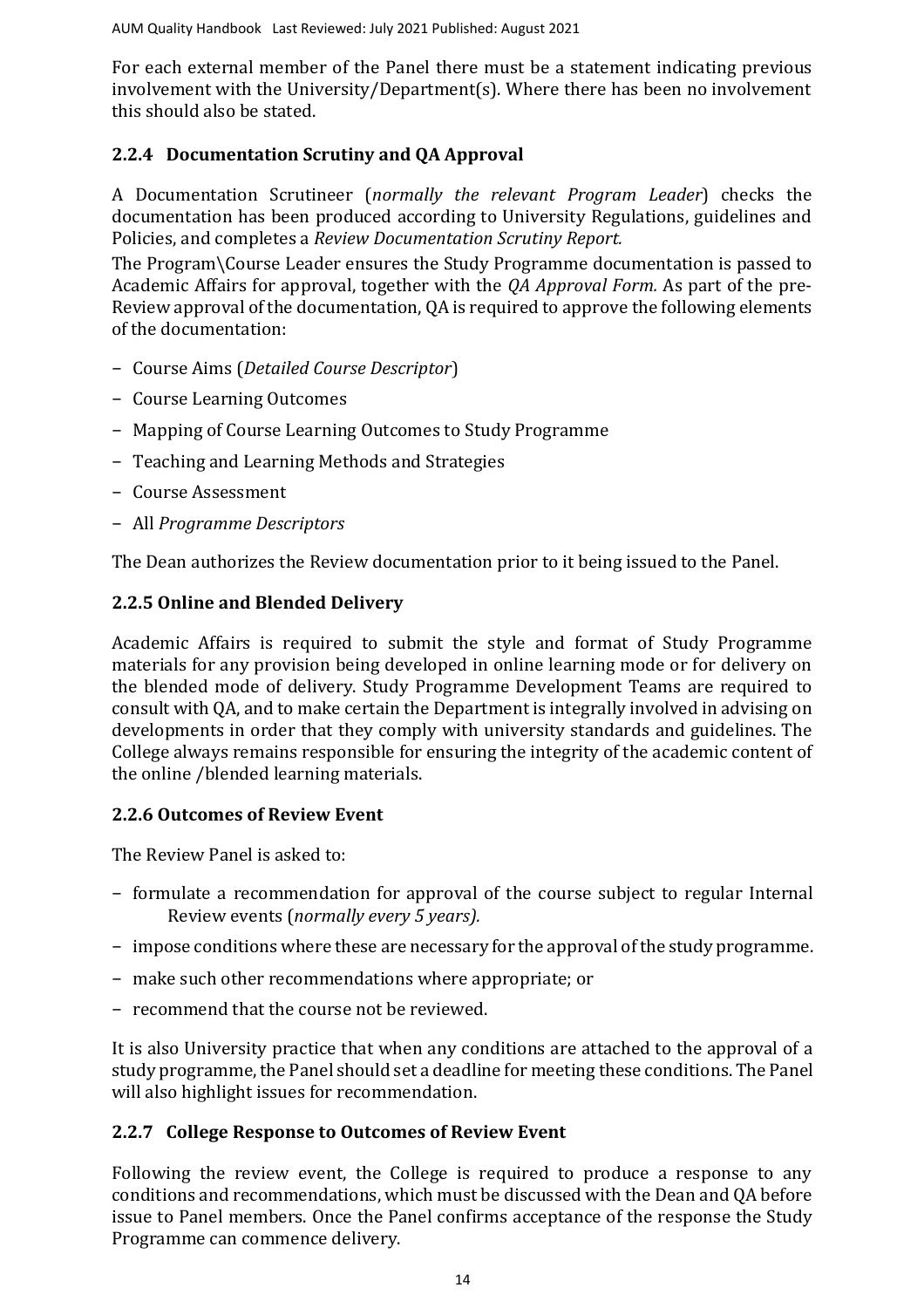The College Response should be set out in the following way:

- − Each condition and recommendation should be re-stated, in bold, as it appears in the *Confirmed Report* of the event. Under each, the College should indicate how it will meet the condition or action the recommendation in as detailed a manner as possible/appropriate.
- − If the conditions and recommendations require a re-write of some of the Study Programme documentation presented at review, then the relevant revised sections should be attached as appendices to the response.

# **2.2.8 Review Report**

A formal report of each review event is prepared by QA officers, who attended the event. After it has been approved by all members of the Panel, the confirmed report is made available from the QA [Department](http://www.rgu.ac.uk/academicaffairs/quality/page.cfm?pge=9974) (or website).

The confirmed Report is structured around the sections of the *Review [Documentation](file:///C:/Users/ola.tina/AppData/Local/Microsoft/Windows/INetCache/Content.Outlook/Forms/Section%201/Validation%20Documentation%20Evaluation%20Form.pdf)  [Evaluation](file:///C:/Users/ola.tina/AppData/Local/Microsoft/Windows/INetCache/Content.Outlook/Forms/Section%201/Validation%20Documentation%20Evaluation%20Form.pdf) [Form.](file:///C:/Users/ola.tina/AppData/Local/Microsoft/Windows/INetCache/Content.Outlook/Forms/Section%201/Validation%20Documentation%20Evaluation%20Form.pdf)*

# **2.2.9 Evaluation of Process**

As part of its commitment to continuous improvement of its quality assurance procedures, the University reviews, on an annual basis, the efficiency and effectiveness of the Review process. To assist in this process, Panel members and the Dean involved in a specific Review event will be asked to complete *[Panel Member Questionnaire o](file:///C:/Users/ola.tina/AppData/Local/Microsoft/Windows/INetCache/Content.Outlook/Forms/Section%201/Panel%20Member%20Questionnaire.pdf)r [Dean](file:///C:/Users/ola.tina/AppData/Local/Microsoft/Windows/INetCache/Content.Outlook/Forms/Section%201/Head%20of%20School%20Associate%20Dean%20Questionnaire.pdf)  [Questionnaire,](file:///C:/Users/ola.tina/AppData/Local/Microsoft/Windows/INetCache/Content.Outlook/Forms/Section%201/Head%20of%20School%20Associate%20Dean%20Questionnaire.pdf)* as appropriate.

# **2.2.10Documentation Requirements – Study Programme Review Procedure**

# **2.3 Structure of Review Documentation**

The documentation for a Study Programme Review comprises:

Part 1: Overview and Resource Document

Part 2: Detailed Course Descriptor

Part 3: Programme Descriptors

Advice and assistance on the preparation of Study Programme Review documentation, its format and layout are available from the relevant Program Leader and other members of staff in the QA Department. Reference should also be made to the **[Writing Guide](file:///C:/Users/ola.tina/AppData/Local/Microsoft/Windows/INetCache/Content.Outlook/2PY684QH/Forms/Section%201/CID%20Writing%20Guide%20September%202006.pdf)** for the *Programme Information Database* and the **[Documentation Guide](file:///C:/Users/ola.tina/AppData/Local/Microsoft/Windows/INetCache/Content.Outlook/2PY684QH/Forms/Section%201/Documentation%20Guide.pdf)**. *Where* the Review is a combined event with a Regulatory Body for accreditation purposes, it is essential the College studies the Regulatory Body requirements to establish its documentation properly.

*Detailed Programme Descriptors* are required for every course and are generated within the *Programme Information Database.* The QA Department is responsible for ensuring the accuracy and currency of these documents and administers the *Programme Information Database (PID)*.

The QA Department will supply the Review Panel with the following:

- − Briefing Note for Members of Review Panels
- − a customized *[Review Documentation](file:///C:/Users/ola.tina/AppData/Local/Microsoft/Windows/INetCache/Content.Outlook/Forms/Section%201/Validation%20Documentation%20Evaluation%20Form.pdf) Evaluation Form*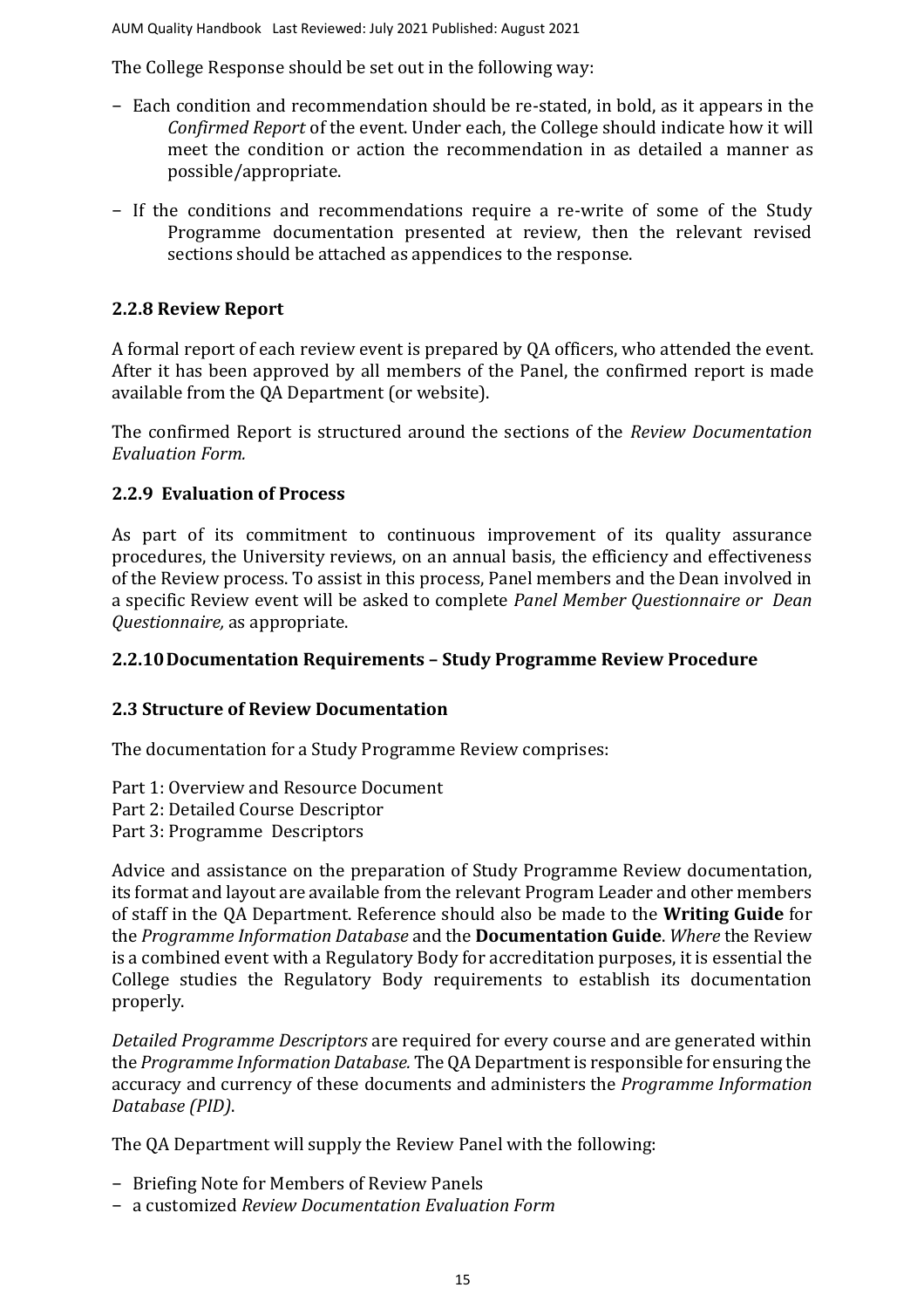- − the *[Curriculum Development Committee Course Development Proposal Form](file:///C:/Users/ola.tina/AppData/Local/Microsoft/Windows/INetCache/Content.Outlook/Forms/Section%201/ADSC%20Course%20Development%20Proposal%20Proforma.pdf)* as approved by the Curriculum Development Committee (CDC), and/or other appropriate Study Programme Development Proposal documentation
- − *Undergraduate* and *Graduate Handbooks* (external members only)
- − the *Academic Regulations Handbook* (external members only)
- − *MFHEA course Benchmarks*, (as appropriate)
- − an electronic link to the relevant *Program Specification*

(Copies of the University's *Academic Quality Handbook, Organizational Regulations Handbook* are made available for reference at the event and/or on the web).

# <span id="page-15-0"></span>**2.3.1 Production of Review Documentation**

The documentation is produced by the College concerned, with a good quality original hard copy being forwarded to the Graphics and Printing Department for production of the final document. The Graphics and Printing Department uses these originals for photocopying the required number of documents, producing them in a comb-bound format and in the University's corporate style.

# **2.3.4 Content of Volume 1: Overview and Resource Document**

# **Part 1: Overview and Resource Document should include:**

- − the rationale for the development of the Study Programme (or for revisions, in the case of a re-Review), making reference to the University's Mission.
- − the context of the Study Programme both within the College and the wider University.
- − who the Study Programme Development Team liaised with when developing the Study Programme and associated documentation?
- − external references and guidance, such as the MFHEA Study Program *Benchmark Statements*, Regulatory Body requirements and so on
- − details of additional staff resources required to deliver the Study Programme.
- − details of any external input, e.g., in the case of sub-contracted elements within the Study Programme.
- − a list of Programme Coordinators and their summary CVs (*see [subsection 2.3.6 b](#page-15-0)elow an[d Exemplar\)](file:///C:/Users/ola.tina/AppData/Local/Microsoft/Windows/INetCache/Content.Outlook/2PY684QH/Forms/Section%201/Exemplar%20Summary%20Curriculum%20Vitae.pdf)*
- − details of staff development required to support Study Programme implementation
- − an overview of the research and scholarly activities that underpin the Study Programme
- − details of any specialist support required from the University to support the development or delivery of the Study Programme

# **2.3.5 Content of Volume 2: Detailed Course Descriptor**

The *Detailed Course Descriptor* is generated from the *Programme Information Database*, as is the MQF-compliant *Program Specification*. A **[Writing Guide](file:///C:/Users/ola.tina/AppData/Local/Microsoft/Windows/INetCache/Content.Outlook/2PY684QH/Forms/Section%201/CID%20Writing%20Guide%20September%202006.pdf)** details the required specifications and provides exemplars, and further guidance is available from the Program Leader and QA.

# **2.3.6 Content of Volume 3: Programme Descriptors**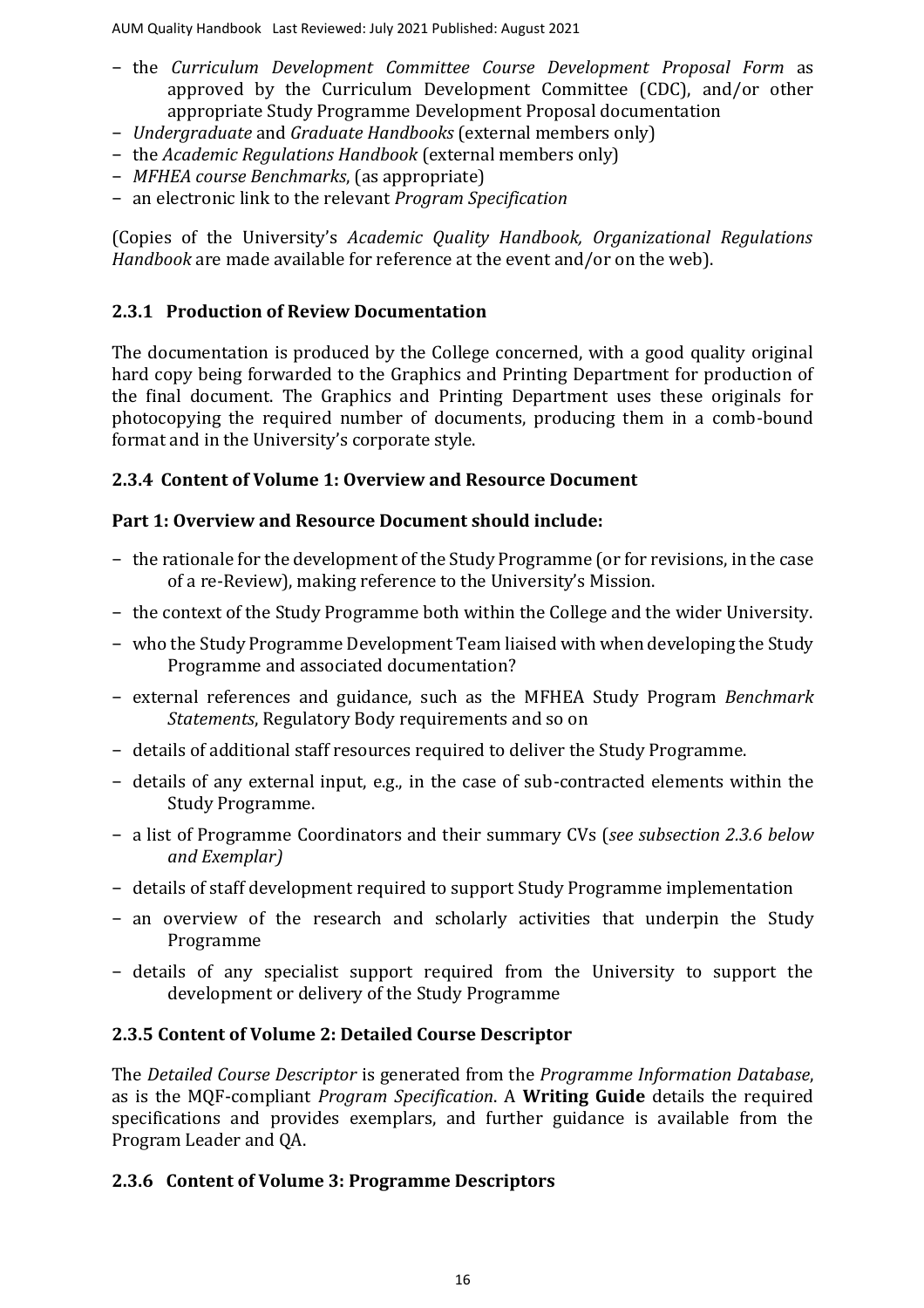The *Programme Descriptors* are individually generated from the *Programme Database* and compiled, in numerical order and with a contents page, to produce Volume 3. A **[Writing Guide](file:///C:/Users/ola.tina/AppData/Local/Microsoft/Windows/INetCache/Content.Outlook/2PY684QH/Forms/Section%201/CID%20Writing%20Guide%20September%202006.pdf)** provides guidance.

# **2.3.7 Preparation of Summary Curriculum Vitae (Academic Staff)**

CVs need to be customized for the specific Review event and should focus on the staff member's expertise in relation to the subject nature of the Study Programme. Each summary CV must be no longer than two sides of A4.

The CV should include the following information:

- (i) Name, abbreviated qualifications e.g., BSc (Hons).
- (ii) Job Title/Post held within the University.
- (iii) Qualifications (Academic, Professional and Current Professional Affiliations). Qualifications should be listed with the most recent last, indicating the year the award was gained and the awarding institution. College qualifications should not be listed.
- (iv) Employment Experience. This should be listed in chronological order with the most recent last, indicating the job title/position held. Only experience directly related to the staff member's current area of expertise should be listed.
- (v) Main Subject/Interest Areas and Related Public Output (preceding 5 years only). State the total number of items of public output staff member has produced in the last five-year period and provide up to six examples of relevant items of public output.
- (vi) Research/Consultancy/Professional Practice (preceding 5 years only). Only list experience directly related to the development under consideration.
- A **[Summary CV Exemplar](file:///C:/Users/ola.tina/AppData/Local/Microsoft/Windows/INetCache/Content.Outlook/2PY684QH/Forms/Section%201/Exemplar%20Summary%20Curriculum%20Vitae.pdf)** is available.

# **3. AMENDMENTS TO EXISTING STUDY PROGRAMMES**

# **3.1Curriculum Development Committee (CDC) Discussion Procedure**

For changes to an existing course title; additions/changes to mode(s) of delivery; changes to named exit awards; proposals for re-developments to the course curriculum affecting more than 25% of an award's MQF credit value (e.g., *learning outcomes, Programme content*); and Study Programme cessations.

1. If changes affect progression and/or assessment, External Reviewers must be consulted, and written consent received. All students affected by change must be consulted and their views taken into consideration. Consultation with Regulatory Body if appropriate, and QA if online learning or change involves conversion to online learning. Study Programme Leader prepares to the *Programme Change Form*, confirming extent of all consultation, and obtains signature of the Dean in which Study Programme is delivered.

2. If Study Programme is online learning or change involves conversion to online learning, Program Leader completes *Online learning Change Planning Form.*

3. *Programme Change Form* considered by Curriculum Committee. Following approval, Programme Change *Approval Form* completed and distributed as specified and, if appropriate, Study Programme change referred to Dean of College or Review procedures initiated.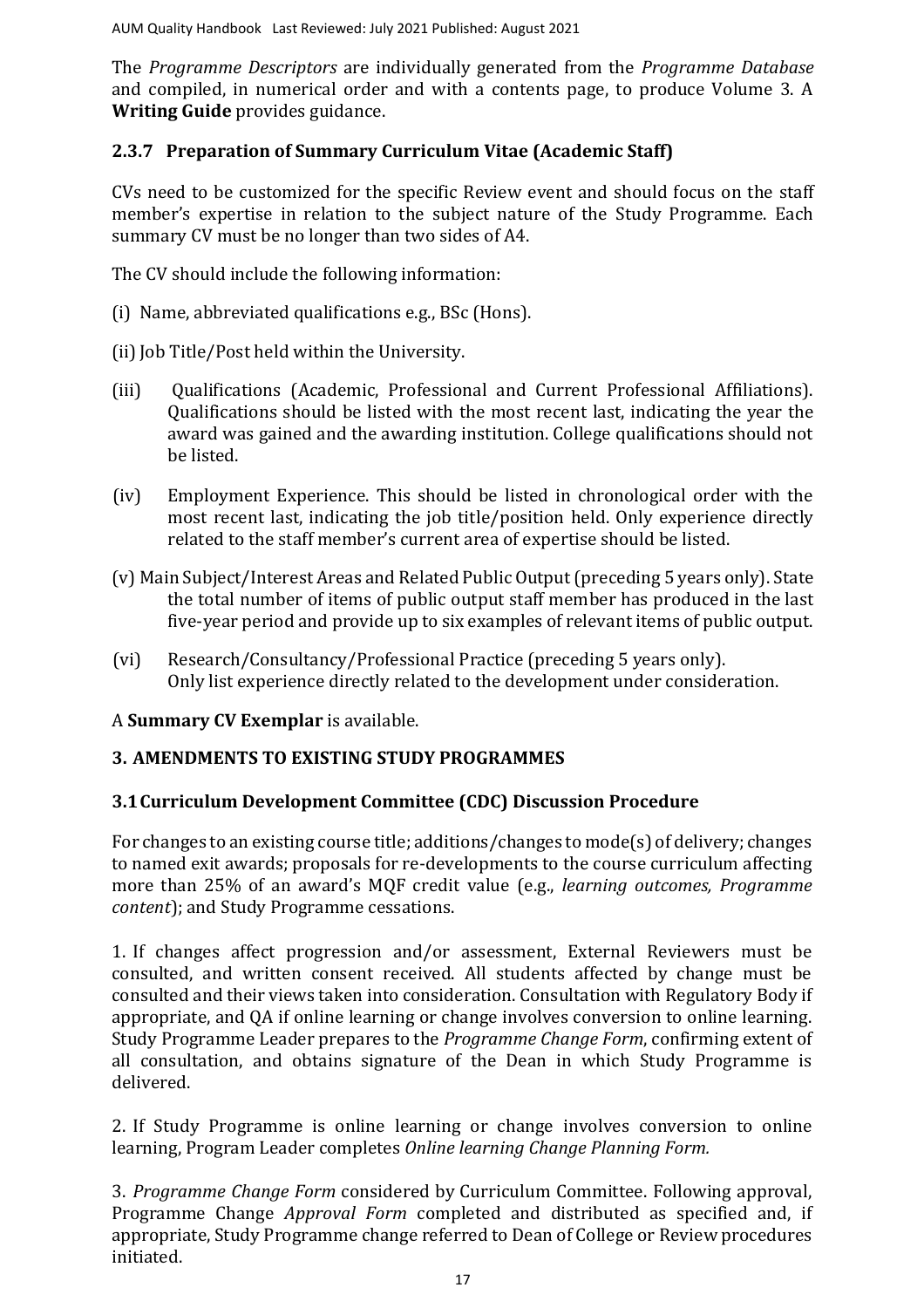3. If changes involve Programme Descriptors and/or Academic Affairs must scrutinize revised documentation and complete *QA Approval Form*

4. If change or new mode of delivery involves online learning material, Program Leader scrutinizes Online learning to ensure it includes appropriate details of revised management arrangements. Program Leader completes *Review Documentation Scrutiny Report.*

5. In liaison with Academic Affairs Department, Study Programme documentation (Programme Information Databases) updated.

6. Program leader liaises with the Dean to ensure completion of final documentation in Programme Information Database and Programme Database.

7. Once changes complete in Databases, Study Programme Leader requested to confirm in writing these are as per approved *Programme Change Form.*

# <span id="page-17-0"></span>**3.2College Level Approval Procedure**

For changes affecting less than or equal to 25% of an award's MQF credit value such as: changes affecting assessment (i.e., *Programme assessment plan, assessment weightings*); changes affecting progression; inclusion of new and/or revised Programmes (i.e., *Programme titles, MQF level/credit*); replacement of Programmes with other existing Programmes; and alteration to the timing of delivery of existing Programmes.

- 1. Preparation of amended *Programme Descriptor(s)* for approval.
- 2. Appropriate consultation with External Reviewers and students.
- *3.* Study Programme Leader completes Programme Change Form. *This* along with the amended *Programme Descriptors* are considered by Study Programme Management Team.

*4.* Amended Programme Descriptor(s) passed to QA together with *QA Approval Form.* QA scrutinizes amended Programme Descriptor(s) and completes *QA Approval Form.*

5. College considers *Programme Change Form* with amended Programme Descriptors and supporting paperwork.

*6.* Study Programme Leader obtains signature of Dean on *Programme Change Form.*

7. Forms and all associated paperwork considered by Programs Leader to confirm paperwork is in order. Program Leader maintains information on course changes to monitor cumulative course changes.

8. *Programme Change Form* considered by Dean, with QA Approval Proforma appended (and other supporting documentation, if requested by Dean). Following approval, *College Approval Form* completed and distributed as specified. QA advised accordingly.

9. Study Programme Development Leader to ensure completion of final documentation in Programme Database.

# **4. PROGRAMME APPROVAL PROCEDURE**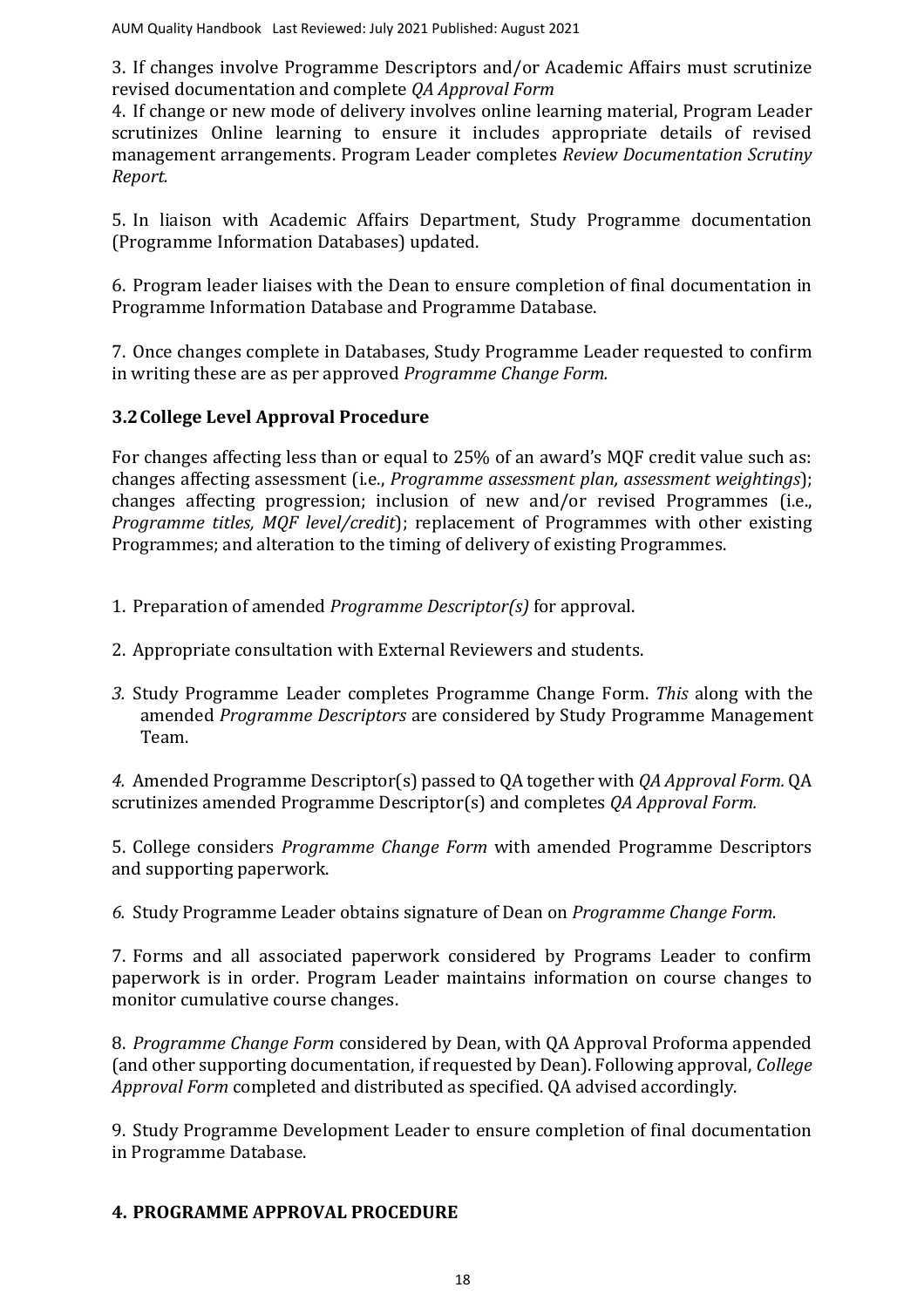1. Preparation of Programme Descriptor(s) for approval. If new programme is replacing existing programme, Programme Coordinator must discuss proposed amendments with all Study Programme Leaders responsible for courses/programs in which Programme is delivered.

2. Study Programme Leader completes Programme *Change Form* and submits it with new Programme Descriptor(s) for consideration by Study Programme Management Team.

3. New Programme Descriptor(s) passed to QA together with *QA Approval Form.* QA approval required for:

− Programme Assessment Plan

- − Programme Learning Outcomes
- − MQF level and credit

*4.* New Programme Descriptor(s) passed to External Subject Expert, who may be External Reviewer, together with Programme Approval - E*xternal Subject Expert Report.* External Subject Expert scrutinizes Programme Descriptor(s) and completes Programme Approval - *External Subject Expert Report.*

5. Dean considers *Programme Change Form* with new Programme Descriptor(s) and with Programme Approval - External Subject Expert Report

*6.* Study Programme Leader obtains signature of Dean on *Programme Change Form*

7. Form and all associated paperwork considered by Dean to confirm paperwork is in order. Dean maintains information on course changes to monitor cumulative course changes.

8. New Programme Descriptor(s) submitted to Dean along with *Programme Change Form, QA Approval Form and Programme Approval - External Subject Expert Report*. Following approval, *College Approval Form* completed and distributed as specified by Course\Program Leader and QA advised accordingly.

9. Programme Database updated by Program Leader

# **5. EXIT AWARD COURSE APPROVAL PROCEDURE**

# **5.1 Exit Award Course Approval Procedure**

The procedure for approving Programmes to be delivered as credit-rated non-awardbearing exit courses is the same as for the approval of new Programmes *[\(subsection 4\)](#page-17-0)*. Such approval allows credits to be awarded for future delivery only; credits cannot be awarded retrospectively.

# **5.2 Third Party Collaboration**

The University may wish to evaluate and credit-rate provision that will be developed and delivered by an external organization (e.g., *an employer, a professional body, or a non-degree awarding institution*). Please refer to *[Section 6](file:///C:/Users/ola.tina/AppData/Local/Microsoft/Windows/INetCache/Content.Outlook/2PY684QH/Section%206%20Academic%20Collaboration.pdf)* of this Handbook for further guidance on the approval process.

# **5.3 Quality Assurance of Programmes Delivered as Exit Awards**

The following applies to Programmes delivered as short courses, and not part of an award-bearing course.

*Annual Course Review* Credit-rated short courses are included into the Annual Review Process. A *[Programme Review Report](file:///C:/Users/ola.tina/AppData/Local/Microsoft/Windows/INetCache/Content.Outlook/Forms/Section%202/Annual%20Module%20Appraisal%20Report.pdf)* is completed by the Short Study Programme Leader on behalf of the host College for incorporation into the *[Annual College Review](file:///C:/Users/ola.tina/AppData/Local/Microsoft/Windows/INetCache/Content.Outlook/Forms/Section%202/Annual%20School%20Appraisal%20Report.pdf) [Report](file:///C:/Users/ola.tina/AppData/Local/Microsoft/Windows/INetCache/Content.Outlook/Forms/Section%202/Annual%20School%20Appraisal%20Report.pdf)*. For details of the Annual Review Process, please refer to **[Section 2](file:///C:/Users/ola.tina/AppData/Local/Microsoft/Windows/INetCache/Content.Outlook/2PY684QH/Section%202%20Annual%20Appraisal%20Process.pdf)** of this Handbook.

# *Internal Review*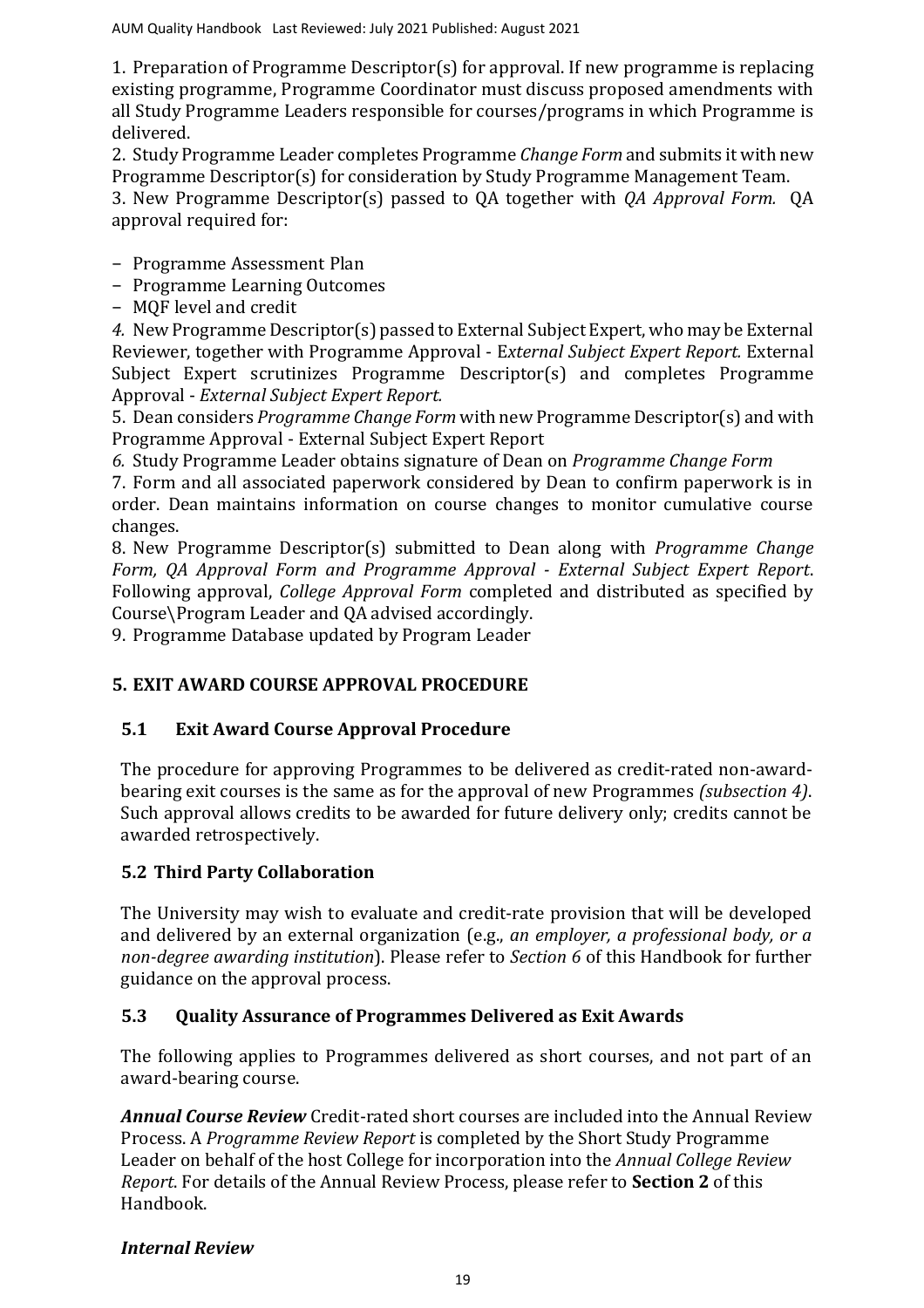Credit-rated short courses are subject to re-approval during the Internal Review process if they are delivered at least on an annual basis. A report should be prepared by the host College reviewing all credit-rated short courses developed in the College. For details of the Internal Review procedures, please refer to **[Section 3](file:///C:/Users/ola.tina/AppData/Local/Microsoft/Windows/INetCache/Content.Outlook/2PY684QH/Section%203%20Internal%20Review.pdf)** of this Handbook.

# *Evaluation*

All participants on short courses are required to complete the *Programme Evaluation Questionnaire* (refer **[Section 2](file:///C:/Users/ola.tina/AppData/Local/Microsoft/Windows/INetCache/Content.Outlook/2PY684QH/Section%202%20Annual%20Appraisal%20Process.pdf)** of this Handbook). Short Study Programme Leaders are responsible for the distribution, collection, and analysis of the *Programme Evaluation Questionnaire*. An analysis of the evaluation outcomes should inform the Annual Review Process and Internal Reviews.

# **6. AMENDMENTS TO EXISTING PROGRAMMES AND EXIT COURSES**

# **6.1 College Level Discussion Procedure**

If an existing Programme or short\exit course requires amendment, such amendments require discussion at the College only if they affect:

- Programme Assessment Plan (QA approval also required)
- Programme Learning Outcomes (QA approval also required)
- MQF level or credit (QA approval also required)
- the mapping of Programme Learning Outcomes to the Level Learning Outcomes (only relevant for Programmes that are delivered as part of award-bearing programs) (QA approval also required)
- Programme Title

Refer to *[subsection 4 f](#page-17-0)*or the Approval Procedure.

# **7. PROFESSIONAL AND/OR REGULATORY BODY (PRB) VISITS**

- 1. Visit date confirmed by QA in consultation with Study Programme Leader
- 2. QA co-ordinates preparation of *[PRB Planning Form](file:///C:/Users/ola.tina/AppData/Local/Microsoft/Windows/INetCache/Content.Outlook/Forms/Section%201/PSRB%20Planning%20Sheet.pdf)* in consultation with Study Programme Leader, relevant Dean of College(s) and Registrar
- 3. PRB advises University of Panel composition
- 4. Program confirmed in discussions with University and PRB
- 5. QA issues confirmed Program and Panel Membership to all relevant parties
- 6. Dean and Study Programme Leader co-ordinates preparation of appropriate documentation in liaison with Academic Affairs and QA
- 7. Before documentation is forwarded to Documentation Scrutineer, Dean should review if it is of a satisfactory standard.
- 8. Dean confirms documentation as being of satisfactory standard. Study Programme Development Leader passes the documentation to QA
- 9. Dean and QA check documents comply with University Regulations and guidelines (not academic content), receive signed QA *[Confirmation](file:///C:/Users/ola.tina/AppData/Local/Microsoft/Windows/INetCache/Content.Outlook/Forms/Section%201/DELTA%20Approval%20Proforma.pdf) Form*, confirm compliance with Registrar by completing *[Review](file:///C:/Users/ola.tina/AppData/Local/Microsoft/Windows/INetCache/Content.Outlook/Forms/Section%201/Validation%20Documentation%20Scrutiny%20Report.pdf) [Documentation Scrutiny Report](file:///C:/Users/ola.tina/AppData/Local/Microsoft/Windows/INetCache/Content.Outlook/Forms/Section%201/Validation%20Documentation%20Scrutiny%20Report.pdf)*[,](file:///C:/Users/ola.tina/AppData/Local/Microsoft/Windows/INetCache/Content.Outlook/Forms/Section%201/Validation%20Documentation%20Scrutiny%20Report.pdf) *and*  attaching the completed *[QA Confirmation](file:///C:/Users/ola.tina/AppData/Local/Microsoft/Windows/INetCache/Content.Outlook/Forms/Section%201/DELTA%20Approval%20Proforma.pdf) Form* as an annex.
- 10. Dean of Faculty authorizes issue of event documentation, and documentation sent to Graphics and Printing by Study Programme Leader. Event documentation issued by College.
- 11. Panel undertakes visit. Preparation of report is coordinated by PRB.
- 12. Dean (through discussion with CDC) and QA produce response, as appropriate, to outcomes of visit and submit this to PRB.
- 13. QA advised of event outcomes and informed Academic Council accordingly. Curriculum Development Committee also considers event outcomes.
- 14. QA liaises with Study Programme Leader to ensure completion of final documentation in Programme Database.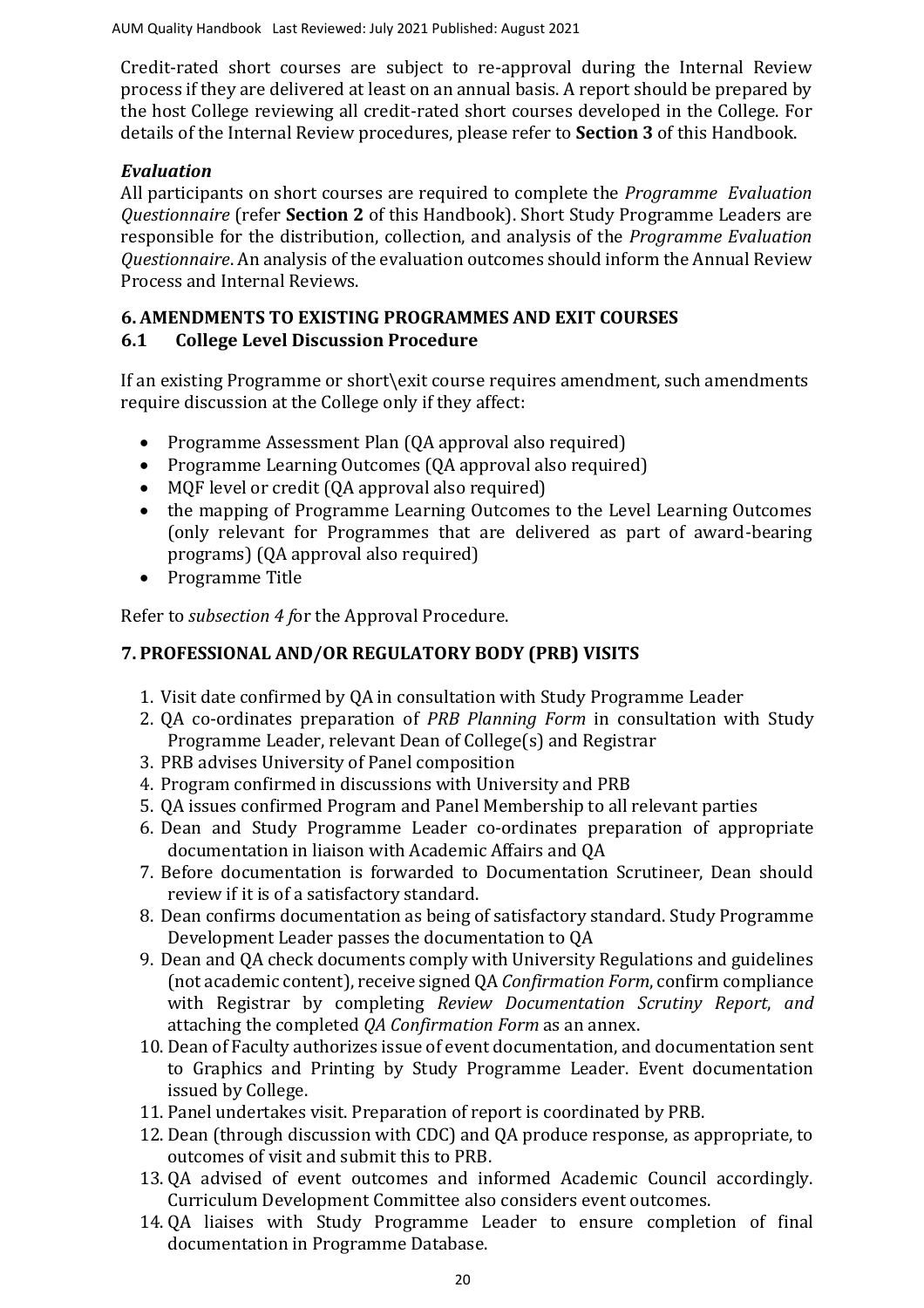# **8. PROCEDURE FOR CESSATION OF A STUDY PROGRAMM**

Proposals for the cessation of a Study Programme require the confirmation of Curriculum Development Committee.

- *1.* Study Programme Management Team agrees to cease delivery of a Study Programme, prepares *[Study Programme](file:///C:/Users/ola.tina/AppData/Local/Microsoft/Windows/INetCache/Content.Outlook/Forms/Section%201/Course%20Programme%20Cessation%20Proforma.pdf) Cessation For[m](file:///C:/Users/ola.tina/AppData/Local/Microsoft/Windows/INetCache/Content.Outlook/Forms/Section%201/Course%20Programme%20Cessation%20Proforma.pdf)* and obtains signature of the Dean of College in which Study Programme is delivered.
- *2.* Curriculum Committee considers proposal for cessation of the Study Programme. Following confirmation, *CDC [Confirmation](file:///C:/Users/ola.tina/AppData/Local/Microsoft/Windows/INetCache/Content.Outlook/Forms/Section%201/ADSC%20Approval%20Proforma.pdf) Form* completed and distributed as specified. Academic Council advised accordingly.
- 3. QA liaises with Study Programme Leader to ensure appropriate amendments to documentation in *Programme Database.*

 *APPENDIX 1* 

# *MARKETING AND RESEARCH FOR NEW STUDY PROGRAMMES*

Effective marketing survey and research is vital for understanding the market and identifying market potential. It is a foundation for effective decision-making.

Good marketing survey and research can inform targeting and evaluation of marketing activities and help course developers to understand stakeholder decision-making processes.

Doing robust market survey which informs the development of new programmes is vital if these programmes are to succeed in the market, and to provide data which will allow for new courses to be marketed effectively.

Market research may be developed and carried out internally in collaboration with the University Marketing Department, or it may be outsourced (*if needed*) to a Marketing Consultancy recommended by the University Marketing Department. There will be a cost attached to all market research and this should be factored into all programme development budgets.

When developing new courses, it is recommended that the following research is undertaken to establish both the demand for the programme and the packaging of the programme:

All the areas below should be addressed and robust evidence from a representative sample provided which will then be assessed by the Curriculum Development Committee:

- *1.* evidence of current demand for the programme within the current marketplace*.*
- 2. proof of a demonstrable need for the programme evidence could include the following: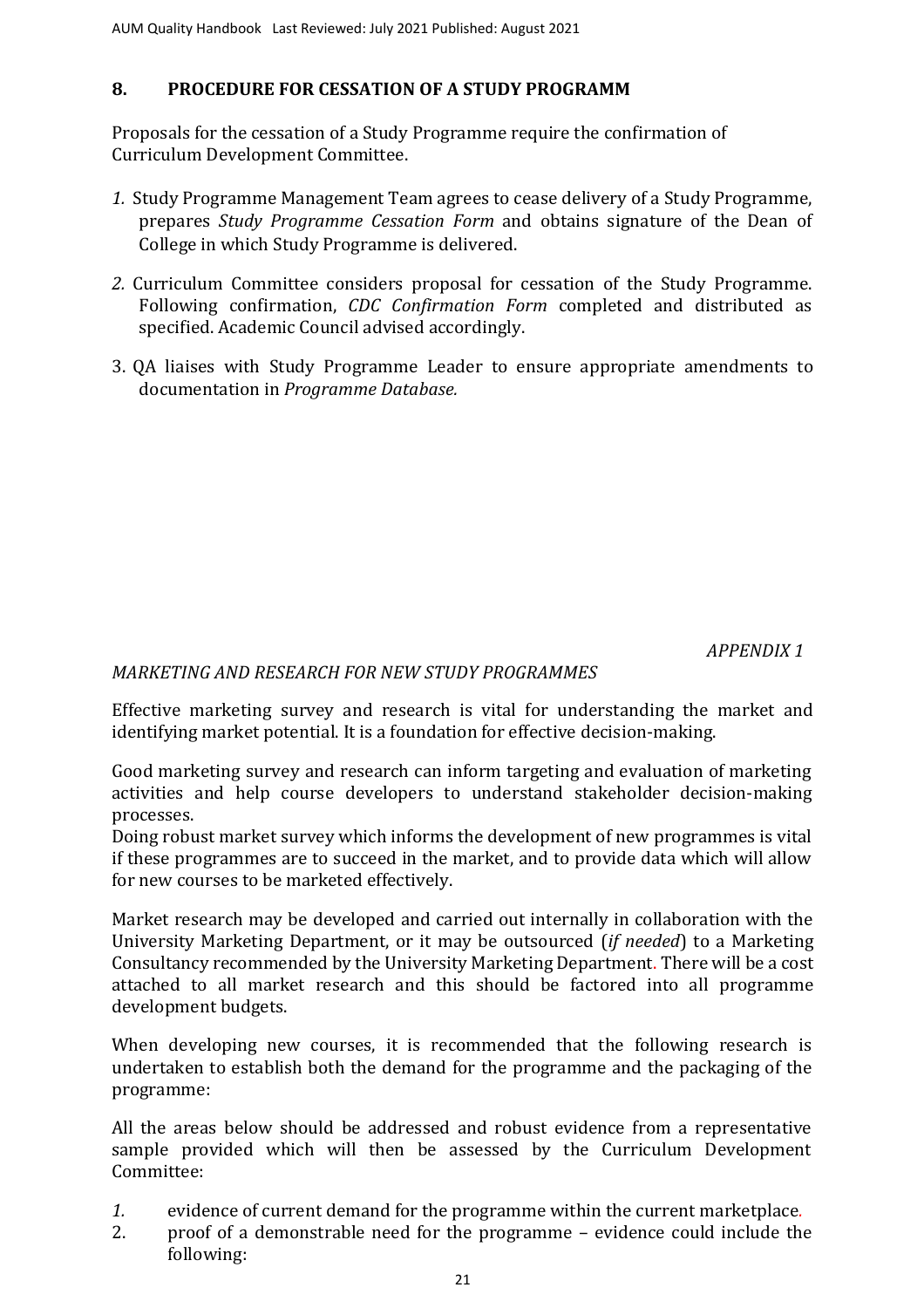- exemplar job advertisements proving employer demand for the qualification.

- requests for the programme gathered from external sources which could include employers and potential students.
- identification of future employment trends which prove that demand for the qualification will increase.
- 3. demonstrate the likely life cycle of the programme
- 4. at undergraduate level evidence should be provided that proves that the cohort identified for entry point of the programme will have the necessary qualification required to study the programme – this will require evidence drawn from subject choice trends at secondary College level
- 5. at postgraduate level evidence should be provided that proves that there are enough at undergraduate level studying degrees suitable for progression
- 6. evidence that provides a detailed breakdown of the target market for the programme
- 7. a description of how it is envisaged that the target market will be reached
- 8. evidence of the suitability and marketability of programme titles

The above should be gathered and presented as a substantial dossier to Curriculum Development Committee\CDC (i.e., by completing and submitting a CDC *Programme Development Proposal Form*, who will then use this evidence to assess the suitability of further development.

## **PART 2. ANNUAL REVIEW PROCESS**

#### **1. OVERVIEW AND PURPOSE**

The Annual Review of teaching and learning is central to the University's quality assurance processes. It enables the University to ensure its portfolio of Programmes, courses and programs remains in good health and that it will satisfy the criteria for any review by the Quality Assurance Agencies or any other external body. The process is designed to enhance the monitoring of quality and standards and to encourage the identification and dissemination of improvement issues. Furthermore, it is designed to facilitate the provision of good quality feedback to students on an ongoing basis.

The process is informed by several key sources including feedback from students obtained through the staff/student liaison process and evaluation questionnaires, feedback received from *External Annual Reports*, as well as performance indicator data produced by the University.

Commencing with the completion, by students, of *Student Programme Evaluation Questionnaires* and relevant *Student Experience Questionnaires*, this is followed by the review, at college level, of individual Programmes, and courses/programs. Once all Study Programme Management Teams have completed this exercise, an *Annual College Review Report* is produced by the Dean. All *Annual College Review Reports* are considered by the Dean of College.

The Dean, assisted by the Program Leader, produces a *Dean's Report on the Annual Review Process*, which is submitted to the Quality Assurance office and has to be reported and approved by the Academic Council accordingly.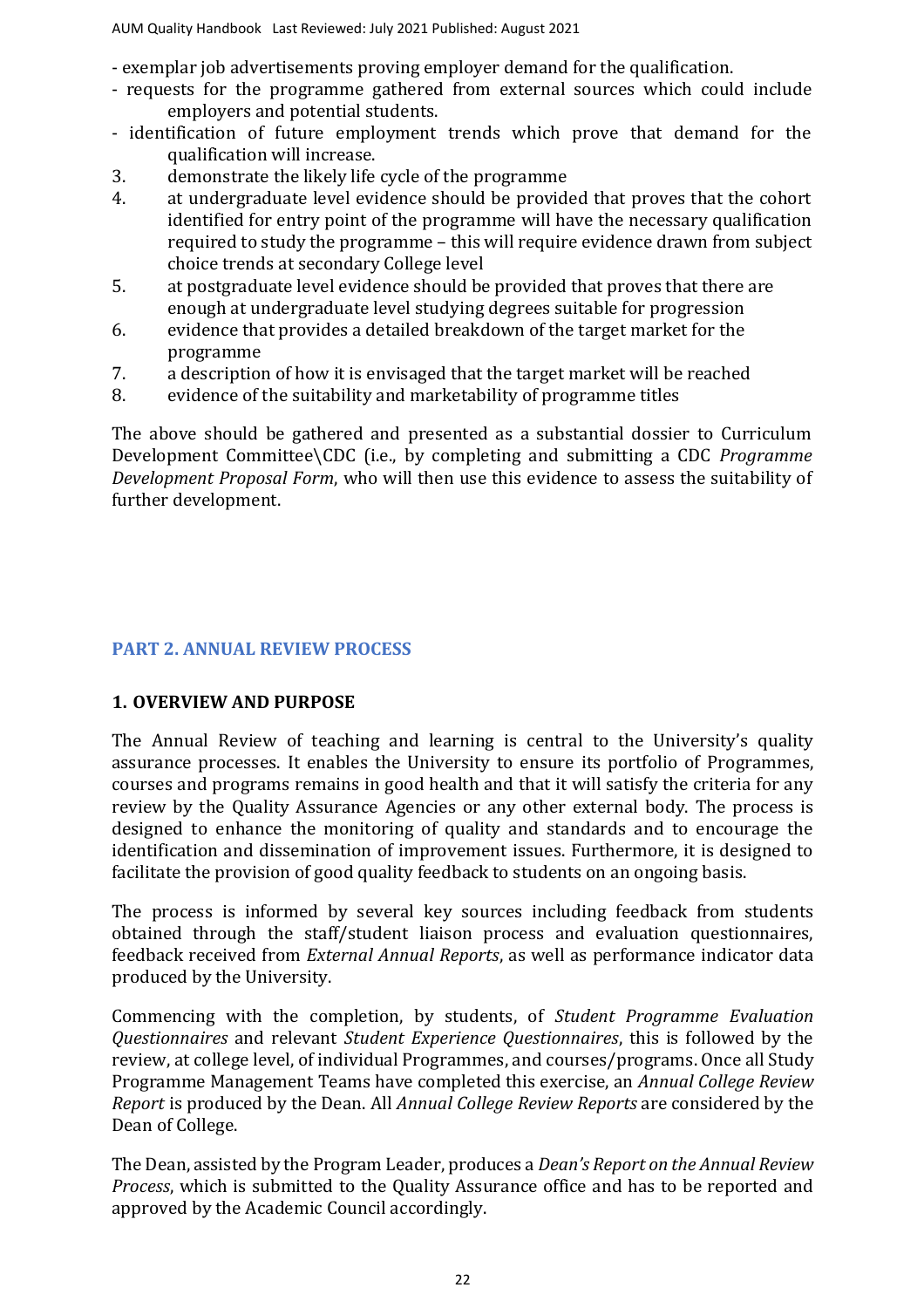In parallel with the preparation of *Annual College Review Reports* by Deans*,* which contribute directly to the student learning experience are asked to complete a report on the *Review and Improvement of the Student Experience.* These reports are considered by Curriculum Development Committee which, in turn, submits a summary report to QA office.

A fundamental principle of the *Annual Review Process* is that both strengths and weaknesses are identified at all levels of the process, the necessary action taken, and confirmation that the matter has been resolved reported to the appropriate Committee/body. Feedback is given throughout the process and, where appropriate, executive action taken.

The evidence gathered during this process is used to inform, incrementally, the program of Internal Reviews and to satisfy the requirements of external bodies such as the Quality Assurance Panels, External Evaluation Agencies or Regulatory Bodies.

# **2. ANNUAL REVIEW PROCEDURE**

# **December, May**

S*tudent Programme Evaluation Questionnaires* and *Student Experience Questionnaires* completed by students.

#### **Summer**

Analysis of Questionnaires completed by QA and distributed to Course Leaders.

## **May - August**

Reviewers asked to submit *Annual Report* within four weeks after examination session

## **July - September**

Performance Indicator issued by Registrar on Student Statistics to:

- (a) *Programme Coordinators*
	- − on student achievement at Programme level
- (b) *Course Leaders* 
	- − Applications/Enrollments
	- − Target Enrollments
	- − Entry Grade Point Averages
	- − Student Achievement Rates
	- − Non-Progression Analysis
	- − Graduate Output and Award Classifications
	- − Destination of Leavers from Higher Education

# **August - September**

Programme Coordinators/Course management team reviews courses/Programmes and *Student Programme Evaluation Questionnaire* analysis report. Completes *[Annual](file:///C:/Users/ola.tina/AppData/Local/Microsoft/Windows/INetCache/Content.Outlook/Forms/Section%202/Annual%20Module%20Appraisal%20Report.pdf)  [Programme review Report](file:///C:/Users/ola.tina/AppData/Local/Microsoft/Windows/INetCache/Content.Outlook/Forms/Section%202/Annual%20Module%20Appraisal%20Report.pdf)* 

# **August - September**

Study Programme Leader reviews previous session's *Annual Study Programme Review Reports* and current session's experience. Reviews *External Annual Reports*, Annul Review reports, and *Student Experience Questionnaires* analysis report.

#### **August – September**

Study Programme Management Team reviews, amends, and confirms *Annual Study Programme Review Report*.

#### **September - October**

College:

− considers all Annual Study Programme Review Reports for College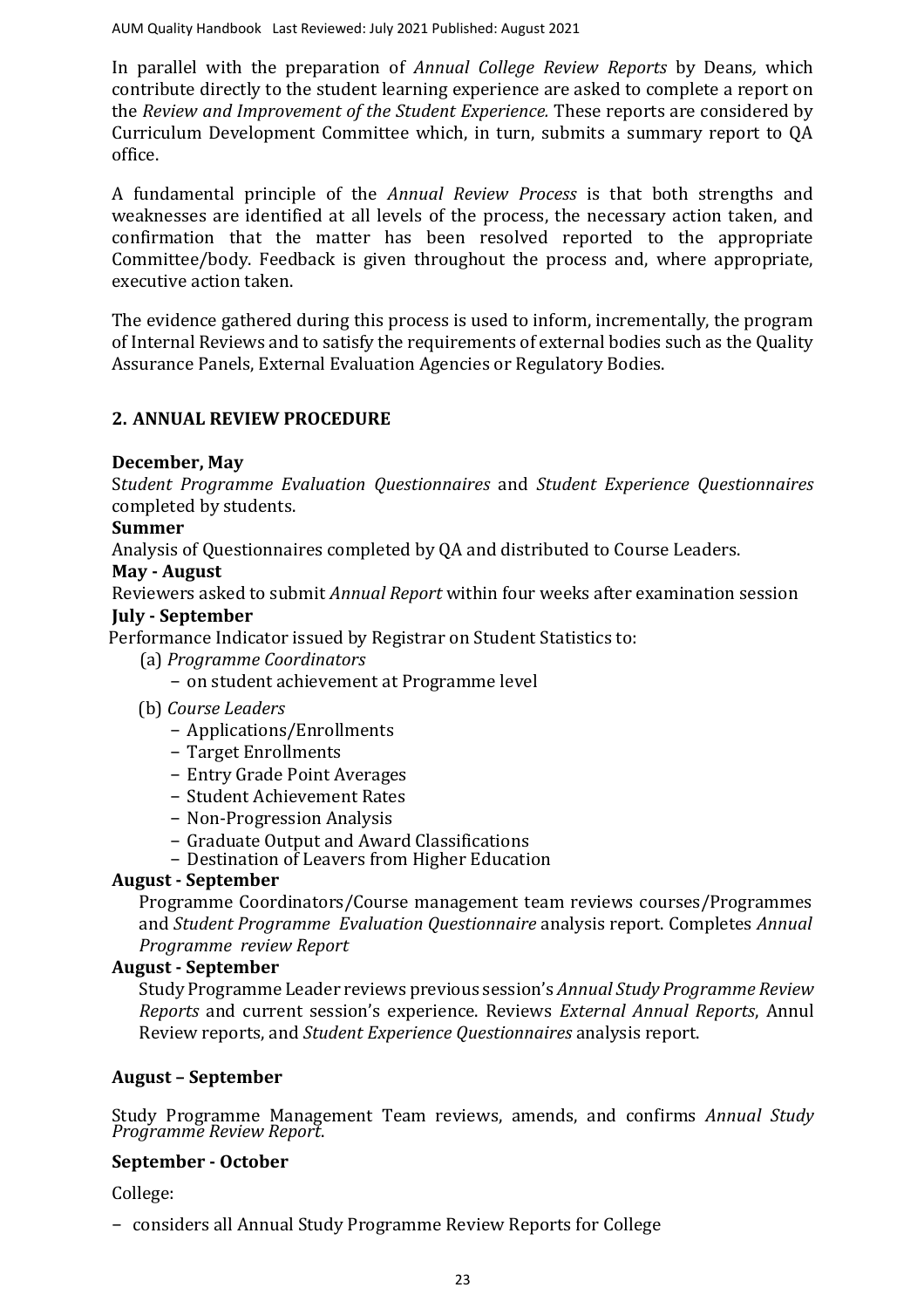− provides feedback to Study Programme Management Teams on issues raised which can be dealt with at College level

− confirms responses to External Annual Reports

# **September – October**

Course leaders/teams contribute directly to the student learning experience. QA prepares summary report to Academic Council.

#### **September – October**

Annual Programme Review Report produced by the College

#### **October - November**

*Annual College Review Reports* submitted to the Academic Council for consideration and approval in accordance with agreed process.

#### **November**

College prepares a Report on the Annual Review and also confirms:

- − all External Annual Reports have been received and actioned
- − all courses/programs within college have been reviewed.

#### **November**

QA considers Annual College Review Reports. Institutional issues identified for action and referred, as appropriate, to Committees/Working Groups/management areas.

QA considers Summary Report on the evaluation of the Student Experience

#### **December**

QA reports to the Academic Council on Annual Review on programme/course level and on institutional evaluation and major issues it has considered.

#### **February**

QA considers responses from Committees/Working Groups/management areas on issues requiring action.

# **3. GUIDANCE - QUESTIONNAIRES**

# **3.1 Student Programme Evaluation and Student Experience Questionnaires**

The *Student Programme Questionnaire* designed to obtain feedback from students about their learning experience. It consists of a high-level question asking the students to indicate their overall opinion of the Programme and to further indicate the Programme 's strengths and areas for improvement from a list of pre-defined categories. Evaluation of the teaching staff on the Programme is also included and there is an opportunity for students to comment on other aspects of the Programme in a free-form comments box. The questionnaire is intended to be diagnostic and provide a basis for further investigation, if required. It provides some of the information required to complete the *Annual Programme Review Report* and forms the basis of high-level statistical information on Programme performance which is available to all Colleges.

The questionnaire is accessed via the web-based online questionnaires system which allows it to be sent to students via their email accounts. If required, a paper copy of the questionnaire is also available but is used only in exceptional circumstances.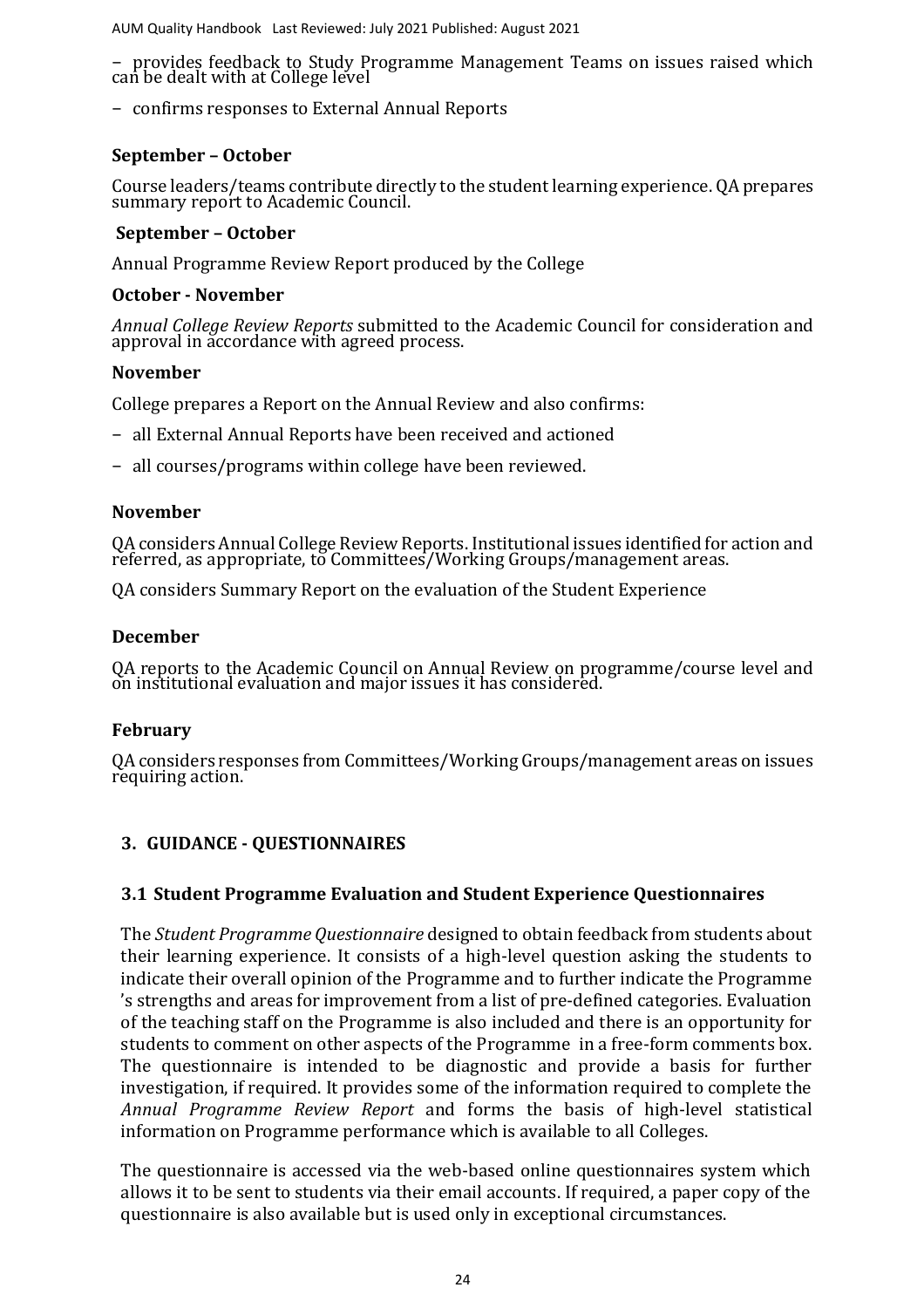The responsibility for ensuring that *Student Programme Evaluation Questionnaires* are issued lies with the Programme Coordinator. The online system also allows administrative staff to release the *Student Programme Evaluation Questionnaires*(s) on behalf of the Programme Coordinator where Colleges choose to adopt this practice. In this case, the administrator can release the *Student Programme Evaluation Questionnaire*, but the Programme Coordinator will have online access to the results. The Academic Affairs Department issues a series of reminders to all Programme Coordinators towards the end of each Semester prompting them to release *Student Programme Evaluation Questionnaires.*

*Student Experience Questionnaires* are designed to obtain feedback from students about their course and learning experience as part of an ongoing quality process. Several different types of questionnaires have been developed as follows:

*First Year Experience Questionnaire Course Evaluation Questionnaire [Graduate Experience Questionnaire](file:///C:/Users/ola.tina/AppData/Local/Microsoft/Windows/INetCache/Content.Outlook/Forms/Section%202/Postgraduate%20Questionnaire%20pdf.pdf)* 

The development of different questionnaires has enabled the University to tailor the questions to different groups of students – for example the *First Year Experience Questionnaire*, which is aimed at first year students, focuses on the student's transition to university and how well they feel they have coped, whereas the *Course Evaluation Questionnaire*, aimed at 2nd, 3rd and 4th year students, is designed to allow the student to give a reflective analysis of their course study experiences.

The Registrar is responsible for the release of *Student Experience Questionnaires*, in consultation with QA. Any member of staff requiring access to release questionnaires should contact the QA Department for this to be authorized.

At the end of a pre-defined period, all student responses are collected and compiled electronically into analysis reports. Programme Coordinators and Course Leaders or Deans are alerted by email, those results are available for the *Student Programme Evaluation Questionnaire* and *Student Experience Questionnaires* respectively, which are accessed via the web-based online questionnaires system.

# *Student Programme/Course Evaluation Questionnaires*

The report on the *Student Programme Evaluation Questionnaire* are accessible to the Faculty, and Curriculum Development Committee. Deans have access to all the Programme analysis reports pertaining to the Programmes in their course, and Deans have access to all Programme data available for all courses in their college, including both quantitative and qualitative data. Deans also have access to reports across the College, though this excludes the qualitative data. A high-level summary of student opinion of all Programmes in the College is provided to Deans by the QA Department.

# *Student Experience Questionnaires*

Reports arising from *Student Experience Questionnaires* are accessible to Deans, and Deans have access to all the data available for all courses in their college, including both quantitative and qualitative data.

As there are questions in some of the *Student Course Evaluation Questionnaires* relating to Support Departments, separate analysis reports are issued annually by the QA Department to each Support Department (Student Services, IT Services, the Library etc.) collating any relevant data from the questionnaires.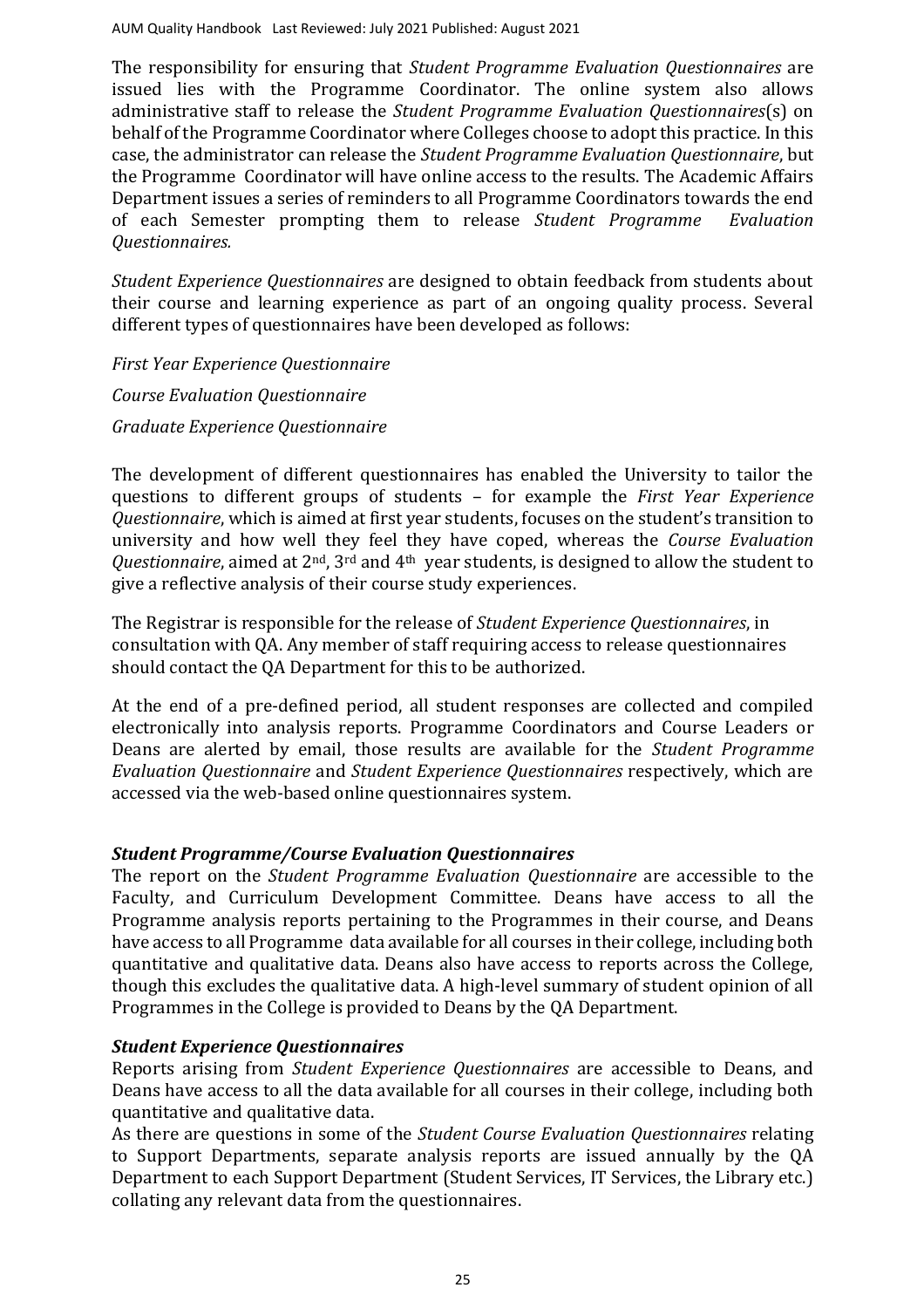# **3.2Feedback to Students arising from Questionnaires**

Feedback is provided to students to maintain students' engagement in the evaluation process. This feedback includes not only the results of the survey, but also the actions which are being undertaken as a result.

Once a *Student Programme/Course Evaluation Questionnaire* or a *Student Experience Questionnaire* has been completed, the QA Department releases the results which students may access via the *[Student Portal](https://portal.rgu.ac.uk/)* or the *[Student Involvement AUM website](https://www.rgu.ac.uk/studentinvolve/about/page.cfm)*. These results consist of the statistical returns for the survey, but do not include any staff evaluation information or qualitative data.

Once the *[Annual Programme Review Reports](file:///C:/Users/ola.tina/AppData/Local/Microsoft/Windows/INetCache/Content.Outlook/Forms/Section%202/Annual%20Module%20Appraisal%20Report.pdf)* and *[Study Programme](file:///C:/Users/ola.tina/AppData/Local/Microsoft/Windows/INetCache/Content.Outlook/Forms/Section%202/Annual%20Course%20Appraisal%20Report%20UG.pdf) Review Report[s](file:///C:/Users/ola.tina/AppData/Local/Microsoft/Windows/INetCache/Content.Outlook/Forms/Section%202/Annual%20Course%20Appraisal%20Report%20UG.pdf)* are approved, Deans are requested to upload their *[Annual Programme Review Reports](file:///C:/Users/ola.tina/AppData/Local/Microsoft/Windows/INetCache/Content.Outlook/Forms/Section%202/Annual%20Module%20Appraisal%20Report.pdf)* so they are accessible to students via the *[Student Portal](https://portal.rgu.ac.uk/)* or the *[Student Involvement AUM website](https://www.rgu.ac.uk/studentinvolve/about/page.cfm)*.

Likewise, Deans are requested to upload an extract of their *[Study Programme](file:///C:/Users/ola.tina/AppData/Local/Microsoft/Windows/INetCache/Content.Outlook/Forms/Section%202/Annual%20Course%20Appraisal%20Report%20UG.pdf) Review [Reports,](file:///C:/Users/ola.tina/AppData/Local/Microsoft/Windows/INetCache/Content.Outlook/Forms/Section%202/Annual%20Course%20Appraisal%20Report%20UG.pdf)* containing Section 10.1, so they are also accessible to students via the *[Student](https://portal.rgu.ac.uk/)  [Portal](https://portal.rgu.ac.uk/)* or the *[Student Involvement AUM website](https://www.rgu.ac.uk/studentinvolve/about/page.cfm)*, thereby ensuring students have a full complement of information at their disposal.

Following consideration by QA, information on actions taken by Support Departments is compiled from their reports on the *Review and Improvement [of the Student Experience](#page-31-0)* into a summary report for consideration by QA office, and made accessible to students via the *[Student Portal](https://portal.rgu.ac.uk/)* or the *[Student Involvement AUM website](https://www.rgu.ac.uk/studentinvolve/about/page.cfm)*.

The QA Department presents an overall analysis of the results from *Student Programme and Experience Questionnaires* to Academic Council in Semester One of each session.

# **4. ANNUAL REVIEWS AND REPORTS 4.1Annual Programme/Course Reviews**

An *Annual Programme Review* must be completed for each Programme within the University each session. *The Annual Programme Review Report* should be compiled by the relevant Dean. Completed *Annual Programme Review Report* must be forwarded to all Study Programme Faculty staff.

# **4.2 Study Programme Review**

# **4.2.1Standard Courses/Programs**

Every course and programme within the University, and every collaborative course, must be appraised each session by the Study Programme Management Team.

*Undergraduate Annual Program Review - Undergraduate*

Program Management Team should complete one of the following, as appropriate, an *Annual Programme Review Report*:

#### *Annual Program Review - Graduate*

Separate performance indicator information (e.g., *Applications/Enrollments*, *Target Enrolments, Entry Grade Point Averages*, *Applications*, *Student Achievement Rates*, *Non-Progression Analysis*, *Graduate Output and Award Classifications*, *Destination of Leavers from Higher Education Statistics*) is provided for each named award. Where an issue arises, which is not common to all awards within the program, this must be explicitly stated, otherwise it will be assumed that it relates to the entire program.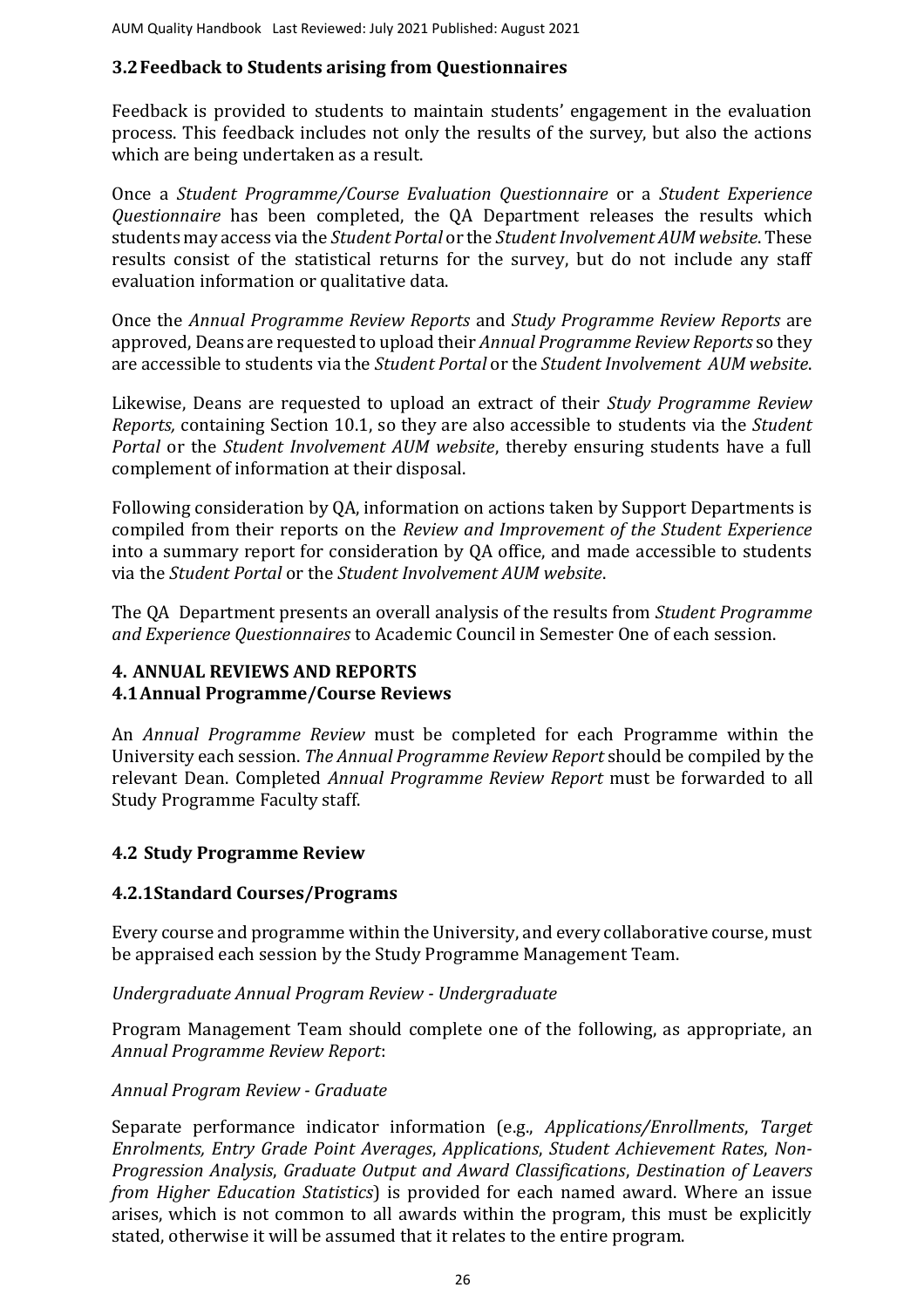# **4.2.2Non-Standard Courses/Programs**

To the *Annual Review of a* non-standard Study Programme is defined as one which does not adhere to the University's standard 30 week/two semester session running from August to May each year, and therefore does not fit within the normal timescale for review.

Study Programme Management Teams of non-standard courses should submit an *Annual Course\Program Review* which relates to the most recently completed cohort. In some cases, this cohort may have finished the Study Program several months earlier and, therefore, it is essential the Study Programme Management Team is proactive in the interim period before the formal *Annual Review Process*, in addressing those issues which require immediate action. Such action should be overseen by the College Academic Board and reported in the *Annual Study Programme Review*.

# **4.2.3Credit-Rated Short Courses**

A review must be completed in respect of all credit-rated short courses. For this purpose, Course Leaders/ or Deans should use the *Annual Programme Review Report.*

Participants on credit-rated short courses are required to complete the *Student Programme Evaluation Questionnaire*, the analysis of which should be used to inform the review of a short course(s).

# **4.3Guidance for Completion of Annual Programme Review Reports**

The following guidance does not preclude the Dean or Programme Team from including any other information which is relevant.

The design of the *[Annual Programme Review](file:///C:/Users/ola.tina/AppData/Local/Microsoft/Windows/INetCache/Content.Outlook/Forms/Section%202/Annual%20Module%20Appraisal%20Report.pdf) Report* is intended to enable the College to address issues raised through student feedback, review of student performance and reflections of the Programme teaching team. It is also intended to prompt action in relation to the improvement and development of the Programme. In addition, it should also help Deans to easily identify Programmes that need attention. It is suggested the Programme teaching team meet initially to discuss the Programme (s) following which the Programme Team produces an *[Annual Programme](file:///C:/Users/ola.tina/AppData/Local/Microsoft/Windows/INetCache/Content.Outlook/Forms/Section%202/Annual%20Module%20Appraisal%20Report.pdf) Review Report.* If any areas of particular concern are identified consideration should be given to clarifying these to aid completion of the report, for example, by arranging focus groups with students, raising issues through Staff/Student Liaison etc. However, it is appreciated the timescales involved may not always allow for this. The completed reports also form the basis of comprehensive feedback to students.

# *Section 1* **Progress against Proposed Actions and Improvements**

Comment briefly on the outcomes of actions and improvements proposed the previous session (staff completing the report should refer to Section 5 of the last completed *Annual Programme Review Report* where this is available).

# *Section 2* **Student Achievement**

This section requires an analysis of the undernoted data produced by the Student Statistics and the data, which is provided in report format, should be appended to the *Annual Programme Review Report* for ease of reference.

− *Number of students enrolled on Programme*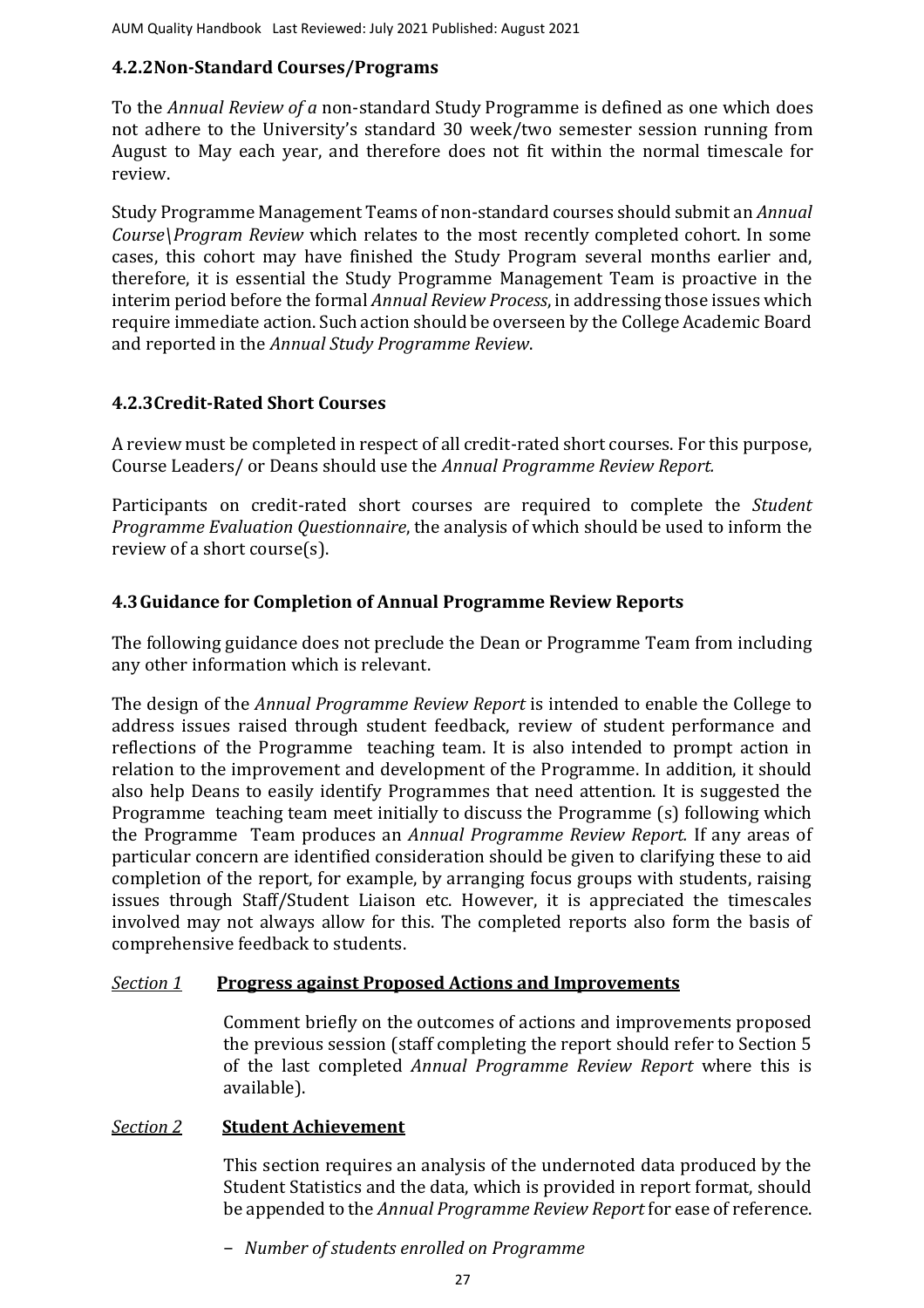- − *Number of students assessed*
- − *Number of students passed*
- − *% Pass rate*

This data is produced after the resit diet to ensure all students who have undertaken the assessment are included for analysis purposes. To ensure that data is as current as possible, Colleges must provide confirmation to the Registrar on Student Statistics that all re-assessment data has been updated within the University's OIS system. Data regarding student achievement will be based only on students who have undertaken the assessment.

Comment as appropriate on any specific issues that require to be brought to the attention of the Study Programme Management Team(s) concerned, in, pass rates falling below the defined University thresholds.

## *Section 3* **Student Learning Experience**

This section requires an analysis of the responses to the *Student Programme or Course* Evaluation *Questionnaire* (excluding the staff evaluation section of the Questionnaire, which remains confidential to the College).

Comment as appropriate on any specific issues that need to be brought to the attention of the Study Programme Management Team(s) concerned. Commentary should be limited to the key issues arising from the analysis of the data and should include reference to improvement activity.

# *Section 4* O**ther Issues Relating to the Programme**

This section provides the opportunity to highlight any other issues relating to the Programme not previously covered, for example, issues raised through staff/student liaison activity, feedback from Student Representatives, issues raised by External Reviewers etc.

Other source material (e.g., *External Annual Reports, etc.*) need not be attached to the *Annual Programme Review Report*, but it is advisable for each College to establish a mechanism for ensuring such documentation is readily accessible. It is also worth considering holding copies of all approved *Annual Programme Review Reports* in the College Office for ease of access (for example, these will be required to inform future Internal Reviews).

Completed *Annual Programme Review Reports* should be submitted to the Study Programme Management Team (within the host College) for approval prior to being circulated to all Study Programme Leaders on whose Study Programme is delivered to enable them to undertake a thorough review of their Study Programme. The Study Programme Management Team should also consider the content of the report in terms of its appropriateness for student feedback purposes prior to this being uploaded to the Student Portal.

# **4.4Guidance for Completion of Annual Study Programme Review Reports**

The following guidance does not preclude the Study Programme Management Team from including any other information which it feels is relevant. The following proformas are available: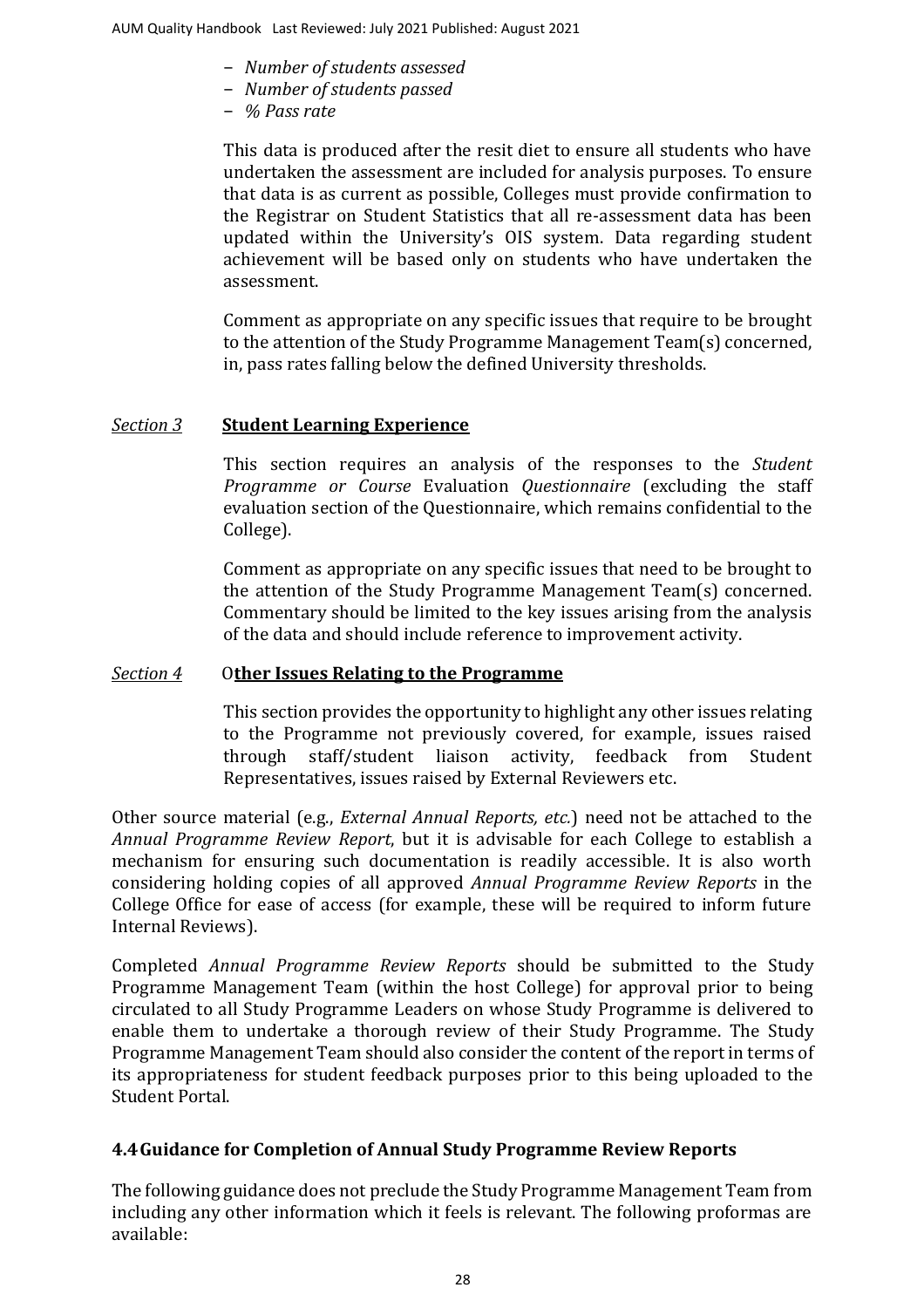*[Annual Course Review](file:///C:/Users/ola.tina/AppData/Local/Microsoft/Windows/INetCache/Content.Outlook/Forms/Section%202/Annual%20Course%20Appraisal%20Report%20UG.pdf) Report – Undergraduate [Annual Program](file:///C:/Users/ola.tina/AppData/Local/Microsoft/Windows/INetCache/Content.Outlook/Forms/Section%202/Annual%20Programme%20Appraisal%20Report%20UG.pdf) Review Report – Undergraduate [Annual Course Review](file:///C:/Users/ola.tina/AppData/Local/Microsoft/Windows/INetCache/Content.Outlook/Forms/Section%202/Annual%20Course%20Appraisal%20Report%20PG.pdf) Report – Graduate [Annual Program](file:///C:/Users/ola.tina/AppData/Local/Microsoft/Windows/INetCache/Content.Outlook/Forms/Section%202/Annual%20Programme%20Appraisal%20Report%20PG.pdf) Review Report – Graduate*

The design of the proformas is intended to encourage systematic analysis of courses/programs, reporting by 'exception', the highlighting of any significant trends, and the extraction of key issues for the attention of the Dean of College and, ultimately, QA Office. The report consists of a series of tick box responses asking for comment only where an issue is identified. This will help draw attention to areas requiring further analysis/discussion.

Sections 2 and 4 requires an analysis of data produced by the *Student Statistics* and the data should be appended to the report for ease of reference (i.e., data should not be 'cut and pasted' into the report). Referring to the appended data, these sections should be completed as indicated and, where appropriate, commentary should be made on specific issues that need to be brought to the attention of the College Dean.

It is stressed that commentary should be limited to the key issues arising from the analysis of the data and should include reference to improvement activity.

The source material (e.g., *External Annual Reports*, analysis of *Student Experience Questionnaires*) need not be attached to the report, but it is advisable for each College to establish a mechanism for ensuring this documentation is readily accessible.

## *Section 1* **Progress against Proposed Actions and Improvements**

Comment briefly on the outcomes of actions and improvements proposed in Section 10 (Summary of Proposed Actions and Improvements) from the preceding *Annual Programme Review Report*, indicating how and when they have been addressed (it is advisable to re-read the entire *Annual Programme Review Report* from the previous session and Section 10 from the *Annual Programme Review Report* from the session before that to ensure all issues have been addressed).

#### *Section 2* **Student Enrolment**

This section will require an analysis of the undernoted performance indicators (supplied by the Registrar on *Student Statistics*in July each year) and, where indicated (i.e., by answering 'yes' to any question), commentary should be provided, including action to be taken:

- − *Applications/Enrolments* (including advanced entry) and *Target Enrolments*.
- − *Intake Points* for previous session (undergraduate courses only).
- − Comparison of *Applications*(by subject area) with university applications (for full-time undergraduate courses only).

Commentary may refer to, for example, poor conversion from application to acceptance, the effects of interviewing candidates, significant differences in intake numbers for home and overseas students, differences across awards in a program, action being taken to widen participation etc.

# *Section 3* **Student Evaluation of the Study Programme**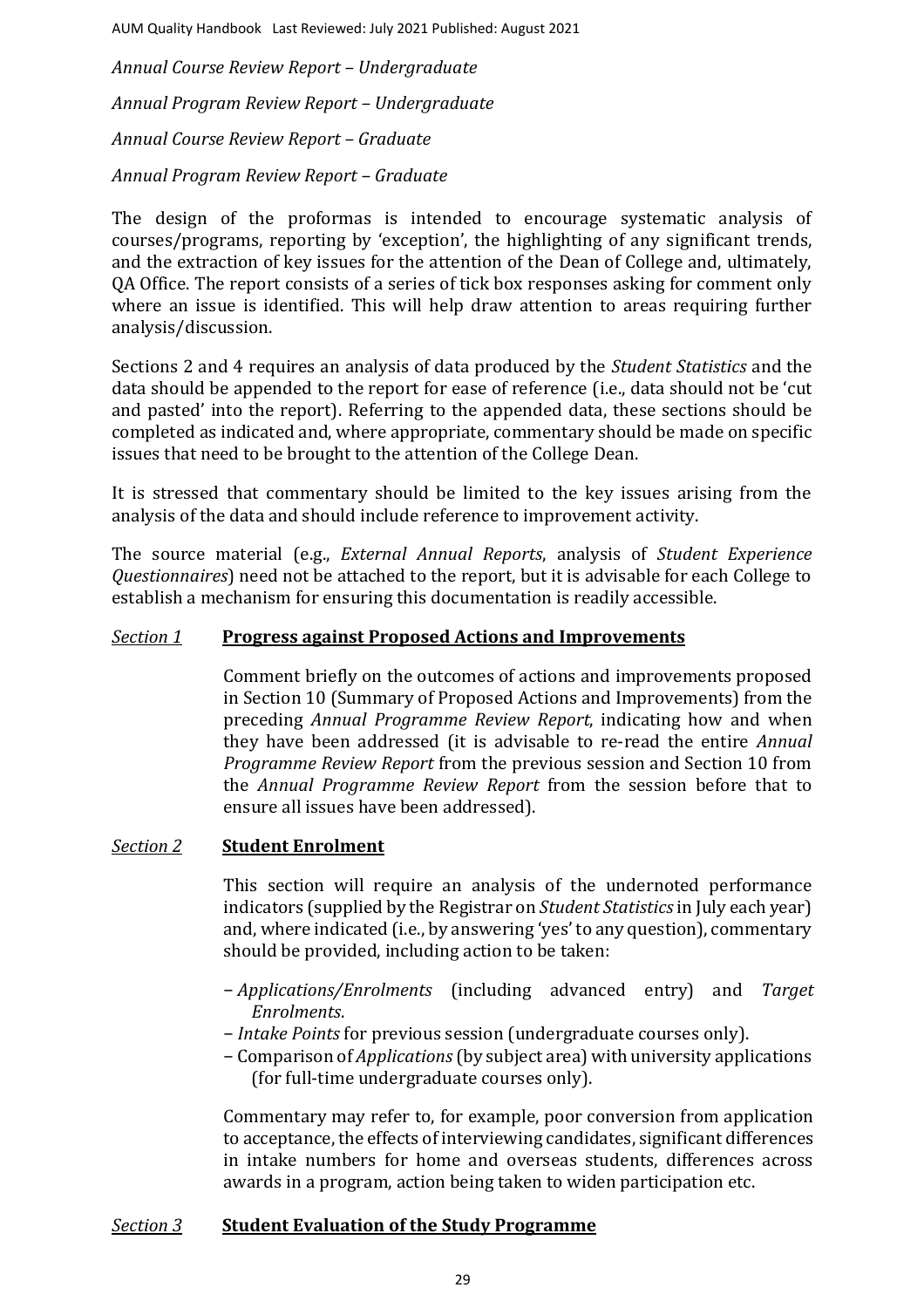This section requires the analysis of responses to the *Student Course Evaluation Questionnaires, Annual Programme Review Reports* and *Student Experience Questionnaires*. The source documentation does not need to be appended to the report. Where necessary (i.e., by answering 'yes' or 'no' as indicated), commentary should be provided, including action to be taken, for example, pass rates falling below University thresholds, planned improvements. Where appropriate, commentary should be given on a stage-by-stage basis.

### *Section 4* **Student Achievement**

This section requires the analysis of the undernoted performance indicators (supplied by the Registrar on *Student Statistics* in September each year) and, where indicated (i.e., by answering 'yes' to any question), commentary should be provided, including action to be taken:

- − *Student Achievement Rates* and *Non-Progression Analysis*
- − *Program Award Profile*, including comparison with national trends (Honors Degrees only).
- − statistics provided for monitoring student performance for minority groups (students with disabilities and students from ethnic minorities).
- − *Destination of Graduates* published during the previous session.

Commentary may refer to, for example, factors influencing withdrawal and action being taken to retain students, significant differences in the achievement rates for different groups/types of students e.g. online learning, wider access, students with needs, significant differences in employment of graduates from different awards within a program, above average unemployment, progression to further study etc.

#### *Section 5* **Standards**

This section will draw on an analysis of relevant information/comments regarding standards extracted from *External Annual Reports* and, where indicated (i.e., by answering 'yes' or 'no' to any question as indicated), commentary should be provided, including action to be taken.

Draft Study Programme Management Team Responses to *External Annual Reports* should be appended to the report for submission to and approval by the Curriculum Committee. It is not necessary to append the *External Annual Reports.*

#### *Section 6* **Teaching and Learning Development**

Details of planned changes and improvement activity should be provided as appropriate.

## *Section 7* **Resources**

Comment as appropriate i.e., where answering 'yes to any question. Other issues might include:

- Central services (e.g., printing, IT Helpdesk).
- Central administrative support (e.g., including Student Services, Academic Affairs, IT Services, Library, QA, Finance, HR)
- Online learning support

#### *Section 8* **Study Programme Organization and Operation**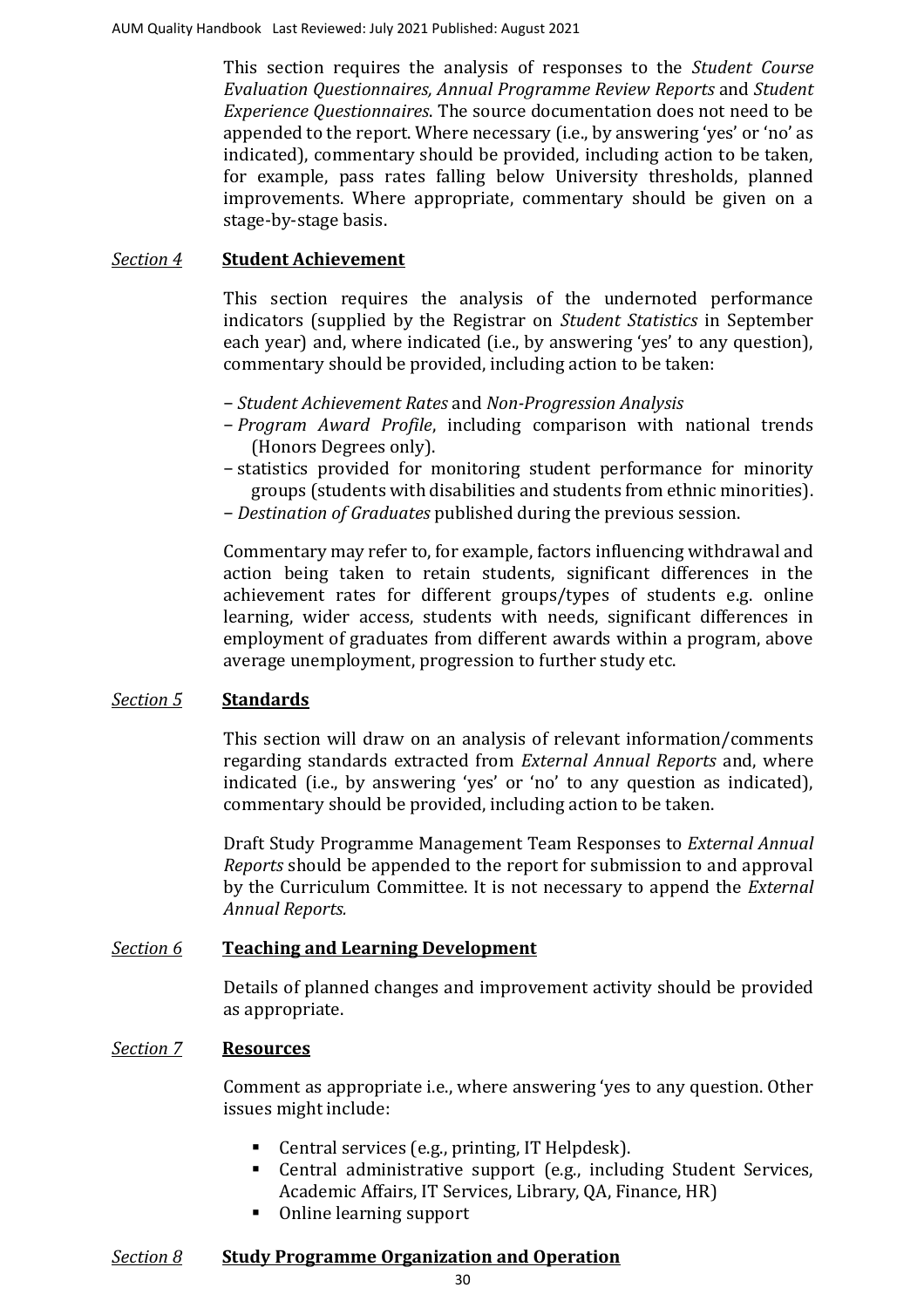Comment as appropriate, i.e., where answering 'yes' to any question. Issues might include, for example, the success of the Tutor System, Staff/Student Liaison arrangements. In the case of collaborative courses/programs, this section could include reference to the interaction between the University and the partner institution. In the case of student placements, comments could include, for example, the ease of securing placements.

# *Section 9* **Positive Developments and Good Practice**

Examples of any positive developments including examples of good practice used to deliver/assess/administer the Study Programme, especially those that might be shared with other Colleges. Possible examples could be:

- − New teaching methods
- − Introduction of computer-based assessments

# Section 10 **Summary of Proposed Actions and Improvements**

This section should draw on previous sections of the report and summaries all proposed actions and improvements, indicating timescales and the level of responsibility i.e., College or University

# **4.5 Guidance for Completion of the Annual College Review Report**

The purpose of the *[Annual College Review](file:///C:/Users/ola.tina/AppData/Local/Microsoft/Windows/INetCache/Content.Outlook/Forms/Section%202/Annual%20School%20Appraisal%20Report.pdf) Report*[, w](file:///C:/Users/ola.tina/AppData/Local/Microsoft/Windows/INetCache/Content.Outlook/Forms/Section%202/Annual%20School%20Appraisal%20Report.pdf)hich is produced by the Dean is to draw on the main issues arising from the individual *Annual Study Programme Reviews*, and any other relevant issues, and to highlight those issues which require strategic attention at College or University level. It is also designed to provide an effective basis for Internal Reviews in that it considers subject development and issues relating to, for example, regulatory body, employer interactions, external reviews etc. The *Annual College Review Report* should indicate what plans the College has to both improve and improve the quality of provision and practice. The *Annual College Review Report* should be completed following consultation with the College Academic Board.

The *Annual College Review Report* is submitted to QA office, along with the *[Dean's Report](file:///C:/Users/ola.tina/AppData/Local/Microsoft/Windows/INetCache/Content.Outlook/Forms/Section%202/Deans%20Report%20on%20the%20Annual%20Appraisal%20Process.pdf)  [on the](file:///C:/Users/ola.tina/AppData/Local/Microsoft/Windows/INetCache/Content.Outlook/Forms/Section%202/Deans%20Report%20on%20the%20Annual%20Appraisal%20Process.pdf) [Annual Review](file:///C:/Users/ola.tina/AppData/Local/Microsoft/Windows/INetCache/Content.Outlook/Forms/Section%202/Deans%20Report%20on%20the%20Annual%20Appraisal%20Process.pdf) Process* (in practice, the individual College reports may be made available online for reference)*.*

# **4.6 Guidance for Completion of Support Departments' Review and Improvement of the Student Experience**

Support departments which contribute directly to the student learning experience are required to submit a report on the *Review [and Improvement of the Student Experience](#page-31-0)* to Curriculum Committee\or College Board. Reports are structured under the following main headings:

- − Progress report on improvement activities undertaken during the session in response to issues arising from the previous session's Annual Review
- − Analysis/review of performance over the session
- − Plan of improvement activities for the following session
- − Feedback to students

A template is issued by the QA Department each session. The *[Guidance Note for the](#page-31-0) Review and Improvement [of the Student Experience \(Appendix 2.1\) p](#page-31-0)rovides* further detail.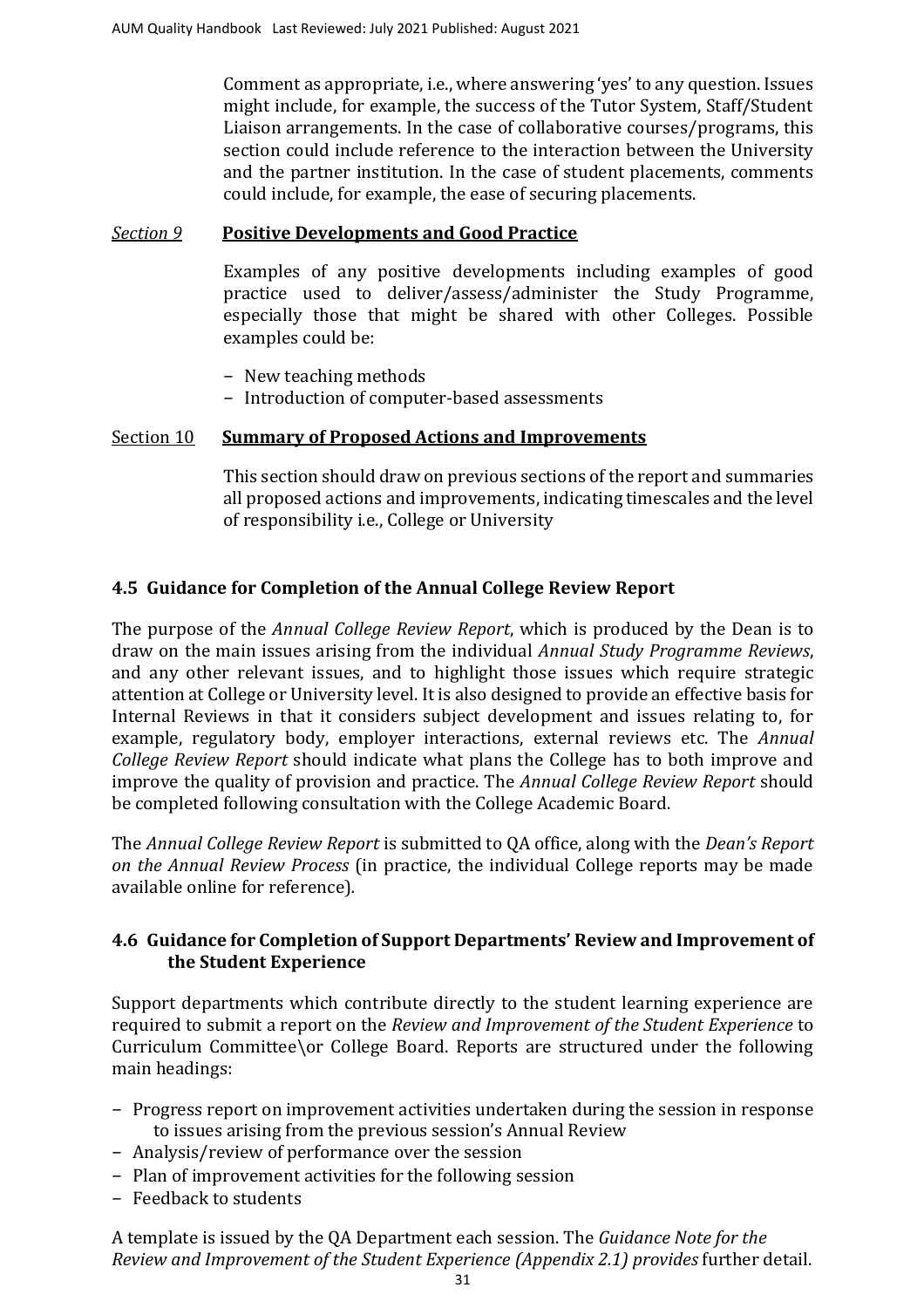Following consideration of these reports, OIS produces a summary report on the main issues arising from the Support Department reports, which is submitted for consideration by QA.

<span id="page-31-0"></span> *APPENDIX 2 GUIDANCE NOTE FOR THE REVIEW AND IMPROVEMENT OF THE STUDENT EXPERIENCE*

This note provides guidance to Support Departments on the prescribed format for reporting to the Quality Assurance Office, via the Curriculum Development Committee\College Board, on the review of, and proposed improvements to, the student experience.

Please head your report:

# **REVIEW AND IMPROVEMENT OF THE STUDENT EXPERIENCE – SESSION 200X/XX**

inserting the current session and identify your department. Thereafter, please follow the following structure.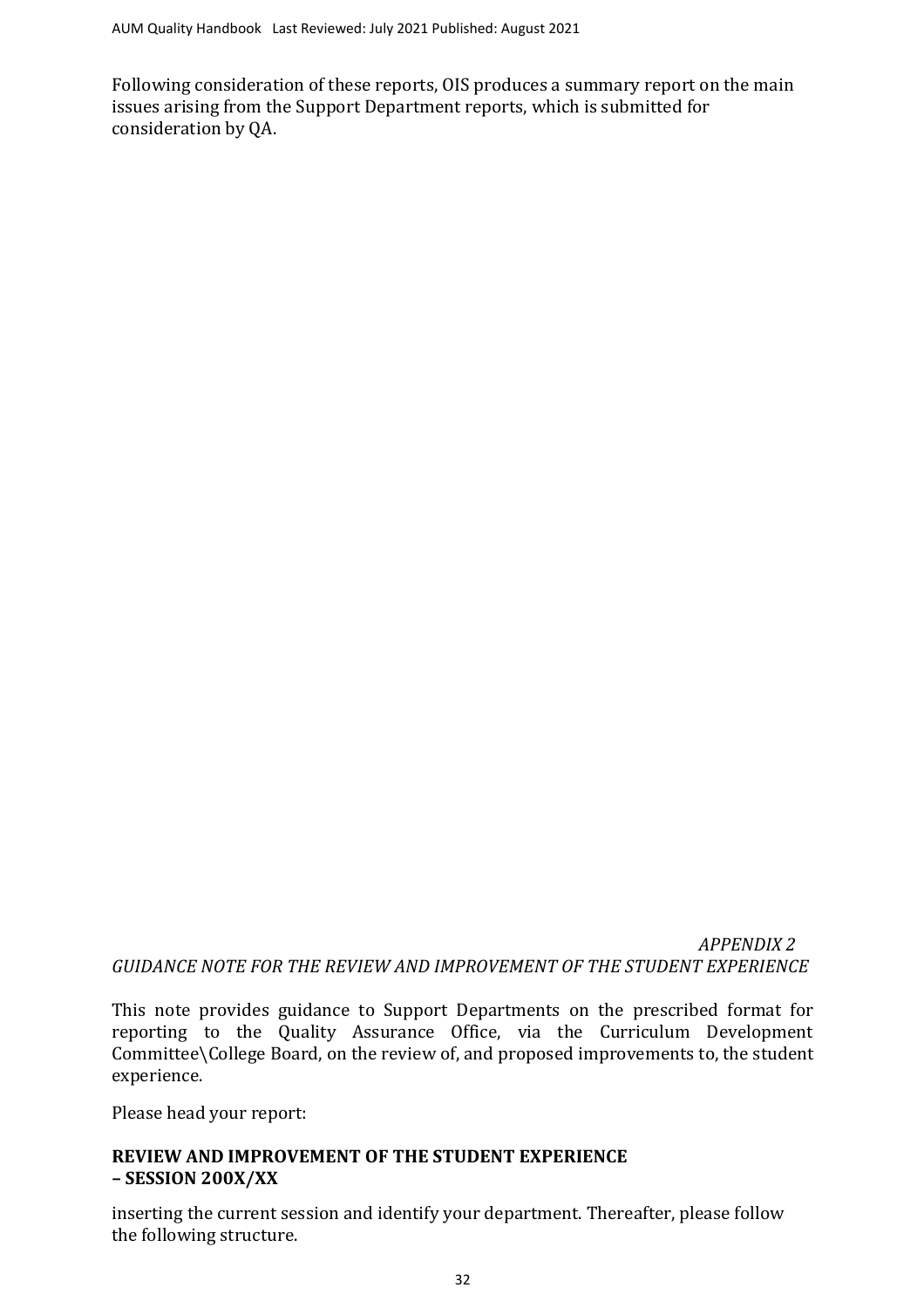# **1. PROGRESS REPORT ON IMPROVEMENT ACTIVITIES UNDERTAKEN IN SESSION 200X/0X IN RESPONSE TO ISSUES ARISING FROM THE ANNUAL REVIEW FOR SESSION 200X/0X.**

This should refer to activities undertaken during the previous session in response to issues raised in the session before that, e.g., for reporting in Session 2021/22, the activities should relate to those undertaken in Session 2021/22 for issues raised in Session 2021/22.

Please report each improvement activity with the following structure:

## **Issue/Activity:**

Provide a brief description of the issue or activity.

## **Source/Origin of Issue:**

Indicate why this was undertaken (e.g., Self-Evaluation, Department initiative designed to enhance the student experience, student evaluation/feedback etc.)

**Progress to Date:** Provide a brief description.

#### **Evaluation:**

Evaluate how successful each initiative has been and describe the evidence on which this judgement is based.

**Note:** Improvement is defined as "taking deliberate steps to bring about continuous improvement in the effectiveness of the learning experience of students".

# **2. ANALYSIS/REVIEW OF PERFORMANCE IN SESSION 200X/0X**

This should refer to activities undertaken during the previous session in response to issues raised in the session before that, e.g., for reporting in Session 20XX/XX, the activities should relate to those undertaken in Session 20XX/XX.

Describe areas of strength and areas for improvement identified from analysis of feedback from the following sources, reporting with the following structure:

# **(a)** *Student Experience Questionnaires*

#### **Areas of Strength:**

- −
- − −
- −

# **Areas for Improvement:**

- −
- −
- −
- −

## **(b) Other sources of feedback (**e*.g., external review, audit, self-evaluation etc*.) **Areas of Strength:**

- −
- − −

33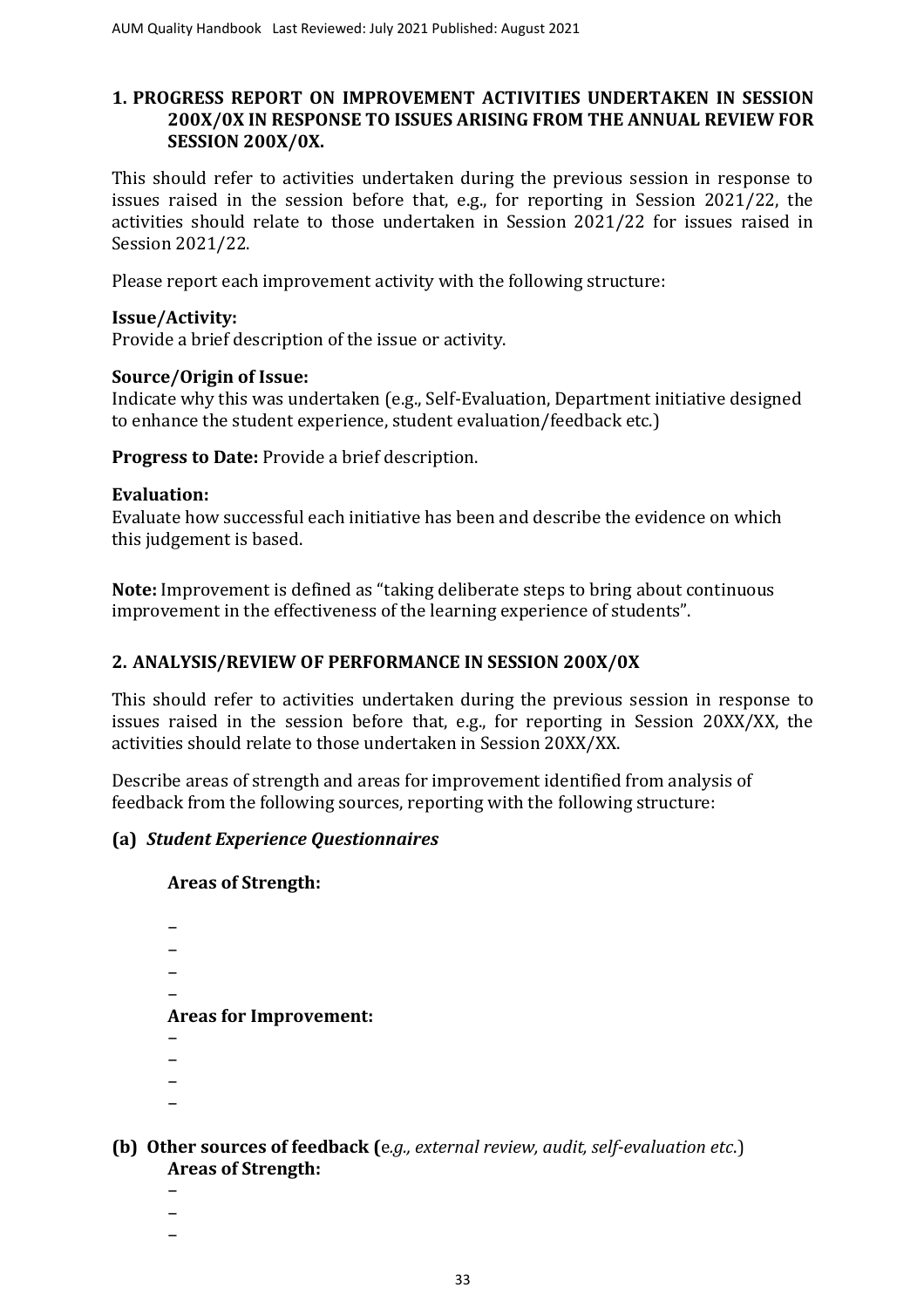## **Areas for Improvement:**

− −

#### − **3. PLAN OF IMPROVEMENT ACTIVITIES FOR SESSION 2021/2022**

This should refer to activities planned for the current session in which you are reporting, e.g., for reporting in Session 2021/22, the activities should relate to those planned for Session 2021/22.

The improvement activities recorded in this section should distinguish between those that are short term (to be completed in the current session), and those that are longer term for possible incorporation into the Departmental *Quality Improvement Plan* and, thereafter, the University's *Quality Improvement Plan*. Please report each improvement activity with the following structure:

## **3.1Improvements to be Undertaken During the Current Session**

## **3.2Improvements for the Following Session(s)**

## **4. FEEDBACK TO STUDENTS FOR SESSION 200X/XX**

# *This should refer to feedback provided to students on actions undertaken in the previous session, e.g., for reporting in Session 2021/22, the activities should relate to those undertaken in Session 2021/22.*

The text within this section should provide summary feedback to students on the above bullet points/one or two paragraphs would be indicative. This information will be compiled into a 'student friendly' report and fed back to students via the Student Portal.

# **SECTION 3 INTERNAL REVIEW: GUIDELINES AND PROCEDURES**

#### **1.OVERVIEW AND PURPOSE**

Internal Review is the process adopted by the University to formally review, on a fiveyear cycle, its major curriculum and programme offerings. Following the formal review, there is an *Annual Internal Review* to monitor progress against actions/issues raised through the review process.

The primary purpose of an *Internal Review* is to assure that there is effective and responsible management of the quality and standards of its programme provision, and there is evidence of a commitment to continuous development and improvement.

*The Internal Review* is organized on a college basis with programme provision as per MQF accreditation requirements, or by programme by a professional body, since there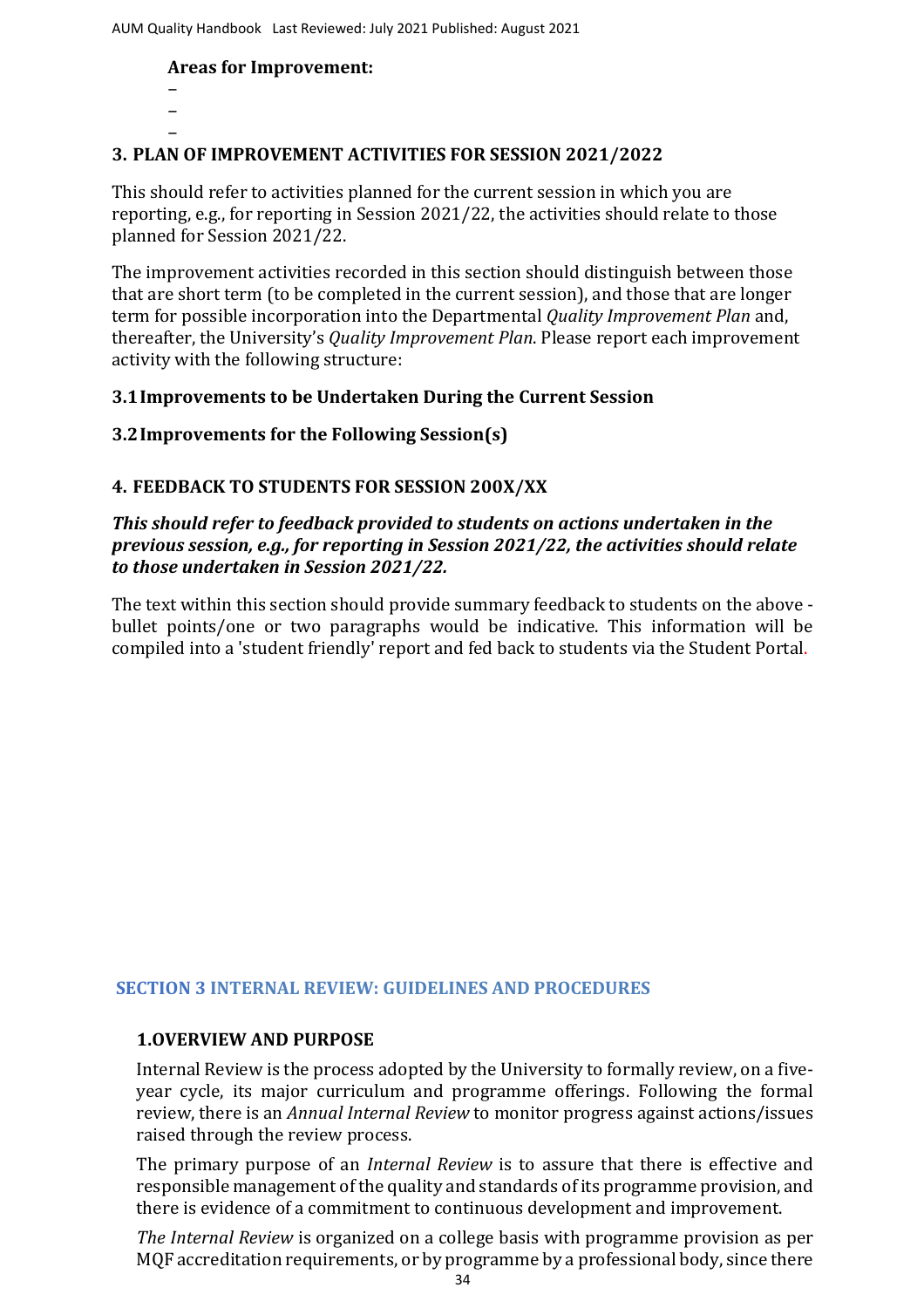may also be some additional requirements for the University to follow as prescribed by a professional body.

The Internal Review is conducted by a *Review Panel* (minimum 3 members) consisting of both internal and, if the College decides, external members (*industry or academic experts*). The internal membership also includes a representative of the University's student community.

During the Internal Review event, the Review Panel will have the opportunity to view supplementary material, inspect facilities, and meet with staff, present and former students, and employers.

Responsibility for preparing for an Internal Review rest with the appropriate Dean of each College, or the nominee, or the Programme Leader. Normally, approximately six months prior to the event, a preliminary meeting is held with the QA, Academic Affairs, Registrar, relevant Faculty Program\Course Leader, the Dean of College, and key staff involved in preparing for the event where the Convener of the event is a QA Officer. The purposes of this preliminary meeting are:

- − to clarify the review process.
- − to confirm the content of the review (i.e., programmes to be reviewed).
- − to confirm whether Programme Reviewwill be conducted within the event.

− to ensure that the Dean or nominee checks that the documentation meets the requirements of both the professional and regulatory body, should the Internal Review event be combined with an accreditation event for a professional, or regulatory body.

# **2. INTERNAL REVIEW PROCEDURE**

1. QA confirms date of Internal Review in consultation with Programme Leaders, Academic Affairs, Registrar, and co-ordinates preparation of *Internal Review*.

2. Six months prior to event, QA, Academic Affairs, and Registrar meet with the Dean or the nominee, Programme Leaders, and key staff.

3. The Provost prepares the Rationale and Composition of Review Panel and forwards it to Academic Council for approval 3 months prior to the IQA event *(Appendix 2).*

4. College prepares *Analytical Data*, and course documentation (*Appendix 3 Internal Review Documentation Evaluation Form*) in accordance with University and Regulatory Body requirements, as appropriate, in liaison with QA. Consultation takes place as appropriate with students and Support Departments.

7. Dean ensures copies of *Study Programme Portfolio* – Submission of all Program descriptors and Programme Descriptors to the Review Panel. (*Appendix 4 internal Review Scrutiny Report)*

9. The Review Panel undertakes the event and prepares Internal Review Report in 1 weeks' time after the event

10. College prepares response to conditions and recommendations arising from the Report and submits it to Review Panel members not later than 3 days

11. Chair of Review Panel advises of event outcomes and reports to the Academic Council accordingly

12. Confirmed Report uploaded on QA's webpage (intranet only).

13. The response of the College will include a detailed improvement plan on how to deal with actions that need to be taken following the recommendations of the review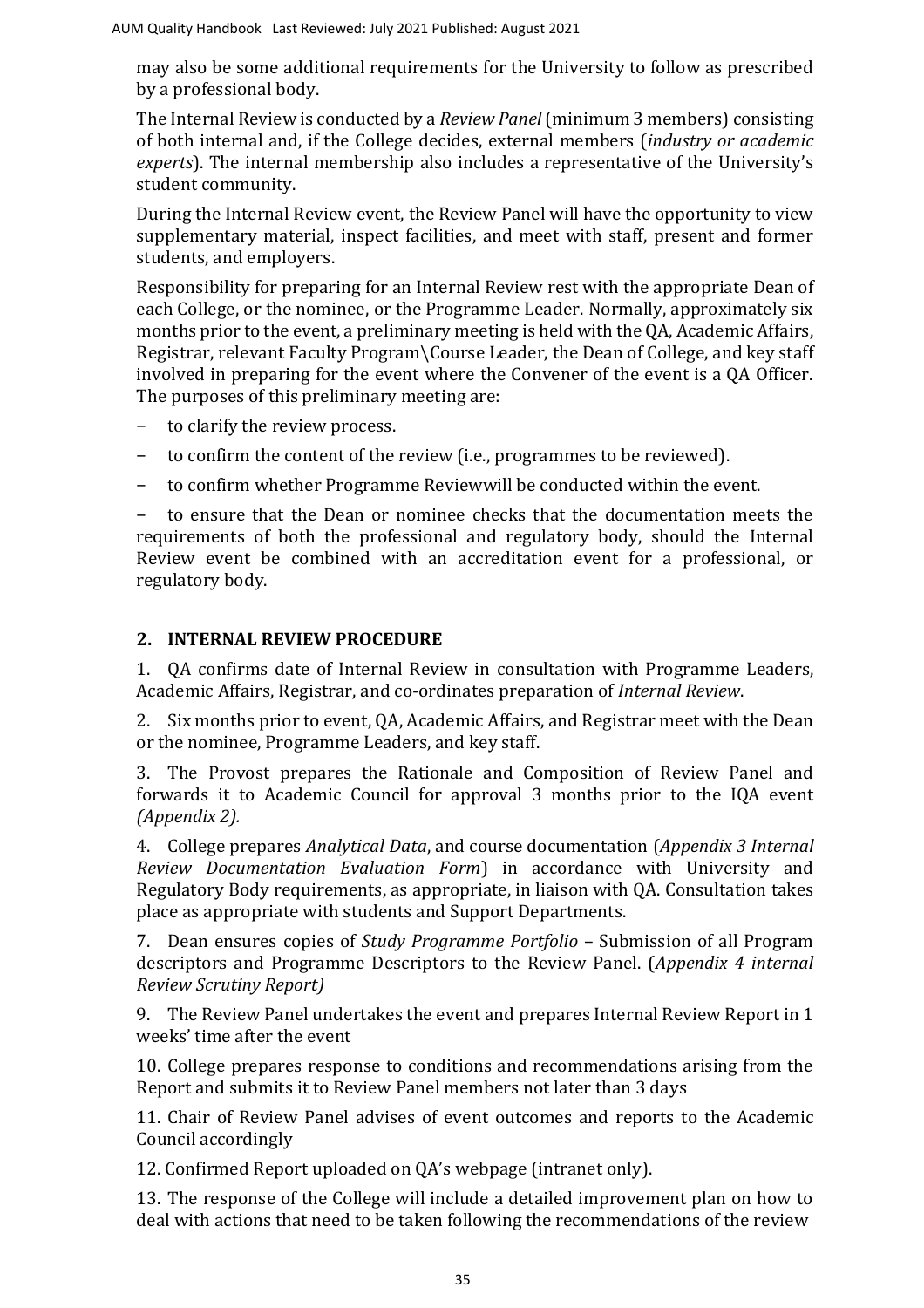14. Dean, or the nominee, ensures completion of final documentation in *Programme Database.*

15. Students, graduates and employers who participated in event receive copy of the report.

# **3. GUIDANCE**

# **3.1.Planning and Scheduling of the Internal Review Event**

The Program of Internal Review is overseen by the University's Quality Assurance Department who ensures that all the proper procedures are applied in a timely manner. The *Internal Review Planning Sheet (Appendix 1)* serves as an agreed framework of timescales to be adhered to.

The Internal Review event normally spans approximately two and a half days.

The program for the Internal Review event and the composition of the Review Panel are considered and approved at the meeting of the Academic Council, where the President and the Provost decide the composition and the QA Director in consultation with the Provost and president, the programme

# **3.2 Review Panels**

Panels for Internal Review events should consist of external and internal members appropriate to the nature of the programme under review, and the membership is selected ensuring wide spectrum of external advice and comments as possible. (*Appendix 2 Review Panel Membership Proforma)*

An Internal Review Panel has the following minimum composition:

*Chair:* Aappointed by the President. The role is to manage the event, ensure it is conducted in accordance with the University's requirements.

*Three to four internal members*: Internal members of staff appointed by the Provost and approved by the Academic Council. One of the internal members will normally be a Programme Leader.

*One student member:* An enrolled student at the University appointed in liaison with the Student Union. The student will be a full-time learner and will normally have experience of representing students' interests at college or institutional level.

*One or two external members (if applicable):* External member must be an academic, or represent the appropriate industry, profession, or commerce.

Three Review Panel members is the minimum, maximum 5 or 7 members is the composition for a Panel. It may be preferable to include more external academic/professional representation depending on the discipline(s) covered by the review.

# **3.3 Programme/Course Documentation and Approval**

A Documentation Scrutineer *(Appendix 3 Documentation Evaluation Form)* (normally the relevant Program\Course Leader) checks the documentation has been produced according to University Regulations and guidelines.

The Documentation Scrutineer ensures the course documentation is passed to the Chair of the Review Panel for approval. Documentation scrutiny and QA approval is often undertaken in parallel. *(Appendix 4 Internal Review Scrutiny Report)*

QA is required to approve the following elements of the updated course documentation for all courses being submitted for review:

- − **Course Aims (Detailed Course Descriptor (DCD)**
- **− Course Learning Outcomes (DCD).**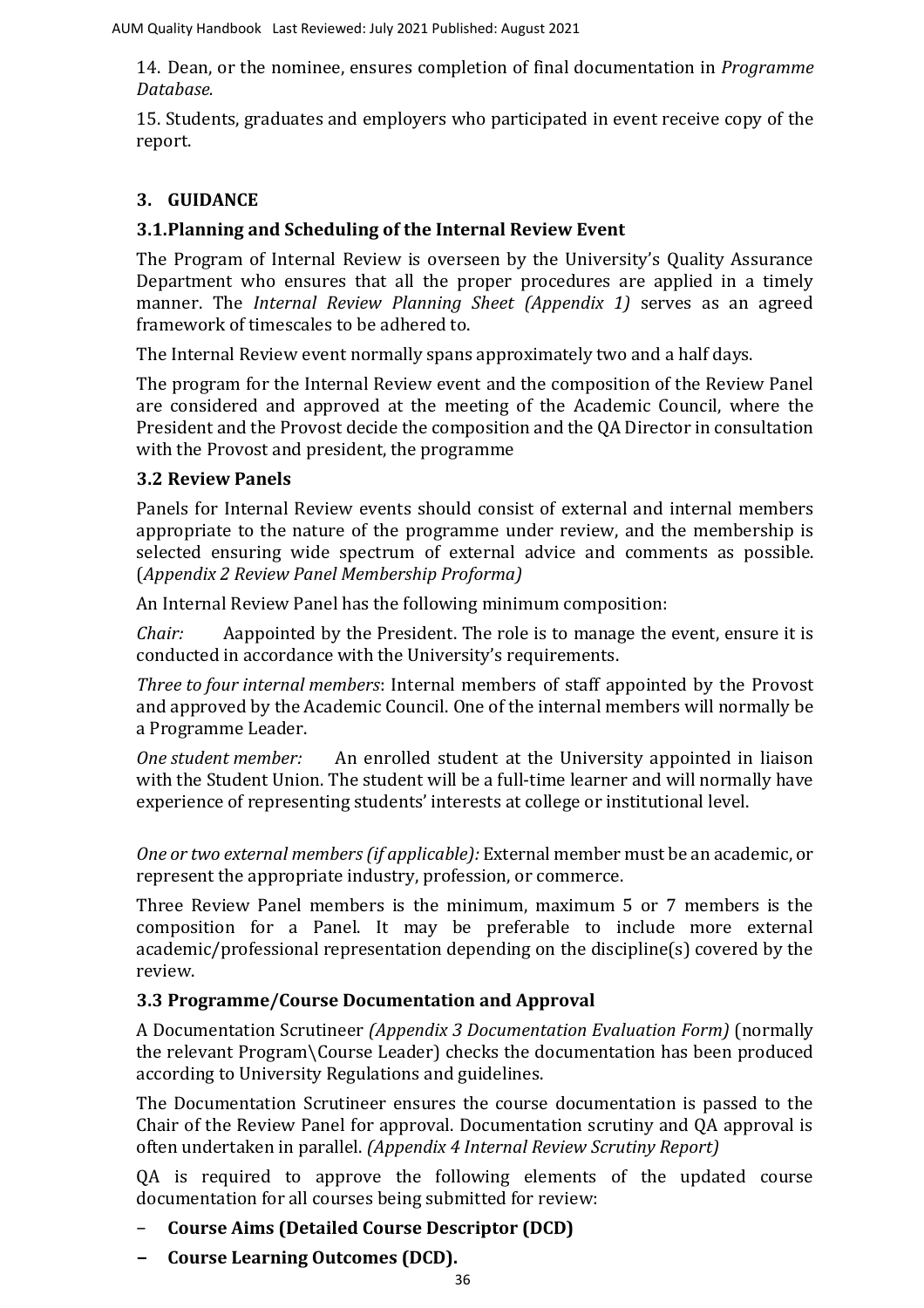- **− Mapping of Course Learning Outcomes to Programmes (DCD).**
- **− Teaching and Learning Methods and Strategies (DCD).**
- **− Course Assessment (DCD).**
- **− All Programme Descriptors**

## **Reading List**

Supplementary items of documentation are made available to Panel members, where possible, in advance. Data and supplementary documentation for each programme/course is likely to include:

− **academic staff**

− **programme management** and a description of their integration within the overall College management structure

− **Summary of External Annual Reports** over the last three sessions, prepared by the Course\Program Leader.

- − **Study Programme Management Team Responses** from the last two sessions.
- − **Annual Review documentation** covering the last two sessions (if applicable).

− Data relating to **Student Course and Programme Evaluation Questionnaires** (a sample from across the last two sessions)

− **Annual Student Experience Survey, Student Survey, Graduate Survey**: data on achievement and employability

− **Data on student enrolment, retention, and achievement**: for example, entry qualifications, student achievement rates, course completion rates (including research)

− **Graduate First Destination Statistics** (graduate, employment statistics) etc.

**Reports of accreditation visits by regulatory body** and an indication of how outcomes have been addressed.

− **Teaching evaluation** survey

− **Employer's survey** (if applicable)

Documentation on collaborative arrangements:

- − **Notes of University - Industry meetings (two sessions per year) (**if applicable)
- **− Notes of College Board meetings (**two sessions per semester**).**

**− Notes of Curriculum Development Committee meetings (Study Programme Management Team)** (two sessions per semester).

- **− Curriculum Development Committee's Plans (***where appropriate***).**
- **− Summary staff CVs and publication lists** *(Appendix 5 Template of CV)*
- **− Schedule of Visiting Lecturers (***where appropriate***)**

**− Examples of Student Handbooks, Programme and Course Handbooks and any other course materials.**

**− Samples of student work/artefacts (for the purpose of demonstrating the range, and not for the purpose of confirming standards).**

- **− Information provided by central Support Departments (***where appropriate***).**
- **− Programme Review Reports (***published***)**

**3.4 Production of Review Documentation**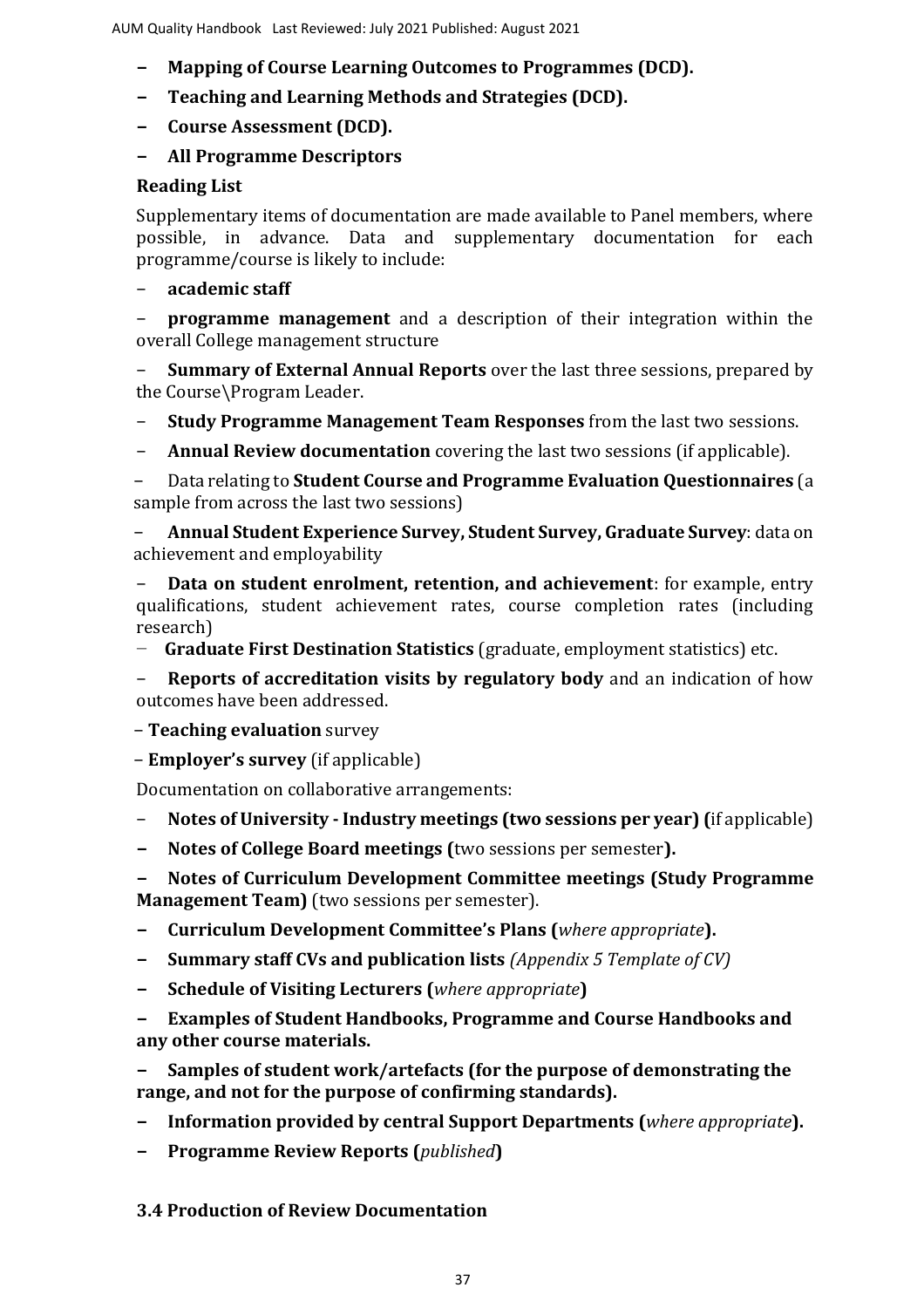The Internal Review documentation is produced by the College concerned, with a good quality original being forwarded to the Graphics and Printing Department for production of the final documents. The Graphics and Printing Department uses these originals for photocopying the required number of Internal Review documents, producing them in an appropriate format. These are sent to the Panel members.

#### **3.5 Outcomes of Internal Review**

The Review Panel will make one of the following judgments in respect of the assurance of quality and standards and of evidence of commitment to continuous development and improvement for each of the courses reviewed:

- − Confidence, fulfils minimum standards
- − No confidence, does not fulfil minimum standards

In reaching a judgment of "confidence" the Panel will have the opportunity to make recommendations. In reaching a judgment of 'no' confidence the Panel should clearly indicate the basis whereby this judgment has been reached and indicate to the University what steps could be taken to address this outcome.

In terms of the review of courses, the Panel can make the judgment either to approve a course with recommendations, or to not approve a course. In reaching the latter judgement, the Panel should clearly indicate the basis whereby this judgement has been reached.

### **3.6 College Response to Outcomes of Internal Review**

The College is required to produce a response to the conditions and recommendations arising from the Internal Review event. This must be sent to the Review Panel members for their consideration and/or approval.

The College Response should be set out in the following way:

− Each condition and recommendation should be re-stated, in bold, as it appears in the Confirmed Report of the event. Under each, the College should indicate how it will meet the condition or action on the recommendation.

If the conditions require a re-write of some of the course documentation presented at the review, the relevant revised extracts should be attached as appendices to the response.

#### **3.7 Review Report**

A formal report of each Internal Review event is prepared by the Review Panel, and is structured around the sections of the *Internal Review Scrutiny Report (Appendix 6)*. After it has been approved by all members of the Panel the Confirmed Report is made available on the QA's website.

A copy of the Confirmed Report is also forwarded to students, graduates and employers who participated in the event.

#### **3.8 Evaluation of Process**

As part of its commitment to continuous improvement of its quality assurance procedures, the University annually reviews the efficiency and effectiveness of the Internal Review process. To assist in this process, Panel members and the Dean involved in a specific Internal Review event are asked to complete a *Panel Member Questionnaire (Appendix 7*) *or Dean Questionnaire* (*Appendix 7 Dean Questionnaire*), as appropriate.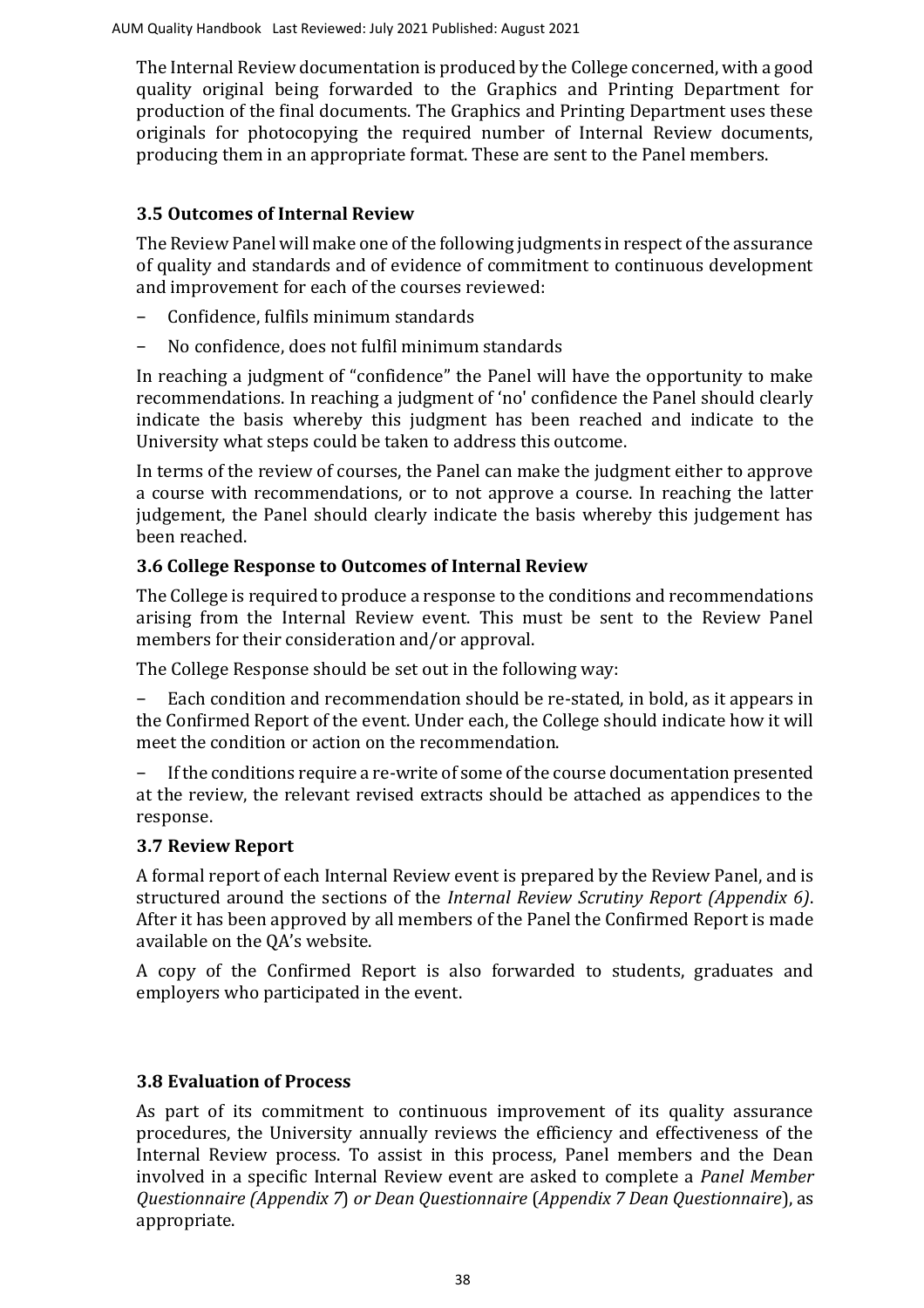### **4. HOW TO WRITE A GUIDELINES TO INTERNAL REVIEW REPORT**

### **SECTION 1 - OVERVIEW AND CONTEXT**

The purpose of this section is to provide a brief overview of programme/course provision and relevant background information, before engaging with the more detailed content.

Typical content will include:

**Part 1.1** The programmes/course(s) being reviewed and their location within the academic structure of the University, i.e., College, Curriculum Development Committee etc.

**Part 1.2** Main issues arising from previous Reviews (programme/College/PRB) and subsequent actions taken.

**Part 1.3** A brief description of significant developments/issues since the last review relating to the context of the subject and pertinent to the current review. This should be restricted to institutional and College developments, e.g., relocation to a new building, change in organizational structures, etc. Guidance on developments at an institutional level will be provided in the preliminary meeting.

*Programme/course developments should not be included in this section as these will be addressed in Section 2.*

**Part 1.4** Overview of the main source of evidence and benchmarks which will be used to inform the subsequent sections of the Analytical Account, e.g., Annual Study Programme Review, External Reviewer Annual Reports, MQF requirements, etc.

### **SECTION 2 - CRITICAL REVIEW OF PROGRAMME/COURSE PROVISION**

In addition to including reference to the portfolio of evidence, cross reference should be made within the following subsections to supplementary documentation which will be available to the Panel. Where more than one programme/course is being addressed within the Analytical Account, content common to all courses should be presented first, followed by course specific details.

*Subsections 2.2 – 2.9 inclusive should conclude with a brief evaluation of the current situation and an indication of planned further developments and improvements.*

### **Part 2.1 Aims of programme/course area**

This should provide:

- − A brief statement of the aims of the programme/course area.
- Demonstration of the relevance of programme/course aims to the University's Mission and Vision.

− A brief description of how the subject engages with industry/professions to ensure the relevance and achievement of its aims.

### **Part 2.2 Programme/course developments**

Highlight the key developments (and associated rationale) in the programme/course provision since the last review. Address changes/developments in respect of the following:

- − capability, i.e., areas of expertise.
- − capacity, i.e., faculty/staff complement.

− course provision, i.e., new course developments, course cessations and major subject content changes in continuing courses.

− research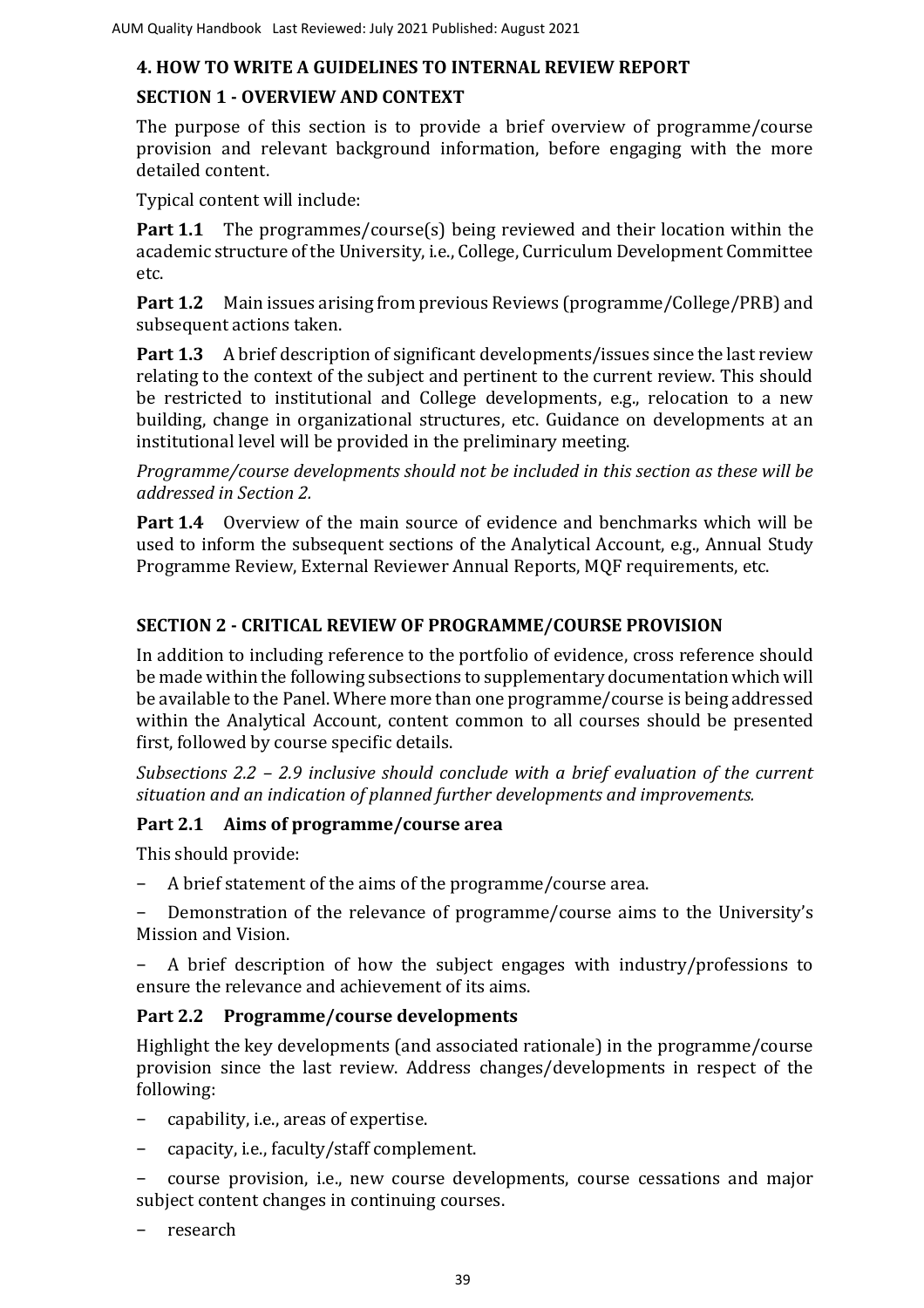AUM Quality Handbook Last Reviewed: July 2021 Published: August 2021

The influence of relevant national/international developments/best practice underpinning these developments and/or proposed improvements should be highlighted where appropriate.

Each programme/course for which review is sought should be considered the following information provided:

(a) A summary of the main issues arising at the last approval and actions taken in the light of these.

(b) A critical review of other developments to the Study Programme over the period since the previous review, *e.g., new awards, course structures etc*. This should include a rationale for the developments, e.g., student feedback, compliance with the Malta Qualifications Frameworks (MQF) etc., and an evaluation of the success of these developments.

(c) A summary evaluation of the performance of the programme/course drawing on the data and content.

(d) Discussion of, and rationale for, any changes incorporated within the programme/course now being submitted for review. Where appropriate, there should be reference to any resourcing/development requirements.

## **Part 2.3 Teaching, Learning and Assessment**

This subsection should provide a critical review of current teaching, learning and assessment practices, highlighting key developments, evidence of effectiveness and proposed future improvements. Reference should be made, where relevant, to the influence on practice at course/subject level of university-wide strategies/initiatives for the improvement of teaching, learning and assessment. Topics for inclusion include:

- − pedagogy and assessment practices/policies.
- − modes of delivery, e.g., online, face-to-face, blended, online learning
- − work-based learning, where relevant.
- − equity and diversity, and wider access.

# **Part 2.4 Programme/Course Standards**

This subsection should contain a critical review of key practices and developments designed to secure appropriate intended and output standards.

Intended standards for taught courses relate to *curriculum design and content* and so emphasis should be placed on highlighting the mechanisms for ensuring their appropriateness, along with supporting evidence to confirm the achievement of this. This would, therefore, relate to adherence to MFHEA requirements, Malta Qualifications Framework (MQF), PRB requirements, where relevant, influence of employers and features of and relevant outcomes from course Review.

For research degree provision, a brief explanation should be provided of how research programmes are developed and approved.

Output standards relate to student achievement. Reference should be made to any developments designed to enhance consistency/security of standards. This could involve some cross-referencing to relevant aspects of Section 2.3.

### **Part 2.5 Student Enrolment, Retention and Achievement**

This subsection should provide a critical review of key performance data relating to the taught course portfolio over the period since the last review. This should include appropriate cross reference to changes in the course portfolio, i.e., where analysis has led to course cessations, new course developments or significant course changes. Associated tabulated data for the programme/course provision should include reference to entry profiles, Student Achievement Rates, application to enrolment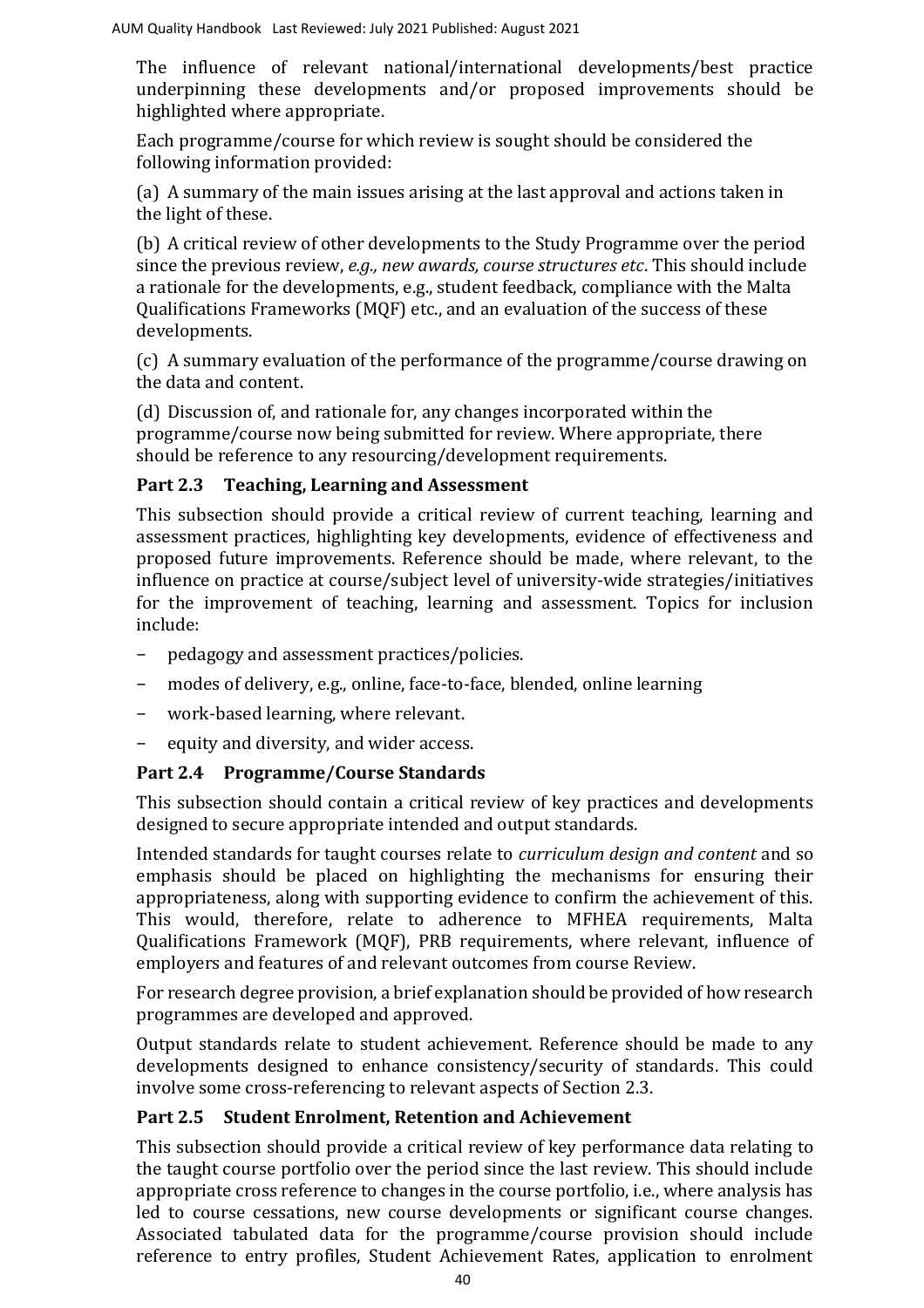ratios, award profiles, first destination statistics, and comparability against national benchmarks (e.g., award of honors). Relevant data relating to wider access and equity and diversity should also be included.

### **Part 2.6 Learning Infrastructure**

This subsection should provide a critical review and evaluation of the effectiveness of key developments and improvements in respect of the learning infrastructure. The content of this section could be considered under two categories:

− resources and facilities at college and institutional level. This in turn would include reference to accommodation, equipment, library services and provision, IT facilities and e-learning platforms.

− student support at college and institutional level. This would include reference to developments in the personal tutorial system, College learning resources, developments to central services, e.g., academic support services, tutoring, careers services, etc.

Appropriate liaison/consultation should take place with relevant staff in Support Departments in producing this subsection.

### **Part 2.7 Student Evaluation of the Learning Experience**

This subsection should deal with two aspects of student evaluation:

a critical review and evaluation of the key developments in enhancing the mechanisms for obtaining and responding to student feedback, e.g., development of evaluation questionnaires, Study Programme management, staff/student liaison mechanisms, student representative training, etc.

the key issues arising from student evaluation, highlighting strengths and areas for improvement. An indication should be given of key changes which are taking place because of this feedback and may well involve cross referencing to previous sections of the document.

Appropriate liaison/consultation should take place with students/student representatives in producing this subsection.

### **Part 2.8 Research**

This subsection should provide, for each programme/course within the Review, a critical review of research activity, including how the research underpins taught provision. In each case, this should conclude with the proposed research strategy for the next Review Period. Cross referencing should be made to the quantitative data. Associated tabulated data should be provided including e.g., number of research staff, research students, annual publications, research income etc.

### **Part 2.9 Scholarly Activity and Staff Development**

This subsection should provide a critical review of scholarly activity and staff development pertinent to each programme/course area. The underlying rationale for the strategies adopted should be discussed, along with proposed future strategies.

#### **PART 4. EXTERNAL REVIEWER ARRANGEMENTS**

### **1. OVERVIEW AND PURPOSE**

The appointment of External Reviewer is one of the most important features of the University's system of quality assurance. The function of the External Reviewer is crucial to all aspects of the assessment process and his/her presence ensures the objectivity of an Assessment Board, comparability of awards and standards in the national context, the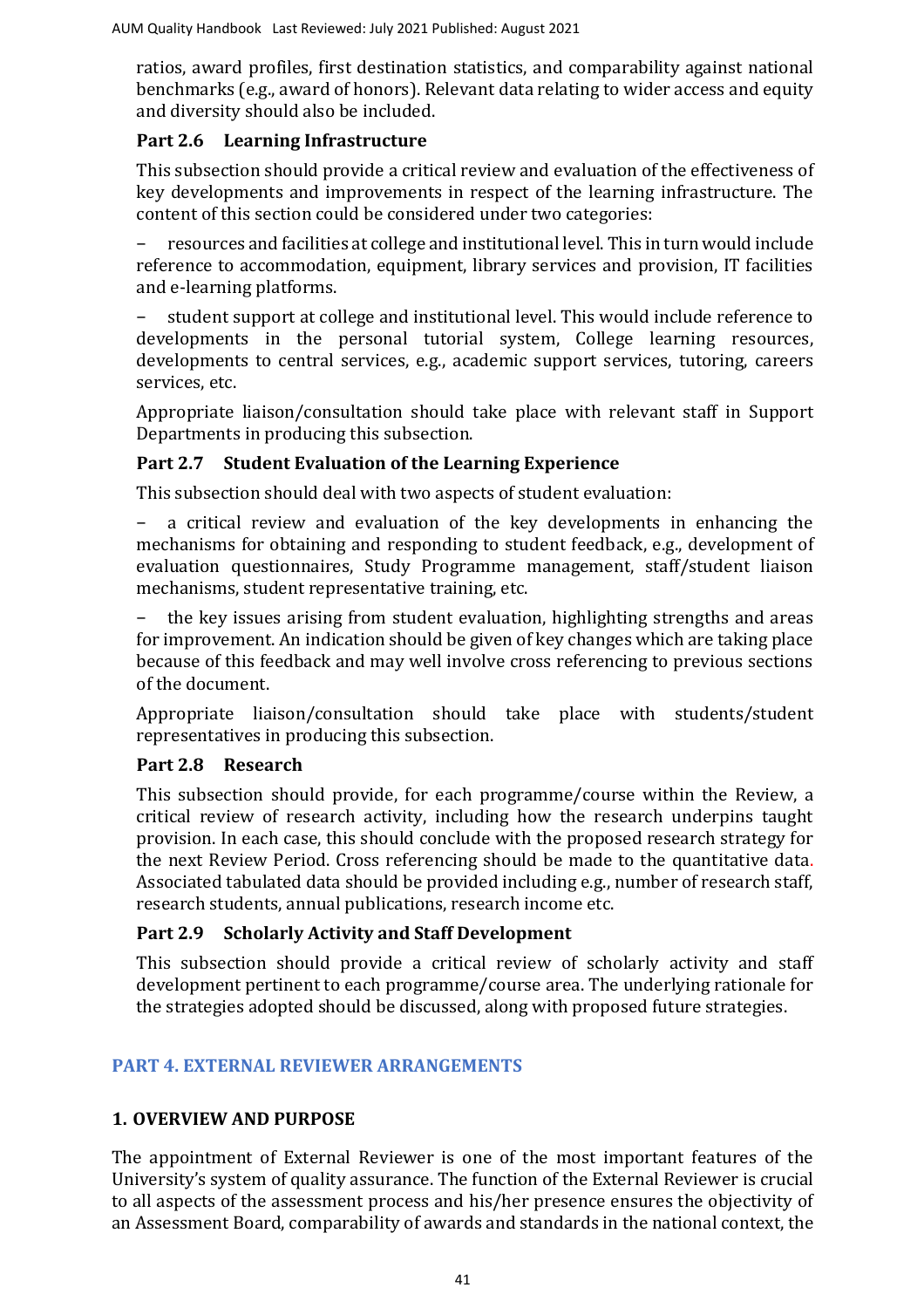AUM Quality Handbook Last Reviewed: July 2021 Published: August 2021

fair and equitable treatment of students, and correct application of the Academic Regulations.

The remit of the External Reviewer extends to all assessments that contribute to the award of academic credit.

### **2. EXTERNAL REVIEW PROCEDURES**

### **2.1 Approval of External Reviewers**

1. College forwards pre-nomination pack containing Guidance Note on External Reviewer Role and Expectations (Appendix 4.1), Detailed Course Descriptor, relevant Programme Descriptors and rates of fee payments and expenses, to potential External Reviewer to enable them to determine if they will be able to carry out their responsibilities effectively. Where an External Reviewer also requires approval by an external body (e.g., professional, statutory, or regulatory body) the College should consult with and advise the Course\Program Leader to ensure this is managed in parallel with university approval.

2. Study Programme Management Team submits nomination for appointment of External Reviewer to College Board in time for Semester One meeting of the session before External Reviewer is due to take up office. Nomination is submitted using External Reviewer Appointment Application\*.

3. College Board approves Study Programme Management Team nominations and submits forms to Course\Program Leader for checking (see External Reviewer Application Checklist), prior to submission to the Dean. External Reviewer Appointment Applications should be submitted in order that they can be considered before recommending approval to the Semester Two meeting of Academic Council.

4. The Dean recommends approval of External Reviewer to the next meeting of Academic Council. This approval should be at least 6 months before the first assessment for which they will be responsible.

NB: *The normal period of appointment of an External Reviewer is October to September, to coincide with the Academic Calendar*.

#### **2.2Procedure following approval of Nominee by Academic Council**

- 1. QA issues copy of standard appointment letter to External Reviewer together with fee scales, details of how to claim expenses, Academic Regulations, Organizational Regulation, Section 4 of the Academic Quality Handbook, Assessment Handbook, a copy of the Checklist for External Reviewers, QA Policy: Section 4 (External Examining) and a hard copy and electronic version of the External Reviewer Annual Report. A separate External Reviewer Annual Report - Credit-Rated Short Course(s) proforma is used for credit-rated short courses.
- 2. QAissues copy of standard appointment letter to External Reviewer together with fee scales, details of how to claim expenses, Academic Regulations, Organizational Regulation, Section 4 of the Academic Quality Handbook, Assessment Handbook, a copy of the Checklist for External Reviewers, QA Policy: Section 4 (External Examining) and a hard copy and electronic version of the External Reviewer Annual Report. A separate External Reviewer Annual Report - Credit-Rated Short Course(s) proforma is used for credit-rated short courses.
- 3. College issues dates of summative assessments/Assessment Board meeting(s) to External Reviewer and arranges visit of new External Reviewer to be briefed on Study Programme aims and outcomes, curriculum, syllabus, teaching methods, Subject Benchmark Statements if appropriate, Regulations, and assessment methods. College advises of date of briefing visit. Wherever possible, the QA should be invited to attend briefing to highlight a variety of University-wide issues,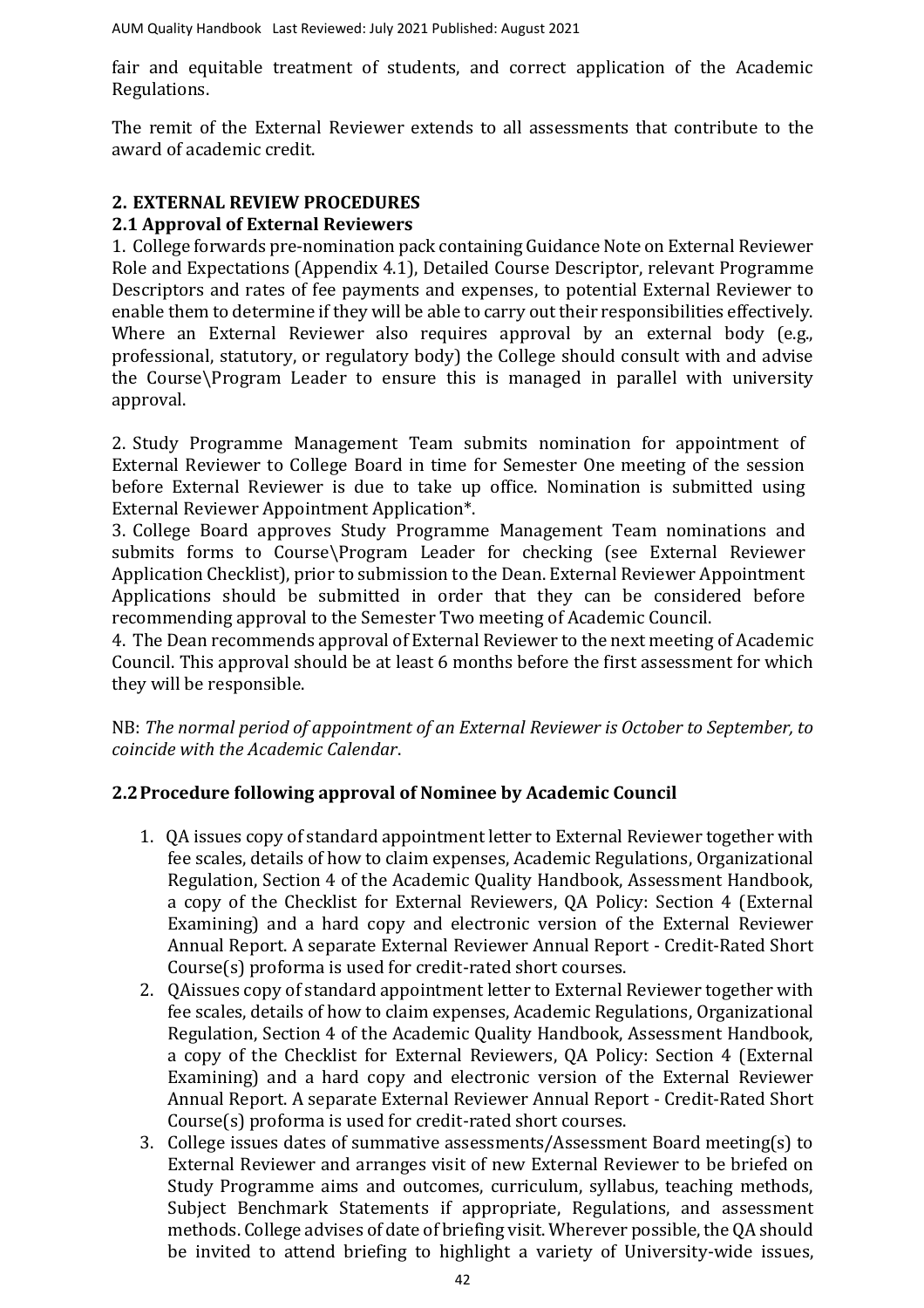including emphasizing the importance of the External Reviewer Annual Report. Where an External Reviewer is appointed to a franchised or collaborative Study Programme it is the responsibility of the Dean to ensure that the External Reviewer receives appropriate briefing.

#### **1. Assessment Process**

1. College issues draft Instruments of Assessment for first and second assessment diets to External Reviewer for approval. This should be at least one month in advance of the first assessment diet to allow sufficient time for scrutiny and amendment. Following a response from the External Reviewer, the College should undertake to inform External Reviewers of amendments which have been made to draft Instruments of Assessment.

It is also important that External Reviewers should have access to all assessment scripts and any other work contributing to final awards of courses/programs to have sufficient evidence to determine that grading and classifications are of an appropriate standard.

2. College implements processes of assessment and of Assessment Board, according to University Regulations. External Reviewers perform duties of assessment, including sample scrutiny of student scripts/assessment, submission of External Reviewer Programme Feedback Report and Programme Analysis Form, where appropriate, and attendance at Assessment Board(s).

3. At Assessment Board, Officer in Attendance provides External Reviewer Expenses Claim and External Reviewer Annual Report.

4. External Reviewer Fees Claim completed by Study Programme Leader or Dean on receipt of External Reviewer Annual Report. Thereafter, it is submitted by the Dean to the Registrar for certification

#### **External Reviewer Annual Report**

- 1. Each External Reviewer shall report annually to the University on the conduct of assessments concluded during the year and on issues relating to those assessments. Failure to report may result in the termination of an appointment. External Reviewers are required to submit an *[External Reviewer](file:///C:/Users/ola.tina/AppData/Local/Microsoft/Windows/INetCache/Content.Outlook/Forms/Section%204/External%20Examiner%20Annual%20Report.pdf) Annual Report* [t](file:///C:/Users/ola.tina/AppData/Local/Microsoft/Windows/INetCache/Content.Outlook/Forms/Section%204/External%20Examiner%20Annual%20Report.pdf)o the University as soon as possible, and not later than four weeks after the first diet/PgDip Assessment Board. A supplementary report may be submitted after resit/MSc Assessment Boards and should similarly be submitted within four weeks. A supplementary report would only be produced if any major issues had been identified because of the resit/MSc Assessment Boards. The *[External](file:///C:/Users/ola.tina/AppData/Local/Microsoft/Windows/INetCache/Content.Outlook/Forms/Section%204/External%20Examiner%20Annual%20Report.pdf) Reviewer [Annual Report](file:///C:/Users/ola.tina/AppData/Local/Microsoft/Windows/INetCache/Content.Outlook/Forms/Section%204/External%20Examiner%20Annual%20Report.pdf)* must be in accordance with the standard University *[External Reviewer](file:///C:/Users/ola.tina/AppData/Local/Microsoft/Windows/INetCache/Content.Outlook/Forms/Section%204/External%20Examiner%20Annual%20Report.pdf) Annual Repor[t](file:///C:/Users/ola.tina/AppData/Local/Microsoft/Windows/INetCache/Content.Outlook/Forms/Section%204/External%20Examiner%20Annual%20Report.pdf)* proforma. Registrar confirms receipt of *[External](file:///C:/Users/ola.tina/AppData/Local/Microsoft/Windows/INetCache/Content.Outlook/Forms/Section%204/External%20Examiner%20Annual%20Report.pdf)  Reviewer [Annual Report](file:///C:/Users/ola.tina/AppData/Local/Microsoft/Windows/INetCache/Content.Outlook/Forms/Section%204/External%20Examiner%20Annual%20Report.pdf)*[.](file:///C:/Users/ola.tina/AppData/Local/Microsoft/Windows/INetCache/Content.Outlook/Forms/Section%204/External%20Examiner%20Annual%20Report.pdf)
- 2. QA *[External Reviewer](file:///C:/Users/ola.tina/AppData/Local/Microsoft/Windows/INetCache/Content.Outlook/Forms/Section%204/External%20Examiner%20Annual%20Report.pdf) [Annual Report](file:///C:/Users/ola.tina/AppData/Local/Microsoft/Windows/INetCache/Content.Outlook/Forms/Section%204/External%20Examiner%20Annual%20Report.pdf)* to the Principal, Senior Vice-Principal, Dean, Course Leader and partner institution (if appropriate). Program\Course Leader undertakes initial scrutiny of *[External Reviewer](file:///C:/Users/ola.tina/AppData/Local/Microsoft/Windows/INetCache/Content.Outlook/Forms/Section%204/External%20Examiner%20Annual%20Report.pdf) Annual Report[s](file:///C:/Users/ola.tina/AppData/Local/Microsoft/Windows/INetCache/Content.Outlook/Forms/Section%204/External%20Examiner%20Annual%20Report.pdf)* on their receipt, alerts Dean to any problem areas and action is agreed for issues highlighted for the attention of senior management. Program\Course Leader produces a summary report for consideration by Curriculum Development Committee.

In addition, the Dean highlights unsatisfactory *[External Reviewer](file:///C:/Users/ola.tina/AppData/Local/Microsoft/Windows/INetCache/Content.Outlook/Forms/Section%204/External%20Examiner%20Annual%20Report.pdf) [Annual Report](file:///C:/Users/ola.tina/AppData/Local/Microsoft/Windows/INetCache/Content.Outlook/Forms/Section%204/External%20Examiner%20Annual%20Report.pdf)*[s](file:///C:/Users/ola.tina/AppData/Local/Microsoft/Windows/INetCache/Content.Outlook/Forms/Section%204/External%20Examiner%20Annual%20Report.pdf) [t](file:///C:/Users/ola.tina/AppData/Local/Microsoft/Windows/INetCache/Content.Outlook/Forms/Section%204/External%20Examiner%20Annual%20Report.pdf)o the Provost who reviews the case and corresponds with the External Reviewer if appropriate.

*3.* Dean circulates *[External Reviewer](file:///C:/Users/ola.tina/AppData/Local/Microsoft/Windows/INetCache/Content.Outlook/Forms/Section%204/External%20Examiner%20Annual%20Report.pdf) Annual [Report](file:///C:/Users/ola.tina/AppData/Local/Microsoft/Windows/INetCache/Content.Outlook/Forms/Section%204/External%20Examiner%20Annual%20Report.pdf)* to Study Programme Management Team.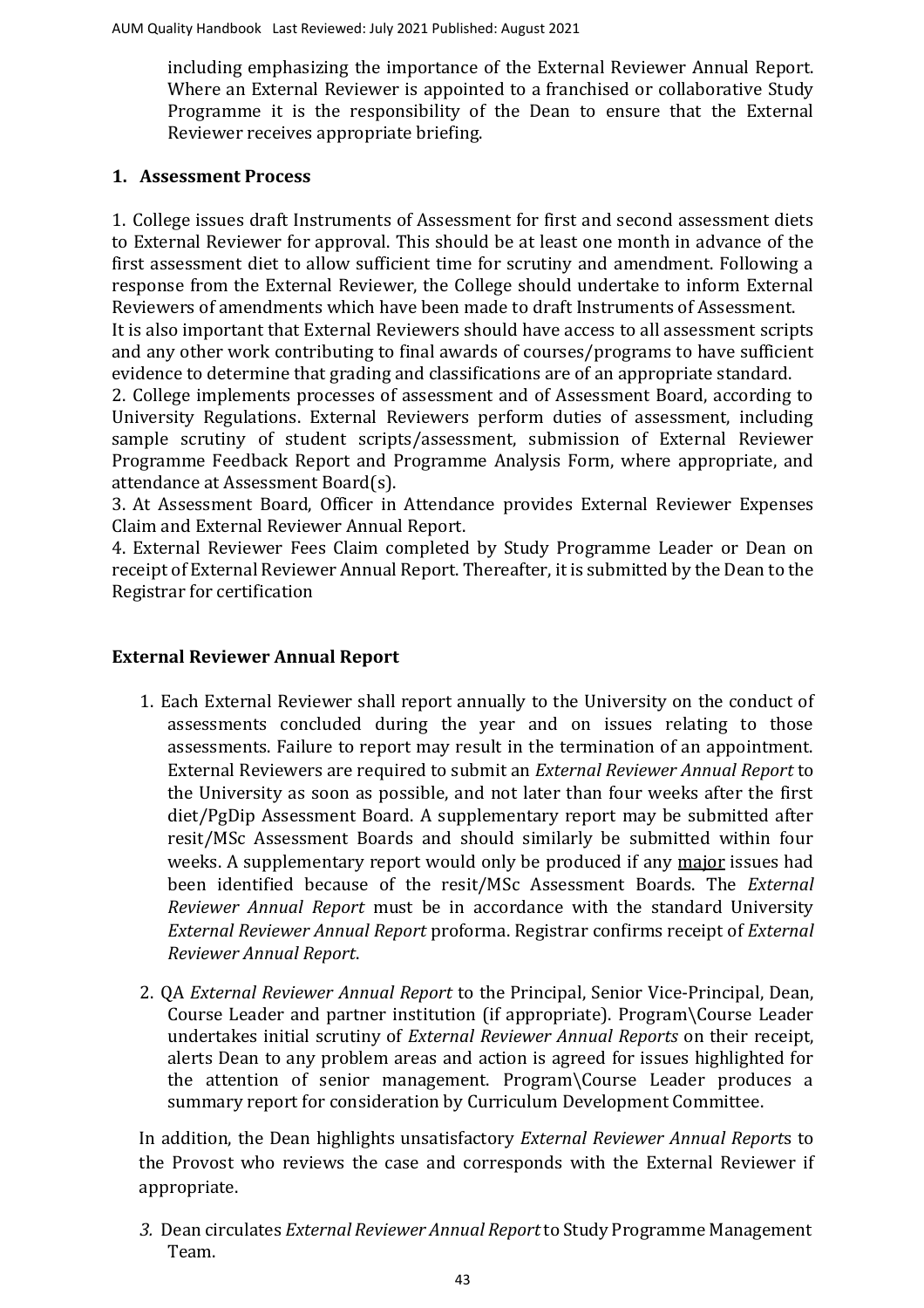*4.* Study Programme Management Team receives *[External](file:///C:/Users/ola.tina/AppData/Local/Microsoft/Windows/INetCache/Content.Outlook/Forms/Section%204/External%20Examiner%20Annual%20Report.pdf) Reviewer [Annual Report](file:///C:/Users/ola.tina/AppData/Local/Microsoft/Windows/INetCache/Content.Outlook/Forms/Section%204/External%20Examiner%20Annual%20Report.pdf)*[,](file:///C:/Users/ola.tina/AppData/Local/Microsoft/Windows/INetCache/Content.Outlook/Forms/Section%204/External%20Examiner%20Annual%20Report.pdf)  *and* is required to address each of the points raised in the Report by completing *[Study Programme](file:///C:/Users/ola.tina/AppData/Local/Microsoft/Windows/INetCache/Content.Outlook/Forms/Section%204/CMT-PMT%20Response%20to%20External%20Examiner%20Annual%20Report.pdf) [Management Team Response to External Reviewer](file:///C:/Users/ola.tina/AppData/Local/Microsoft/Windows/INetCache/Content.Outlook/Forms/Section%204/CMT-PMT%20Response%20to%20External%20Examiner%20Annual%20Report.pdf) Annual [Report](file:///C:/Users/ola.tina/AppData/Local/Microsoft/Windows/INetCache/Content.Outlook/Forms/Section%204/CMT-PMT%20Response%20to%20External%20Examiner%20Annual%20Report.pdf)*[.](file:///C:/Users/ola.tina/AppData/Local/Microsoft/Windows/INetCache/Content.Outlook/Forms/Section%204/CMT-PMT%20Response%20to%20External%20Examiner%20Annual%20Report.pdf) *Study Programme* Management Team Response is submitted to the College Board for approval. In the case of a franchised Study Programme the host Study Programme Management Team must sign off the response to the *[External](file:///C:/Users/ola.tina/AppData/Local/Microsoft/Windows/INetCache/Content.Outlook/Forms/Section%204/External%20Examiner%20Annual%20Report.pdf) Reviewer [Annual Report](file:///C:/Users/ola.tina/AppData/Local/Microsoft/Windows/INetCache/Content.Outlook/Forms/Section%204/External%20Examiner%20Annual%20Report.pdf)*[.](file:///C:/Users/ola.tina/AppData/Local/Microsoft/Windows/INetCache/Content.Outlook/Forms/Section%204/External%20Examiner%20Annual%20Report.pdf) *With* regard to a validated Study Programme delivered by a collaborating institution, the institution concerned should sign off the response and ensure a copy is lodged with the University.

Appropriate reference to the *[External Reviewer](file:///C:/Users/ola.tina/AppData/Local/Microsoft/Windows/INetCache/Content.Outlook/Forms/Section%204/External%20Examiner%20Annual%20Report.pdf) Annual Report* [i](file:///C:/Users/ola.tina/AppData/Local/Microsoft/Windows/INetCache/Content.Outlook/Forms/Section%204/External%20Examiner%20Annual%20Report.pdf)s also made as part of Annual Review Process. (See **[Section 2](file:///C:/Users/ola.tina/AppData/Local/Microsoft/Windows/INetCache/Content.Outlook/2PY684QH/Section%202%20Annual%20Appraisal%20Process.pdf)** of this Handbook).

- *5.* Dean issues a copy of Study Programme Management Team's response to the External Reviewer to advise of course of action adopted in respect of each comment raised in *[External Reviewer](file:///C:/Users/ola.tina/AppData/Local/Microsoft/Windows/INetCache/Content.Outlook/Forms/Section%204/External%20Examiner%20Annual%20Report.pdf) Annual Report*[. E](file:///C:/Users/ola.tina/AppData/Local/Microsoft/Windows/INetCache/Content.Outlook/Forms/Section%204/External%20Examiner%20Annual%20Report.pdf)ven if no obvious action is required in the *[External Reviewer](file:///C:/Users/ola.tina/AppData/Local/Microsoft/Windows/INetCache/Content.Outlook/Forms/Section%204/External%20Examiner%20Annual%20Report.pdf) Annual [Report](file:///C:/Users/ola.tina/AppData/Local/Microsoft/Windows/INetCache/Content.Outlook/Forms/Section%204/External%20Examiner%20Annual%20Report.pdf)*, the College must still respond. A copy of the response is also sent to the other External Reviewers for the Study Programme as appropriate and to the Registrar for internal distribution to the Provost, Dean. In addition, it is considered good practice for the college to share the External Reviewer Annual Reports among all the External Reviewers. The College retains the response, together with the *[External Reviewer](file:///C:/Users/ola.tina/AppData/Local/Microsoft/Windows/INetCache/Content.Outlook/Forms/Section%204/External%20Examiner%20Annual%20Report.pdf) Annual Report*[,](file:///C:/Users/ola.tina/AppData/Local/Microsoft/Windows/INetCache/Content.Outlook/Forms/Section%204/External%20Examiner%20Annual%20Report.pdf)  *on* file for a period of five years. The Dean will confirm in their *[Annual College](file:///C:/Users/ola.tina/AppData/Local/Microsoft/Windows/INetCache/Content.Outlook/Forms/Section%202/Annual%20School%20Appraisal%20Report.pdf) Review [Report](file:///C:/Users/ola.tina/AppData/Local/Microsoft/Windows/INetCache/Content.Outlook/Forms/Section%202/Annual%20School%20Appraisal%20Report.pdf)* that all responses have been submitted to External Reviewers.
- 6. At the November/December meeting of the Quality Assurance Committee, the Dean of each College should be in a position to report that all *[External Reviewer](file:///C:/Users/ola.tina/AppData/Local/Microsoft/Windows/INetCache/Content.Outlook/Forms/Section%204/External%20Examiner%20Annual%20Report.pdf) Annual [Report](file:///C:/Users/ola.tina/AppData/Local/Microsoft/Windows/INetCache/Content.Outlook/Forms/Section%204/External%20Examiner%20Annual%20Report.pdf)*[s](file:///C:/Users/ola.tina/AppData/Local/Microsoft/Windows/INetCache/Content.Outlook/Forms/Section%204/External%20Examiner%20Annual%20Report.pdf) have been received and acted upon and that a response has been issued to the External Reviewer(s) concerned.

*GUIDANCE NOTE ON THE EXTERNAL REVIEWER ROLE AND EXPECTATIONS*

#### **Authority and Responsibilities of External Reviewers**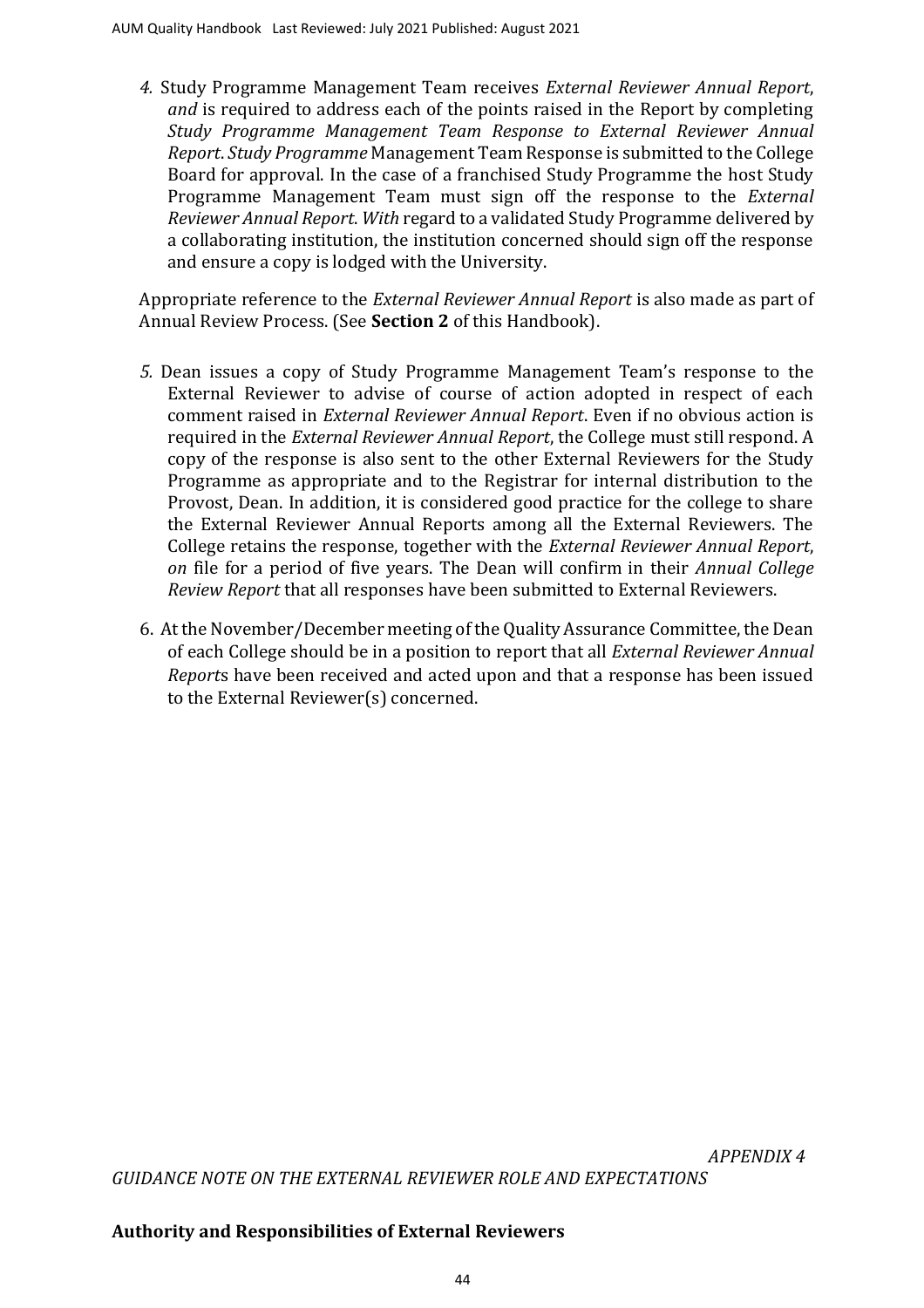AUM Quality Handbook Last Reviewed: July 2021 Published: August 2021

- − To ensure that students are assessed fairly and impartially, and that the standard of a particular University award is comparable with those of other awarding bodies.
- − To approve, as appropriate, the form and content of draft examination papers, coursework and/or other forms of assessment that contribute to the assessment in award-bearing stages.
- − To approve proposed changes to assessment regulations where these affect students currently registered for the course.
- − To approve, as appropriate, proposed course/Programme changes.
- − To attend meetings of the Assessment Board, as appropriate, and have right of access to the work of students where such work is subject to assessment for academic awards within the Board's jurisdiction.
- − To have access to the work of those students recommended for the highest category of the award(s) and of those deemed to have failed the assessment for the award. External Reviewers shall also have authority to request representative samples of work for each category of the award to ensure that the relative placing of the students in order of merit is fair and impartial.
- − To moderate the grades awarded by the internal Reviewers.
- − To conduct a viva voce examination in the case of any student.
- − To participate, as required, in the review of any decision relating to an individual student award.
- − Every recommendation for the conferment of an award of the University by an Assessment Board shall be subject to the written consent of at least one of the External Reviewers for the award.
- − Where an External Reviewer(s) declares the subject of any contention to be a matter of principle, the Assessment Board shall either accept the view of the External Reviewer(s) or refer the matter to the Academic Council for a decision. Similarly, any unresolved disagreement between the External Reviewers shall be referred to the Academic Council for resolution.
- − About Programmes that are shared between colleges:
	- To ensure comparability of awards (national) and standards (University).
	- To ensure fair and equitable treatment of students who share Programmes across courses.
	- Duties of moderation of assessment, reading of scripts as appropriate.
	- Receives *Programme Results Listing,* immediately following assessment periods in Semester 1 and Semester 2, from Programme Coordinator.
	- Analysis's profile of grades (all students in host and guest Colleges).
	- Prepares *Programme Feedback Report* and submits to Programme Coordinator.
- − To undertake their responsibilities in accordance with the Academic Regulations and AUM Organizational Regulations.

### **Administrative Responsibilities**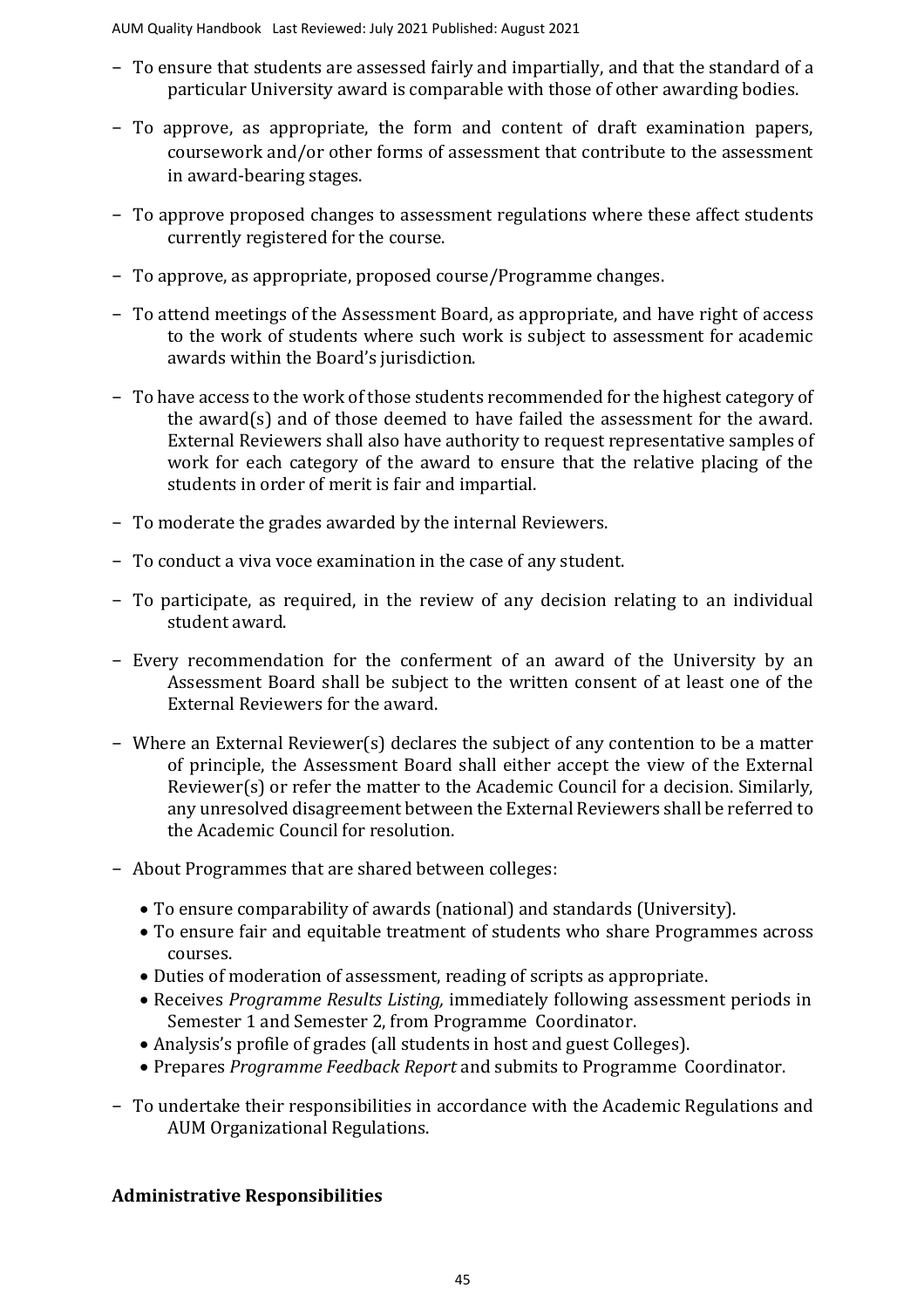AUM Quality Handbook Last Reviewed: July 2021 Published: August 2021

- − Each External Reviewer shall complete a standard written Annual Report to the University on the conduct of the assessments concluded during the year and on issues relating to those assessments.
- − The Study Programme Management Team, under the direction of the Dean and Study Programme Leader, is required to address each of the points raised in the External Reviewer's report; the Dean shall subsequently respond formally, in writing, to the External Reviewer(s) to advise him/her of the course of action adopted in respect of each of the comments raised in the report.
- − Where an External Reviewer considers that any aspect of an assessment erodes or jeopardizes the standard of the University's awards, he/she shall report such concern, at the earliest opportunity, in writing to the Provost of the University.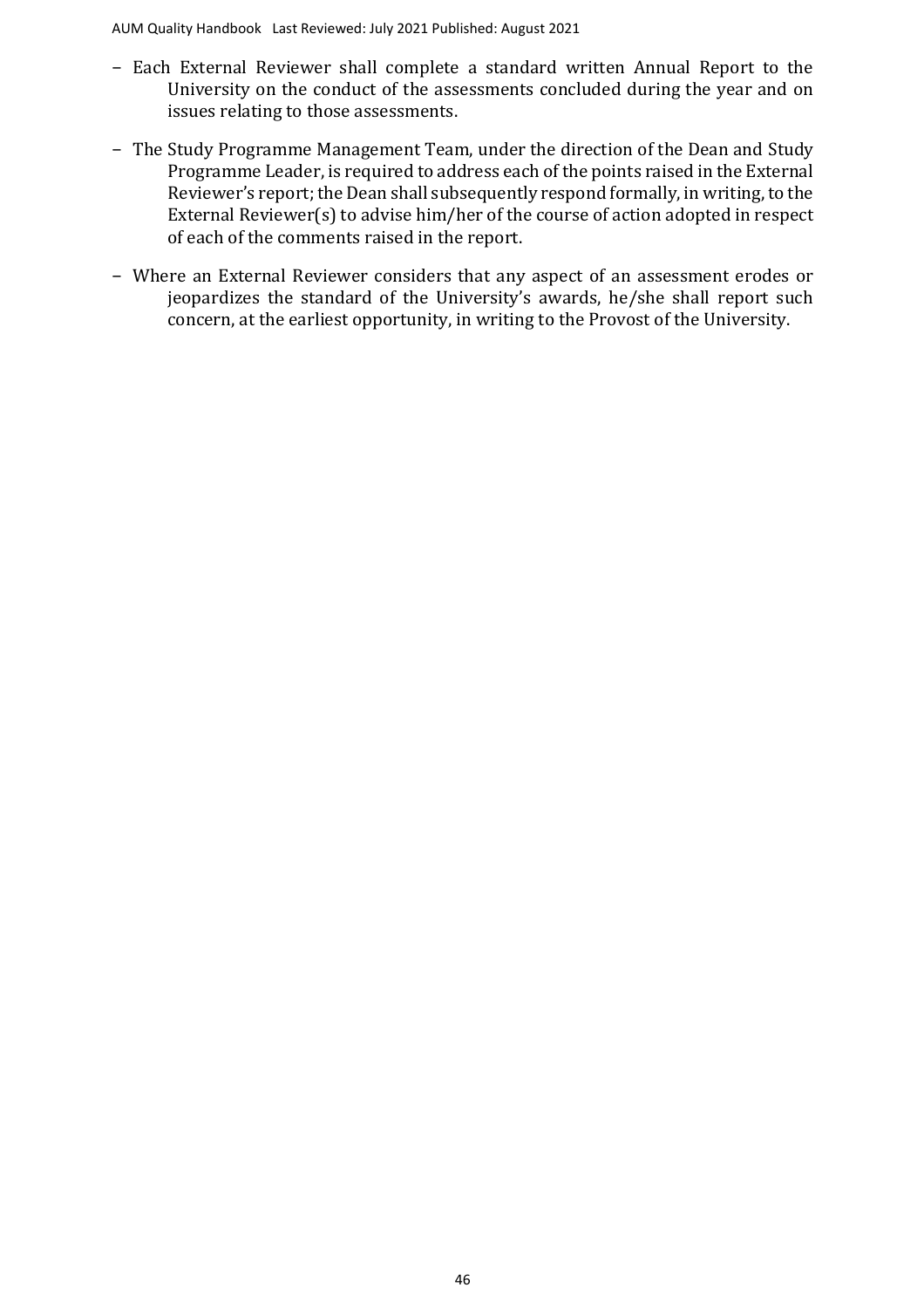#### **Guidelines for the Preparation and Internal Moderation of Summative Instruments of Assessment and their Model Answers/Grading Schemes and Associated External Reviewer Liaison**

### 1. **Introduction to Key Principles**

The aim is to provide a good practice guideline for the preparation of summative Instruments of Assessment (for example, examination papers and coursework). The guidelines apply to the early stages of courses as well as the final award bearing stages**.**  The detailed processes adopted within the Colleges may vary according to local circumstances, however, it is essential that the following three key functions of the system are efficiently coordinated and implemented:

- preparation of summative Instruments of Assessment and associated model answers/grading schemes.
- internal moderation of summative Instruments of Assessment and associated model answers/grading schemes.
- communication with External Reviewer(s), where relevant.

The Dean has overall responsibility for the management of Study Programme assessment; however, this function is normally delegated to the Study Programme Leader or his/her representative (which in some Colleges might be the Examination Officer). At the start of each session or semester the Study Programme Leader, or his/her nominee should identify Principal Reviewers (refer section 2 below) and also establish internal moderation procedures, so it is clear were responsibilities rest with individuals.

Based on the Academic Calendar, which specifies the examination periods during the year, and the Study Programme assessment schedule, the Course Leader or his/her representative should establish timescales to produce summative Instruments of Assessment and their model answer(s)/grading scheme(s).

Draft Instruments of Assessment for first and second diet assessments, along with their model answer/grading schemes, should be sent to the External Reviewer(s) at least one month in advance of the first diet to allow sufficient time for scrutiny and amendment.

The process for the external scrutiny of coursework should be the subject of consultation with the appropriate External Reviewers. Where External Reviewer scrutiny has been confirmed, draft first and re-sit diet Instruments of Assessment, along with their model answers/grading schemes, should be sent to the External Reviewer(s) at least one month in advance of the first diet to allow sufficient time for scrutiny and amendment.

The following amplifies the three key functions.

### 2. **Preparation of Summative Instruments of Assessment and Their Model Answers/Grading Schemes**

The Principal Reviewer has overall responsibility for the development of summative Instrument(s) of Assessment and their model answer(s)/grading scheme(s) for a Programme (s) and is a member of academic staff teaching on the Study Programme. The Principal Reviewer must: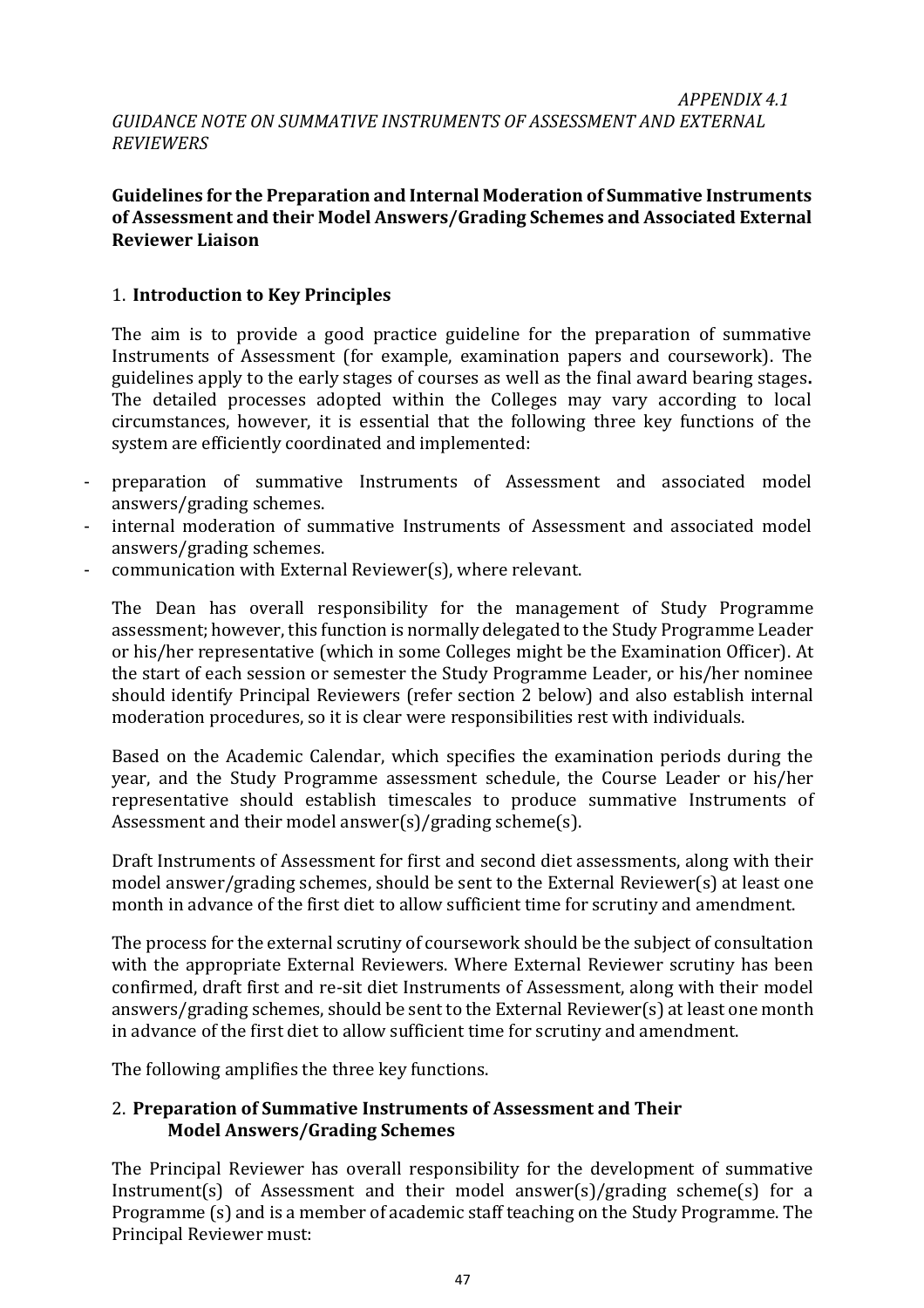− co-ordinate the input of relevant members of staff to ensure the form and content of summative Instrument(s) of Assessment are appropriate.

forward draft (first diet and referral) summative Instrument(s) of Assessment and model answer(s)/grading scheme(s) for internal moderation.

− provide finalized versions of summative Instrument(s) of Assessment and model answer(s)/grading scheme(s) to the Study Programme Leader.

ensure comments made, where required, by External Reviewer(s) are properly considered and incorporated.

ensure that the final summative Instrument(s) of Assessment is proofread.

#### 3. **Internal Moderation of Summative Instruments of Assessment and Their Model Answers/Grading Schemes**

The process of internal moderation must ensure that Instruments of Assessment are unbiased; of an approved standard; reflect learning outcomes; and are in the standard format. For example, the criteria specified in Annex 1 provide a check against which examination paper(s) and model answer(s)/grading scheme(s) can be scrutinized. These criteria are based on current good practice used within some areas of the University.

Internal moderation can be undertaken in one of two ways: by an Internal Moderator (a member of academic staff, normally having expertise in the subject area, but is not currently teaching on the Programme for which the assessment is being developed); or alternatively, Colleges might wish to develop a panel system for moderation. Whichever system is adopted, it is essential that the criteria are consistently used and that the Principal Reviewer is given feedback through this process.

### 4. **Liaison with External Reviewers**

The Study Programme Leader or his/her nominee should be the central point for communication/liaison with the External Reviewer(s) and should ensure that:

(a) the moderated summative Instrument(s) of Assessment and their model answer(s)/grading scheme(s) are sent to the External Reviewer(s) at least one month before the date of the assessment.

(b) comments made by External Reviewer(s) are forwarded to the Principal Reviewers for consideration for possible incorporation into the final drafts of summative Instrument(s) of Assessment and their model answer(s)/grading scheme(s).

(c) the External Reviewer(s) is notified as to what action has been taken on his/her comments.

(d) the External Reviewer(s) is informed, as appropriate, of any changes made to the summative Instrument(s) of Assessment and their model answer(s)/grading scheme(s) after his/her approval.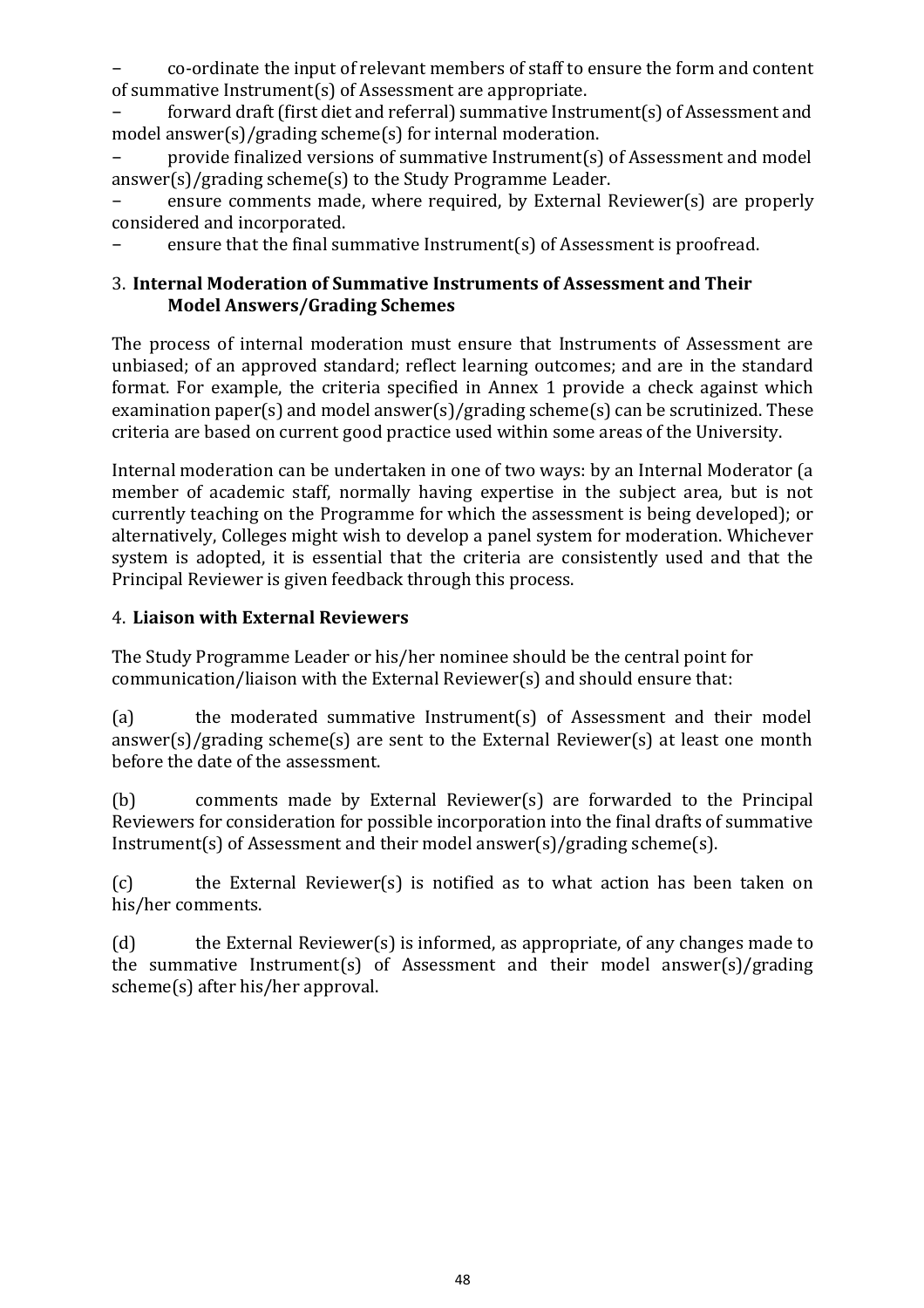### **EXEMPLAR CHECKLIST FOR INTERNAL MODERATION OF EXAMINATION PAPERS AND MODEL ANSWERS/GRADING SCHEMES**

| College                |  |
|------------------------|--|
| Principal Reviewer     |  |
| <b>Study Programme</b> |  |
| Programme Title        |  |
|                        |  |

*Tick as appropriate*

| <b>Examination Question paper</b>                           |  | no |
|-------------------------------------------------------------|--|----|
|                                                             |  |    |
| 1. Does the time allowed for the examination match what is  |  |    |
| stated in the Programme Descriptor and any other Study      |  |    |
| Programme documentation or student guides?                  |  |    |
| 2. Do the questions cover the syllabus adequately do they   |  |    |
| reflect the Learning Outcomes as specified in the           |  |    |
| Programme descriptors?                                      |  |    |
| 3. Is each question of a standard appropriate to the level  |  |    |
| being assessed?                                             |  |    |
| 4. Do questions allow for discrimination between            |  |    |
| different Award Classifications?                            |  |    |
| 5. Are the questions clear and unambiguous?                 |  |    |
|                                                             |  |    |
|                                                             |  |    |
| 6. Are the grade/mark allocations appropriate?              |  |    |
| 7. Is the presentation and layout of the examination paper  |  |    |
| in the approved University format?                          |  |    |
| 8. Are all the additional materials listed (for example,    |  |    |
| tables, graphs, etc.) included in the examination paper     |  |    |
| and referred to in the relevant questions?                  |  |    |
| 9. Does the cover sheet provide clear instructions to       |  |    |
| students?                                                   |  |    |
| Have examination papers for special needs<br>10.            |  |    |
| students been set in an appropriate format where            |  |    |
| relevant?                                                   |  |    |
| 11.<br>Has a model answer/grading scheme been               |  |    |
| prepared for this examination paper?                        |  |    |
| 12.<br>Is the solution accurate for each question involving |  |    |
| calculations?                                               |  |    |
| Are the salient points listed for the answers to all<br>13. |  |    |
| descriptive questions?                                      |  |    |
| 14.<br>If the question is divided into sections have the    |  |    |
| weightings of the grades been specified?                    |  |    |
|                                                             |  |    |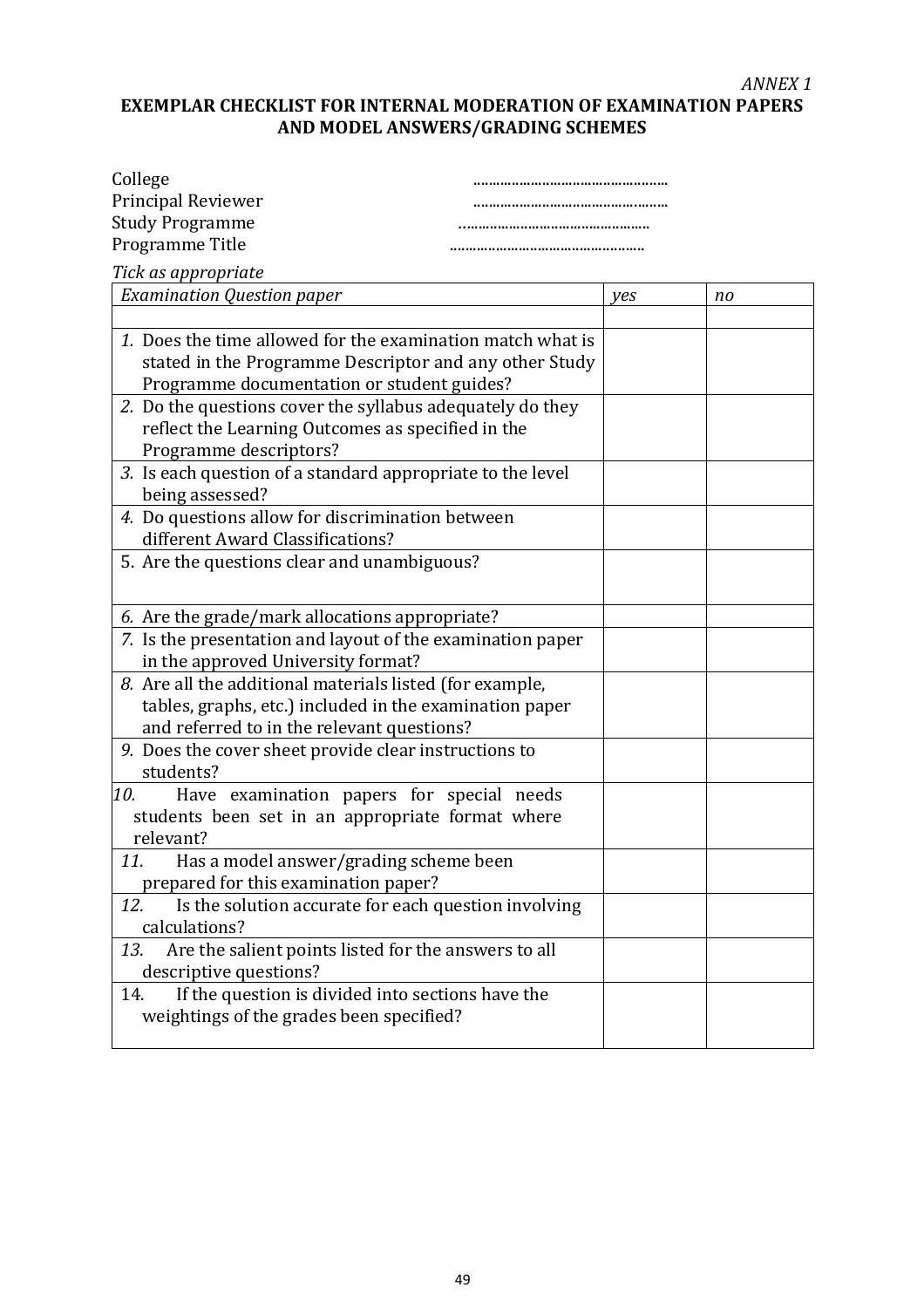# **General Comment and Impression of the Paper**

Internal Moderator's Signature............................................. Date................................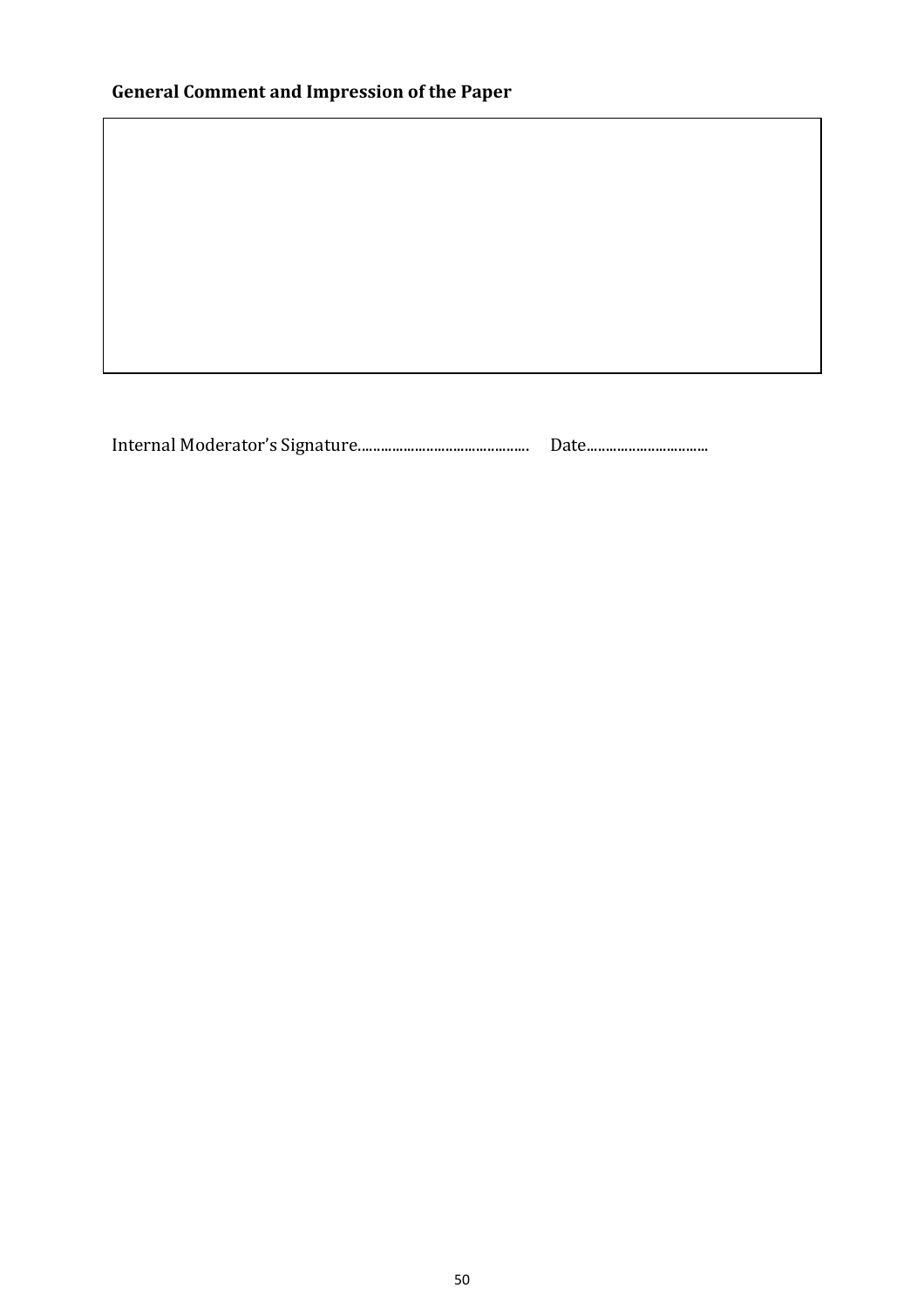#### **SECTION 5 PLACEMENT PROVISION**

#### **1. OVERVIEW AND PURPOSE**

This Section of the Handbook covers the University policy and procedures for the quality assurance of student placements.

Many courses/programs within the University are regulated by the requirements of professional and regulatory bodies. Where this is the case, any additional requirements should also be met for student placements.

The following terminology is used throughout this Section of the Handbook:

|                             | <i>Placement Coordinator - overall placement organizer for the College</i> |
|-----------------------------|----------------------------------------------------------------------------|
| Academic Placement          |                                                                            |
| Tutor                       | - tutor based within the College                                           |
| <b>Placement Provider</b>   | - the organization providing the placement                                 |
| <b>Placement Supervisor</b> | - tutor employed by the Placement Provider                                 |

The University is responsible for ensuring that, where placement learning is an intended part of a Study Programme:

- − the responsibilities for placement learning are clearly defined.
- − the intended Learning Outcomes contribute to the overall aims of the Study Programme.
- − any assessment of placement learning is part of a coherent assessment strategy.

These aspects are also currently covered by the following Sections of this Handbook:

*[Section 1: Programme,](file:///C:/Users/ola.tina/AppData/Local/Microsoft/Windows/INetCache/Content.Outlook/2PY684QH/Section%201%20Module,%20Course%20and%20Programme%20Development.pdf) Course and Program Developments [Section 2: Annual Review](file:///C:/Users/ola.tina/AppData/Local/Microsoft/Windows/INetCache/Content.Outlook/2PY684QH/Section%202%20Annual%20Appraisal%20Process.pdf) Process [Section 3: Internal Review.](file:///C:/Users/ola.tina/AppData/Local/Microsoft/Windows/INetCache/Content.Outlook/2PY684QH/Section%203%20Internal%20Review.pdf)*

#### **2. POLICIES AND PROCEDURES**

#### **2.1Placement Arrangements**

It is important students are aware of the basic requirements of their placement. The University requires that all students undertaking a placement period be issued, well before the start of the placement, with a document clarifying:

- Who is responsible for securing the placement? If the College is primarily responsible, it should be stated whether the student is permitted, or encouraged, to find his/her own placement opportunity. If the student is primarily responsible, detail of any assistance available should be given.
- The procedure for approving placements.
- The consequences of failing to secure a placement or failing to satisfactorily complete a placement.

An exemplar document depicting the organization of placements is given in *[Appendix](#page-53-0)  [5.1,](#page-53-0)* and should be modified to fit the requirements of each Study Programme.

#### **2.2Placement Provision**

The University wishes to be assured of the ability of the Placement Provider to: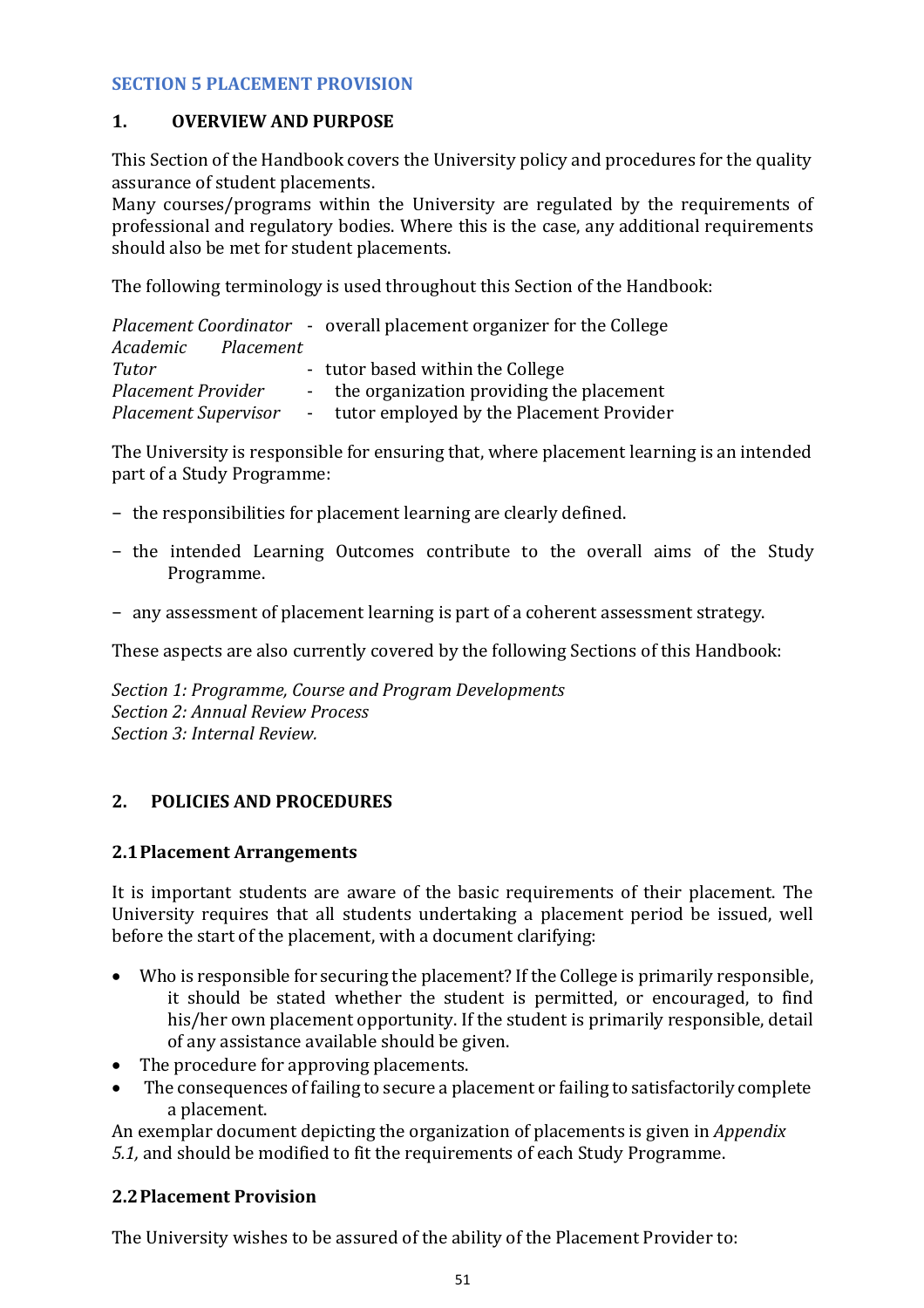- provide the learning opportunities to enable the specified Learning Outcomes to be achieved
- support students on placement
- fulfil responsibilities under health and safety legislation in the workplace, having regard to the level of skill and experience of placement students

## **2.2.1 Academic and Support Issues**

Documentation provided to the Placement Provider should include:

- a synopsis of the learning and skills possessed by the students prior to commencing placement
- a statement of the Programme Learning Outcomes to be achieved
- if a learning contract is to be developed, some guidance on the process, including examples
- a statement of any key targets to be met, e.g., interim report dates
- if the Placement Supervisor is to be involved in assessment, an explanation of how this is to be carried out, preferably with proformas to be completed which include detailed definitions of grades

When approving a new Placement Provider, the Placement Coordinator should assure him/herself the above issues are well understood by the Placement Provider and adequate learning opportunities and support in terms of staff and facilities are available.

Where a learning contract is to be developed, this process should be completed at an early stage of the placement; for a year-long placement, it should be completed by the end of the first four weeks. In all cases, final approval of the learning contract is the responsibility of the College, and this should include a check that all the stated Programme Learning Outcomes are adequately covered.

### **2.2.2 Health and Safety**

Whilst the primary responsibility for the health and safety of the student rests with the Placement Provider during the placement period, the University has responsibilities to both the Placement Provider and to the students on placement. The University's Students Affairs has developed [Student Placement Risk Management Policy and Procedure.](http://www.rgu.ac.uk/hr/healthsafety/page.cfm?pge=26027#39739) Colleges should ensure all the procedures detailed in the current version of this are implemented. Copies of the [Student Placement Risk Management Policy and Procedure](http://www.rgu.ac.uk/hr/healthsafety/page.cfm?pge=26027#39739)  are also available at the website.

For all placements, Colleges should pay special attention if a student has specific needs. Additional checks on the suitability of the premises in which the student will work and the support to be provided by the Placement Provider must be made about the specific needs, and a report lodged with the Placement Coordinator. The University's *[Adviser for](http://www.rgu.ac.uk/censa/home/page.cfm?pge=7799)  [Students with Disabilities](http://www.rgu.ac.uk/censa/home/page.cfm?pge=7799)* may be consulted or involved in the process, as necessary.

### **2.2.3 Placement Providers**

Visits by Academic Placement Tutors should be used to reinforce, as necessary, the awareness of Placement Providers of their responsibilities relating to the provision of learning opportunities and support, the health and safety of students and, where appropriate, assessment.

### **3. STUDENT RIGHTS AND RESPONSIBILITIES**

Colleges should address issues regarding students' rights and responsibilities by conducting student briefings ahead of the placement. It is essential students also receive guidance in written form. Whilst the items to be covered will depend on the College and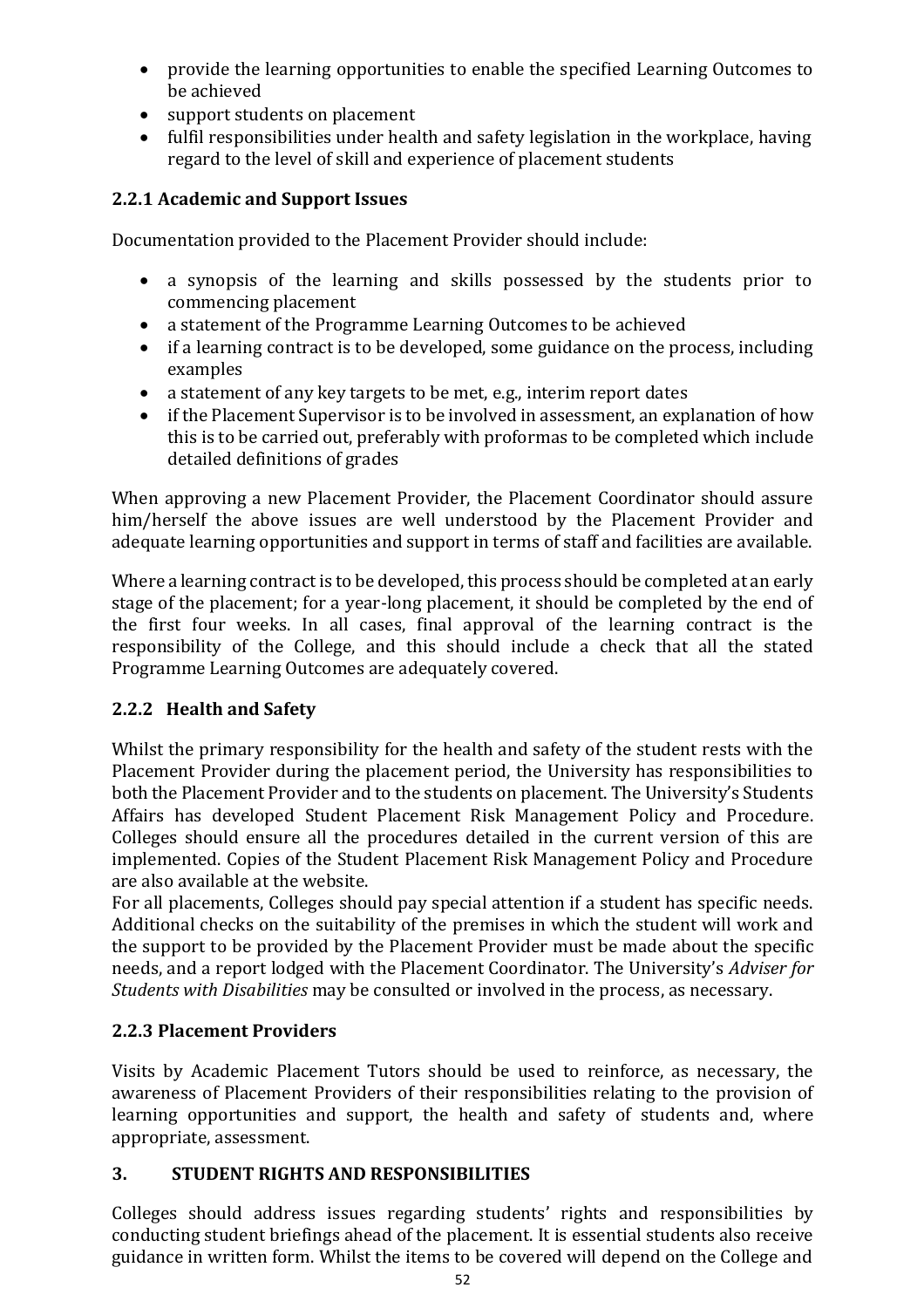the placements involved, the list given in *Appendix 5.2* provides an indication of items which might be covered.

# **4. STUDENT SUPPORT AND INFORMATION**

Colleges should ensure adequate support and information is provided for all placement students by conducting student briefings ahead of the placement, covering what the student may expect leading up to, during and after the placement. It is essential students also receive the guidance in written form. The Placement Provider should be sent a copy of any written guidance provided. Whilst the items to be covered will depend on the College and the placements involved, the list given in *[Appendix 5.3](#page-56-0)* provides an indication of items which might be covered.

# **5. STAFF DEVELOPMENT**

The University is responsible for ensuring the staff who are involved in placement learning are competent to fulfil their role. The following procedures should be adopted and documented:

# **5.1College Responsibilities**

- (i) Wherever possible, Placement Coordinators should be members of groups comprising staff with similar responsibilities in other institutions.
- (ii) Placement Coordinators should brief new members of staff on what is expected of an Academic Placement Tutor, and this should be accompanied by the issue of written guidance.
- (iii) Guidelines and checklists/forms covering progress towards Learning Outcomes, any problems and remedial actions taken should be drawn up by each College for Academic Placement Tutor visits to students on placements. The checklists/forms should be completed and returned to the Placement Coordinator to form a permanent record of each placement.
- (iv) An annual meeting of all staff involved in placements should be held to discuss the operation of placements during the previous session and possible modifications for the forthcoming session. Ideally, this meeting should include staff from Placement Providers as this will raise the awareness of Placement Supervisors and involve them in developments.
- (v) Where applicable, College staff development policies should ensure the provision of arrangements to train academic staff involved in placement activity.
- (vi) Provision should be made so an efficient immediate transfer of all placement duties is possible in the event the Placement Coordinator is absent for a prolonged period.

# **5.2University Responsibilities**

- (i) The University will organize a meeting of Placement Coordinators at least once per session to review University-wide issues relating to the provision of student placements.
- (ii) The University will provide training opportunities as required and in consultation with Placement Coordinators.

### **6. DEALING WITH COMPLAINTS**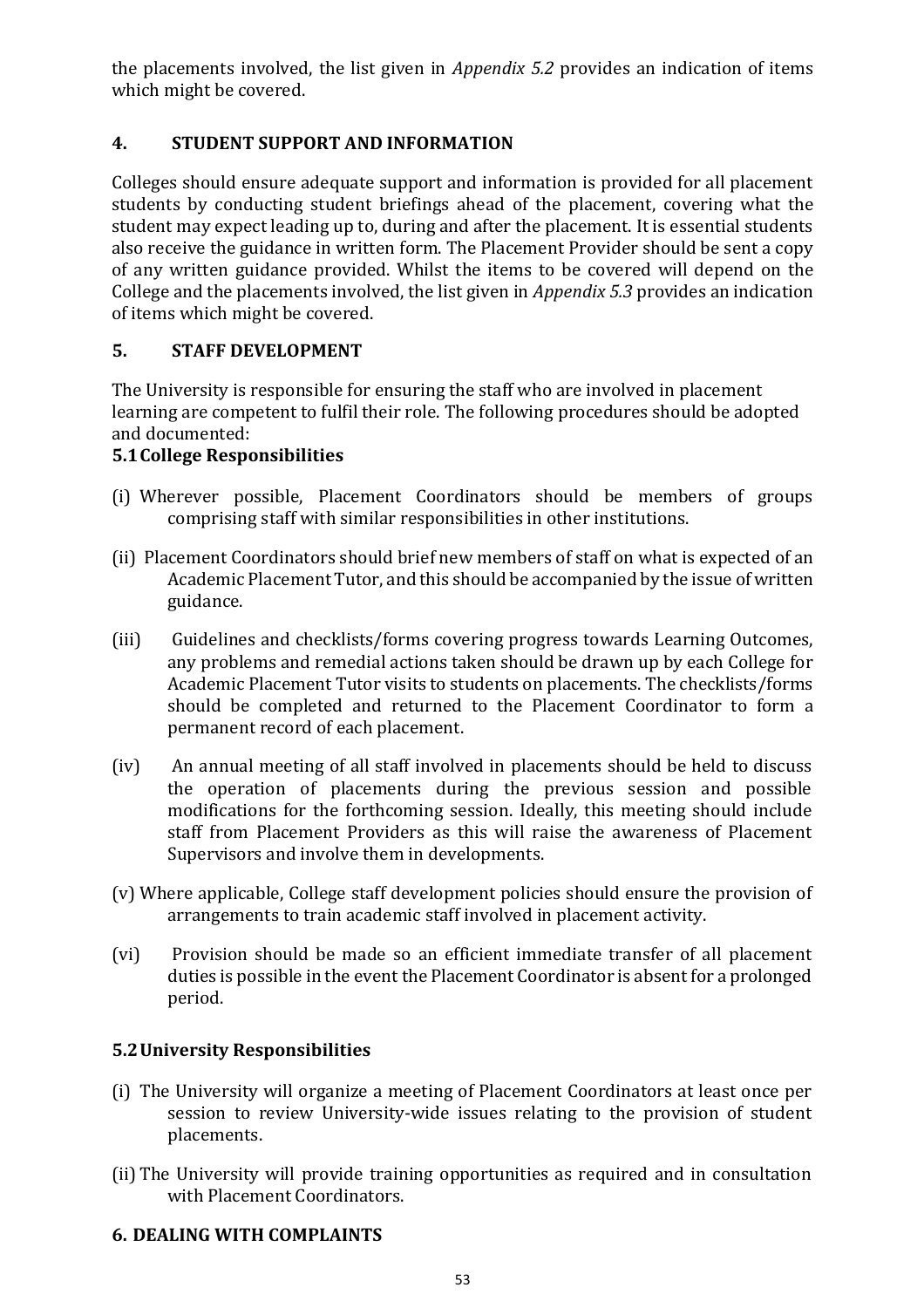The University's [Academic Regulation A3: Student Conduct, Appeals and Complaints](http://www.rgu.ac.uk/academicaffairs/quality_assurance/page.cfm?pge=1826)  applies equally to the placement period as to any other activity in connection with study at the University.

Colleges must ensure students, University staff and Placement Providers are aware how to access [Academic](http://www.rgu.ac.uk/academicaffairs/quality_assurance/page.cfm?pge=1826) *[Regulation A3: Student Conduct, Appeals and Complaints.](http://www.rgu.ac.uk/academicaffairs/quality_assurance/page.cfm?pge=1826)*

**7. MONITORING AND EVALUATION OF PLACEMENT LEARNING OPPORTUNITIES** The following procedures should be followed and documented:

#### **7.1During Placements**

Colleges should:

- (i) Encourage Placement Supervisors and students to communicate any concerns over any aspect of the placement timeously
- (ii) Ensure progress is monitored at regular intervals, with appropriate recording of information gathered
- (iii) Ensure continuous communication is maintained between the Academic Placement Tutor and the Placement Supervisor

## **7.2After Conclusion of Placements**

Colleges should:

- (i) Collect information on the effectiveness of the learning during placement. This may be achieved by the issue of questionnaires to, and/or by reports from, students and Placement Supervisors. External Reviewers may make an input, where appropriate, at Assessment Boards and in *External Reviewer Annual Reports*. Informal input from students and Placement Supervisors may be obtained through meetings either in groups or individually
- (ii) Process and evaluate the information, including ensuring the quality and standards of achievement of all the placements are reviewed. The University's quality system provides several mechanisms by which this may be achieved and recorded: through Assessment Boards, with External Reviewer participation where appropriate, and the Annual Review Process
- <span id="page-53-0"></span>(iii) Ensure participation of Placement Providers in the review of procedures to facilitate effective learning opportunities during placement. The many informal opportunities for this process should be supplemented by more formal occasions. The proceedings of these formal occasions should be recorded and may include, for example, group meetings between representatives from the staff of Placement Providers and the College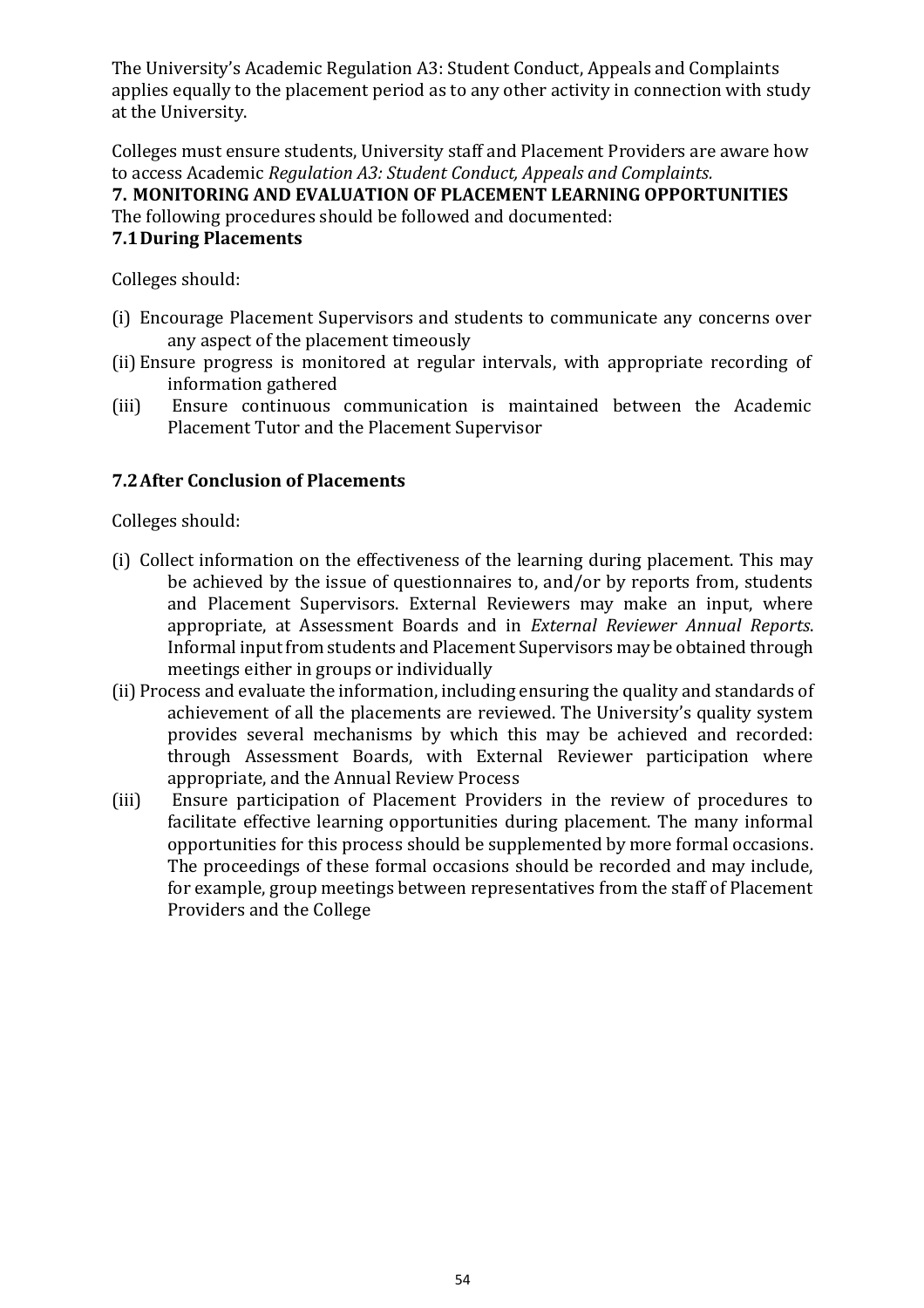### *EXEMPLAR DOCUMENT FOR PLACEMENT ARRANGEMENTS*

### **COLLEGE OF …………………………**

Students undertaking the BSc ………………… are required to undertake a ...... week period of work experience (placement) within an approved organization. The placement will normally be undertaken after successful completion of Stage 3 of the course.

#### 1. Procedures for securing and allocating placements.

Staff in the College will generate placement opportunities, this will be coordinated by the College's Placement Coordinator. All placement opportunities will be advertised to students.

Students may apply for any position of interest to them. Placement Providers will receive all applications and will draw up a shortlist for interview with no assistance from the Placement Coordinator. The successful candidate will be selected after progressing through the Placement Provider's own recruitment process.

#### 2. Procedure for approving placements

Organizations interested in employing a placement student are required to produce a description of the tasks to be undertaken (task description) during the proposed placement. Before advertising any placement opportunity, this task description will be judged against the Learning Outcomes for the placement element of the course to ascertain its suitability.

Any student identifying a potential placement using his or her own connections is required to submit a task description to the Placement Coordinator. This will be subject to the same approval procedure as above.

#### 3. Consequences of failure to secure a placement or failing a placement.

Any student failing to secure a placement by the end of September will be required to undertake a research project in the College. Any student failing the placement, or alternative project, should be aware only one further attempt to achieve success in this element is possible. Any student who ultimately fails the placement, or alternative project, will not be eligible for an award.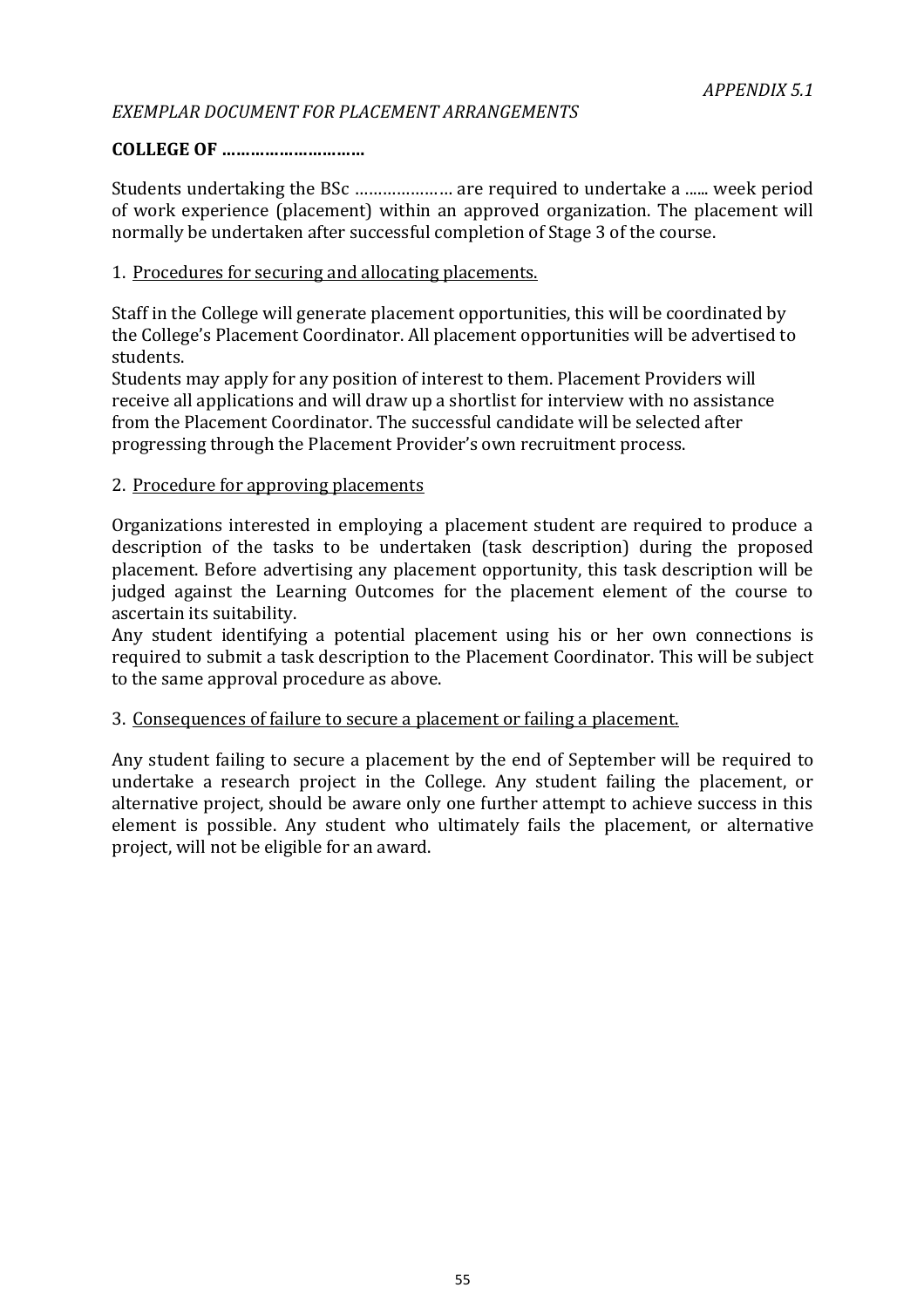### **Student Responsibilities**

Students are expected to:

1. Act as good representatives both of themselves and of the University. The work placement will form an important part of a student's CV, particularly in the early stages of his/her career. For the student, a good impression is important to get the most out of the placement and possibly a useful referee for future applications; for the University, future placement opportunities for future students are at stake.

- 2. Pay due attention to all health and safety issues, attend briefings before the commencement of the placement and carefully read the contents of the *University Health and Safety Pack*.
- 3. Return the *Health and Safety Induction Checklist* promptly by the end of week 1 of the placement.

4. Be professional, this includes respect for any ethical, legal, confidential, or other considerations as appropriate.

- 5. Manage inter-personal relationships with the employer, its clients, and employees.
- 6. Wear appropriate dress and present a good personal appearance.
- 7. Report for work punctually and work as specified by the Placement Provider.
- 8. Work efficiently, alone or with others as required.
- 9. Record progress and achievements.

10. Produce material for assessments and/or as required for other purposes by your employer to meet given deadlines.

11. Alert the employer at the start of the day in the event of illness preventing attendance. If the illness persists for 5 days or more, the Placement Coordinator at the College should also be alerted.

12. Negotiate any days off with the Placement Supervisor.

- 13. Be enthusiastic, set out to gain as much from the opportunity as possible.
- 14. Avoid openly criticizing the Placement Provider or individuals within the organization.
- 15. Report all accidents to the Placement Supervisor and to the Placement Coordinator.
- 16. Promptly inform the appropriate person in the event of any problem developing which is inhibiting progress towards achieving the Learning Outcomes on the placement.

#### **Student Rights**

Students may expect:

- 1. The Placement Provider to provide a safe placement environment.
- 2. The Placement Provider to provide work and support that allows the student to develop appropriate skills. The University has systems and procedures in place to check this is the case. Students should be aware that, exceptionally, (e.g., equipment breakdown, loss of contract) projects may need to be changed or renegotiated.
- 3. To be treated in accordance with applicable legislation.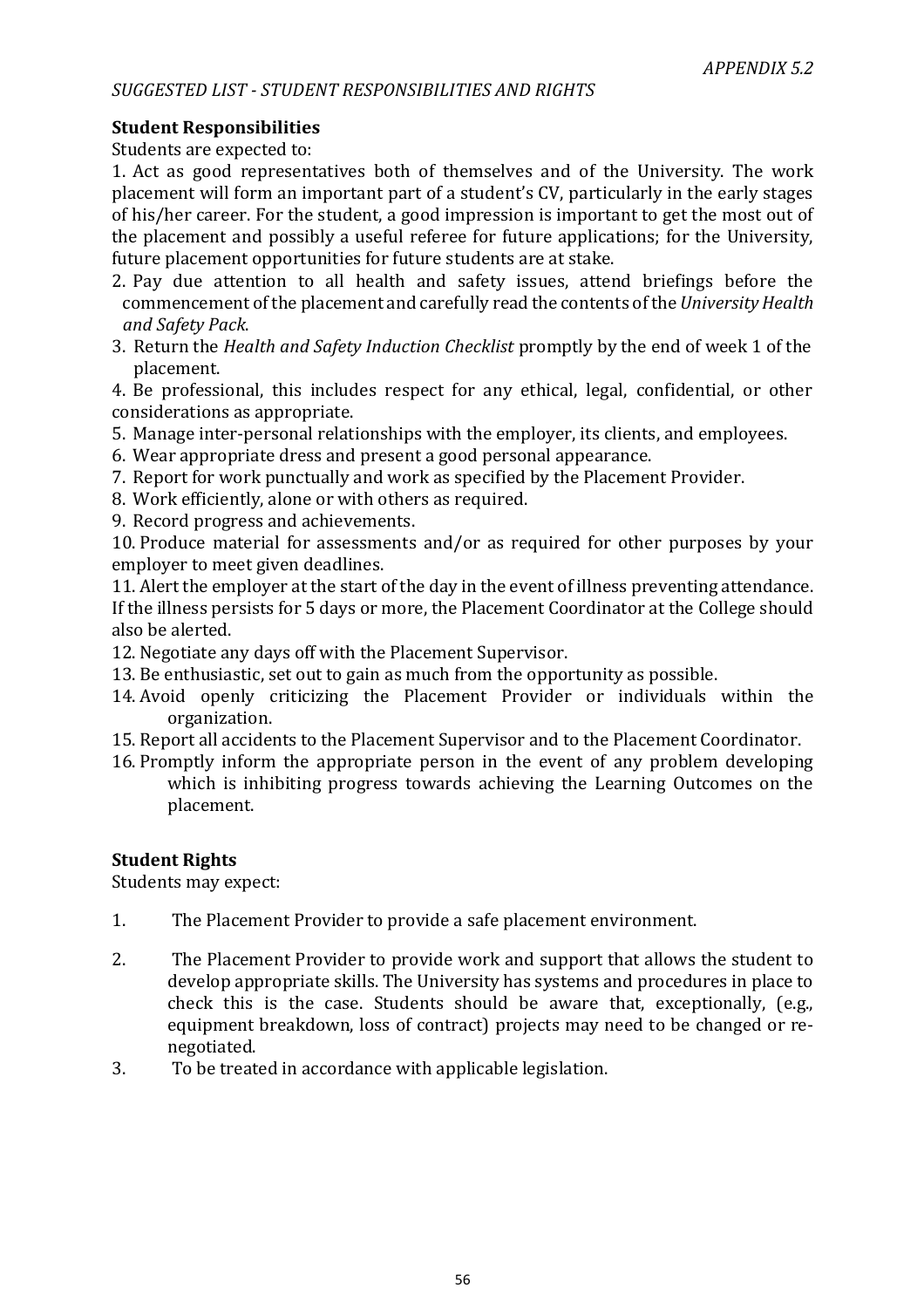#### <span id="page-56-0"></span>**Before the start of the Placement**

Students should be informed of:

- 1. Details of the placement process including:
	- − How details of placements will be made available to students.
	- − The channels for applying for specific placements and for responding to any interest expressed by Placement Provider (whether directly or through the Placement Coordinator).
	- − Guidance on preparation of a CV, if appropriate.
	- − Guidance on preparation for placement interviews, if appropriate.
	- − The provision which is made for the development of additional skills if appropriate (e.g., General/specific foreign language support, cultural orientation).
	- − The need for personal insurance cover, if appropriate.
	- − Reinforcement of the student's obligations in respect of health and safety, particularly in the new environment, and that they should pay particular attention to the health and safety briefing that the Placement Provider will give. Also, the need for any vaccinations if relevant.
	- − Reinforcement of any special obligations which may apply relating to, for example, legal, ethical or confidentiality issues.
	- − The stage at which a student is obliged to accept a placement, and the consequences of a refusal at this stage.
- 2. The length of the placement.
- 3. Any arrangements for time off during the placement.
- 4. The Programme Learning Outcomes.
- 5. Any specific Learning Outcomes or how and when these will be determined in the case of a learning contract or learning plan which is yet to be finalized.
- 6. What they are expected to produce as evidence of meeting Learning Outcomes or how and when these will be determined.
- 7. Assessment details and criteria or how and when these will be determined.
- 8. When/if they may expect a visit from the Academic Placement Tutor.
- 9. What to do in the case of a problem arising which has the potential to seriously affect their work on the placement.
- 10. Telephone number and e-mail contact details for university staff.
- 11. Their position during placement in respect of:
	- − Any grant or funding they may receive, and how receipt of salary may affect this.
	- − Holidays during the placement.
	- − Matriculation at the University, fees and University services that remain available to students during the placement (e.g., Library access).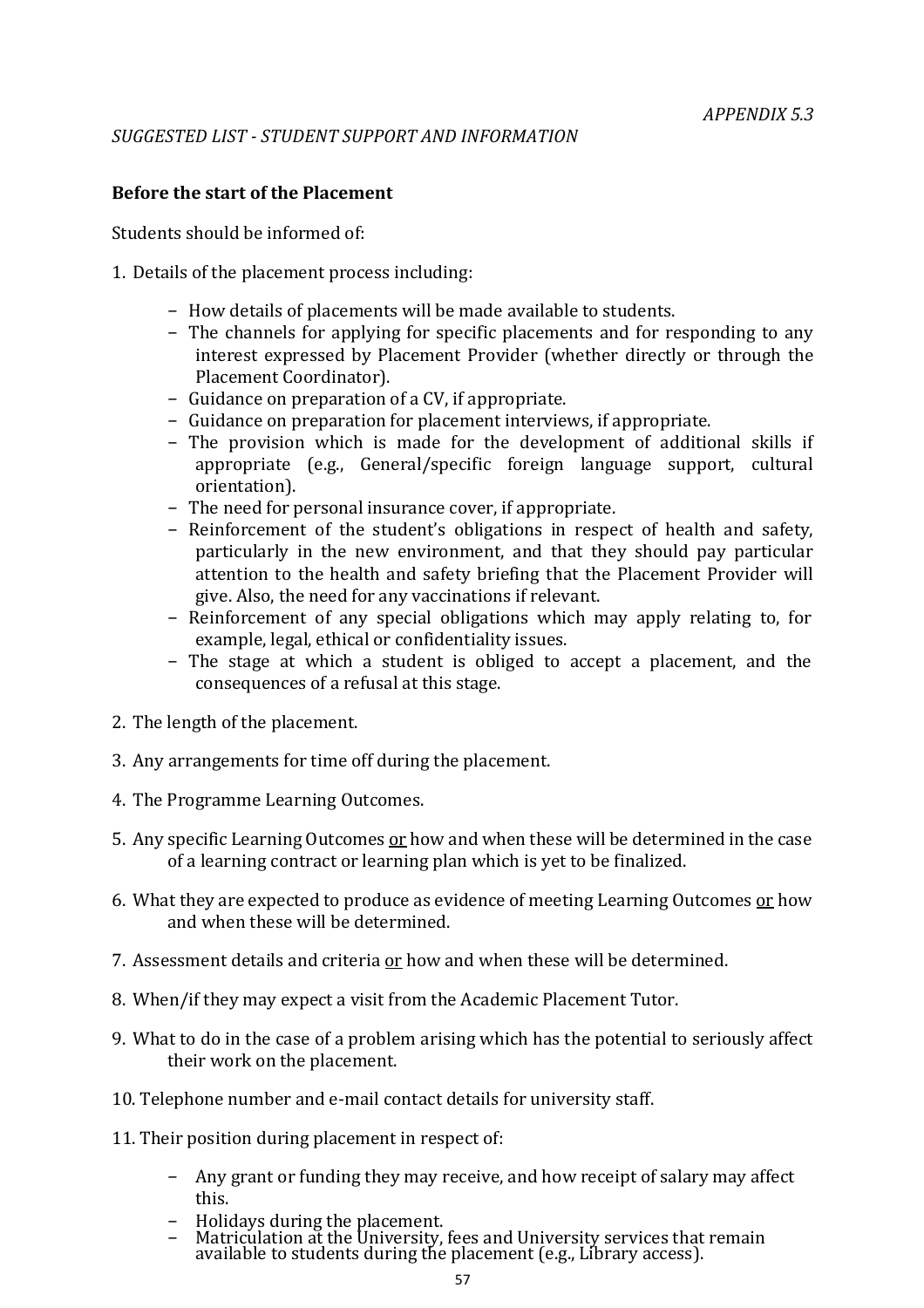12. Students should also receive from the Placement Provider a letter:

- − Confirming their placement, and dates.
- − Stating the time, place, and person to whom to report on the first day.
- − Stating any salary to be paid.
- − Giving details of any specific clothing requirements if these are to be met by the student.

### **During the Placement**

Placement Providers should:

- 1. Provide a health and safety induction and participate in the completion and return of the relevant checklist in week 1.
- 2. Provide the support and facilities agreed with the Placement Coordinator and Academic Placement Tutor.
- 3. Respond to any problems brought to their attention by the student or Academic Placement Tutor.

The College should:

- 1. Ensure regular contact is maintained via telephone and/or e-mail.
- 2. Maintain regular contact with the student.
- 3. Respond to any problems brought to their attention by the student or Placement Supervisor.
- 4. Provide any regular monitoring of progress detailed in the Programme Descriptor or in documentation provided to the student/Placement Provider.
- 5. Visit the student at the stage(s) in the placement, unless this proved impracticable for staff in the College itself to undertake such a visit, in which case alternative appropriate arrangements should be agreed prior to the placement commencing. detailed in the Programme Descriptor or in documentation provided to the student/Placement Provider.

### **After the Placement**

The College should assist student re-orientation. Examples of how this may be achieved are:

- 1. The provision of an individual debriefing session for each student.
- 2. By conducting group seminar(s) at which learning from placement may be discussed. It is desirable that upcoming prospective placement students attend this seminar.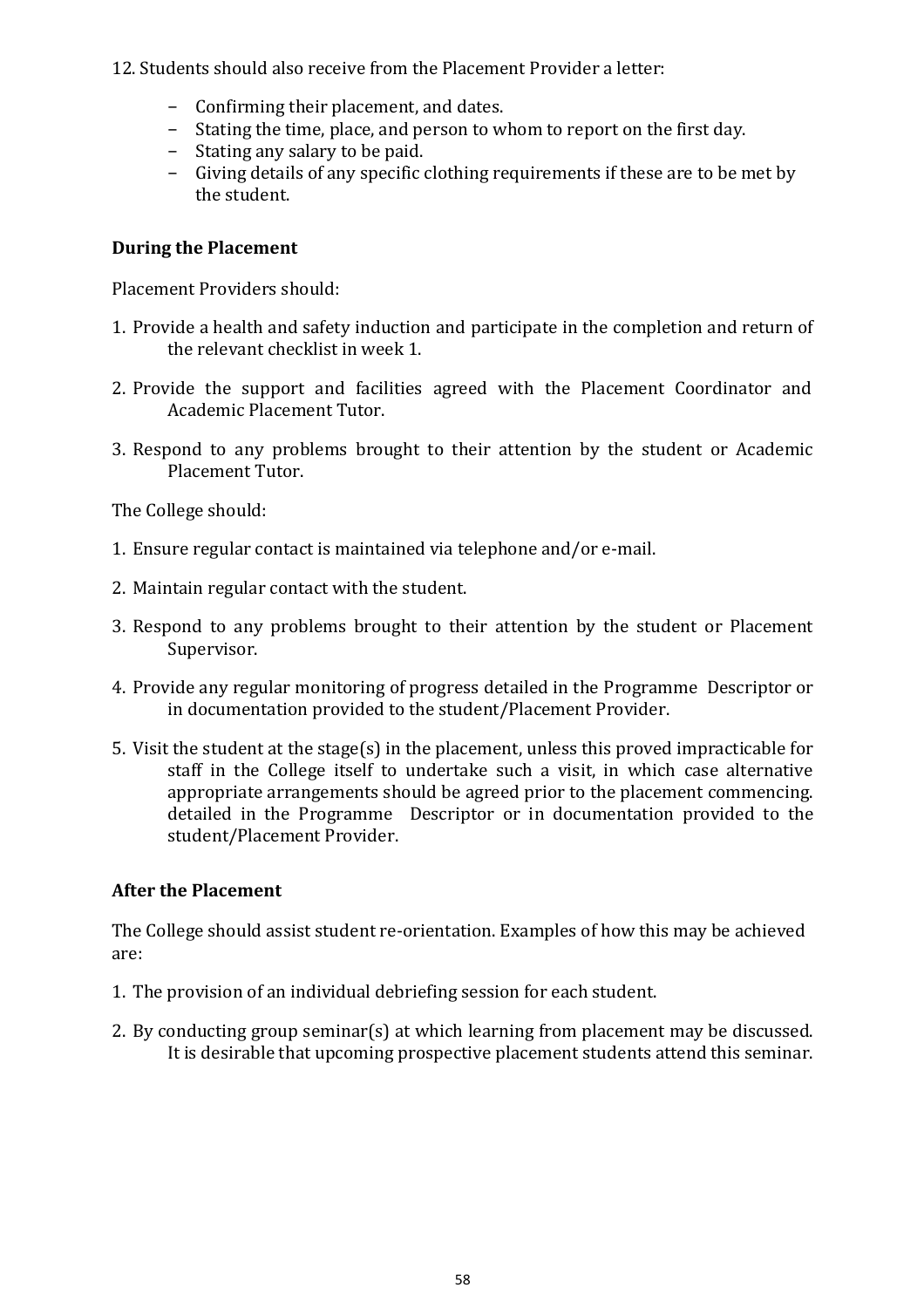### **1. OVERVIEW AND PURPOSE**

### **1.1Introduction**

Collaborative arrangements are generally agreed based on individual courses, programs or short courses and the Curriculum Development Committee of the University has responsibility for approving all forms of academic collaboration.

This Section of the Handbook has been structured in order that subsections 2 to 5, which provide details of the respective approval procedures, are self-contained and should be read in conjunction with subsections 1, 6, 7 and 8.

### **1.2Types of Academic Collaboration**

The University recognizes the following forms of academic collaboration:

### - **Franchised Course**

A whole Study Programme, or part of a Study Programme, designed by the staff of the University, but delivered and assessed in the partner institution or organization.

#### - **Validated Course**

A whole Study Programme, or part of a Study Programme, designed, delivered, and assessed by the staff of the partner institution or organization.

### - **Credit-rating of External Provision**

A credit-rated non-award-bearing course designed and delivered by the staff of the partner institution or organization (in this case an employer, a professional body, or a non-degree awarding college). Normally, assessment is undertaken by the University.

On occasion, the University may seek to enter into an agreement to design, and/or deliver and/or assess a Study Programme in conjunction with one or more partner institutions or organizations with degree-awarding powers. Such joint arrangements would be subject to mutually agreed and clearly defined quality assurance processes based on those of the University and the partner institution or organization. In such arrangements, the award(s) would be jointly conferred by the University and the partner institution or organization.

In addition, the University participates in the following:

- Student Exchange Study Periods
- 2+2 Articulation Agreements

SOCRATES Bilateral Partnership Agreements are distinct from Student Exchange Study Periods, and advice on these may be obtained from the *[European Office.](http://www.rgu.ac.uk/europeanoffice/europeanoffice/page.cfm)* Advice on contracts for research collaboration may be obtained from the [Commercialization,](http://www.rgu.ac.uk/credo/aboutus/page.cfm) [Research and European Development Office \(CREDO\).](http://www.rgu.ac.uk/credo/aboutus/page.cfm)

- ERASMUS and others

### **1.3Overview of the Approval of Academic Collaboration**

The approval of academic collaborations involves two stages. The Academic Council has responsibility for approving proposals for all forms of academic collaboration. In the case of validated courses, the Academic Collaboration may require that a visit to the partner institution or organization take place to inform its decision. No further work on the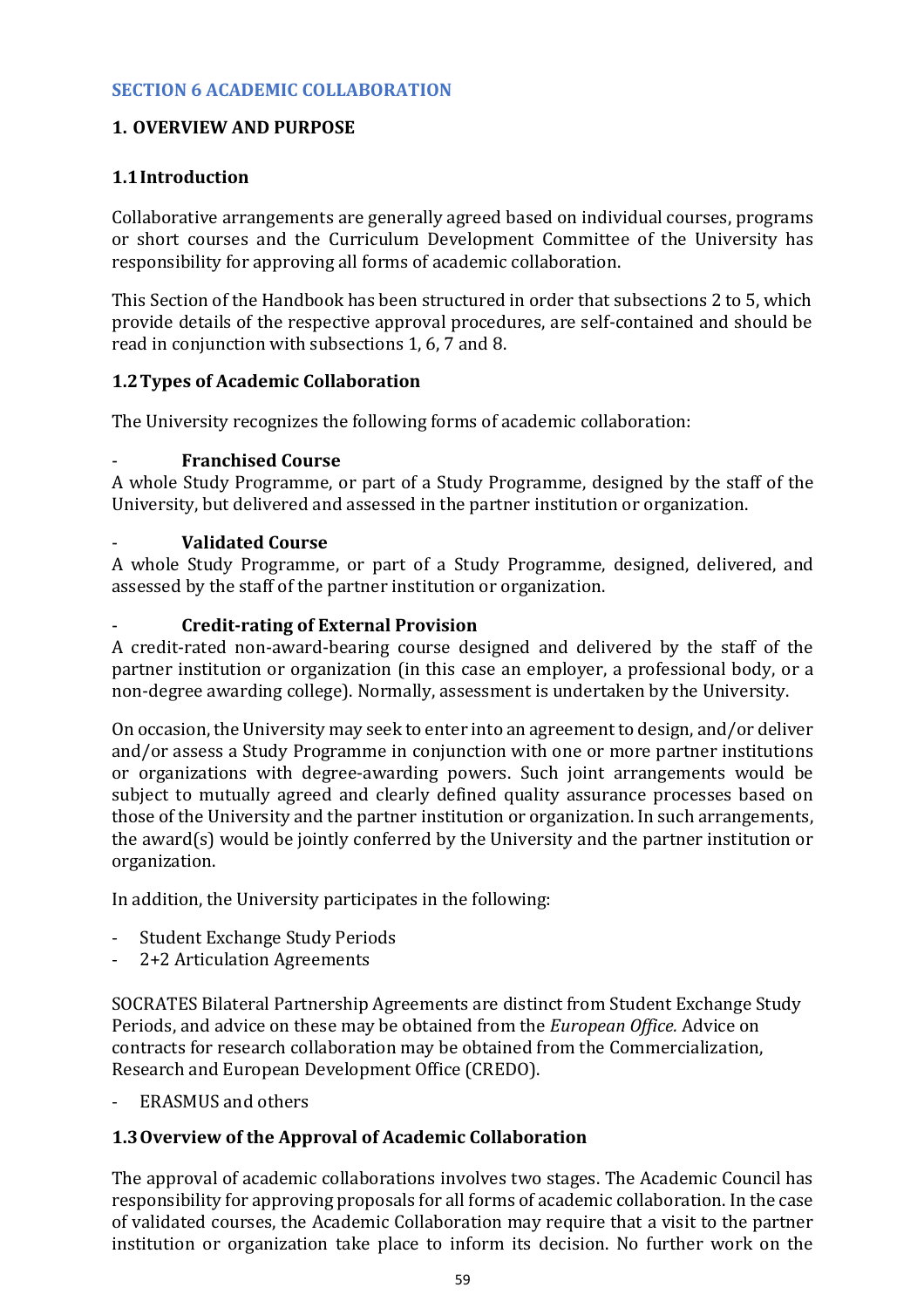proposed collaboration should be undertaken until approval has been granted by Academic Collaboration\AC. The University, in all instances, must satisfy itself that any form of academic collaboration fulfils its educational principles and that the partner institution or organization(s) provides a suitable learning environment for students on courses/programs leading to awards of the University.

Applications to the AC are made using the *[Academic Collaboration Proposal Proforma](file:///C:/Users/ola.tina/AppData/Local/Microsoft/Windows/INetCache/Content.Outlook/Forms/Section%206/Academic%20Collaboration%20Proposal%20Proforma.pdf)*, and staff should familiarize themselves with the type of collaboration they are seeking to pursue to assist with completion of the *[Academic Collaboration Proposal Proforma](file:///C:/Users/ola.tina/AppData/Local/Microsoft/Windows/INetCache/Content.Outlook/Forms/Section%206/Academic%20Collaboration%20Proposal%20Proforma.pdf)* and use of the *[Risk Assessment](file:///C:/Users/ola.tina/AppData/Local/Microsoft/Windows/INetCache/Content.Outlook/Forms/Section%206/Academic%20Collaboration%20Proposal%20Proforma.pdf) [Tool](file:///C:/Users/ola.tina/AppData/Local/Microsoft/Windows/INetCache/Content.Outlook/Forms/Section%206/Academic%20Collaboration%20Proposal%20Proforma.pdf)* that accompanies the *[Academic Collaboration Proposal](file:///C:/Users/ola.tina/AppData/Local/Microsoft/Windows/INetCache/Content.Outlook/Forms/Section%206/Academic%20Collaboration%20Proposal%20Proforma.pdf)  [Proforma](file:///C:/Users/ola.tina/AppData/Local/Microsoft/Windows/INetCache/Content.Outlook/Forms/Section%206/Academic%20Collaboration%20Proposal%20Proforma.pdf)*.

After the approval by Academic Collaboration, a formal Review or approval event is required, following the University's procedures, and this normally takes place at the partner institution or organization. The University will charge a fee to the partner institution or organization for conducting this event. This fee is a one-off payment and is normally payable in advance of the approval/Review event. The fee is in addition to the annual fees payable by the partner institution or organization to the University for each student registered on the Study Programme. This fee is discussed prior to the approval/Review event. In addition to considering the facilities at the partner institution or organization, the Approval/Review Panel will consider if the professional and research activities of staff teaching on approved courses/programs can sustain the aims of the Study Programme and its development and ensure they will be able to deliver the Study Programme to an appropriate standard.

For Review or approval events, the partner institution or organization must be prepared to supply the documentation according to the requirements of the University. Documentation detailing the human and physical resources available to support the program are required. In addition, a copy of the equivalent regulations/quality handbook (if one exists) should also be provided. (Full details of the required documents will be supplied by the University).

Partner institutions or organizations should note that accreditation by professional, statutory and regulatory bodies will not automatically occur with the approval of the collaboration.

Normally, the University will not consider entering collaborative arrangements where delivery and assessment is in a language other than English, given the University's quality assurance mechanisms have not been designed to deal with provision in a foreign language.

#### **1.4Guidance: Preparing an Academic Collaboration Proposal Proforma**

A partnership with another institution needs to be built on knowledge, trust and soundly based agreements and procedures. It is important both partners understand and appreciate that a considerable investment of time and staff resources may be necessary, even before a decision to proceed towards the formal approval or Review event is taken.

Prior to the formal establishment of any collaborative arrangement, the University would wish to become sufficiently familiar with the partner institution or organization, its resources, facilities, staff, traditions, ethos, academic and non-academic capability, and achievements to allow it to satisfy itself the partner institution or organization is fully able to meet any requirements which may be placed upon it to assure quality and standards.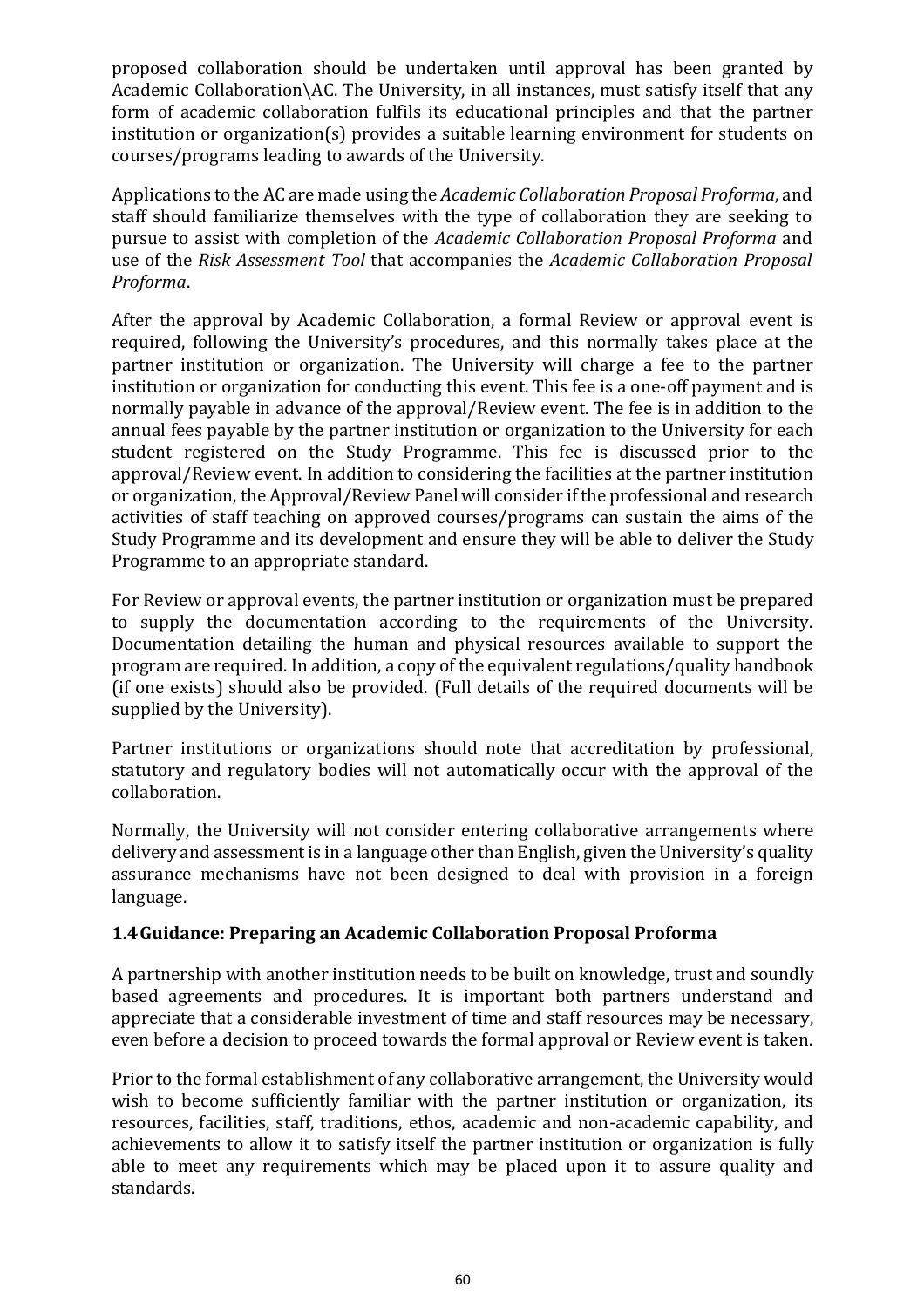The approval of a partner institution or organization as suitable for the delivery of courses/programs leading to awards of the University implies that the partner institution or organization:

- − has a compatible and complementary mission statement to that of the University.
- − is financially stable with appropriate resources to support higher education courses/programs.
- − has an effective management system suited to assuring the quality of courses/programs?

−offers an ethos and environment for teaching and learning appropriate to higher education; and has an appropriate regulatory framework and academic and administrative policies and practices, e.g., regulations governing cheating or plagiarism should be in place as should mechanisms and resources be available to support staff development.

#### **1.5Guidance: Contract of Collaboration**

All forms of academic collaboration which involve the conferment of a university award or academic credit must be covered by an appropriate *Contract of Collaboration* prior to their implementation. This is produced by the University and sets out the responsibilities and duties of each partner, specifying the financial arrangements and entry requirements to the Study Programme (where these apply).

Contract templates may be obtained from …………….

In the case of **Student Exchange Study Period**, the following documentation is required:

- (i) *Contract of Collaboration (Student Exchange Study Period),* signed by the University Provost (or designated nominee).
- (ii) *Bilateral Agreement* (annex to the *Contract of Collaboration (Student Exchange Study Period),* signed by the University Provost (or designated nominee).

### **1.6Guidance: Quality Assurance**

Where courses/programs lead to the conferment of awards by a partner institution or organization or another type of collaborating body, they are subject to the quality assurance processes of the University, and the approval of courses/programs in the partner institution or organization is normally conducted through the University's procedures. Similarly, the arrangements for student assessment and the conferment of the award should satisfy the University's own normal requirements.

All collaborative agreements are subject to periodic review (see subsection 7) normally annually and every five years. This may be at Study Programme or institutional level, dependent on the number of courses/programs involved. In most cases, collaborative arrangements are considered as part of the course re-approval aspect of the Internal Review of the host College. The University also reserves the right to require a review of any collaboration following a shorter period of operation.

In addition, for overseas collaborations the University requires overseas partner institutions or organizations to:

− secure written confirmation that the implementation of the Study Programme has the approval of the Government or appropriate authority of the country concerned, to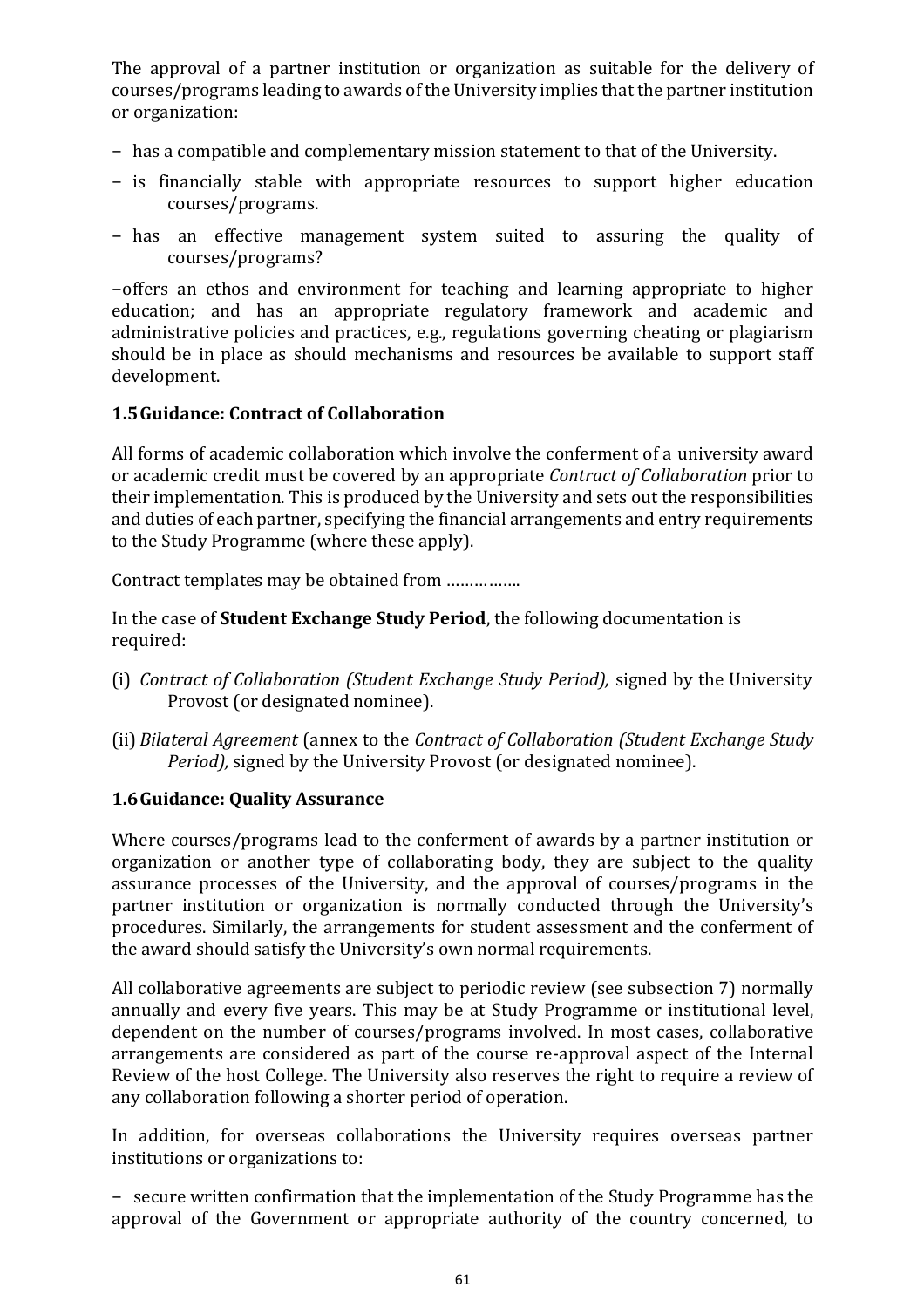forward this to the University and, confirm annually through the Moderator, that any changes to legislation do not affect the status of the agreement.

− not place the quality and standards of their collaborative arrangements at risk for financial gain or in circumstances of financial exigency.

## **1.7Guidance: The Role of the Moderator**

A Moderator is normally appointed by the University to take responsibility for the overall administration, general operation, co-ordination, and monitoring of the collaboration.

The Moderator:

- − oversees the overall administration, general operation, monitoring and quality of teaching and learning of the collaboration.
- − provides the academic link between the University and its partner institution or organization to ensure adequate ongoing communication between the two institutions.
- − normally undertakes a minimum of two visits per year to the partner institution or organization (including attendance at the Assessment Board or Committee) at the partner institution or organization's expense.
- − attends the Assessment Committee (if applicable) and Assessment Board for the collaboration (though the Moderator does not make decisions concerning student awards as this is the role of the External Reviewer) to ensure arrangements for the conduct of Assessment Committees and Assessment Boards are appropriately carried out and the University's [Academic Regulations a](http://www.rgu.ac.uk/academicaffairs/quality_assurance/page.cfm?pge=1826)re adhered to;
- − produces a Moderator's Annual Report for the University on the operation of the collaboration, assessment, and examination arrangements (in the case of a franchised Study Programme this role may be undertaken by the host Course Leader, but this need not be the case), which informs the Head of College/Associate Dean when they complete the *Annual Study Programme Review*.
- − makes reference to issues raised in the *Annual Study Programme Review* (see [Section](file:///C:/Users/ola.tina/AppData/Local/Microsoft/Windows/INetCache/Content.Outlook/2PY684QH/Section%202%20Annual%20Appraisal%20Process.pdf) [2 o](file:///C:/Users/ola.tina/AppData/Local/Microsoft/Windows/INetCache/Content.Outlook/2PY684QH/Section%202%20Annual%20Appraisal%20Process.pdf)f this Handbook) and issues relating to student care and the student experience;
- − has a quality improvement role.

The *[Moderator Visit Checklist](file:///C:/Users/ola.tina/AppData/Local/Microsoft/Windows/INetCache/Content.Outlook/Forms/Section%206/Moderator%20Visit%20Checklist.pdf)* is used to assist Moderators fulfil these functions.

### **1.8Guidance: The Role of the External Reviewer**

For all forms of collaboration, the primary responsibility of the External Reviewer is to ensure that candidates for a particular award, or credit, of the University are assessed fairly and impartially, and that the standard of the award is comparable with those of other awarding bodies.

Wherever possible and appropriate, the duties of one (or several) of the University's own External Reviewers are extended to cover the collaborative agreement. This is seen as the most effective means of ensuring consistency of the University's standards. Appropriate remuneration is made to the External Reviewer for these additional duties.

The University briefs all External Reviewers involved in the collaboration on their duties. Where practical and appropriate, External Reviewers for collaborative courses/programs are invited to attend any induction or briefing workshops offered by the University.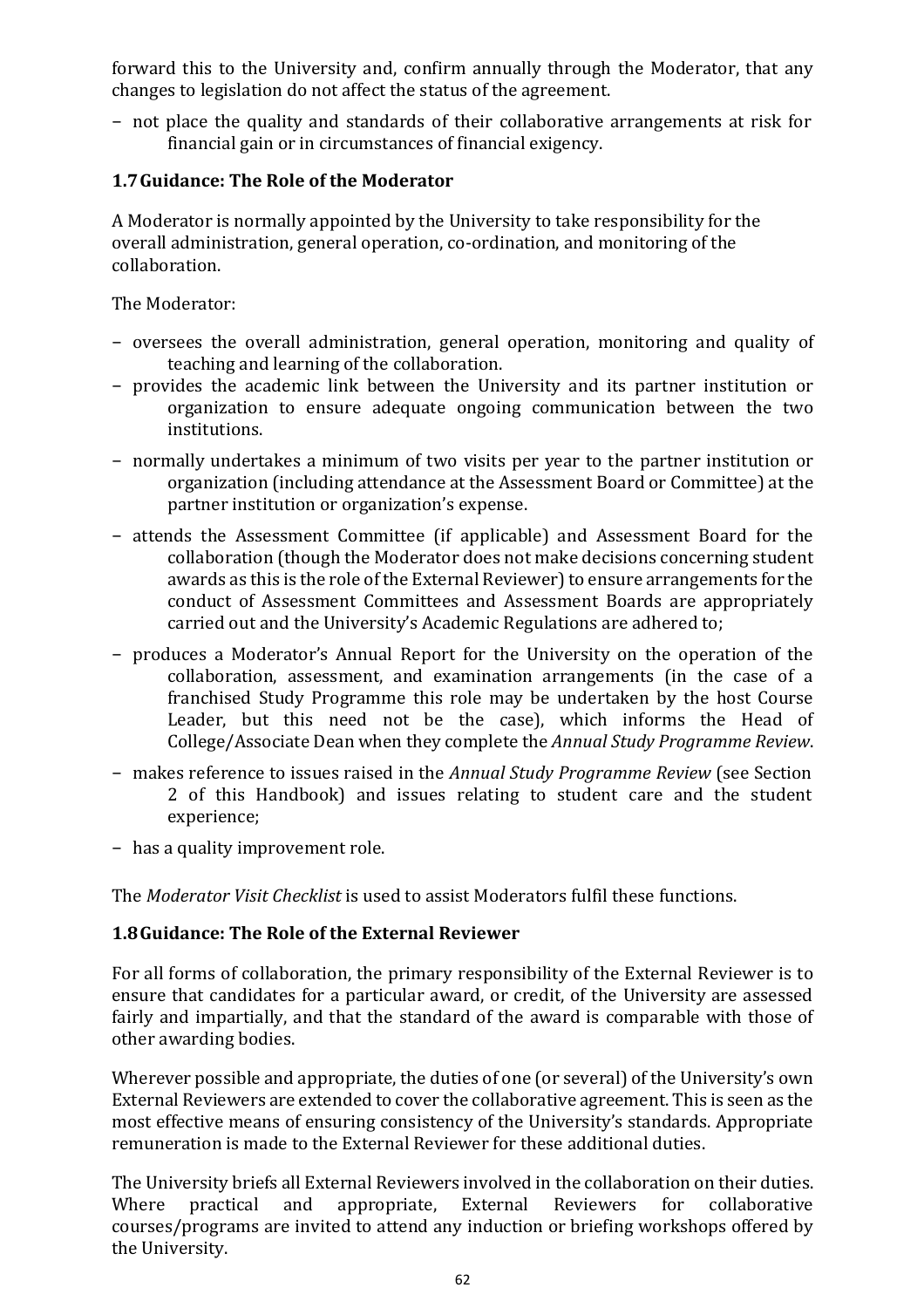Where the Study Programme is one which is also offered by the University, the University's External Reviewer is expected to undertake additional duties in respect of the collaborative Study Programme, thereby providing a valuable mechanism for assuring consistent standards. The extension of the External Reviewer's duties requires approval by the relevant College Academic Board and the Dean (see *[Section 4](file:///C:/Users/ola.tina/AppData/Local/Microsoft/Windows/INetCache/Content.Outlook/2PY684QH/Section%204%20External%20Examiner%20Arrangements.pdf)* of this Handbook).

External Reviewers are required to submit an *External Reviewer Annual Report* to the Principal of the University. Relevant *External Reviewer Annual Reports* are copied to the partner institution or organization by the Academic Affairs Department.

The Course Management Team of the partner institution or organization is responsible for responding to comments raised by the External Reviewer(s) in their *External Reviewer Annual Report*. In the case of a franchised Study Programme the host Study Programme Management Team must sign off the response to the *External Reviewer Annual Report*. In the case of a validated Study Programme, a copy of the response should be lodged with the University. Responsibility for payment of External Reviewer fees and expenses rests with the partner institution or organization.

The duties of an External Reviewer are detailed in the [Academic Regulation A5: External](http://www.rgu.ac.uk/academicaffairs/quality_assurance/page.cfm?pge=1826) [Reviewers. I](http://www.rgu.ac.uk/academicaffairs/quality_assurance/page.cfm?pge=1826)n addition, reference should be made to [Section 4 o](file:///C:/Users/ola.tina/AppData/Local/Microsoft/Windows/INetCache/Content.Outlook/2PY684QH/Section%204%20External%20Examiner%20Arrangements.pdf)f this Handbook and notably the need to ensure that External Reviewers approve draft *Instruments of Assessment*.

### **2. APPROVAL PROCEDURE: FRANCHISED COURSES 2.1Introduction**

Franchised Course: A whole Study Programme, or part of a Study Programme, designed by the staff of the University, but delivered and assessed in the partner institution or organization.

Such courses/programs are approved using the University's procedures, and subsequently are subject to an approval event. Thereafter, the Study Programme is subject to the quality assurance processes of the University. The award(s) is always conferred by the University.

A franchise agreement is normally considered only with a university Study Programme that has been operating successfully for some time. The University will require the partner institution or organization to deliver the franchised Study Programme(s) in accordance with the requirements laid out in the Detailed Course Descriptor and Programme Descriptors.

#### **2.2Preparation and Submission of Paperwork to Curriculum Development Committee/CDC**

The Dean proposing the collaboration should firstly liaise with the QA. If the Dean is satisfied of the value in pursuing the collaboration (also refer to *subsection 1.3*), the *[Academic Collaboration Proposal Proforma](file:///C:/Users/ola.tina/AppData/Local/Microsoft/Windows/INetCache/Content.Outlook/Forms/Section%206/Academic%20Collaboration%20Proposal%20Proforma.pdf)* [s](file:///C:/Users/ola.tina/AppData/Local/Microsoft/Windows/INetCache/Content.Outlook/Forms/Section%206/Academic%20Collaboration%20Proposal%20Proforma.pdf)hould be completed and submitted to the Curriculum Development Committee (CDC) for consideration. No further work should be undertaken on the proposal until the CDC has reached a decision.

### **2.3Planning the Approval Event**

Once CDC has granted approval to proceed to an approval event, the Course\program Leader shall prepare an *[Academic Collaboration Planning Sheet](file:///C:/Users/ola.tina/AppData/Local/Microsoft/Windows/INetCache/Content.Outlook/Forms/Section%206/Academic%20Collaboration%20Planning%20Sheet.pdf)* in consultation with the Dean and Registrar. A copy of the approved *Academic Collaboration Planning Sheet* is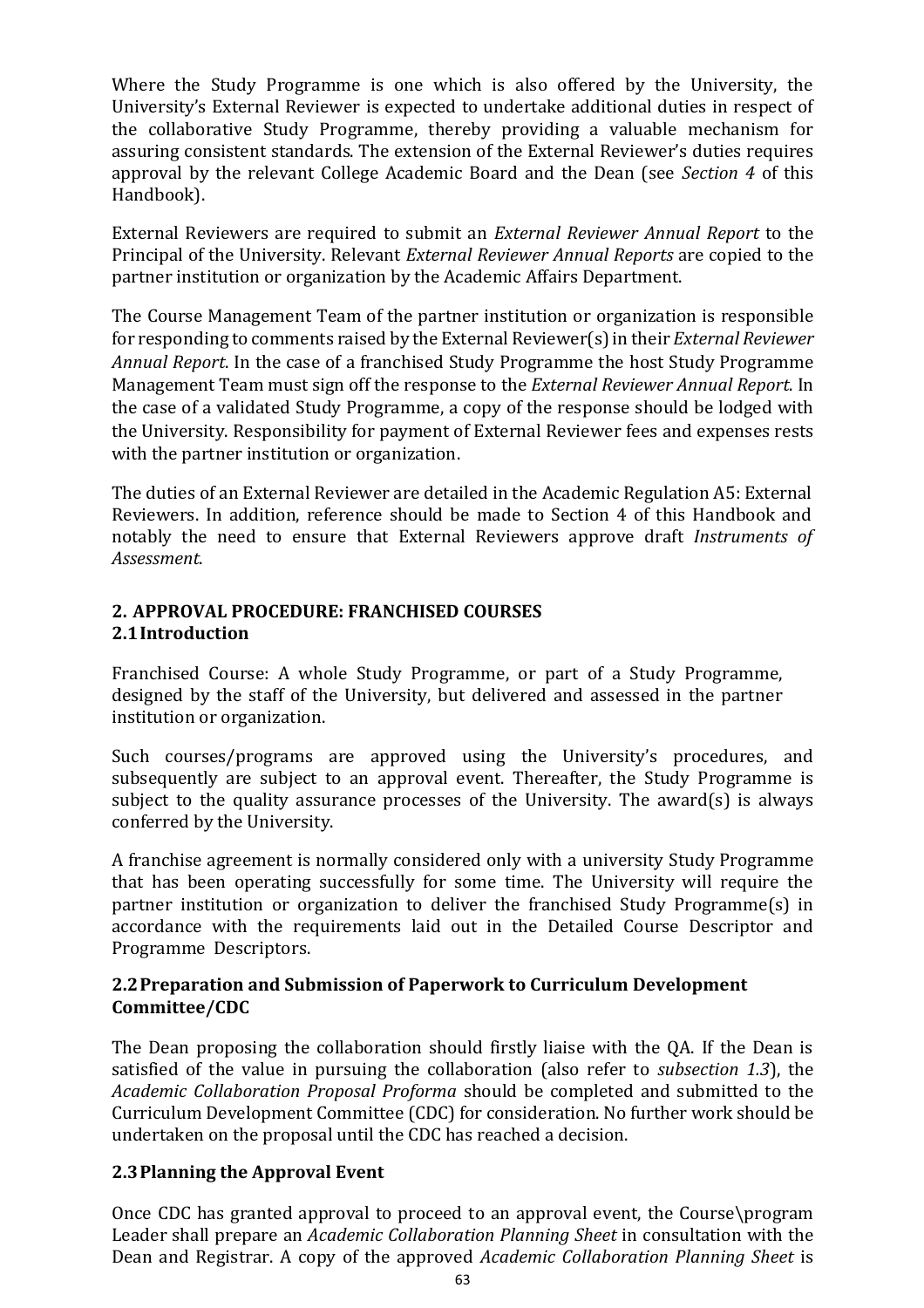distributed to relevant parties, including the College and partner institution or organization.

Thereafter, the Dean will prepare a *Contract of Collaboration*, in consultation with QA. The *Contract of Collaboration* shall be accompanied by two annexes: *Annex I - Academic Quality and Standards*, and *Annex II - Financial Annex*. The provost, or nominee, has overall responsibility for approving *Annex I*. The Financial Director, or nominee, has overall responsibility for approving *Annex II*. If a draft *Contract of Collaboration* differs significantly from the standard contract, the CDC is required to approve it.

Prior to a formal approval event, it would be expected that one or more visits to the institution seeking partnership would be made to verify the feasibility of the franchise proceeding further. Such visits would usually be made by the relevant Dean (or nominee) and discipline specialists from the College considering the franchise. The Approval Panel would consider the capacity of the partner institution or organization franchising the Study Programme to deliver it to an appropriate quality and standard.

## **2.4Approval Event**

The nature of the Approval Event is determined by CDC and the Provost, or nominee, taking due cognizance of the nature of the proposed collaboration, the details contained within the *[Academic Collaboration Proposal Proforma](file:///C:/Users/ola.tina/AppData/Local/Microsoft/Windows/INetCache/Content.Outlook/Forms/Section%206/Academic%20Collaboration%20Proposal%20Proforma.pdf)*

As a minimum, an Approval Panel composed of the provost, or nominee, and Dean shall undertake a quality visit to the proposed partner institution or organization. However, depending upon the scope of the collaboration, it may be considered appropriate to have a more extensive Panel, which may comprise both internal University members and external members incorporating practitioners and subject specialists.

The University Course Leader should be present as a member of the partner institution or organization team so that issues relating to communication and operations between the University and partner institution, or organization can be fully explored by the Approval Panel.

### **2.5Purpose of the Approval Event**

The aim of the approval event is to ensure the educational experience of the student on a franchised Study Programme is of an equivalent standard to that for students following the Study Programme at the University. The major objectives of the Approval Panel are to:

- − ensure the staff of the partner institution or organization can deliver the Study Programme to an appropriate standard.
- − ensure the partner institution or organization has adequate physical resources.
- − ensure other elements of the overall student experience are comparable to that provided by the University.
- − ensure all parties to the franchise can deploy sufficient resources to support the collaboration.

In addition, the Panel may also consider the aims and learning outcomes of the Study Programme and how these would be met within the partner institution or organization, arrangements for admission of students, optimum student numbers, assessment arrangements, student support, appeals, complaints and misconduct etc*.* In terms of adequacy of physical resources, the Approval Panel must satisfy itself of the adequacy of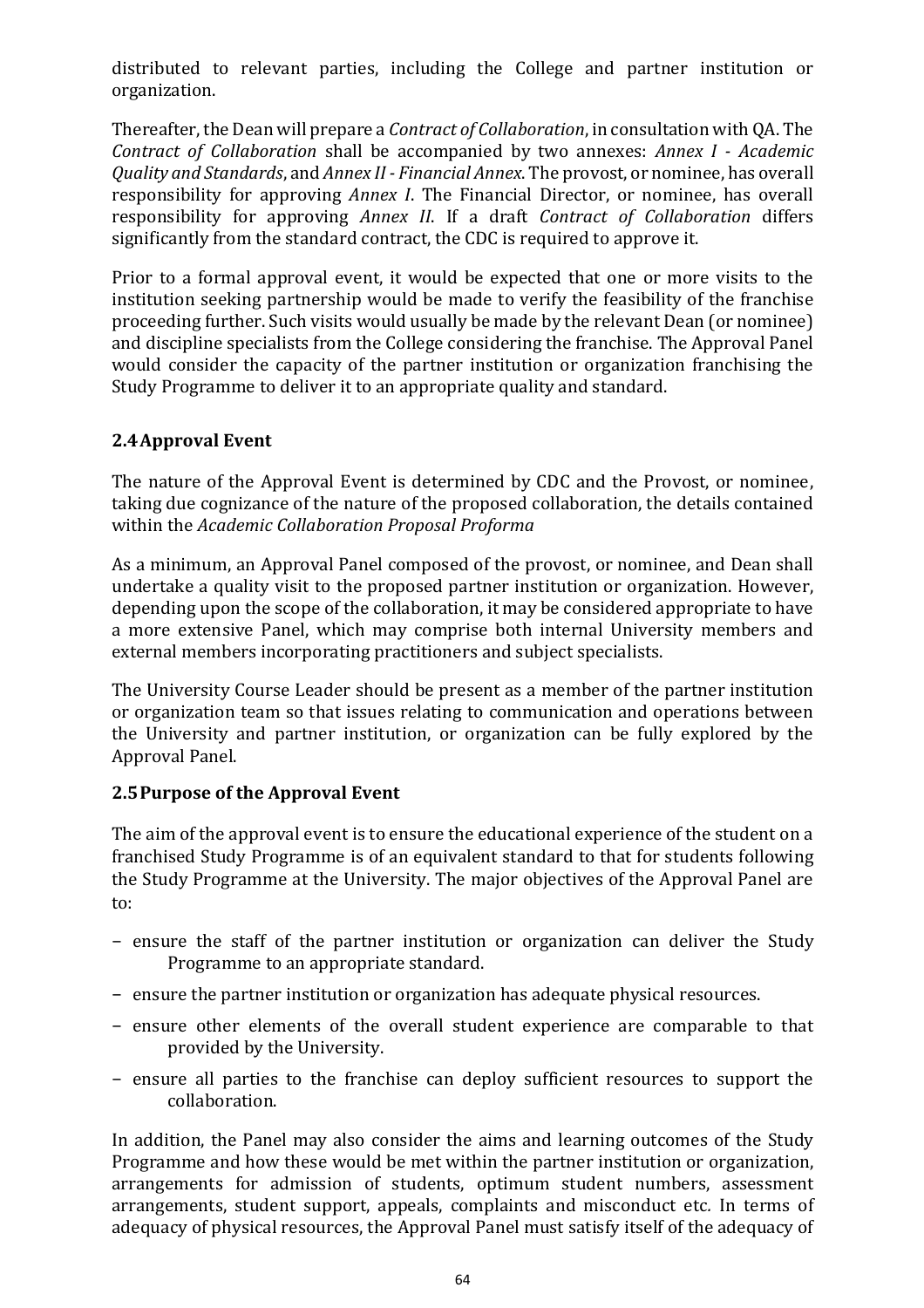library facilities, computing facilities, etc. The basic requirements must be in place and a franchise will never be approved based on a promise to provide the facilities in the future.

# **2.6Documentation Requirements for the Approval Event**

To be supplied by the University to the partner institution or organization:

- *Academic Quality Handbook*
- *Academic Regulations*
- *Organizational Regulations*
- Programme Descriptors and syllabus information
- Draft *Contract of Collaboration*
- Detailed Course Descriptor for the franchise

To be supplied by the partner institution or organization to the University:

- *Supporting Information and Resources* document
- Prospectus
- Business Plan
- Organizational and Management Structure
- Draft *Student Handbook\**
- Copy of the equivalent regulations/quality handbook.

\* The Student Handbook should be produced in association with the host College at the University and should follow guidance provided by the University. The Handbook should clearly detail any local arrangements relating to the implementation of the University's Academic Regulations or Procedures by the partner institution or organization, particularly in respect of [Academic Regulation A3: Student](http://www.rgu.ac.uk/academicaffairs/quality_assurance/page.cfm?pge=1826) [Conduct, Appeals and](http://www.rgu.ac.uk/academicaffairs/quality_assurance/page.cfm?pge=1826)  [Complaints.](http://www.rgu.ac.uk/academicaffairs/quality_assurance/page.cfm?pge=1826)

#### **2.7Format and Layout of the Supporting Information and Resources Document**

The *Supporting Information and Resources* document, provided by the partner institution or organization, will include information under the following headings:

#### **Background Information**

A brief historical account of the partner institution or organization. In the case of an overseas collaboration, this section should also include an assurance (in writing) that necessary permission has been obtained from local government or agencies of the country concerned to offer the University's Study Programme(s).

#### **Human Resources**

To include:

- − Tabular information showing academic and support staffing numbers within the partner institution or organization*,* with details of the academic staff age distribution.
- − Staff CVs and publications and a summary of research activities (for staff involved in the teaching and delivery of the franchised Study Programme).
- − Staff development plans and policies (particularly for staff involved in the teaching and delivery of the franchised Study Programme). (N.B. In the case of an agreement involving online learning and/or an overseas partner institution or organization, advice from the University should be sought as to what should be included here).
- − Staff appointment, induction, and review mechanisms/procedures.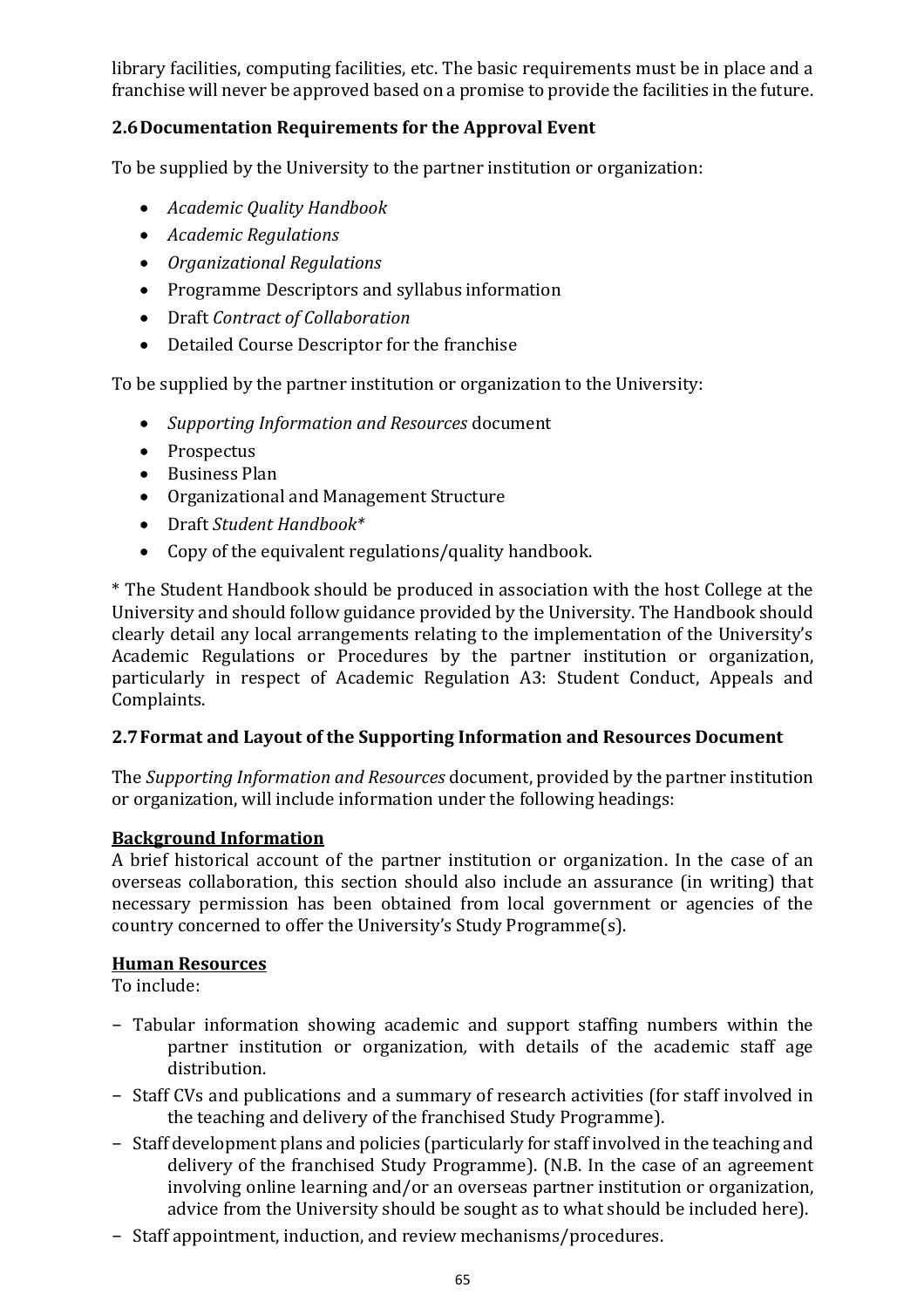### **Physical Resources**

To include information on the following facilities to support the franchised Study Programme(s):

- − Library provision.
- − Teaching rooms and laboratories.
- − Computer facilities.

### **Teaching and Assessment**

A statement of how it is intended the Study Programme will be delivered and assessed in accordance with the requirements of the Detailed Course Descriptor and *Contract of Collaboration*.

### **2.8External Reviewer Arrangements**

Refer also to *[Section 4](file:///C:/Users/ola.tina/AppData/Local/Microsoft/Windows/INetCache/Content.Outlook/2PY684QH/Section%204%20External%20Examiner%20Arrangements.pdf)* of this Handbook.

### **MALTA**

The duties of the External Reviewers appointed for the host Study Programme or subject area at the University are extended to include consideration of students under all associated franchise agreements.

The partner institution or organization would constitute an Assessment Committee to initially consider student results and make recommendations to the University Assessment Board. All student results would be formally ratified by the University's Assessment Board. Samples of student work from the partner institution or organization are sent to the University's External

Reviewers for consideration in advance of the University's Assessment Board. The University Moderator attends (in person or via a video-conference link) both the partner institutions or organization*'*s Assessment Committee and the University's Assessment Board.

The University normally schedules two Assessment Boards per annum - in June and September.

The University's External Reviewers are required to refer to the performance and standards of students on the franchise in their *External Reviewer Annual Report*.

#### **Overseas**

An External Examining Team would be constituted, comprised of the appropriate External Reviewers for the host Study Programme or subject area at the University, and one External Reviewer nominated by the partner institution or organization from the local area. The role of this Reviewer would include raising any contextual issues arising from the local cultural differences. The partner institution or organization would be responsible for payment of all fees and expenses to this External Reviewer and would also contribute to the fees and expenses of the University's External Reviewers relating to the additional work involved with the franchise.

The partner institution or organization constitutes an Assessment Committee to initially consider student results and make recommendations to the University's Assessment Board. The local External Reviewer attends the Assessment Committee. All student results are formally ratified by the University's Assessment Board. Samples of student work from the partner institution or organization are sent to the University's External Reviewers for consideration in advance of the University's Assessment Board. The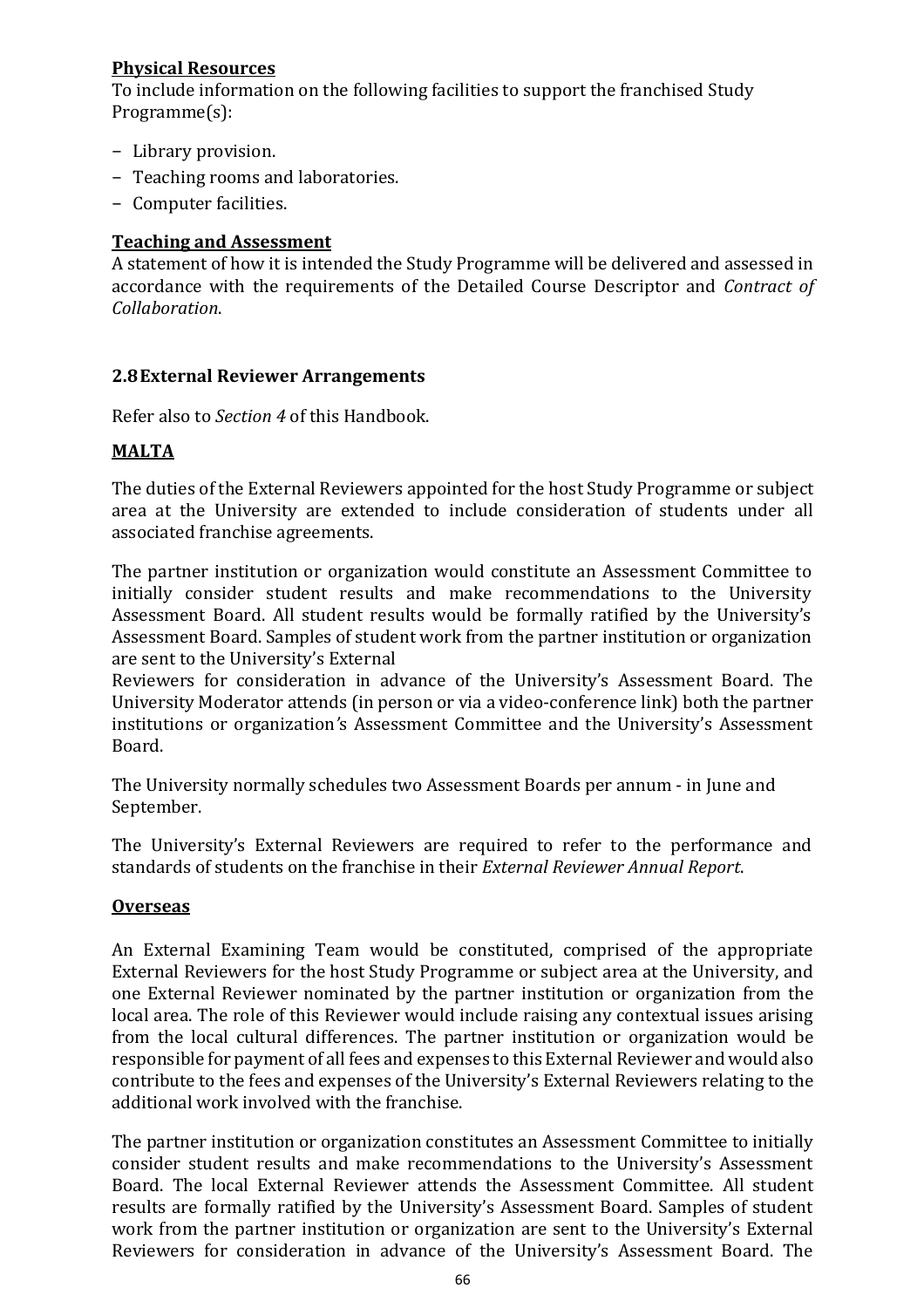University Moderator attends (in person or via a video-conference link) both the partner institution or organization*'*s Assessment Committee and the University's Assessment Board.

The University normally schedules two Assessment Boards per annum - in June and September.

The University's External Reviewers are required to refer to the performance and standard of students on the franchise in their *External Reviewer Annual Report*.

# **3. APPROVAL PROCEDURE: VALIDATED COURSES**

### **3.1Introduction**

Validated Course: A whole Study Programme, or part of a Study Programme, designed, delivered, and assessed by the staff of the partner institution or organization.

Such a Study Programme is approved using the University's procedures, and the Study Programme is subject to the quality assurance processes of the University (see [Section 1](file:///C:/Users/ola.tina/AppData/Local/Microsoft/Windows/INetCache/Content.Outlook/2PY684QH/Section%201%20Module,%20Course%20and%20Programme%20Development.pdf) of this Handbook). The award(s) is always be conferred by the University.

### **3.2Preparation and Submission of Paperwork to AC**

The Dean proposing the collaboration liaises first with the AUM Dean of College. If the Dean of College is satisfied of the value in pursuing the collaboration (also refer **s***ubsection 1.3)* then an *[Academic Collaboration Proposal Proforma](file:///C:/Users/ola.tina/AppData/Local/Microsoft/Windows/INetCache/Content.Outlook/Forms/Section%206/Academic%20Collaboration%20Proposal%20Proforma.pdf)* is completed along with the accompanying *[Risk Assessment Tool](file:///C:/Users/ola.tina/AppData/Local/Microsoft/Windows/INetCache/Content.Outlook/Forms/Section%206/Academic%20Collaboration%20Proposal%20Proforma.pdf)* and submitted to the Curriculum Development Committee (CDC) for consideration. No further work should be undertaken on the proposal until the CDC has reached a decision.

Generally, the CDC will require that a visit to the partner institution or organization take place to inform its decision. Normally, a team composed of the Provost, QA, or nominee, the Program/Course Leader or/and Dean will undertake such an approval visit.

### **3.3Planning the Review Event**

Once CDC has granted approval to proceed to a Review Event, the Dean prepares an *[Academic Collaboration Planning Sheet](file:///C:/Users/ola.tina/AppData/Local/Microsoft/Windows/INetCache/Content.Outlook/Forms/Section%206/Academic%20Collaboration%20Planning%20Sheet.pdf)* [i](file:///C:/Users/ola.tina/AppData/Local/Microsoft/Windows/INetCache/Content.Outlook/Forms/Section%206/Academic%20Collaboration%20Planning%20Sheet.pdf)n consultation with the QA and Registrar. A copy of the approved *Academic Collaboration Planning Sheet* is distributed to relevant parties, including the College and partner institution or organization.

Thereafter, the Dean will prepare a *Contract of Collaboration*, in consultation with the provost. The *Contract of Collaboration* shall be accompanied by two annexes: *Annex I - Academic Quality and Standards*, and *Annex II - Financial Annex*. The provost, or nominee, has overall responsibility for approving *Annex I*. The Executive Director (Administrative and Finance), or nominee, has overall responsibility for approving *Annex II*.

# **3.4Review Event**

The nature of the Review Event, held at the partner institution or organization, is determined by CDC and the Provost, or nominee, taking due cognizance of the nature of the proposed collaboration, the details contained within the *Academic Collaboration*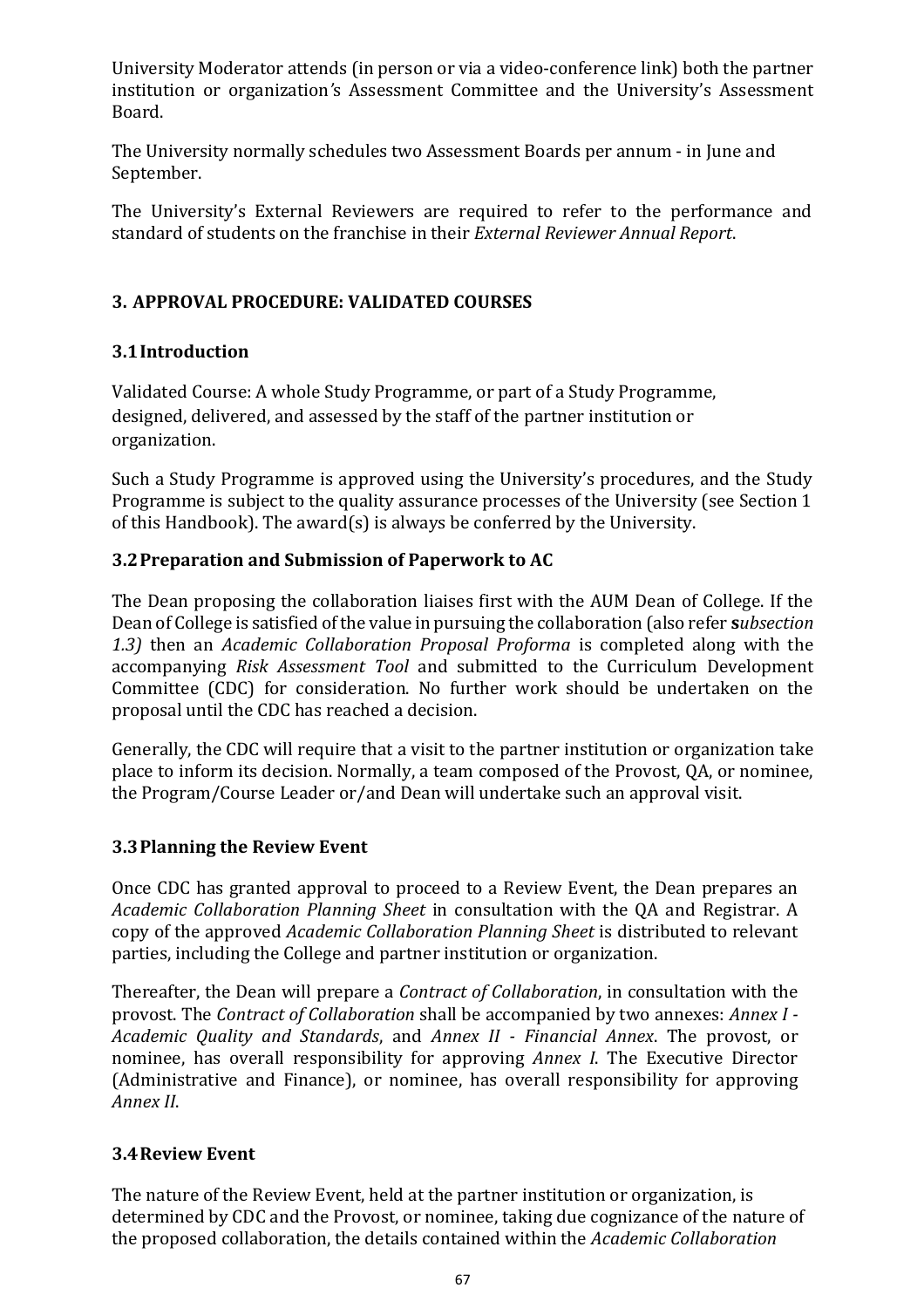*Proposal Proforma*. Organization of the Review Event will reflect the requirements of the University's for its own courses and programs. The University's *Review [Procedure](file:///C:/Users/ola.tina/AppData/Local/Microsoft/Windows/INetCache/Content.Outlook/2PY684QH/Section%201%20Module,%20Course%20and%20Programme%20Development.pdf)* for new courses and programs is used and documents prepared accordingly. The University will appoint a *Course Development Consultant* to assist in this matter.

The Dean should be present as a member of the partner institution or organization team so that issues relating to communication and operations between the University and partner institution, or organization can be fully explored by the Review Panel.

The University-appointed Moderator for the validated course should be present as a member of the partner institution or organization team so that issues relating to communication and operations between the University and partner institution, or organization can be fully explored by the Approval Panel.

### **3.5Documentation Requirements for the Review Event**

To be supplied by the University to the partner institution or organization

- − *Academic Quality Handbook*
- − *Academic Regulations*
- − *Organizational Regulations*
- − Draft *Contract of Collaboration*

To be supplied by the partner institution or organization to the University

- − Course documentation required for a new Study Programme Review (see *[Section 1,](file:///C:/Users/ola.tina/AppData/Local/Microsoft/Windows/INetCache/Content.Outlook/2PY684QH/Section%201%20Module,%20Course%20and%20Programme%20Development.pdf) [subsection 2.3](file:///C:/Users/ola.tina/AppData/Local/Microsoft/Windows/INetCache/Content.Outlook/2PY684QH/Section%201%20Module,%20Course%20and%20Programme%20Development.pdf)* of this Handbook)
- − Draft *Student Handbook\**
- − Copy of the equivalent regulations/quality handbook.
- − Prospectus
- − Business Plan
- − Background information brief historical account of the partner institution or organization. In the case of an overseas collaboration, assurance (in writing) that necessary permission had been obtained from local government, or agencies of the country concerned, to offer the University's Study Programme(s) should be supplied.

\* The Student Handbook should be produced in association with the host College at the University and should follow guidance provided by the University. The Handbook should clearly detail any local arrangements relating to the implementation of the University's Academic Regulations or Procedures by the partner institution or organization, particularly in respect of *[Academic Regulation](http://www.rgu.ac.uk/academicaffairs/quality_assurance/page.cfm?pge=1826) [A3: Student Conduct, Appeals and](http://www.rgu.ac.uk/academicaffairs/quality_assurance/page.cfm?pge=1826)  [Complaints.](http://www.rgu.ac.uk/academicaffairs/quality_assurance/page.cfm?pge=1826)*

### **3.6External Reviewer Arrangements**

Refer also to *[Section 4 o](file:///C:/Users/ola.tina/AppData/Local/Microsoft/Windows/INetCache/Content.Outlook/2PY684QH/Section%204%20External%20Examiner%20Arrangements.pdf)f* this Handbook.

### **Malta**

The partner institution or organization is responsible for nominating External Reviewers to the University for approval. Such External Reviewers will have all the authority and responsibilities stated in the University *[Academic Regulation A5: External Reviewers.](http://www.rgu.ac.uk/academicaffairs/quality_assurance/page.cfm?pge=1826)* The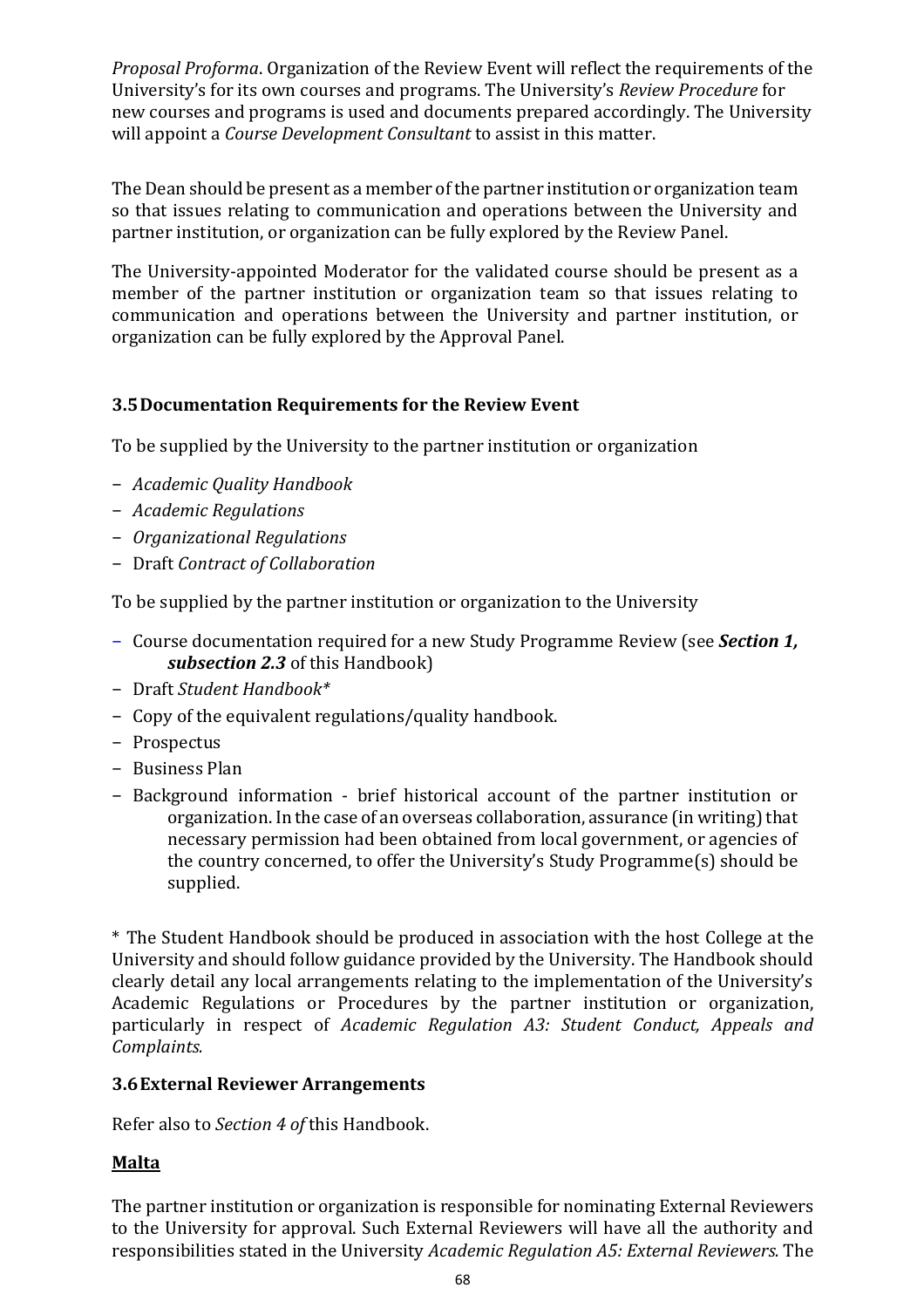partner institution or organization is responsible for payment of all fees and expenses of these External Reviewers. An Assessment Board is held at the partner institution or organization at which the University-appointed Moderator is present (in person or via a video-conference link). The Moderator is responsible for conveying the results to the Student Administration Department of the University.

### **Overseas**

In addition, when nominating the External Reviewers to the University, at least one of the nominations should be Malta-based and have experience of examining students under the Maltese higher education system. It is expected the Malta-based External Reviewer will attend all Assessment Boards relating to the validated Study Programme.

### **4. APPROVAL PROCEDURE: CREDIT-RATING OF EXTERNAL PROVISION**

### **4.1Introduction**

Credit-rating of External Provision: A credit-rated non-award-bearing course designed and delivered by the staff of the partner institution or organization (in this case an employer, a professional body, or a non-degree awarding college). Normally, assessment will be undertaken by the University.

Such a course is validated using the University's normal procedures, and the course is subject to the quality assurance processes of the University (see *[Section 1, subsection 4](file:///C:/Users/ola.tina/AppData/Local/Microsoft/Windows/INetCache/Content.Outlook/2PY684QH/Section%201%20Module,%20Course%20and%20Programme%20Development.pdf)* of this Handbook). The credit(s) are **always** conferred by the University.

### **4.2Preparation and Submission of Paperwork to CDC**

The Dean proposing the collaboration liaises first with the Dean of College. If the Dean of College is satisfied of the value in pursuing the collaboration (also refer *subsection 1.3)* then an *[Academic Collaboration Proposal Proforma](file:///C:/Users/ola.tina/AppData/Local/Microsoft/Windows/INetCache/Content.Outlook/Forms/Section%206/Academic%20Collaboration%20Proposal%20Proforma.pdf)* is complete[d](file:///C:/Users/ola.tina/AppData/Local/Microsoft/Windows/INetCache/Content.Outlook/Forms/Section%206/Academic%20Collaboration%20Proposal%20Proforma.pdf) and submitted to the Curriculum Development Committee (CDC) for consideration. No further work should be undertaken on the proposal until the CDC has reached a decision.

# **4.3Planning the Approval Event**

Once CDC has granted approval to proceed to an approval event, the Dean prepares an *[Academic Collaboration Planning Sheet](file:///C:/Users/ola.tina/AppData/Local/Microsoft/Windows/INetCache/Content.Outlook/Forms/Section%206/Academic%20Collaboration%20Planning%20Sheet.pdf)* in consultation with the QA and Registrar. A copy of the approved *Academic Collaboration Planning Sheet* is distributed to relevant parties, including the College and partner institution or organization.

Thereafter, the Dean will prepare a *Contract of Collaboration*, in consultation with the provost. The *Contract of Collaboration* shall be accompanied by two annexes: *Annex I - Academic Quality and Standards*, and *Annex II - Financial Annex*. The provost, or nominee, has overall responsibility for approving *Annex I*. The Executive Director (Administrative and Finance), or nominee, has overall responsibility for approving *Annex II*.

### **4.4Approval Process**

Following the approval of the proposal to collaborate, the credit-rated non-awardbearing course descriptor (i.e. the Programme Descriptor) is submitted to the appropriate Collge Academic Board and Dean of College for approval in accordance with the procedure described in *[Section 1, subsection](file:///C:/Users/ola.tina/AppData/Local/Microsoft/Windows/INetCache/Content.Outlook/2PY684QH/Section%201%20Module,%20Course%20and%20Programme%20Development.pdf) [4](file:///C:/Users/ola.tina/AppData/Local/Microsoft/Windows/INetCache/Content.Outlook/2PY684QH/Section%201%20Module,%20Course%20and%20Programme%20Development.pdf)* of this Handbook.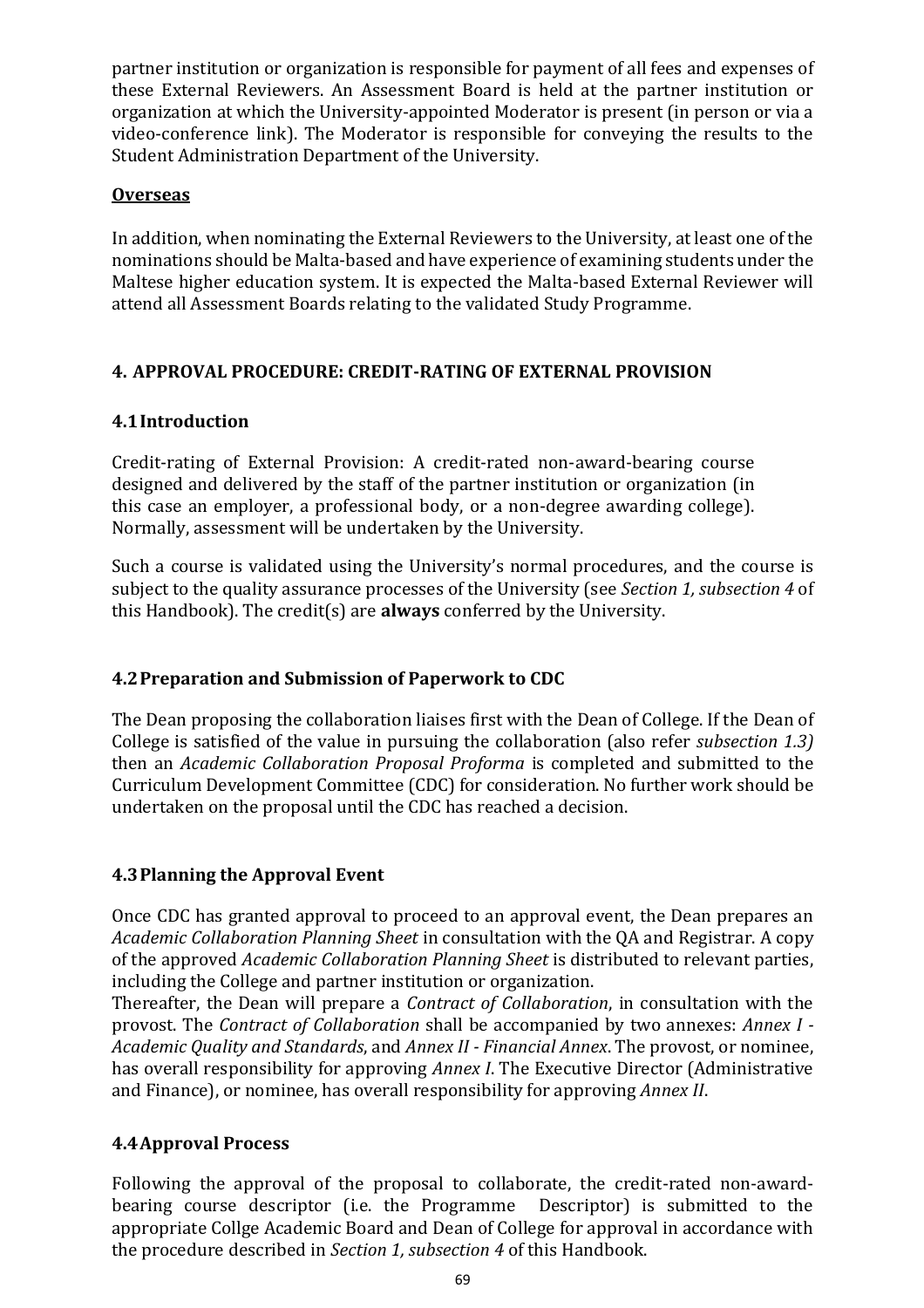### **4.5External Reviewer Arrangements**

Refer also to *[Section 4](file:///C:/Users/ola.tina/AppData/Local/Microsoft/Windows/INetCache/Content.Outlook/2PY684QH/Section%204%20External%20Examiner%20Arrangements.pdf)* of this Handbook.

The duties of the appropriate External Reviewers appointed to the subject area at the University are extended to also include consideration of students under all credit-rated external provision agreements. All student results are formally ratified by the University's Assessment Board. Samples of student work from the partner institution or organization should be sent to the University's External Reviewers for consideration in advance of the University's Assessment Board. The University Moderator attends (in person or via a video-conference link) the University's Assessment Board.

The University normally schedules two Assessment Boards per annum - in June and September.

The University's External Reviewers are required to refer to the performance and standard of students on credit-rated external provision in their *External Reviewer Annual Report*.

### **5. APPROVAL PROCEDURE: STUDENT EXCHANGE STUDY PERIODS**

#### **5.1Introduction**

The University offers courses/programs which include both mandatory and optional Student Exchange Study Periods and, for the purposes of assuring quality, no distinction is made between them. The following also applies to the University's involvement in ERASMUS, SOCRATES Bilateral Partnership Agreements (the European Credit Transfer Scheme [ECTS]) which should adhere to the principles and procedures defined for Student Exchange Study Periods.

By enabling opportunities for Student Exchange Study Periods, the University is demonstrating its commitment to enhancing a student's learning experience whilst ensuring the student can achieve the learning outcomes of the University's Study Programme. In doing so, and in common with all its collaborative arrangements, the University remains accountable for the quality and standards of any Study Programme, or part of a Study Programme, that contributes to its own award.

In specifying the principles and procedures for Student Exchange Study Periods, the University aims to provide a mechanism that is both systematic and open to scrutiny. Consideration must be given, therefore, to the academic content, the system for quality assurance, and the pastoral support offered to students whilst undertaking a Student Exchange Study Period.

It is the University's responsibility to ensure that any Student Exchange Study Period provides the necessary underpinning required for a student to progress to a subsequent stage of the University's Study Programme. This requires the University to assure itself that an appropriate and comparable learning experience could be offered by a partner institution or organization, though the University does not require this to be quantified as a proportion of equivalence. It does demand, however, that the learning outcomes of the Study Programme can be met and, if the University Study Programme is accredited by a Maltese professional, statutory or regulatory body, that its requirements will also be met through study undertaken either on a mandatory or optional Student Exchange Study Period.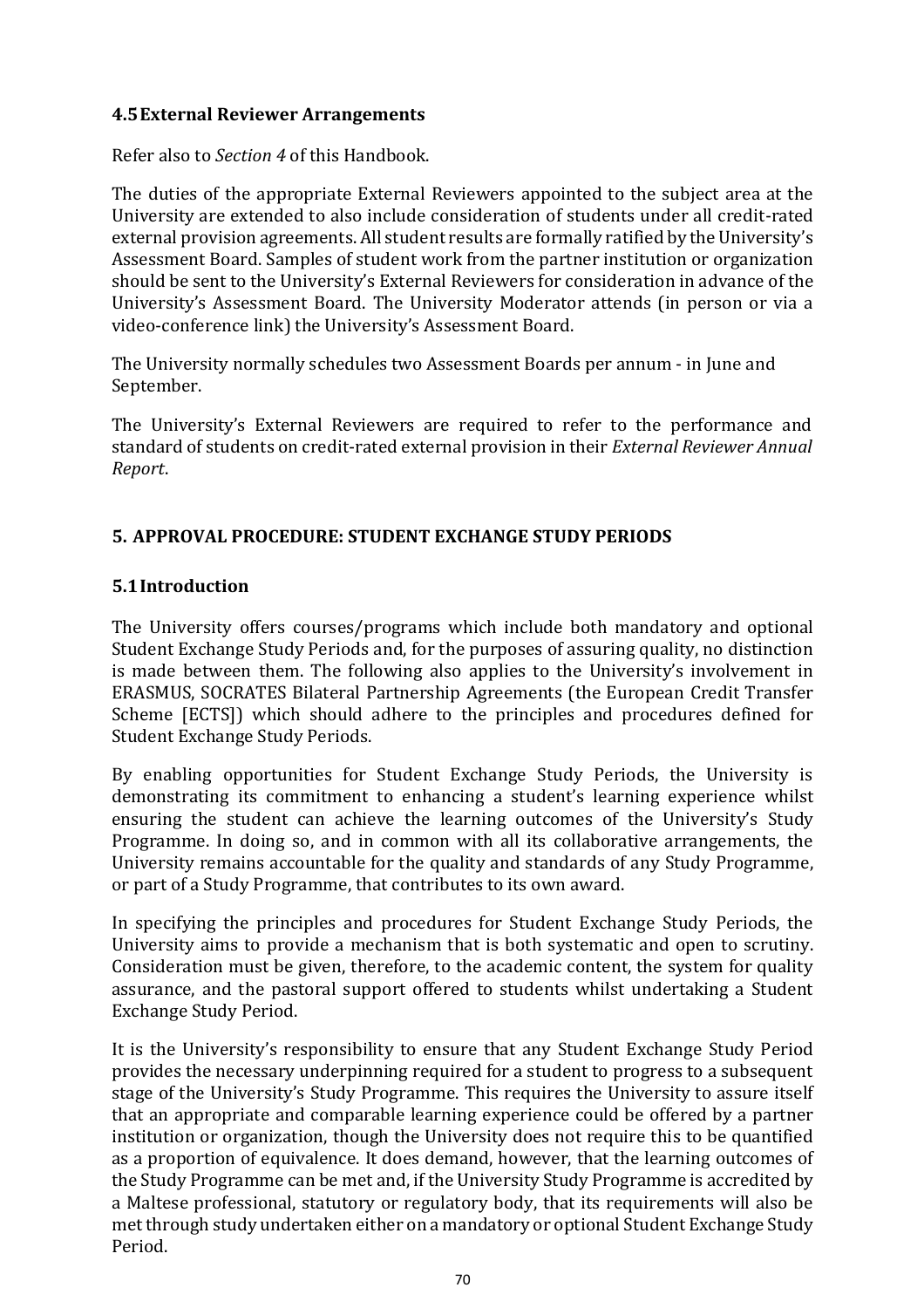When considering the appropriateness of a Study Programme for a Student Exchange Study Period, it is not necessary to require a student, for example, currently studying MQF Level 6/7 Programmes, to study elements delivered in Stage 3 of the partner institutions or organization's Study Programme. In this respect "Level", "Stage" and "Year" are not synonymous (refer also to *[Academic Regulation A1: Courses\)](http://www.rgu.ac.uk/academicaffairs/quality_assurance/page.cfm?pge=1826)*.

Students should only undertake a Student Exchange Study Period with a partner institution or organization if the University has a formal agreement with that institution.

Prior to completing a formal agreement, the University is required to make several checks concerning the academic content of a Student Exchange Study Period program, the system for quality assurance in operation at the partner institution or organization, and the pastoral support offered to students by the partner institution or organization whilst undertaking a Student Exchange Study Period. This applies irrespective of whether the University or another institution initiates the establishment of a Student Exchange Study Period agreement.

## **5.2 Approval Process**

- 1. The Dean indicates, in principle, willingness to consider Student Exchange Study Period arrangement with proposed partner institution or organization.
- *2.* The College undertakes background check, using *[Student Exchange](file:///C:/Users/ola.tina/AppData/Local/Microsoft/Windows/INetCache/Content.Outlook/Forms/Section%206/Student%20Exchange%20Study%20Periods%20Checklist.pdf) [Study Periods](file:///C:/Users/ola.tina/AppData/Local/Microsoft/Windows/INetCache/Content.Outlook/Forms/Section%206/Student%20Exchange%20Study%20Periods%20Checklist.pdf)  [Checklist,](file:///C:/Users/ola.tina/AppData/Local/Microsoft/Windows/INetCache/Content.Outlook/Forms/Section%206/Student%20Exchange%20Study%20Periods%20Checklist.pdf)* covering quality assurance mechanisms, and pastoral and support services provided to Exchange Students.
- 3. On considering information supplied, the Dean decides whether to proceed. If deemed appropriate, the Dean may request further information from proposed partner institution or organization.
- 4. Head of College/Associate Dean decides to formalize agreement and, in liaison with Course Leader and Academic Affairs/ European Office, prepares contracts and agreements as appropriate.
- 5. *Contract of Collaboration (Student Exchange Study Periods)* and appropriate annex (two complete copies) forwarded for signature by the University's Provost.
- 6. *Contract of Collaboration (Student Exchange Study Periods)* (two complete copies) forwarded by European Office to Principal (or equivalent) of partner institution or organization for signature. One signed copy returned to and retained in European Office.
- 7. For agreements under the auspices of SOCRATES, European Officer submits Application for Socrates-Erasmus Student and Teaching Mobility, signed by the University Principal, by annual deadline [normally May] containing all expected student and teaching mobility that will take place, this information being provided by European Study Programme Managements, based on figures contained in Bilateral Agreements.

### **5.3Responsibilities of the Dean in Approval Process**

Acting on behalf of the College and the University, the Dean must take all reasonable efforts to: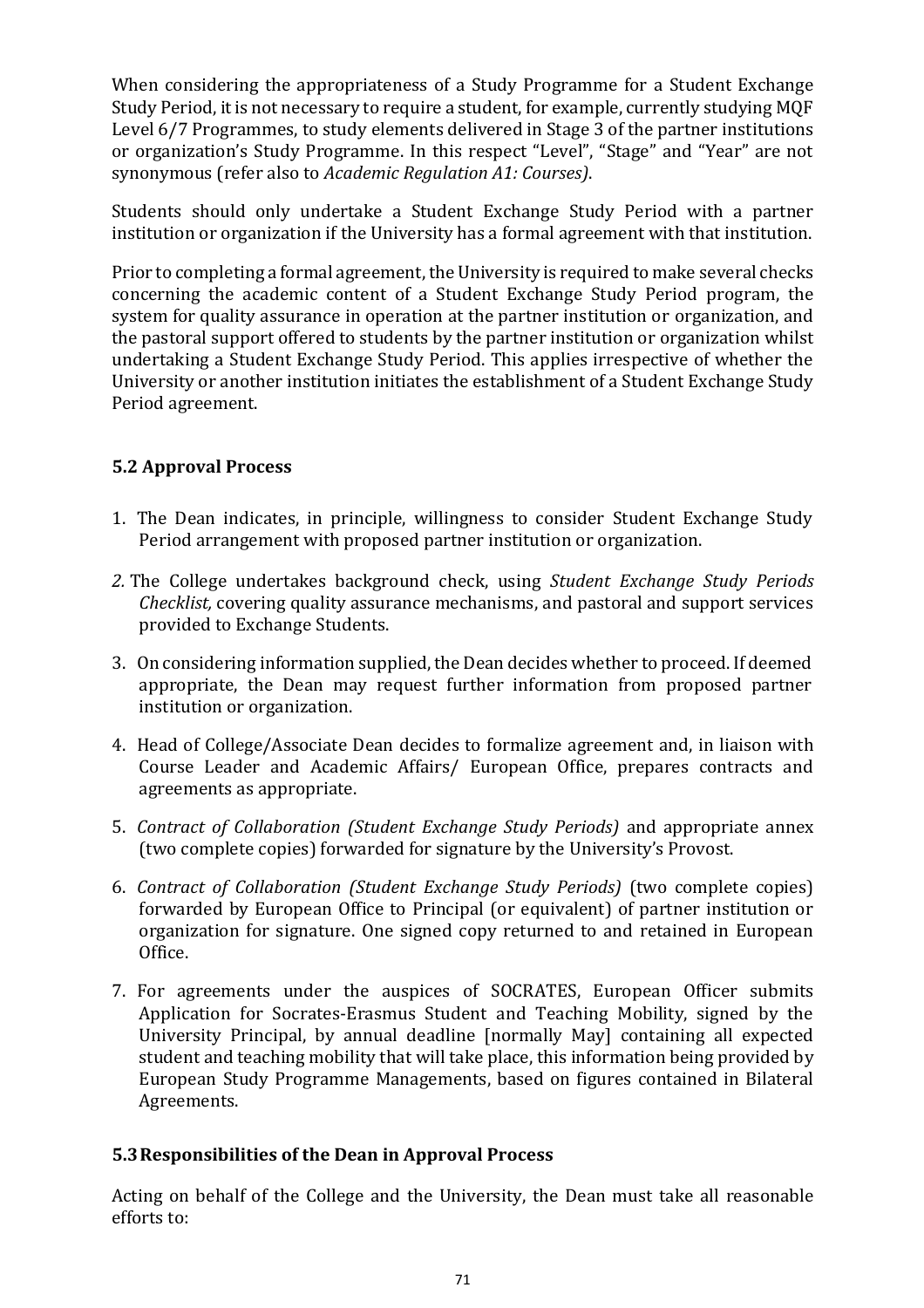- (i) ensure the Student Exchange Study Period provides the necessary underpinning for the student to progress to the next stage of the University's Study Programme on their return, and the study offered by the partner institution or organization complies with the relevant learning outcomes for that stage of the Study Programme.
- (ii) be satisfied the information provided by the partner institution or organization in support of the arrangement is reliable.
- (iii) maintain documentation in support of any decision taken in respect of the Student Exchange Study Period arrangement, which would be available for scrutiny by representatives of either the University or external agencies.
- (iv) be satisfied the Student Exchange Study Period, whether optional or mandatory, would meet the requirements of an associated professional, statutory, or regulatory body.
- (v) be satisfied the examination and assessment procedures, including instruments of assessment and grading/marking schemes, at the partner institution or organization*,* are equivalent to those of the University, particularly if the period of Exchange contributes to the classification of a degree or an award with distinction.
- (vi) be satisfied the resources to support the Study Programme and proposed delivery are appropriate.
- (vii) be satisfied that, if the language of instruction or assessment is other than English, appropriate mechanisms are in place to support Exchange Students.
- (viii) ensure the partner institution or organization produces, timeously, a suitable transcript for the Exchange Student, providing sufficient detail of achievements during the Student Exchange Study Period to inform the University's Assessment Board.
- (ix) be satisfied with arrangements for removing a student from a Student Exchange Study Period subsequently considered unsuitable (for academic, quality, or pastoral reasons).
- (x) ensure the partner institution or organization has the means and intention to undertake regular and formal communication with the University throughout the duration of the Student Exchange Study Period.
- (xi) remain responsible for the overall administration, general operation and monitoring of the Student Exchange Study Period arrangement and ensure that any follow-up action required is undertaken.

#### **5.4External Reviewer Arrangements - Student Exchange Study Periods**

In addition to those specified in *[Section 4](file:///C:/Users/ola.tina/AppData/Local/Microsoft/Windows/INetCache/Content.Outlook/2PY684QH/Section%204%20External%20Examiner%20Arrangements.pdf)* [o](file:///C:/Users/ola.tina/AppData/Local/Microsoft/Windows/INetCache/Content.Outlook/2PY684QH/Section%204%20External%20Examiner%20Arrangements.pdf)f this Handbook and *[Academic Regulation A5:](http://www.rgu.ac.uk/academicaffairs/quality_assurance/page.cfm?pge=1826)  [External](http://www.rgu.ac.uk/academicaffairs/quality_assurance/page.cfm?pge=1826) [Reviewers](http://www.rgu.ac.uk/academicaffairs/quality_assurance/page.cfm?pge=1826)*, External Reviewers involved in University courses/programs incorporating mandatory or optional Student Exchange Study Periods have the following responsibilities:

(i) may insist on seeing the assessments undertaken by Exchange Students prior to agreeing to progression or award (including the classification of a degree or award with distinction as appropriate), to satisfy themselves the standards applied to those assessments were equivalent to those undertaken in the University's Study Programme.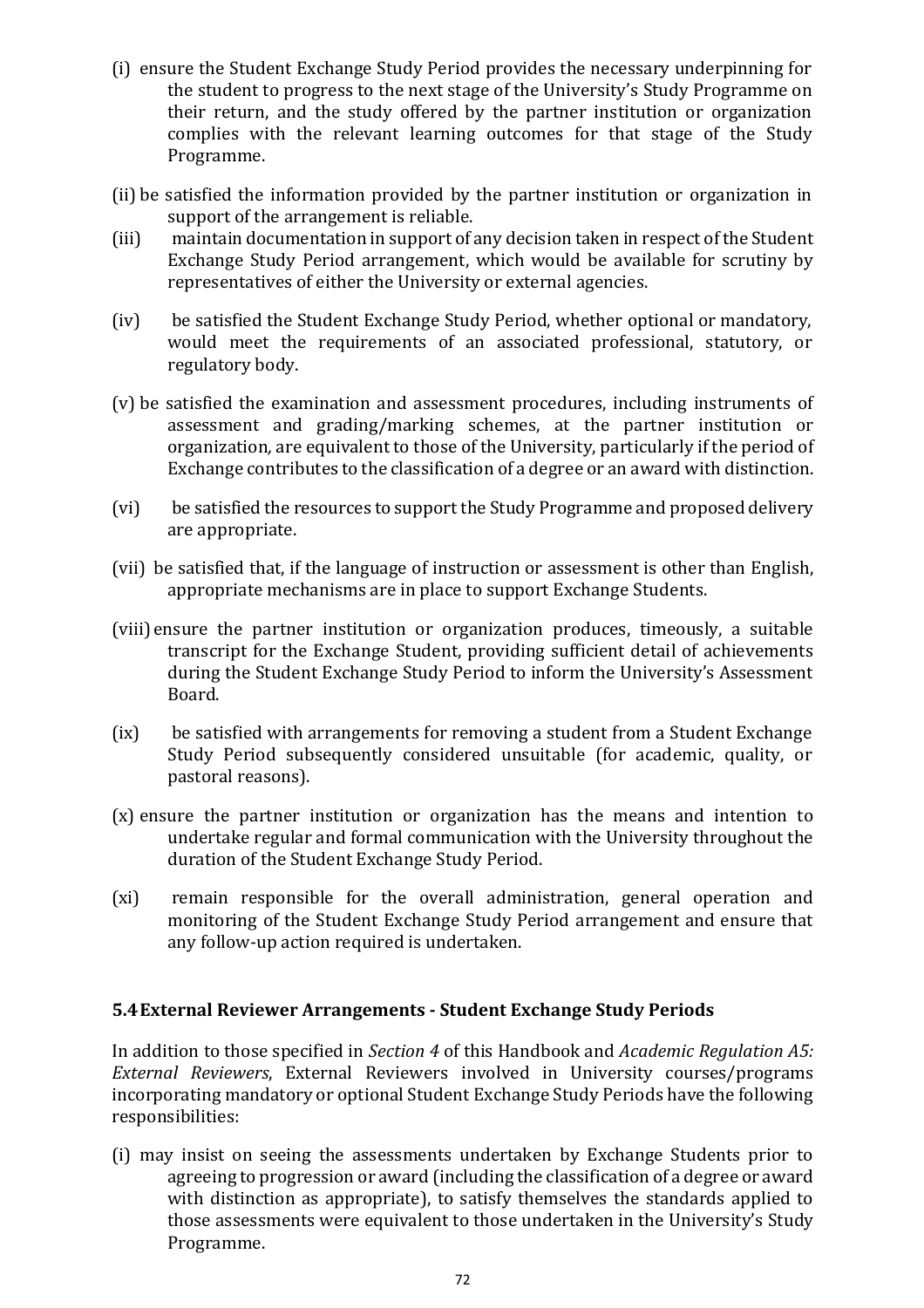(ii) may not alter or moderate the specific marks/grades/credits conferred by a partner institution or organization; this does not preclude the Assessment Board's right to allow a student's overall performance to compensate for partial failure.

### **5.5Ongoing Management and Monitoring**

The University must satisfy itself, on an ongoing basis, that the administration, general operation, and monitoring of the Student Exchange Study Period arrangement continues to meet its requirements.

The Dean must:

- (i) consider, as part of the home Study Programmemer's *Annual Review Process*, the European Office's Evaluation Form.
- (ii) request and consider formal written student feedback on the Student Exchange Study Period.
- (iii) ensure the University's External Reviewer(s) continues to receive all information deemed appropriate concerning the Student Exchange Study Period.
- (iv) take all reasonable efforts to ensure the ongoing suitability of the communication links between the University and the partner institution or organization.
- (v) take all reasonable efforts to ensure the ongoing standard of performance of Exchange Students studying at the partner institution or organization.

The European Office must (SOCRATES Bilateral Agreements and other arrangements with European Union Member States only) as part of the University's ongoing commitment to offer Student Exchange Study Periods:

- (i) maintain an accurate and detailed database of Student Exchange Study Period Agreements.
- (ii) maintain an accurate file of *European Officer Reports* to Deans.
- (iii) provide a report to the Dean highlighting areas of concern.
- (iv) ensure the Colleges involved in Student Exchange Study Periods continue to meet their obligations as specified above.
- (v) provide an Annual Status Report on Student Exchange Study Period agreements to the Curriculum Development Committee.

# **5.6Review of a Student Exchange Study Period Agreement**

The University must satisfy itself, on an ongoing basis, that the Student Exchange Study Period arrangement continues to meet its requirements. After a successful approval, the Dean must, prior to a new student or cohort of students commencing a Student Exchange Study Period (whether this be on an annual basis or more frequently):

- (i) re-confirm arrangements to ensure that the Student Exchange Study Period continues to:
	- − provide the necessary underpinning for the student to progress to the next stage of the University's Study Programme on their return,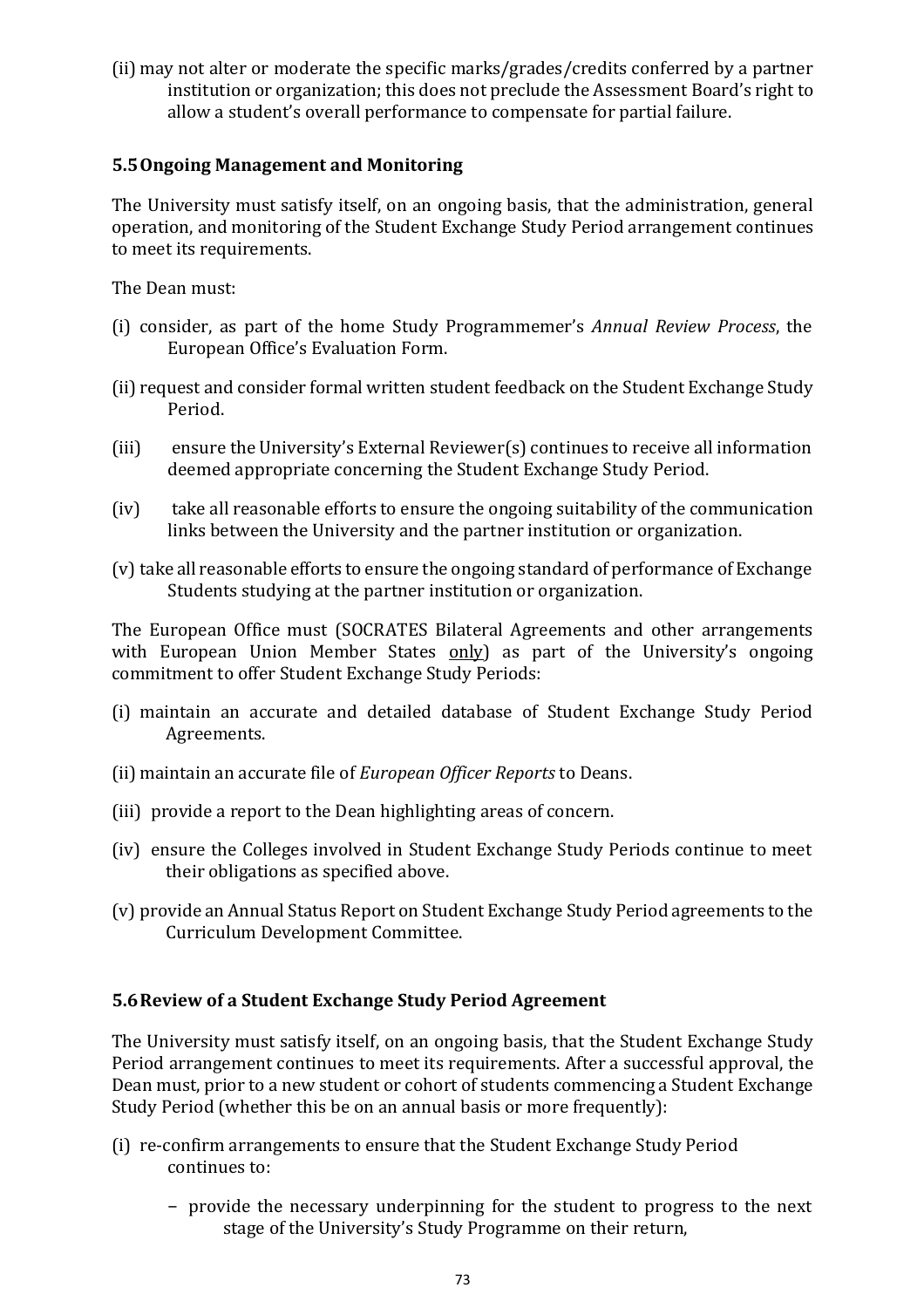- − comply with the relevant learning outcomes for that stage of the Study Programme,
- − comply with professional or statutory body requirements, if appropriate.
- (ii) be satisfied that the period of Student Exchange Study Period offered by the partner institution or organization continues to meet all other requirements investigated during the Approval Procedure.
- (iii) ensure visits to the partner institution or organization are undertaken by a relevant member of staff, and the *[Student Exchange Study Periods Checklist](file:///C:/Users/ola.tina/AppData/Local/Microsoft/Windows/INetCache/Content.Outlook/Forms/Section%206/Student%20Exchange%20Study%20Periods%20Checklist.pdf)* is completed

satisfactorily, at least every three years. In the event that a partner institution or organization has not been visited during this time, students cannot be sent to that partner institution or organization until such time as the *[Student Exchange Study Periods Checklist](file:///C:/Users/ola.tina/AppData/Local/Microsoft/Windows/INetCache/Content.Outlook/Forms/Section%206/Student%20Exchange%20Study%20Periods%20Checklist.pdf)* has been completed. The European Office/RGU Questionnaire should also be completed annually via electronic contact with partner institution or organizations.

### **6. ONGOING MANAGEMENT AND QUALITY ASSURANCE**

### **6.1Overview**

All forms of academic collaboration are subject to the quality assurance processes of the University.

The quality control procedures, or equivalent, of the partner institution or organization must be equivalent to those of the University but need not duplicate these exactly. It is important there is a mechanism for ongoing monitoring and review of both the Study Programme(s) and the relationship between the institutions.

Ultimate responsibility for Study Programme monitoring and maintaining the standard of the Study Programme lies with the University. The partner institution or organization must ensure that students have accurate information about the collaborative Study Programme and must take responsibility for the general welfare and discipline of students.

### **6.2Recruitment and Advertising**

All initial recruitment or advertising proposed by the partner institution or organization in advance of the formal Review or approval event must indicate that the collaborative Study Programme has still to be validated/approved. In addition, always prior approval from the provost must be obtained for any material using the University's name and/or logo. The University will retain effective control over all information, publicity and promotional activity relating to programs and awards for which it has responsibility. The standard of the Study Programme and the good reputation of the University must be always maintained.

### **6.3Admission**

Exceptions to the approved entry requirements, as detailed in the University's *[Academic](http://www.rgu.ac.uk/academicaffairs/quality_assurance/page.cfm?pge=1826) [Regulations/](http://www.rgu.ac.uk/academicaffairs/quality_assurance/page.cfm?pge=1826)Contract of Collaboration*, would require the direct approval of the University. Where appropriate, the partner institution or organization must provide the College concerned, and the Student Affairs Department, a signed statement confirming that all students enrolled possess the approved entry requirements. The partner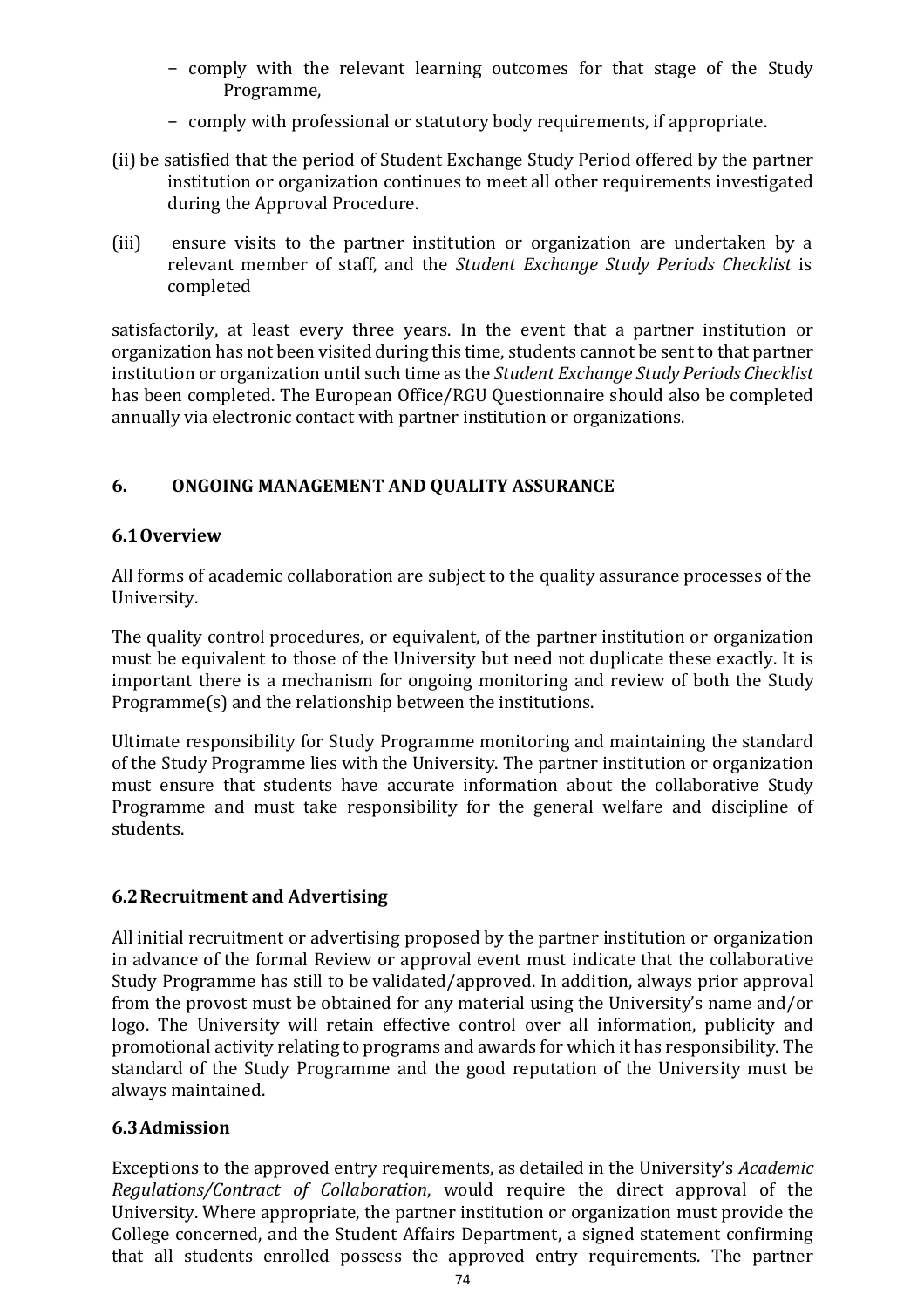institution or organization must agree to abide by the agreement as defined in the *Contract of Collaboration* and provide prompt transmission of student enrolment information.

## **6.4Study Programme Management**

A group of staff involved with each Study Programme must be appointed to deal with the day-to-day operation and monitoring of the Study Programme (the University calls this a Study Programme Management Team).

One of this group should be appointed to take overall responsibility for the Study Programme (the University calls this a Course Leader).

The University requires formal minutes to be taken of Study Programme Management Team meetings and for these to be submitted to the host Study Programme Management Team at the University for consideration. In addition, partner institutions or organizations should ensure that students on collaborative courses/programs have a role in Study Programme monitoring and evaluation, (e.g., by staff/student liaison groups, use of questionnaires etc.).

The University will, where appropriate, provide the partner institution or organization with copies of Study Programme Management Team minutes for the host Study Programme at the University (and extracts from the minutes of other committees where these relate to that Study Programme). The host Study Programme Management Team will also, where appropriate, inform the partner institution or organization promptly of any amendments to the host Study Programme or changes to University Academic Regulations or procedures which would affect the operation of the collaboration.

The Course Management Team at the partner institution or organization is responsible for:

- − the delivery of the teaching program of the Study Programme in accordance with the Detailed Course Descriptor.
- − the review and evaluation of the Study Programme (refer to *subsection 6.7).*
- − the review of resources required for the operation of the Study Programme and.
- − for the nomination of one or more External Reviewers (dependent on the type of collaboration involved) to the host Course Management Team/College at the University (see *subsection 1.8).*

#### **6.5Assessment**

The purpose of assessment is to enable students to demonstrate they have fulfilled the learning outcomes of a Study Programme and achieved the standard required for its associated award.

All courses/programs leading to an award of the University are subject to University Regulations that relate assessment requirements to the Study Programme learning outcomes and it is on the basis of these requirements that Reviewers judge students' performance (see *[Academic](http://www.rgu.ac.uk/academicaffairs/quality_assurance/page.cfm?pge=1826) [Regulation A4: Assessment and Recommendations of](http://www.rgu.ac.uk/academicaffairs/quality_assurance/page.cfm?pge=1826)  [Assessment Boards\)](http://www.rgu.ac.uk/academicaffairs/quality_assurance/page.cfm?pge=1826).*

All courses/programs leading to an award of the University are normally taught and assessed in the English language. The University may exceptionally approve a collaborative arrangement delivered and assessed in a language other than English. In such circumstances there would need to be rigorous quality assurance arrangements in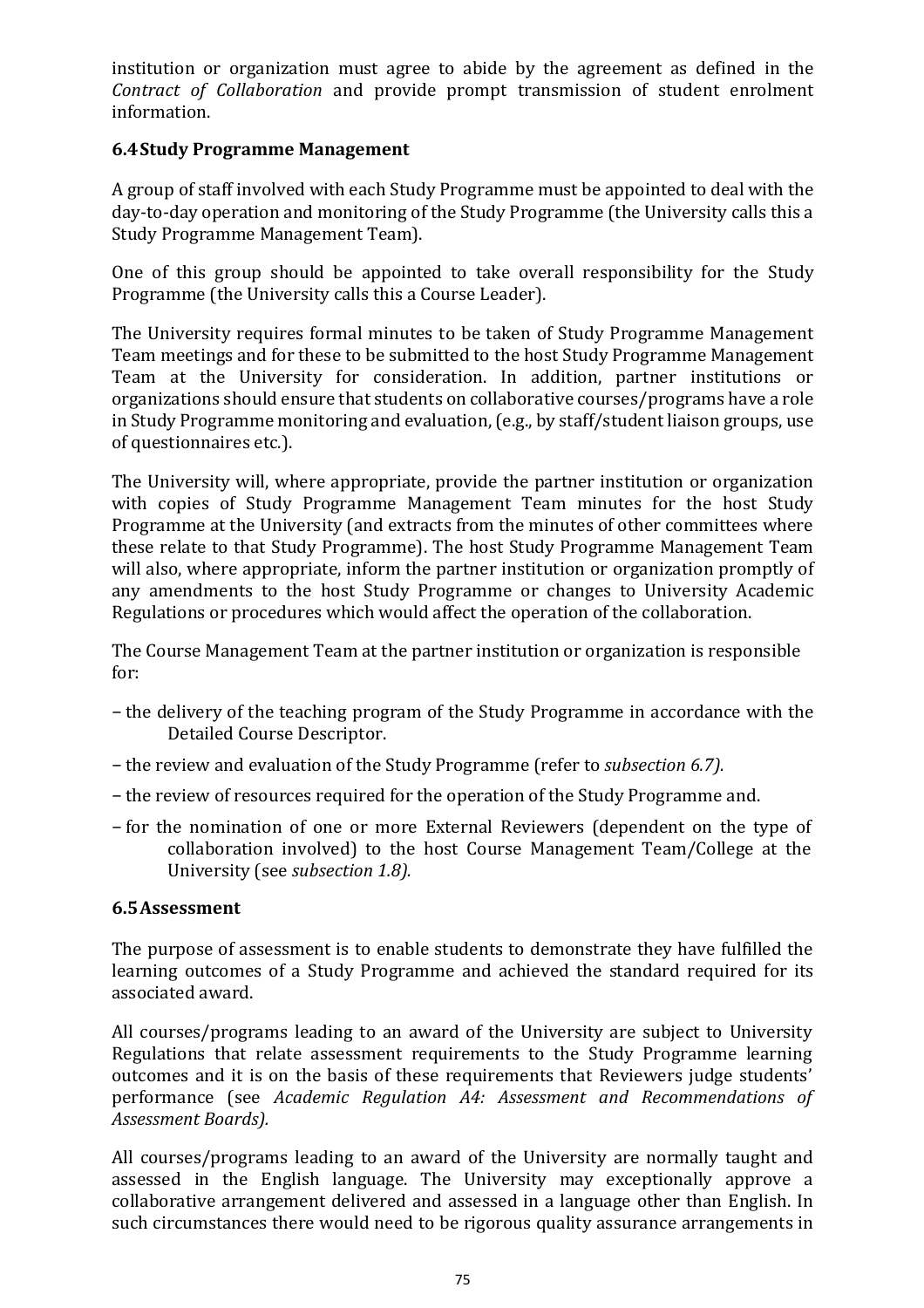place concerning work to be translated, the costs of which would be borne by the partner institution or organization.

Students should be notified of assessment schedules and the regulations for progression and award. The administration of student assessment procedures must be conducted to a standard comparable with that of the University. The partner institution or organization should maintain an accurate set of student records, including all assessment results, and transmit these to the University (as noted in the *Contract of Collaboration*).

In addition, for franchised courses/programs, the University's host Assessment Boards formally ratify all student results. University Assessment Boards take place at their scheduled times and students will, on occasion, must wait until after these Boards to receive ratified grades. They can, in the interim, be given provisional grades but would have to wait to receive their award. On occasion, an Extraordinary Assessment Board may be convened and exceptionally might be conducted via video conferencing.

# **6.6Student Conduct, Appeals and Complaints**

The University's *[Academic Regulation A3: Student Conduct, Appeals and Complaints](http://www.rgu.ac.uk/academicaffairs/quality_assurance/page.cfm?pge=1826)* must be applied and students notified of its requirements and associated procedures, although some flexibility would be required in respect of timescales. Furthermore, any local arrangements relating to the implementation of the University's Academic Regulations or procedures would need to be agreed at the approval event.

In the event of an appeal proceeding to the student (Academic/Disciplinary) Appeals Committee stage, use could be made of video-conferencing facilities or special arrangements negotiated. In respect of partner institutions or organizations, students may be required to attend the University; this would be at their own expense.

# **6.7Annual Study Programme Review**

The Course Leader at the partner institution or organization must produce an *Annual Study Programme Review*.

This *Review* should provide a concise overview of the Study Programme operation over the year and should include student comment as well as address any issues raised by the External Reviewer(s). A University proforma is available for this purpose and further information can be obtained from *[Section 2](file:///C:/Users/ola.tina/AppData/Local/Microsoft/Windows/INetCache/Content.Outlook/2PY684QH/Section%202%20Annual%20Appraisal%20Process.pdf)* of this Handbook. The *Review* should be submitted to the host Study Programme Management Team at the University within eight weeks of the final Assessment Board meeting for each intake of students. The University will, where appropriate, provide the partner institution or organization with the *Annual Study Programme Review* from the host Study Programme at the University.

# **6.8Staffing**

The partner institution or organization must take responsibility for the appointment and conduct of teaching staff for the collaborative Study Programme and should brief all teaching staff on the expectations and requirements of the collaborative agreement.

The Dean must approve the involvement of any new staff appointments prior to their teaching on the collaborative Study Programme. The Dean must also be notified of any resignations where they affect the collaborative Study Programme.

# **6.9Financial Arrangements**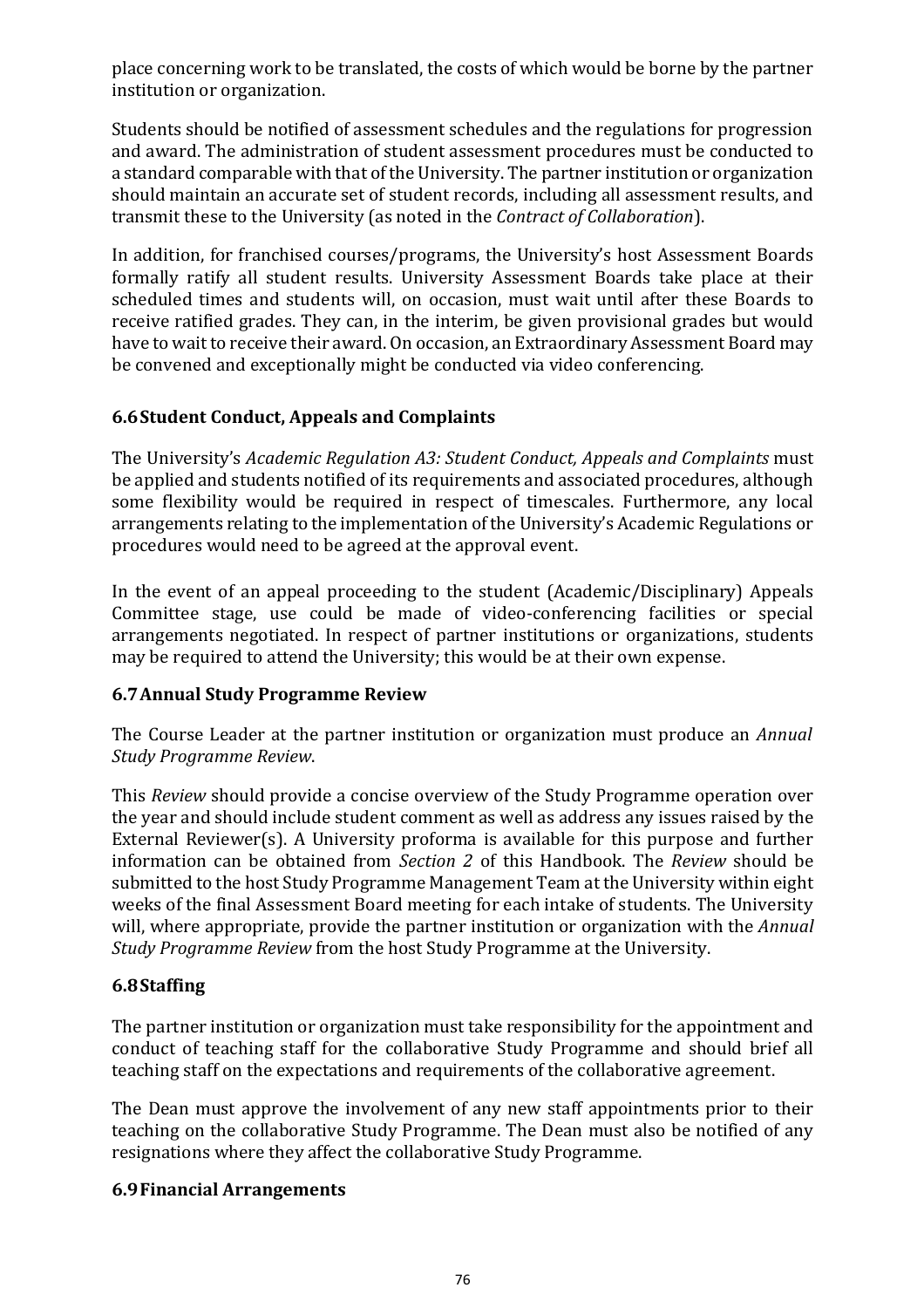The partner institution or organization must agree to abide by the agreement as defined in the *Contract of Collaboration* and provide prompt transmission of payment of approval/Review and annual student fees to the University.

For overseas collaborations, the University expects its overseas partner institutions or organizations will provide financial accounts, certified by an auditor or independent accountant, on an annual basis to the University's Financial Department which, in turn, reports annually to the CDC.

### **7. REVIEW PROCEDURES 7.1 Overview**

Academic collaborative agreements are subject to a period of review. In the majority of cases, collaborative agreements are considered as part of the course re-approval activities of the Internal Review of the host College (refer to *[Section 3](file:///C:/Users/ola.tina/AppData/Local/Microsoft/Windows/INetCache/Content.Outlook/2PY684QH/Section%203%20Internal%20Review.pdf)* of this Handbook). However, the University reserves the right to conduct a discrete review at the partner institution or organization at any time during the operation of the collaboration. The partner institution or organization would be given formal notification of the date of a review normally four months in advance.

For a franchised Study Programme, the purpose of the review is to consider the partner institutions or organization*'*s continuing ability to deliver the Study Programme and the health of the collaborative agreement in general (and not to conduct a re-approval of the host Study Programme at the University).

For all other forms of collaboration, the Study Programme(s) would be subject to reapproval.

If a discrete review of a collaborative agreement is required an event is held at the partner institution or organization (at the partner institutions or organization*'s* expense), and is coordinated by the Registrar (see the diagram below). The University will charge a fee to the partner institution or organization for conducting this event, normally payable in advance. Wherever possible and practical, all collaborative agreements with a partner institution or organization would be considered at the same event.

- *1.* The Dean co-ordinates preparation of *[Academic Collaboration](file:///C:/Users/ola.tina/AppData/Local/Microsoft/Windows/INetCache/Content.Outlook/Forms/Section%206/Academic%20Collaboration%20Review%20Planning%20Sheet.pdf) [Planning Sheet](file:///C:/Users/ola.tina/AppData/Local/Microsoft/Windows/INetCache/Content.Outlook/Forms/Section%206/Academic%20Collaboration%20Review%20Planning%20Sheet.pdf)* and confirms date of Review Event in consultation with QA, Registrar and partner institution or organization.
- 2. Registrar writes to partner institution or organization indicating date of Review Event and enclosing copy of approved *Academic Collaboration Planning Sheet.*
- 3. Registrar appoints Convener and internal members of Collaboration Review Panel. Convener selected from approved database of Internal Conveners.
- *4.* Partner institution or organization prepares *[Rationale and](file:///C:/Users/ola.tina/AppData/Local/Microsoft/Windows/INetCache/Content.Outlook/Exemplars/Section%201%20-%20Module,%20Course%20and%20Programme%20Developments/PDF/Exemplar%20Validation%20Panel%20Membership.pdf) [Composition of Review](file:///C:/Users/ola.tina/AppData/Local/Microsoft/Windows/INetCache/Content.Outlook/Exemplars/Section%201%20-%20Module,%20Course%20and%20Programme%20Developments/PDF/Exemplar%20Validation%20Panel%20Membership.pdf)  [Panel](file:///C:/Users/ola.tina/AppData/Local/Microsoft/Windows/INetCache/Content.Outlook/Exemplars/Section%201%20-%20Module,%20Course%20and%20Programme%20Developments/PDF/Exemplar%20Validation%20Panel%20Membership.pdf)* in liaison with the Dean .
- 5. Collaboration Review Panel composition approved by Convener of QA on recommendation of Dean and Registrar.
- 6. Partner institution or organization prepares Volumes 1 and 2 for Review Event in liaison with College and Documentation Scrutineer (see **[subsection 7.4](#page-79-0)**).
- 7. Partner institution or organization submits required documentation by deadline stated in *Academic Collaboration Planning Sheet*.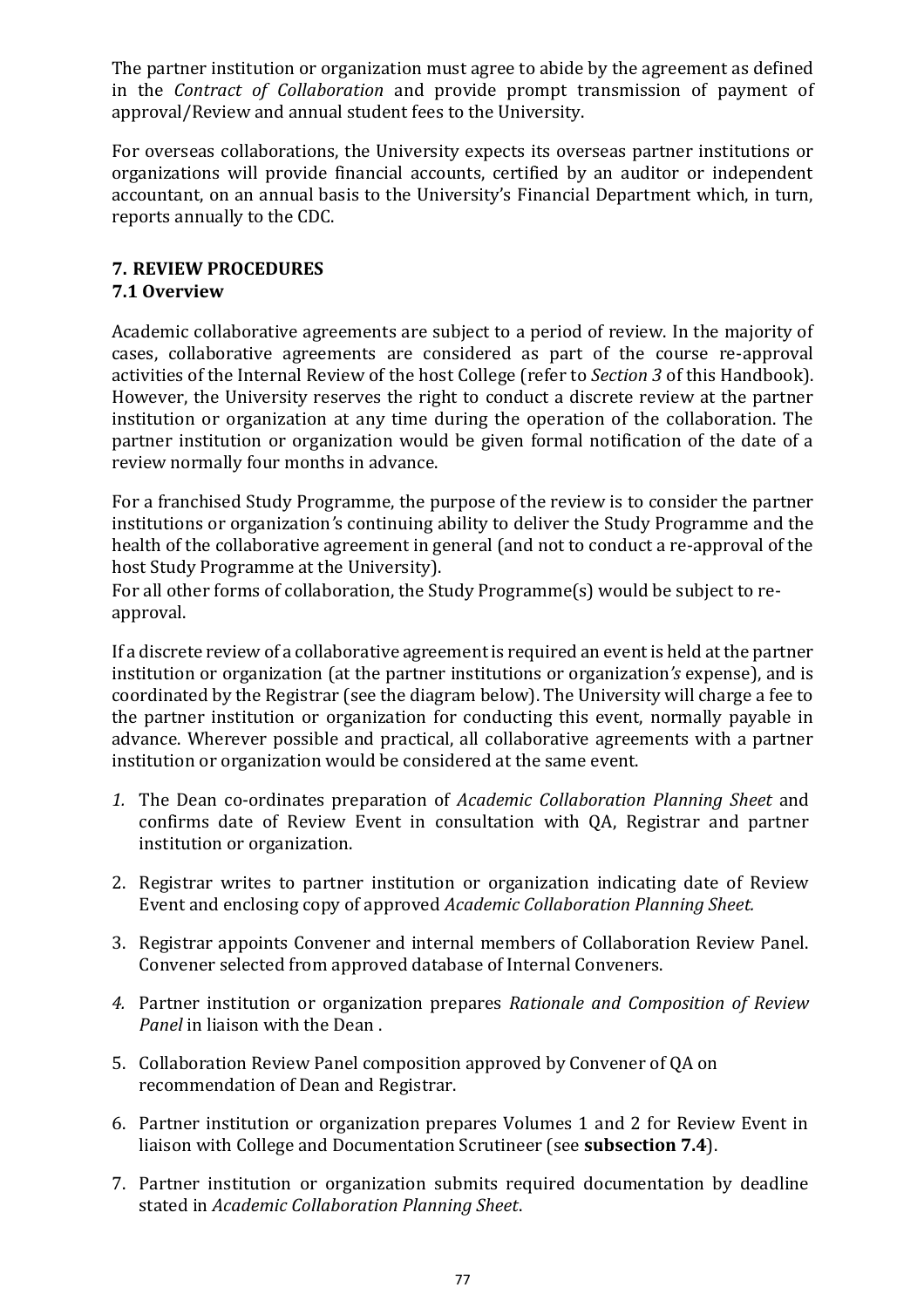- 8. Documentation Scrutineer checks documents comply with university guidelines and confirms this with Dean and Registrar.
- 9. Dean authorizes issue of event documentation by Registrar.
- 10. Collaboration Review Panel undertakes Review Event. Preparation of report of the Review Event coordinated by Registrar, in consultation with Convener of Collaboration Review Panel.
- 11. Partner institution or organization produces response **(see [Section 3, subsection](file:///C:/Users/ola.tina/AppData/Local/Microsoft/Windows/INetCache/Content.Outlook/2PY684QH/Section%203%20Internal%20Review.pdf)  [3.5](file:///C:/Users/ola.tina/AppData/Local/Microsoft/Windows/INetCache/Content.Outlook/2PY684QH/Section%203%20Internal%20Review.pdf)** of this Handbook) to conditions and recommendations arising from Review Event and submits this to Registrar.
- 12. Registrar co-ordinates authorization of response by Dean and Convener of QA. Dean issues authorized response to Collaboration Review Panel members.
- 13. Collaboration Review Panel confirms acceptance of response to conditions/recommendations.
- 14. College Academic Board advised of event outcomes and considers, as appropriate, issues arising from these.
- 15. QA advised of event outcomes and informed Academic Council accordingly.
- 16.Dean liaises with partner institution or organization, to ensure completion of final documentation in *Course Information Database* and *Programme Database* as appropriate.
- 17. Registrar produces annual report to QA giving an review of all events that session.

# **7.2Nature of the Event**

The Review Event is used to monitor and assess the following:

- − teaching and learning experience for students.
- − communication links between partner institutions or organizations.
- − student numbers and success profiles.
- − student and staff support arrangements.
- − academic management and administrative procedures:
	- admission of students and transfer of registration information to the University
	- *Annual Study Programme Reviews* and follow-up action
	- *Moderator's Annual Reports* and follow-up action
	- *External Reviewer Annual Reports* and follow up action.
	- $\mathbb D$  student involvement (questionnaires and participation on committees)
- − assessment matters.
- − staffing and staff development.
- − resources.
- − value for money requiring a costing from the University of staff and other costs.

# **7.3Composition of Collaboration Review Panel**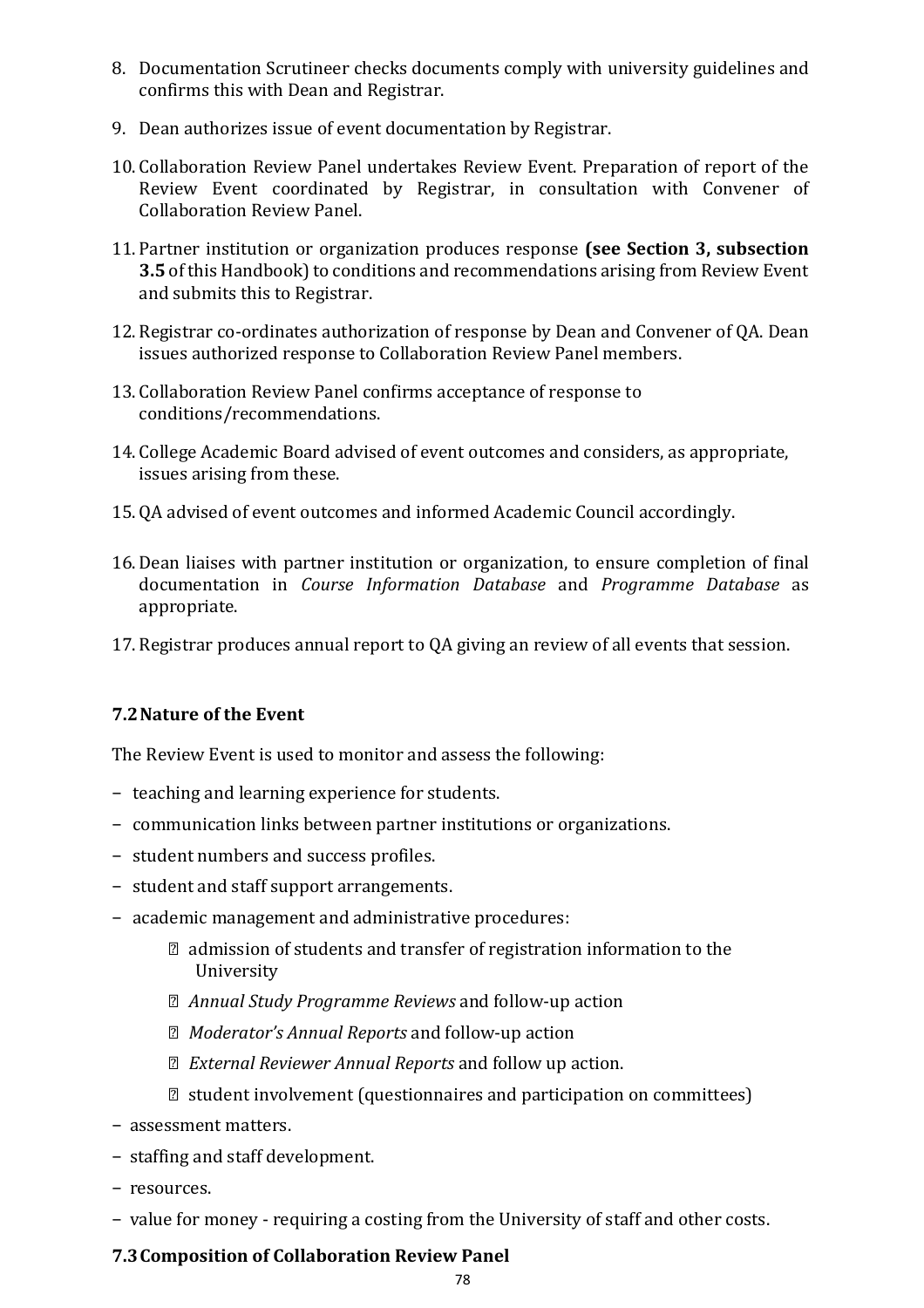Collaboration Review Panels normally have a minimum of three members of university staff and normally have the following minimum composition:

*Convener:* An internal member of staff appointed by the Registrar, from a central list of nominees submitted by Deans, from out with the host College.

*A second internal member:* An internal member of staff appointed by the Registrar, normally a Study Programme Management Team from out with the host College.

*A third internal member:* A member of the QA to act as advisor on quality procedures, Study Programme Management, and secretary.

*Two External members:* One academic with relevant subject expertise; and one practitioner with appropriate industry, profession, or commerce expertise.

An exemplar *[Rationale and Composition of Review Panel](file:///C:/Users/ola.tina/AppData/Local/Microsoft/Windows/INetCache/Content.Outlook/Exemplars/Section%201%20-%20Module,%20Course%20and%20Programme%20Developments/PDF/Exemplar%20Validation%20Panel%20Membership.pdf)* is available.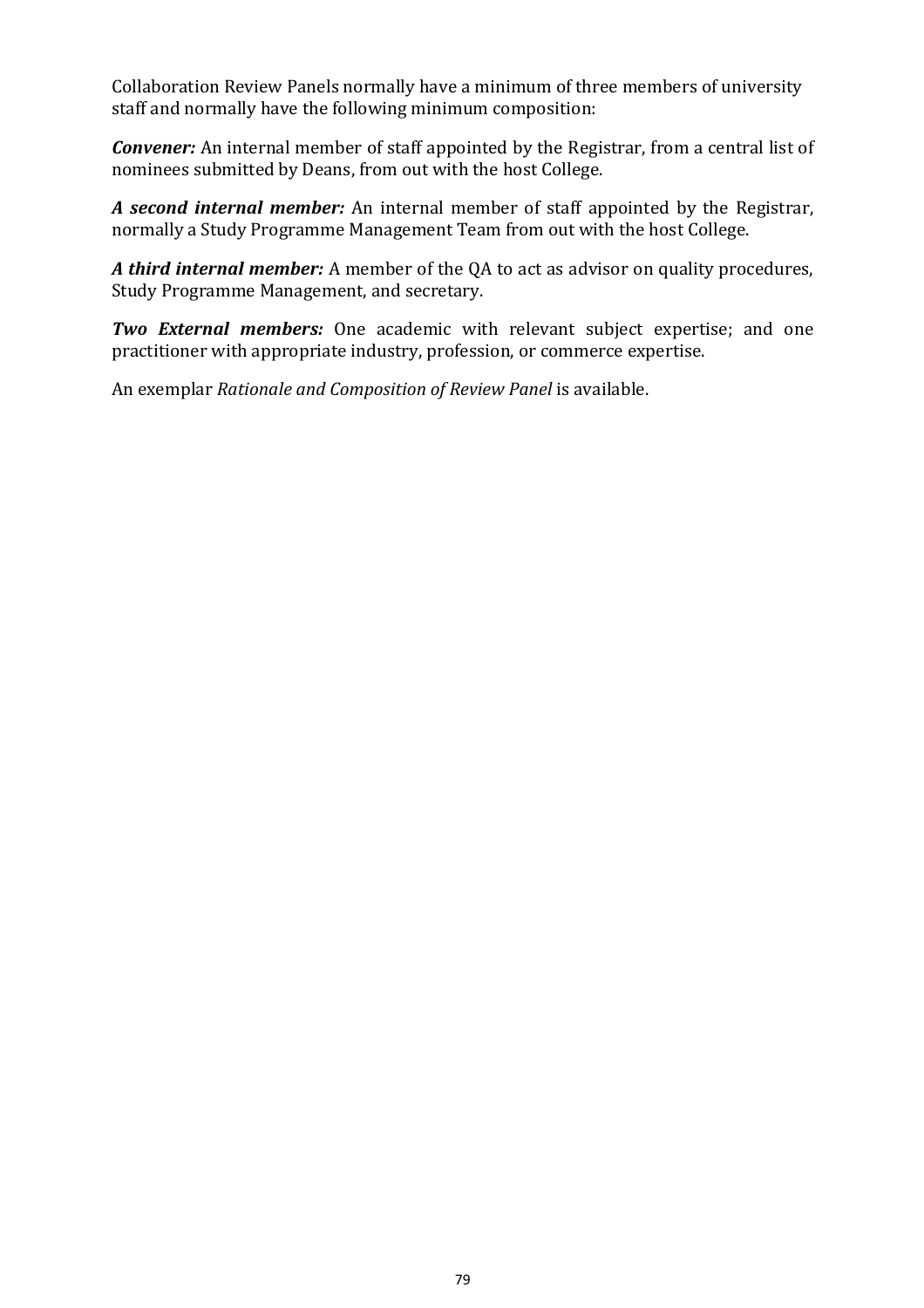### <span id="page-79-0"></span>**7.4Structure and Content of Review Documentation**

The documentation required for consideration at the Review Event comprises two main volumes. The Academic Affairs Department provides the Collaboration Review Panel with copies of the original Approval/Review Report(s) and all *Moderator's Annual Reports* for the period being reviewed.

### VOLUME 1 - ANALYTICAL ACCOUNT – CRITICAL REVIEW

This volume is produced by the partner institution or organization in consultation with the appropriate College/Department of the University, for the period being reviewed. It includes the following sections:

- 1. Overview and Context Detail of the course(s) being reviewed and their location within the academic structure of the University, i.e. College, appropriate reference should be made to the subject provision.
- 2. A brief description of significant developments/issues since the last review relating to the context of the subject provision and pertinent to the current review.
- 3. Cost and revenue analysis (to also include an estimate of indirect financial gains e.g., students coming here to undertake postgraduate courses/programs). N.B. This should be prepared in conjunction with Financial Services.
- 4. Commentary on the following:
- 4.1 Communication between partner institutions or organizations
- 4.2 Teaching and Learning and the student experience.
- 4.3 Assessment
- 4.4 Academic Course Management
- 4.5 Other administrative activities
- 5. A brief critical review of the collaboration including areas of good practice, areas of concern and other issues which have arisen e.g., through *Moderator's Annual Reports*, *External Reviewer Annual Reports*, *Annual Study Programme Reviews*).

#### VOLUME 2 – ANALYTICAL ACCOUNT - CRITICAL COMMENTARY

This volume is produced by the partner institution or organization in consultation with the appropriate College/Department of the University, for the period being reviewed. It includes commentary on the following:

- − Students numbers of students enrolled for each Study Programme, success profiles, student support arrangements, student involvement in annual review/monitoring processes.
- − Staff summary of staff changes, staff development activities (including staff registered for higher degrees and research interests), staff support arrangements.
- − Physical Resources changes to facilities.
- − Communication between partner institutions or organizations.
- − Teaching and learning and the student experience.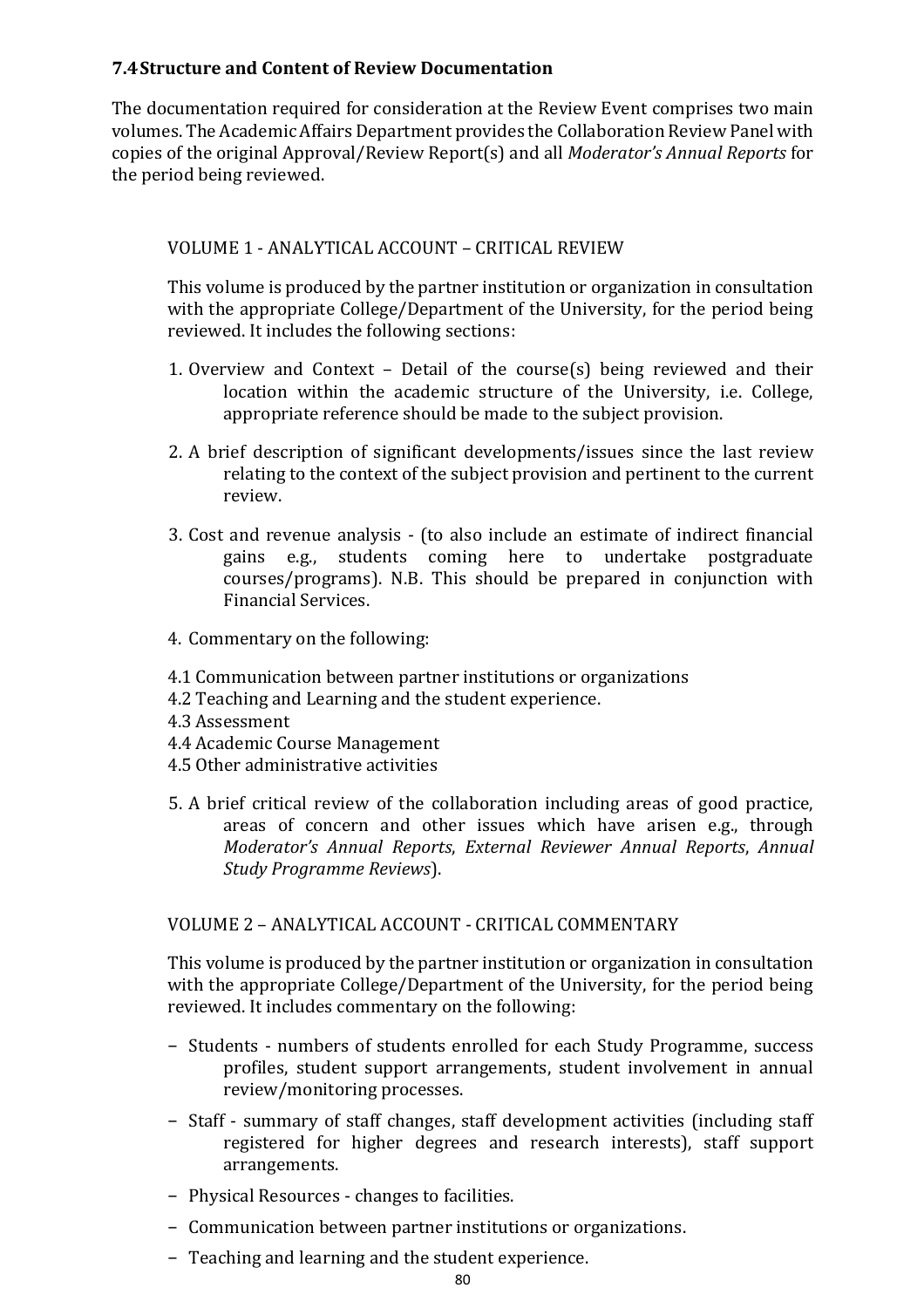- − Assessment.
- − Academic Course Management e.g., *Annual Study Programme Reviews*, Assessment Boards, Study Programme Management Teams, etc.
- − Other administrative activities e.g., admission of students, conferment of awards.
- − Areas of good practice and areas of concern (only areas which remain unresolved by other means).
- − For validated courses/programs, a review of the development of the Study Programme over the review period should be provided.

### **7.5Documents to be supplied by the University.**

The Academic Affairs Department supplies Collaboration Review Panel members with the following documents in advance of the event.

- − Original Approval/Review Reports and approved responses.
- − *Moderator's Annual Reports* for the period of the review.
- − *External Reviewer Annual Reports* and responses by the Study Programme Management Team.
- − In the case of a franchise agreement, a current copy of the Detailed Course Descriptor.

## **7.6Documents to be supplied by the Partner Institution or Organization**

The following documentation should be made available for scrutiny by the Collaboration Review Panel at the time of the event.

- − For all collaborations other than a franchise, revised copies of the Detailed Course Descriptor(s) and Programme Descriptors for re-approval.
- − All *Annual Study Programme Reviews* and an agreed sample of completed *Student Course* and *Programme Evaluation Questionnaires*.
- − Summary staff CVs.
- − *Student Handbooks.*

### **7.7Partner Institution or Organization Response to Review Panel Report**

Conditions and recommendations may have to be met because of the Review Event. The partner institution or organization is required to produce a response to these conditions and recommendations. The response should be set out in the following way:

- − Each condition and recommendation should be re-stated, in bold, as it appears in the *Confirmed Report* of the event. Under each, the partner institution or organization should indicate how it will meet the condition or action the recommendation.
- − If the conditions require a re-write of some of the course documentation presented at the review, the relevant revised extracts should be attached as appendices to the response.

The response is approved by the Dean and the Provost before being issued to the Collaboration Review Panel members.